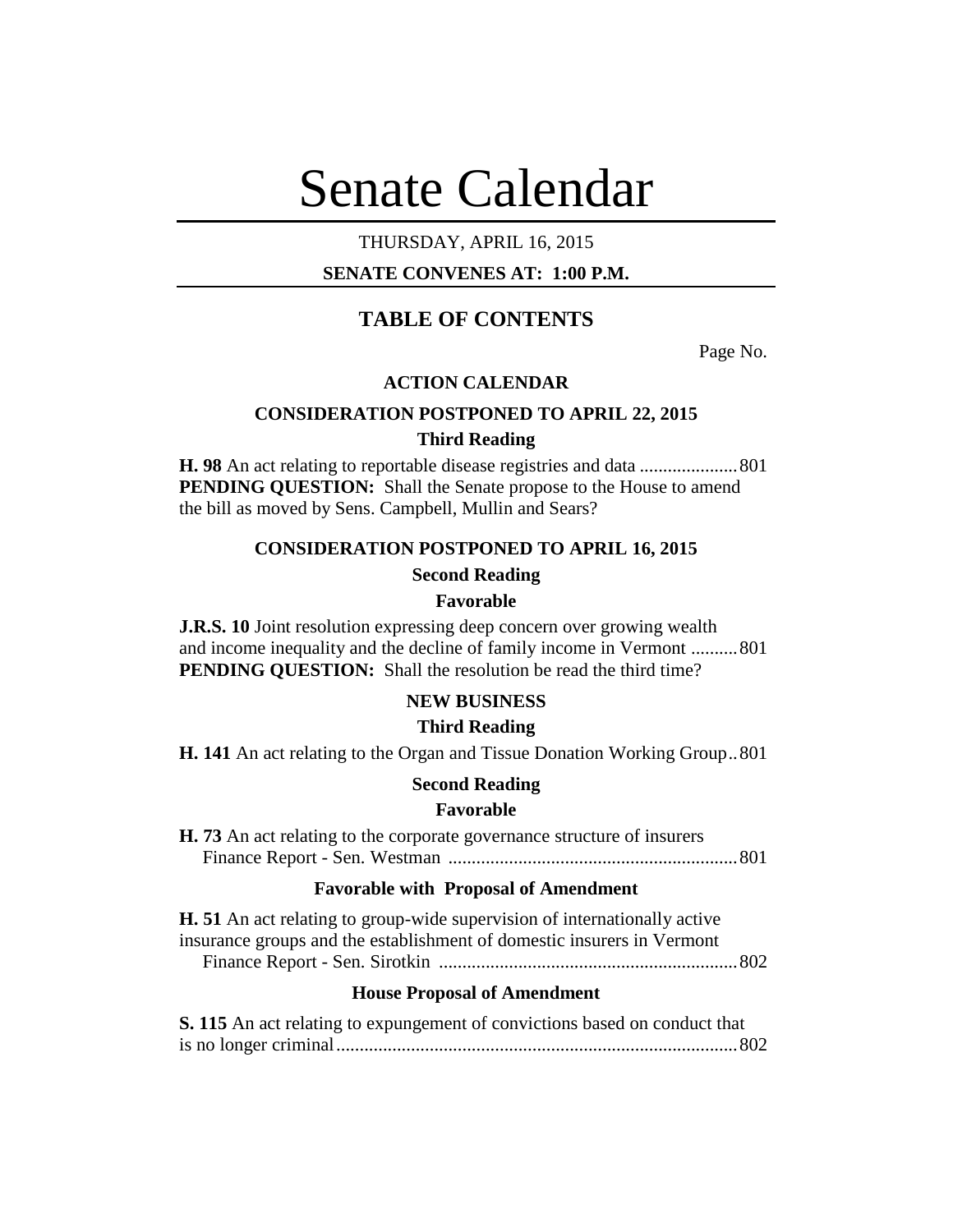## **NOTICE CALENDAR**

## **Second Reading**

## **Favorable**

| <b>H.</b> 483 An act relating to home improvement fraud |  |
|---------------------------------------------------------|--|
|                                                         |  |

# **Favorable with Proposal of Amendment**

| <b>H.</b> 20 An act relating to licensed alcohol and drug abuse counselors as |  |
|-------------------------------------------------------------------------------|--|
| participating providers in Medicaid                                           |  |
|                                                                               |  |
| <b>H.</b> 35 An act relating to improving the quality of State waters         |  |
|                                                                               |  |

## **House Proposal of Amendment**

|  |  |  | S. 71 An act relating to governance of the Vermont State Colleges  887 |  |
|--|--|--|------------------------------------------------------------------------|--|
|--|--|--|------------------------------------------------------------------------|--|

# **ORDERED TO LIE**

**S. 137** An act relating to penalties for selling and dispensing marijuana......888

# **CONCURRENT RESOLUTIONS FOR NOTICE**

| H.C.R. 113-127 (For text of Resolutions, see Addendum to House |  |
|----------------------------------------------------------------|--|
|                                                                |  |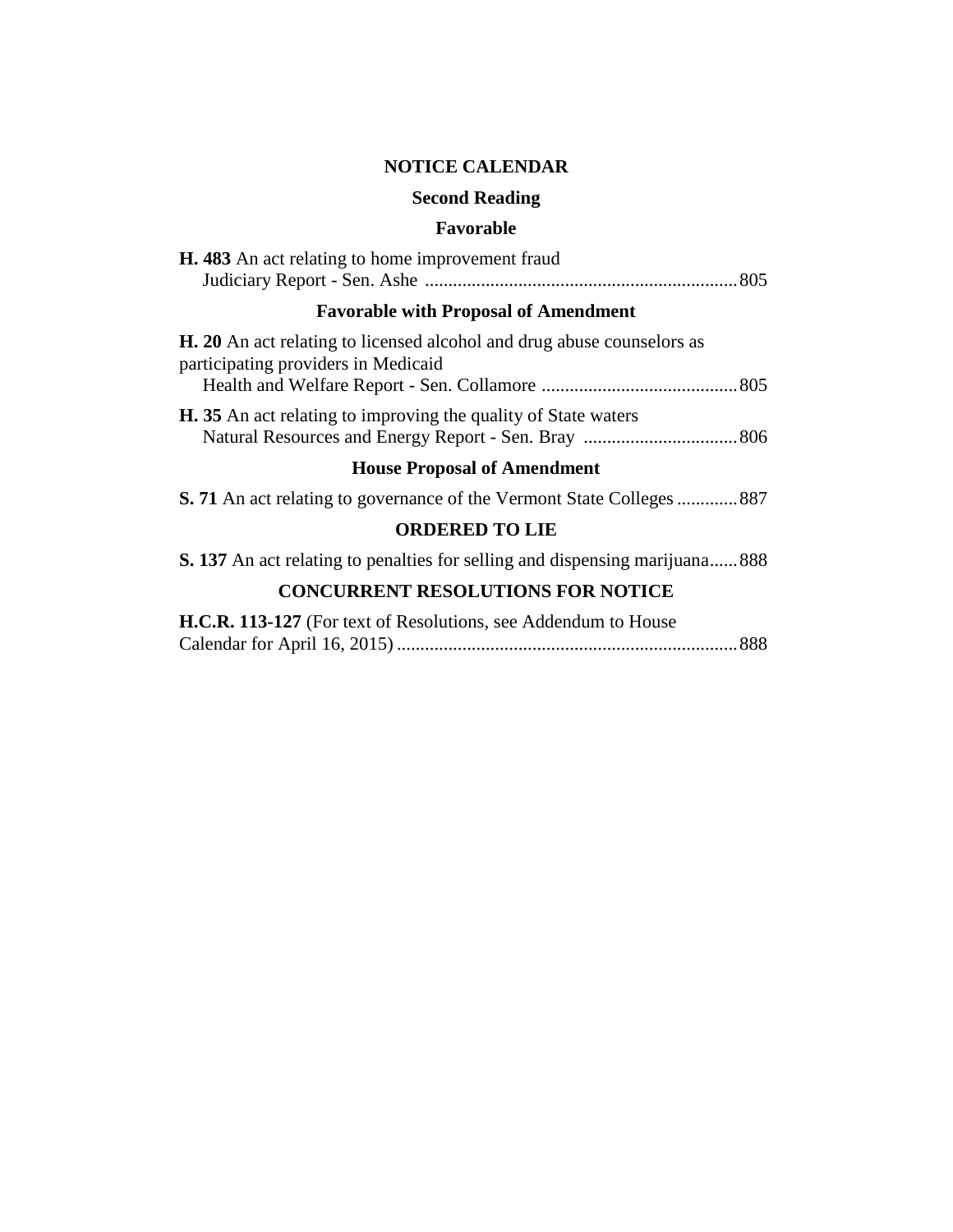## **ORDERS OF THE DAY**

#### **ACTION CALENDAR**

#### **CONSIDERATION POSTPONED TO APRIL 22, 2015**

#### **Third Reading**

## **H. 98.**

An act relating to reportable disease registries and data.

**PENDING QUESTION:** Shall the Senate propose to the House to amend the bill as moved by Senators Campbell, Mullin and Sears?

(For text of amendment see Senate Journal of April 15, 2015, page 445)

#### **CONSIDERATION POSTPONED TO APRIL 16, 2015**

#### **Second Reading**

**Favorable**

#### **J.R.S. 10.**

Joint resolution expressing deep concern over growing wealth and income inequality and the decline of family income in Vermont.

**PENDING QUESTION:** Shall the resolution be read the third time?

(For text of resolution, see Senate Journal for January 23, 2015, page 47)

## **NEW BUSINESS**

#### **Third Reading**

## **H. 141.**

An act relating to the Organ and Tissue Donation Working Group.

#### **Second Reading**

#### **Favorable**

#### **H. 73.**

An act relating to the corporate governance structure of insurers.

**Reported favorably by Senator Westman for the Committee on Finance.**

(Committee vote: 4-0-3)

(For House amendments, see House Journal of February 5, 2015, page 120)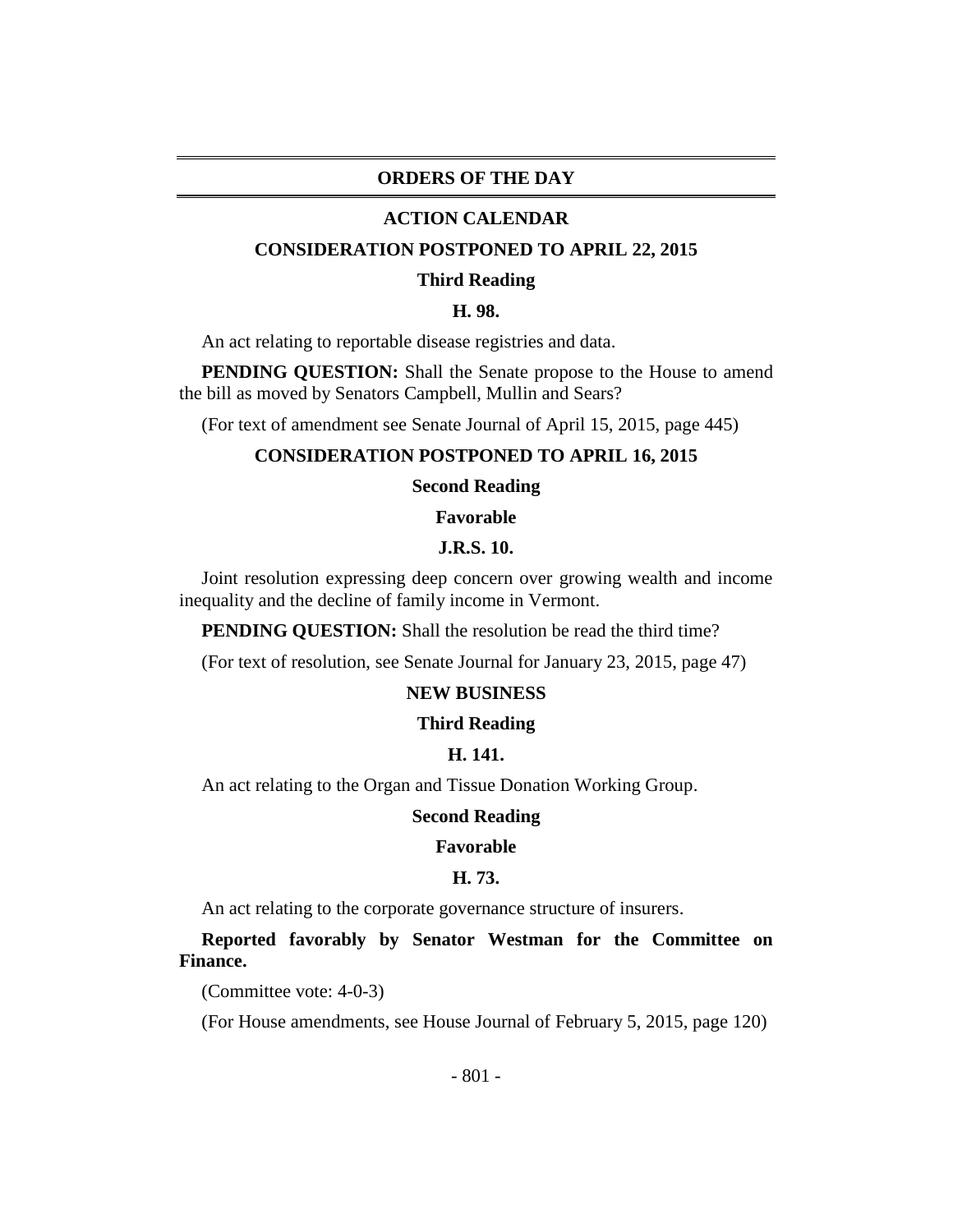#### **Favorable with Proposal of Amendment**

## **H. 51.**

An act relating to group-wide supervision of internationally active insurance groups and the establishment of domestic insurers in Vermont.

## **Reported favorably with recommendation of proposal of amendment by Senator Sirotkin for the Committee on Finance.**

The Committee recommends that the Senate propose to the House to amend the bill in Sec. 4, 8 V.S.A. § 3696, by striking out subsection (c) in its entirety and inserting in lieu thereof a new subsection (c) to read as follows:

(c) Notwithstanding any other provision of law to the contrary, when another regulatory official is acting as the group-wide supervisor of an internationally active insurance group, the Commissioner shall acknowledge such official as the supervisor. However, the Commissioner shall make a determination or acknowledgment as to the appropriate supervisor for such group pursuant to subsection (b) of this section in the event of a material change in the group that results in:

(1) the group's insurers domiciled in Vermont holding the largest share of the group's premiums, assets, or liabilities; or

(2) Vermont becoming the place of domicile of the top-tiered insurers in the insurance holding company system of the group.

(Committee vote: 4-0-3)

(For House amendments, see House Journal for February 4, 2015, page 111)

#### **House Proposal of Amendment**

## **S. 115.**

An act relating to expungement of convictions based on conduct that is no longer criminal.

The House proposes to the Senate to amend the bill by striking out all after the enacting clause and inserting in lieu thereof the following:

Sec. 1. 13 V.S.A. § 7601 is amended to read:

#### § 7601. DEFINITIONS

As used in this chapter:

\* \* \*

(4) "Qualifying crime" means:

- 802 -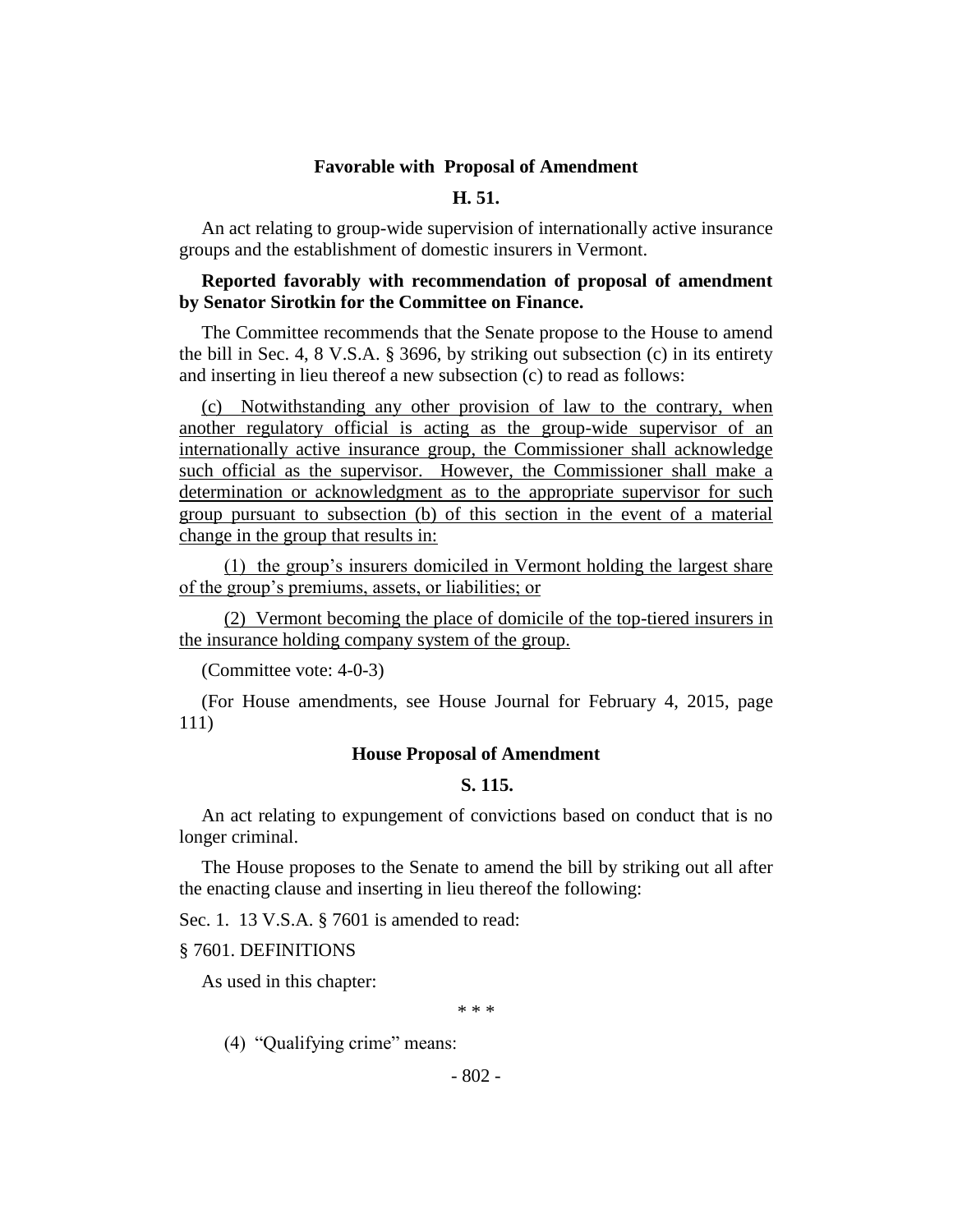(A) a misdemeanor offense which is not a listed crime as defined in subdivision 5301(7) of this title, an offense involving sexual exploitation of children in violation of chapter 64 of this title, an offense involving violation of a protection order in violation of section 1030 of this title, a prohibited act as defined in section 2632 of this title, or a predicate offense;

(B) a violation of subsection 3701(a) of this title related to criminal mischief: or

(C) a violation of section 2501 of this title related to grand larceny; or

(D) a violation of section 1201 of this title related to burglary, excluding any burglary into an occupied dwelling, as defined in subdivision  $1201(b)(2)$  of this title.

Sec. 2. 13 V.S.A. § 7602 is amended to read:

## § 7602. EXPUNGEMENT AND SEALING OF RECORD, POSTCONVICTION; PROCEDURE

 $(a)(1)$  A person who was convicted of a qualifying crime or qualifying crimes arising out of the same incident or occurrence may file a petition with the Court requesting expungement or sealing of the criminal history record related to the conviction. The State's Attorney or Attorney General shall be the respondent in the matter. if:

(A) the person was convicted of a qualifying crime or qualifying crimes arising out of the same incident or occurrence; or

(B) the person was convicted of an offense for which the underlying conduct is no longer prohibited by law or designated as a criminal offense.

(2) The State's Attorney or Attorney General shall be the respondent in the matter.

(3) The Court shall grant the petition without hearing if the petitioner and the respondent stipulate to the granting of the petition. The respondent shall file the stipulation with the Court, and the Court shall issue the petitioner a certificate and provide notice of the order in accordance with this section.

\* \* \*

(d) The Court shall grant the petition and order that the criminal history record be expunged in accordance with section 7606 of this title if the following conditions are met:

(A) The petitioner committed the qualifying crime or crimes prior to reaching 25 years of age.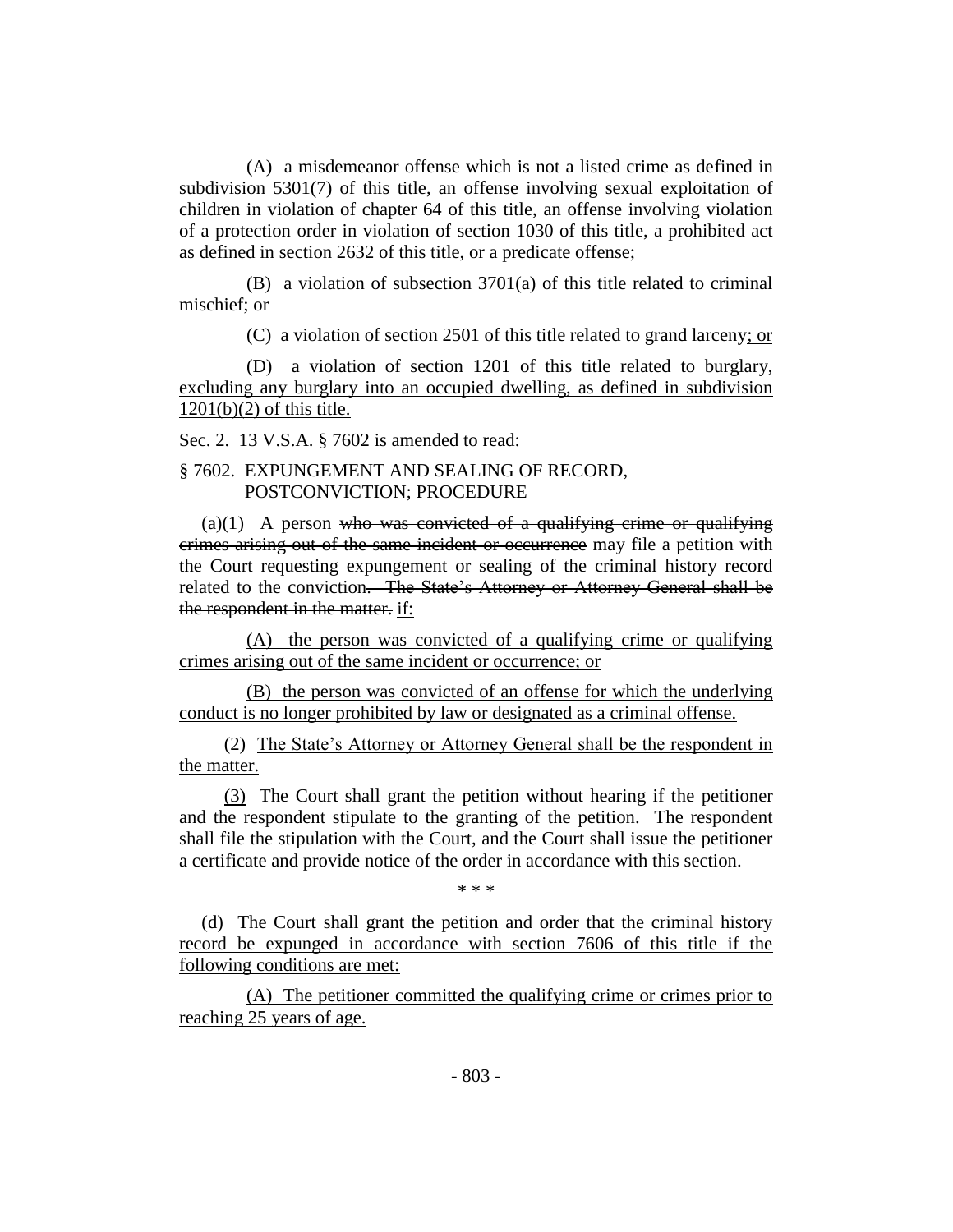(B) At least five years have elapsed since the date on which the person successfully completed the terms and conditions of the sentence for the conviction, or if the person has successfully completed the terms and conditions of an indeterminate term of probation that commenced at least five years previously.

(C) The person has not been convicted of a crime arising out of a new incident or occurrence since the person was convicted of the qualifying crime.

(D) The person successfully completed a term of public service or programming, independent of any service or programming ordered as a part of the petitioner's sentence for the conviction, and as approved by the Community Justice Network of Vermont, which may include:

(i) community service hours completed without compensation, reparation of harm to the victim, or education regarding ways not to reoffend, or a combination of the three;

(ii) at least one year of service in the U.S. Armed Forces, followed by an honorable discharge or continued service in good standing; or

(iii) at least one year of service in AmeriCorps or another local, state, national, or international service program, followed by successful completion of the program or continued service in good standing.

(E) Any restitution ordered by the Court for any crime of which the person has been convicted has been paid in full.

(F) The Court finds that expungement of the criminal history record serves the interest of justice.

(e) For petitions filed pursuant to subdivision  $(a)(1)(B)$  of this section, the Court shall grant the petition and order that the criminal history record be expunged in accordance with section 7606 of this title if the following conditions are met:

(1) At least one year has elapsed since the completion of any sentence or supervision for the offense, whichever is later.

(2) Any restitution ordered by the Court has been paid in full.

(3) The Court finds that expungement of the criminal history record serves the interest of justice.

(f) For petitions filed pursuant to subdivision  $(a)(1)(B)$  of this section for a conviction for possession of a regulated drug under 18 V.S.A. chapter 84, subchapter 1 in an amount that is no longer prohibited by law or for which criminal sanctions have been removed: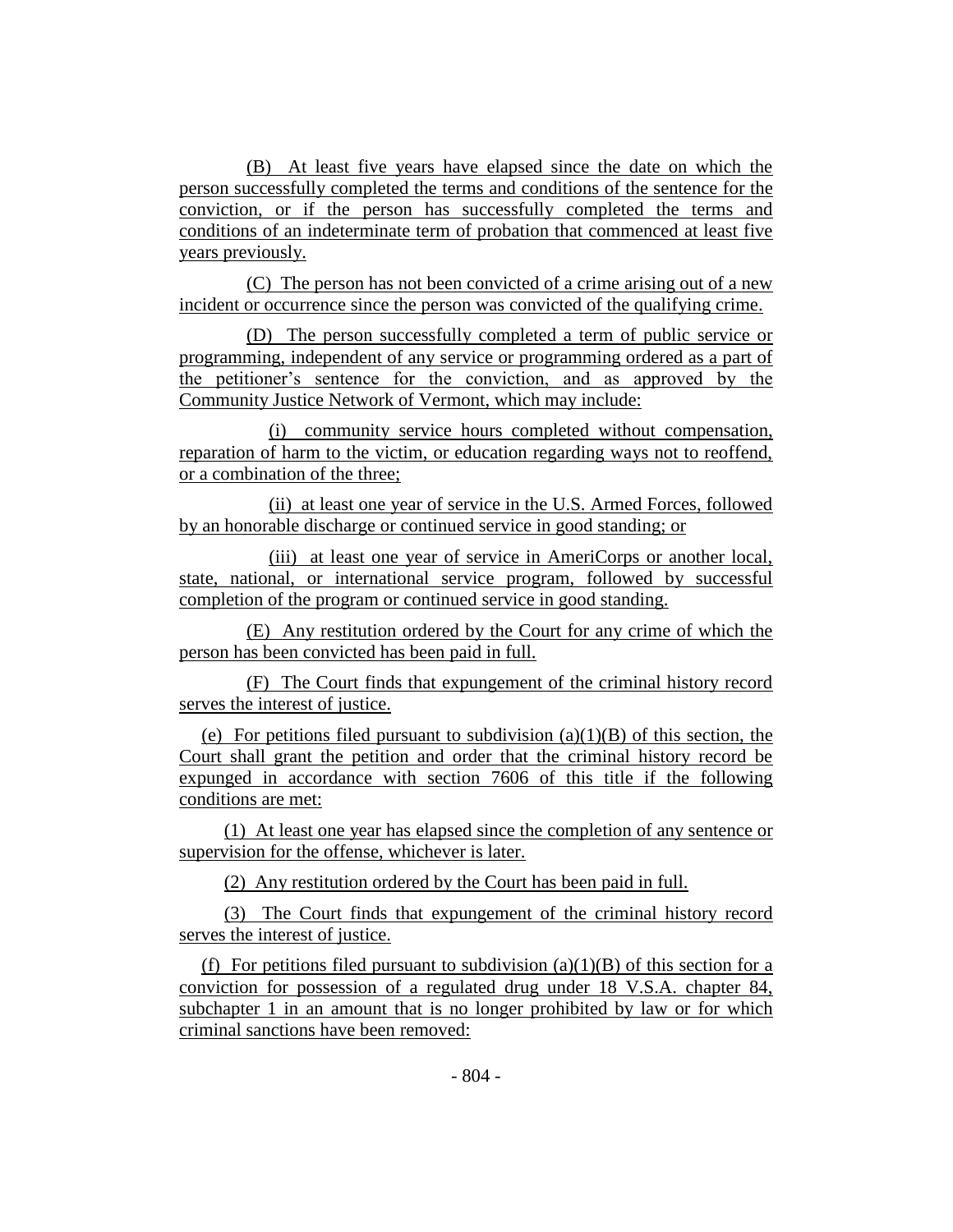(1) The petitioner shall bear the burden of establishing that his or her conviction was based on possessing an amount of regulated drug that is no longer prohibited by law or for which criminal sanctions have been removed.

(2) There shall be a rebuttable presumption that the amount of the regulated drug specified in the affidavit of probable cause associated with the petitioner's conviction was the amount possessed by the petitioner.

(g) Prior to granting an expungement or sealing under this section for petitions filed pursuant to subdivision 7601(4)(D) of this title, the Court shall make a finding that the conduct underlying the conviction under section 1201 of this title did not constitute a burglary into an occupied dwelling, as defined in subdivision  $1201(b)(2)$  of this title. The petitioner shall bear the burden of establishing this fact.

Sec. 3. EFFECTIVE DATE

This act shall take effect on passage.

## **NOTICE CALENDAR**

#### **Second Reading**

#### **Favorable**

#### **H. 483.**

An act relating to home improvement fraud.

#### **Reported favorably by Senator Ashe for the Committee on Judiciary.**

(Committee vote: 5-0-0)

(No House amendments)

#### **Favorable with Proposal of Amendment**

#### **H. 20.**

An act relating to licensed alcohol and drug abuse counselors as participating providers in Medicaid.

## **Reported favorably with recommendation of proposal of amendment by Senator Collamore for the Committee on Health & Welfare.**

The Committee recommends that the Senate propose to the House to amend the bill as follows:

First: In Sec. 1, 26 V.S.A. § 3242, by striking out the word "is" after "regardless of whether the counselor" and inserting in lieu thereof works for

Second: By inserting a new Sec. 2 to read as follows: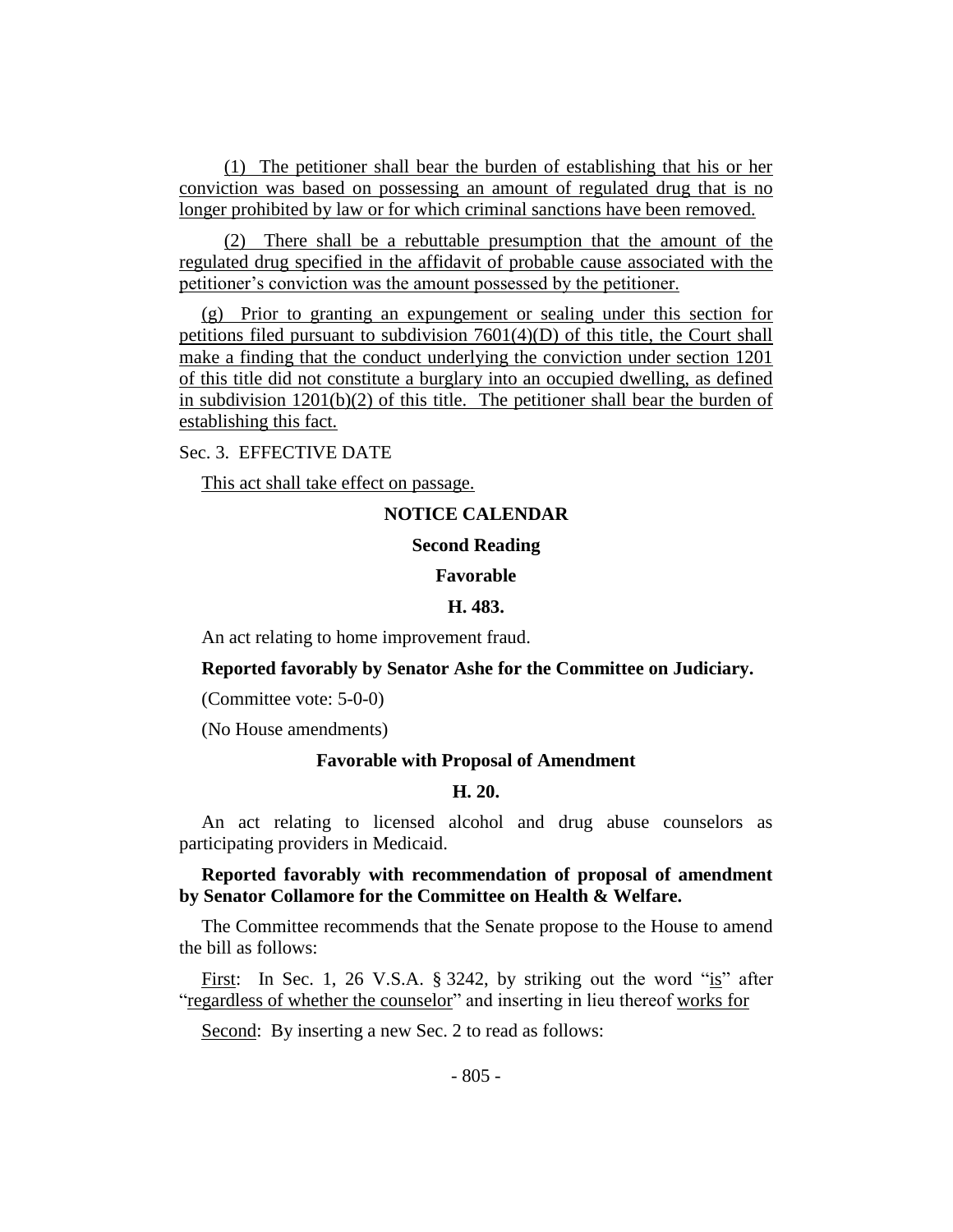## Sec. 2. LICENSURE OF ALCOHOL AND DRUG ABUSE COUNSELORS

(a) The Department of Health's Division of Alcohol and Drug Abuse Programs (ADAP) and the Secretary of State's Office of Professional Regulation (OPR) shall work collaboratively to develop and propose to the General Assembly a plan to move the licensure of alcohol and drug abuse counselors from the purview of ADAP to that of OPR. The plan shall include the statutory amendments necessary to conform to OPR's regulatory structure and the positions necessary to implement the program. ADAP and OPR shall jointly submit the plan to the Senate Committees on Health and Welfare and on Government Operations and the House Committees on Human Services and on Government Operations on or before January 15, 2016.

(b) Notwithstanding 32 V.S.A. § 605(b)(2), ADAP and OPR shall recommend for inclusion in the Governor's fiscal year 2017 Executive Branch fee report a licensure fee for alcohol and drug abuse counselors that offsets the cost to OPR of assuming oversight of this profession.

And by renumbering the remaining section to be numerically correct

(Committee vote: 5-0-0)

(For House amendments, see House Journal for March 17, 2015, page 412)

## **H. 35.**

An act relating to improving the quality of State waters.

## **Reported favorably with recommendation of proposal of amendment by Senator Bray for the Committee on Natural Resources & Energy.**

The Committee recommends that the Senate propose to the House to amend the bill by striking out all after the enacting clause and inserting in lieu thereof the following:

\* \* \* Findings and Purpose \* \* \*

Sec. 1. FINDINGS AND PURPOSE

(a) Findings. The General Assembly finds that:

(1) Within the borders of Vermont there are 7,100 miles of rivers and streams and 812 lakes and ponds of at least five acres in size.

(2) Vermont's surface waters are vital assets that provide the citizens of the State with clean water, recreation, and economic opportunity.

(3) The federal Clean Water Act and the Vermont Water Quality Standards require that waters in the State shall not be degraded.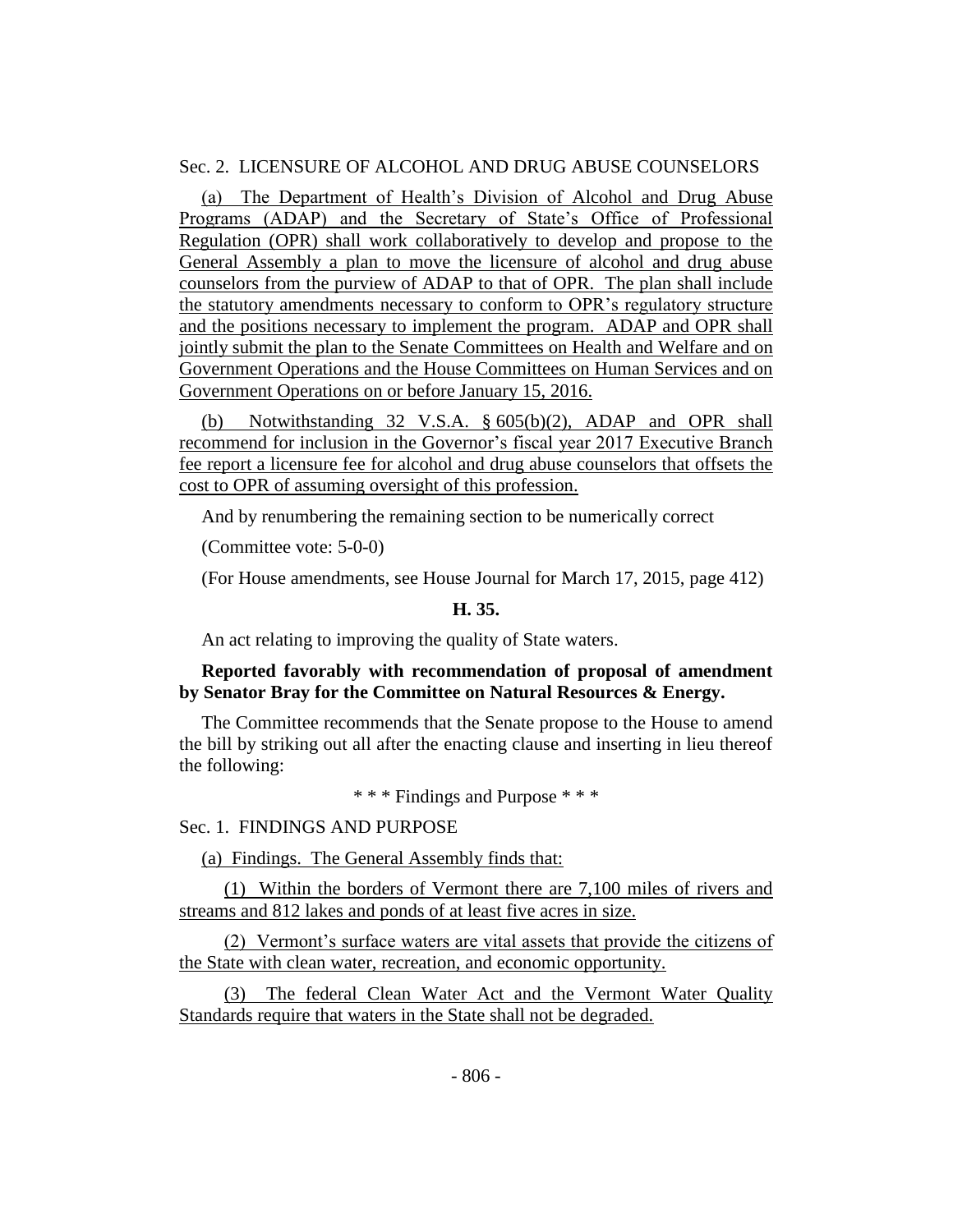(4) To prevent degradation of waters and to preserve the uses, benefits, and values of the lakes, rivers, and streams of Vermont, the Vermont Water Quality Standards provide that it is the policy of the State to prevent, abate, or control all activities harmful to water.

(5) Despite the State and federal mandates to maintain and prevent degradation of State waters, multiple lakes, rivers, and streams in all regions of the State are impaired, at risk of impairment, or subject to water quality stressors, as indicated by the fact that:

(A) there are 81 waters or segments of waters in the State that are impaired and require a total maximum daily load (TMDL) plan;

(B) there are 114 waters or segments of waters in the State that are impaired and that have been issued a TMDL;

(C) there are at least 115 waters or water segments in the State that are stressed, meaning that there is one or more factor or influence that prohibits the water from maintaining a higher quality; and

(D) there are at least 56 waters in the State that are altered due to aquatic nuisance species, meaning that one or more of the designated uses of the water is prohibited due to the presence of aquatic nuisance species.

(6) Impairments and other alterations of water can significantly limit how a water is used and whether it can maintained for traditional uses. For example:

(A) aquatic life is only fully supported in 59 percent of the State's inland lakes; and

(B) swimming is only fully supported on 76 percent of the State's inland lakes.

(7) Without State action to improve the quality of State waters and prevent further degradation of the quality of existing waters, the State of Vermont will be at risk of losing the valuable, if not necessary functions and uses that the State's waters provide;

(8) Sufficiently addressing, improving, and forestalling degradation of water quality in the State in a sustainable and effective manner will be expensive and the burden of the expense will be felt by all citizens of the State, but without action the economic, cultural, and environmental losses to the State will be immeasurable;

(9) To protect the waters of the State and preserve the quality of life of the citizens of Vermont, the State of Vermont should: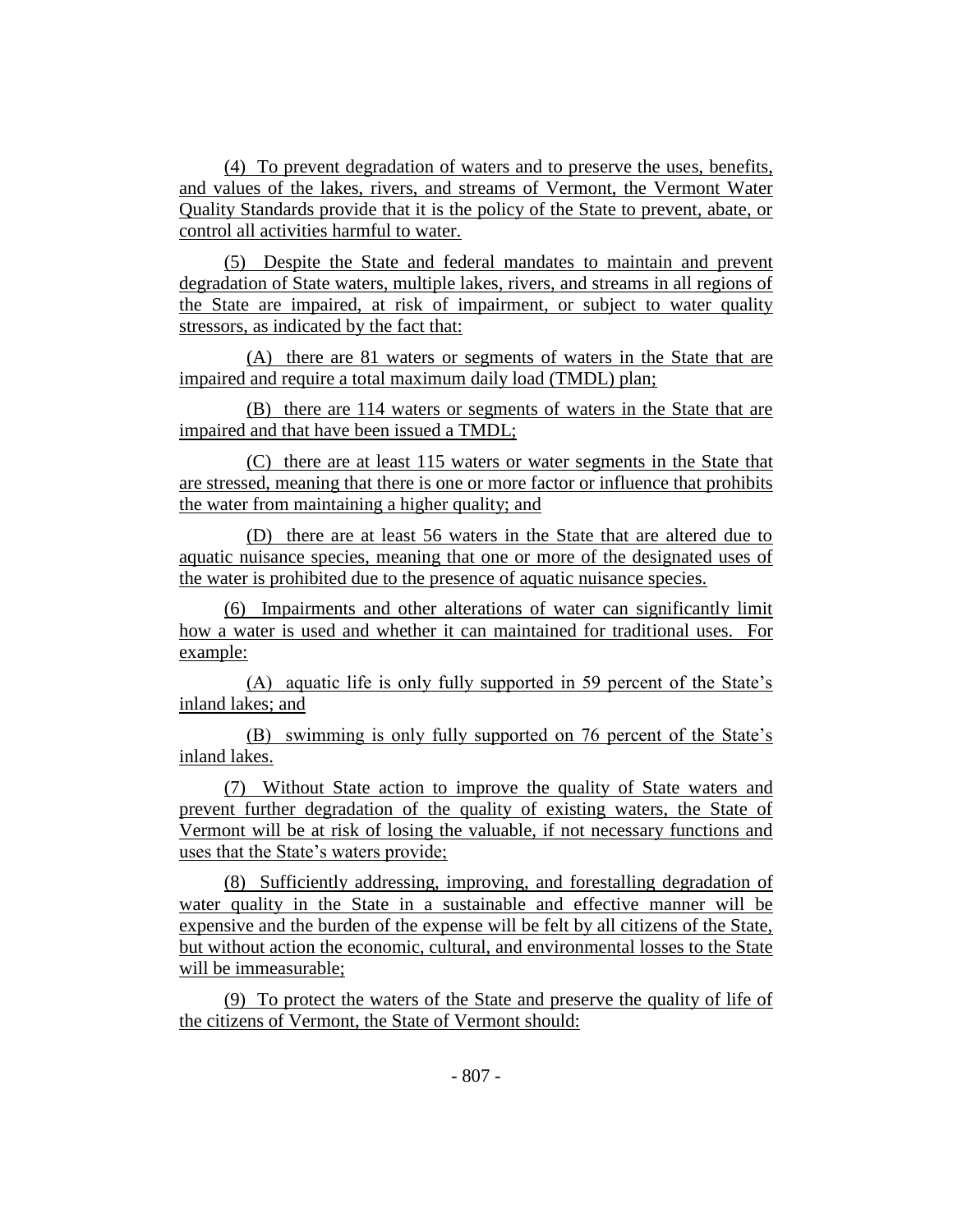(A) fully implement the antidegradation implementation policy in the Vermont Water Quality Standards;

(B) enhance, implement, and enforce regulatory requirements for water quality, and

(C) sufficiently and sustainably finance all water quality programs within the State.

(b) Purpose. It is the purpose of this act to:

(1) manage and regulate the waters of the State so that water quality is improved and not degraded;

(2) manage and plan for the use of State waters and development in proximity to State waters in manner that minimizes damage from and allows for rapid recovery from flooding events;

(3) authorize and prioritize proactive measures designed to implement and meet the impending total maximum daily load (TMDL) plan for Lake Champlain, meet impending TMDL plans for other State waters, and improve water quality across the State;

(4) identify and prioritize areas in the State where there is the greatest need to act in order to protect, maintain, or improve water quality;

(5) engage all municipalities, agricultural operations, businesses, and other interested parties as part of the State's efforts to improve the quality of the waters of the State; and

(6) provide mechanisms, staffing, and financing necessary for State waters to achieve and maintain compliance with the Vermont water quality standards.

> \* \* \* Agricultural Water Quality; Definitions \* \* \*

Sec. 2. 6 V.S.A. § 4802 is amended to read:

## § 4802. DEFINITION DEFINITIONS

For purposes of As used in this chapter, the word "secretary," when used by itself, means the secretary of agriculture, food and markets:

(1) "Agency" means the Agency of Agriculture, Food and Markets.

(2) "Farming" shall have the same meaning as used in 10 V.S.A.  $§ 6001(22)$ .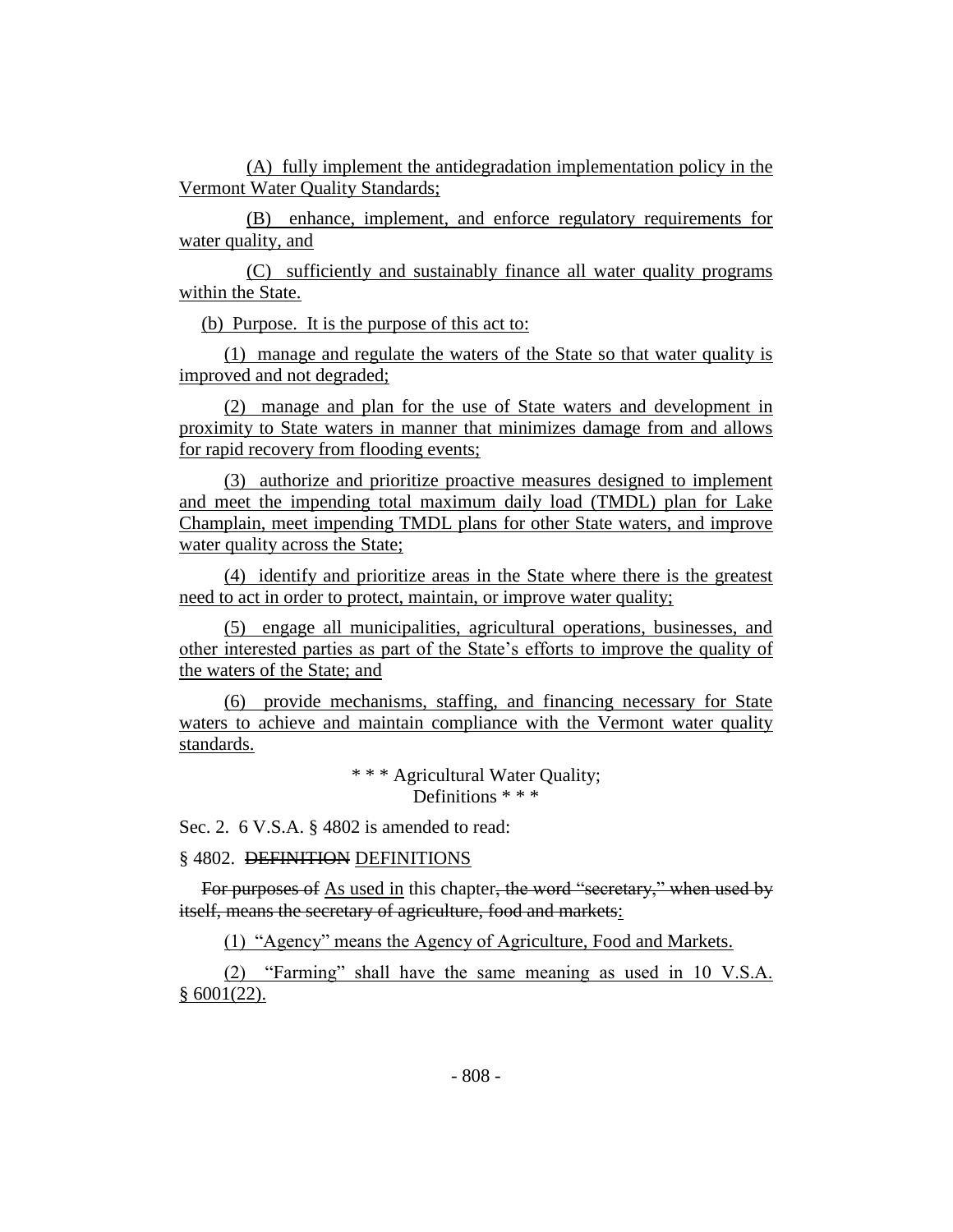(3) "Healthy soil" means soil that has a well-developed, porous structure, is chemically balanced, supports diverse microbial communities, and has abundant organic matter.

(4) "Manure" means livestock waste in solid or liquid form that may also contain bedding, spilled feed, water, or soil.

(5) "Secretary" means the Secretary of Agriculture, Food and Markets.

(6) "Top of bank" means the point along the bank of a stream where an abrupt change in slope is evident, and where the stream is generally able to overflow the banks and enter the adjacent floodplain during an annual flood event. Annual flood event shall be determined according to the Agency of Natural Resources' Flood Hazard Area and River Corridor Protection Procedure.

(7) "Waste" or "agricultural waste" means material originating or emanating from a farm that is determined by the Secretary or the Secretary of Natural Resources to be harmful to the waters of the State, including: sediments; minerals, including heavy metals; plant nutrients; pesticides; organic wastes, including livestock waste, animal mortalities, compost, feed and crop debris; waste oils; pathogenic bacteria and viruses; thermal pollution; silage runoff; untreated milkhouse waste; and any other farm waste as the term "waste" is defined in 10 V.S.A. § 1251(12).

(8) "Water" shall have the same meaning as used in 10 V.S.A. § 1251(13).

\* \* \* Agricultural Water Quality; Small Farm Certification \* \* \*

Sec. 3. 6 V.S.A. subchapter 5a is added to read:

Subchapter 5a. Small Farm Certification

## § 4871. SMALL FARM CERTIFICATION

(a) Small farm definition. As used in this section, "small farm" means a parcel or parcels of land:

(1) on which 10 or more acres are used for farming;

(2) that houses no more than the number of animals specified under section 4857 of this title; and

 $(3)(A)$  that houses:

(i) 25 or more cattle, mature cow/calf pairs, youngstock, heifers, bulls, swine, sheep, goats, or horses;

(ii) 2,500 or more turkeys;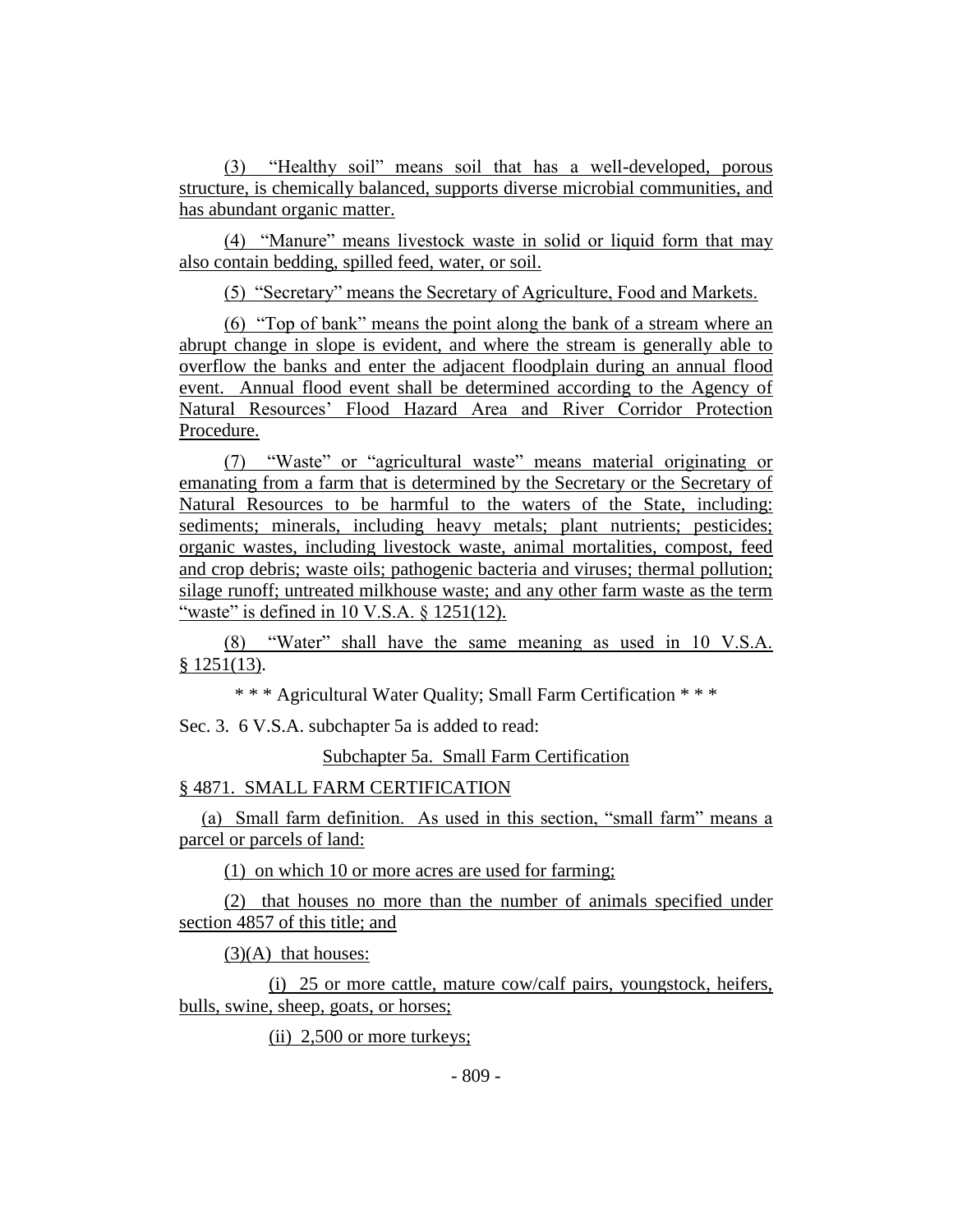(iii) 1,250 or more laying hens or broilers with a liquid manure handling system;

(iv) 3,500 or more laying hens without a liquid manure handling system;

(v) 4,750 or more chickens other than laying hens without a liquid manure handling system;

(vi) 200 or more ducks with a liquid manure handling system;

(vii) 1,500 or more ducks without a liquid manure handling system; or

(B) that is used for the preparation, tilling fertilization, planting, protection, irrigation, and harvesting of crops for sale.

(b) Required small farm certification. A person who owns or operates a small farm shall, on a form provided by the Secretary, certify compliance with the required agricultural practices. The Secretary of Agriculture, Food and Markets shall establish the requirements and manner of certification of compliance with the required agricultural practices, provided that the Secretary shall require an owner or operator of a farm to submit an annual certification of compliance with the required agricultural practices.

(c) Certification due to water quality threat. The Secretary may require any person who owns or operates a farm to submit a small farm certification under this section if the person is not required to obtain a permit or submit a certification under this chapter and the Secretary determines that the farm poses a threat of discharge to a water of the State or presents a threat of contamination to groundwater. The Secretary may waive a small farm certification required under this subsection upon a determination that the farm no longer poses a threat of discharge to a water of the State or no longer presents a threat of contamination to groundwater.

(d) Rulemaking; small farm certification. On or before January 1, 2016, the Secretary of Agriculture, Food and Markets shall adopt by rule requirements for a small farm certification of compliance with the required agricultural practices. The rules required by this subsection shall be adopted as part of the required agricultural practices under section 4810 of this title.

(e) Small farm inspection. The Secretary may inspect a small farm in the State at any time, but no less frequently than once every five years, for the purposes of assessing compliance by the small farm with the required agricultural practices and determining consistency with a certification of compliance submitted by the person who owns or operates the small farm. The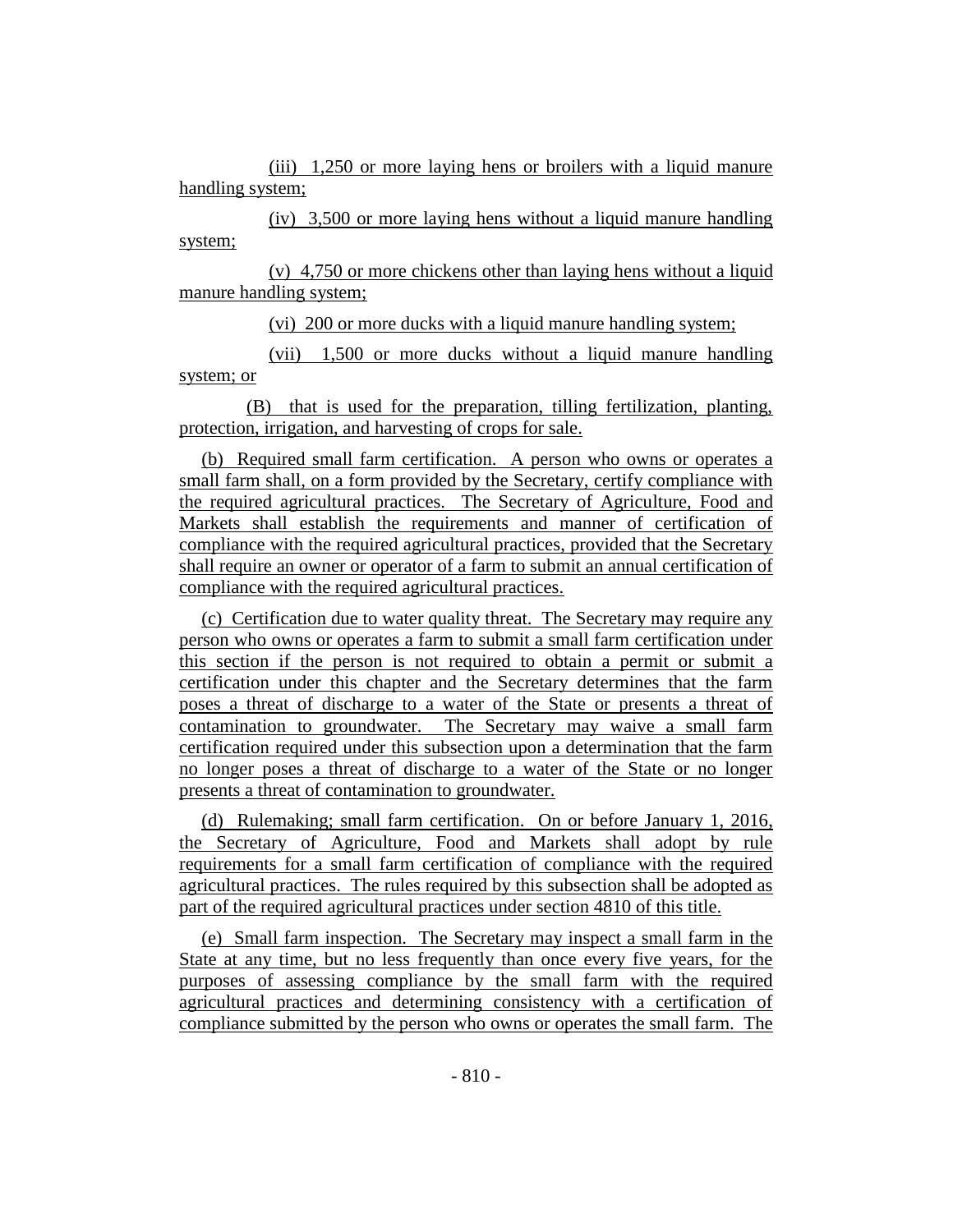Secretary may prioritize inspections of small farms in the State based on identified water quality issues posed by a small farm.

(f) Notice of change of ownership or change of lease. A person who owns or leases a small farm shall notify the Secretary of a change of ownership or change of lessee of a small farm within 30 days of the change. The notification shall include the certification of small farm compliance required under subsection (a) of this section.

 $(g)(1)$  Identification; ranking of water quality needs. During an inspection of a small farm under this section, the Secretary shall identify areas where the farm could benefit from capital, structural, or technical assistance in order to improve or come into compliance with the required agricultural practices and any applicable State water quality permit or certification required under this chapter.

(2) Notwithstanding the priority system established under section 4823 of this title, the Secretary annually shall establish a priority ranking system for small farms according to the water quality benefit associated with the capital, structural, or technical improvements identified as needed by the Secretary during an inspection of the farm.

(3) Notwithstanding the priority system established by subdivision (2) of this subsection, the Secretary may provide financial assistance to a small farm at any time, regardless of the priority ranking system, if the Secretary determines that the farm needs assistance to address a water quality issue that requires immediate abatement.

(h) Fees. A person required to submit a certification under this section shall submit an annual operating fee of \$250.00 to the Secretary. The fees collected under this section shall be deposited in the Clean Water Fund under 10 V.S.A. § 1388. The Secretary may waive or reduce the fee required under this subsection based on farm type or the income or ability to pay of a person required to submit a certification under this section.

Sec. 4. 6 V.S.A. § 4810a is added to read:

## § 4810a. REQUIRED AGRICULTURAL PRACTICES; REVISION

(a) On or before July 1, 2016, the Secretary of Agriculture, Food and Markets shall amend by rule the required agricultural practices in order to improve water quality in the State, assure practices on all farms eliminate adverse impacts to water quality, and implement the small farm certification program required by section 4871 of this title. At a minimum, the amendments to the required agricultural practices shall:

(1) Specify those farms that: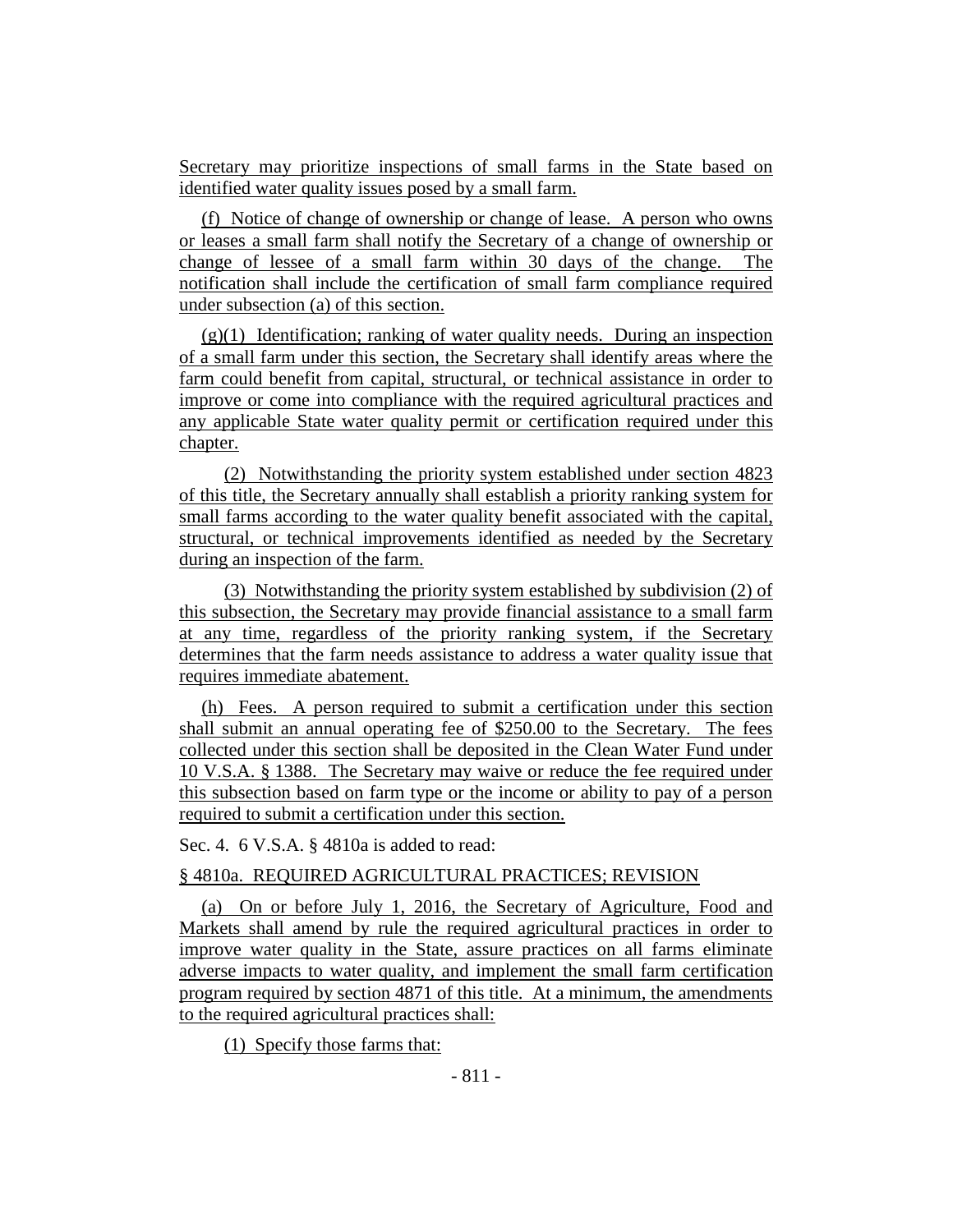(A) are required to comply with the small certification requirements under section 4871 of this title due to the potential impact of the farm or type of farm on water quality as a result of livestock managed on the farm, agricultural inputs used by the farm, or tillage practices on the farm; and

(B) shall be subject to the required agricultural practices, but shall not be required to comply with small farm certification requirements under section 4871 of this title.

(2)(A) Prohibit a farm from stacking or piling manure, storing fertilizer, or storing other nutrients on the farm:

(i) in a manner and location that presents a threat of discharge to a water of the State or presents a threat of contamination to groundwater; or

(ii) on lands in a floodway or otherwise subject to annual flooding.

(B) In no case shall manure stacking or piling sites, fertilizer storage, or other nutrient storage be located within 200 feet of a private well or within 200 feet of a water of the State.

(3) Require the construction and management of barnyards, waste management systems, animal holding areas, and production areas in a manner to prevent runoff of waste to a surface water, to groundwater, or across property boundaries.

(4) Establish standards for nutrient management on farms, including:

(A) required nutrient management planning on all farms that manage agricultural wastes; and

(B) recommended practices for improving and maintaining soil quality and healthy soils in order to increase the capacity of soil to retain water, improve flood resiliency, reduce sedimentation, reduce reliance on fertilizers and pesticides, and prevent agricultural stormwater runoff.

(5) Require cropland on the farm to be cultivated in a manner that results in an average soil loss of less than or equal to the soil loss tolerance for the prevalent soil, known as 1T, as calculated through application of the Revised Universal Soil Loss Equation, or through the application of similarly accepted models.

(6)(A) Require a farm to comply with standards established by the Secretary for maintaining a vegetative buffer zone of perennial vegetation between annual croplands and the top of the bank of an adjoining water of the State. At a minimum the vegetative buffer standards established by the Secretary shall prohibit the application of manure on the farm within 25 feet of the top of the bank of an adjoining water of the State or within 10 feet of a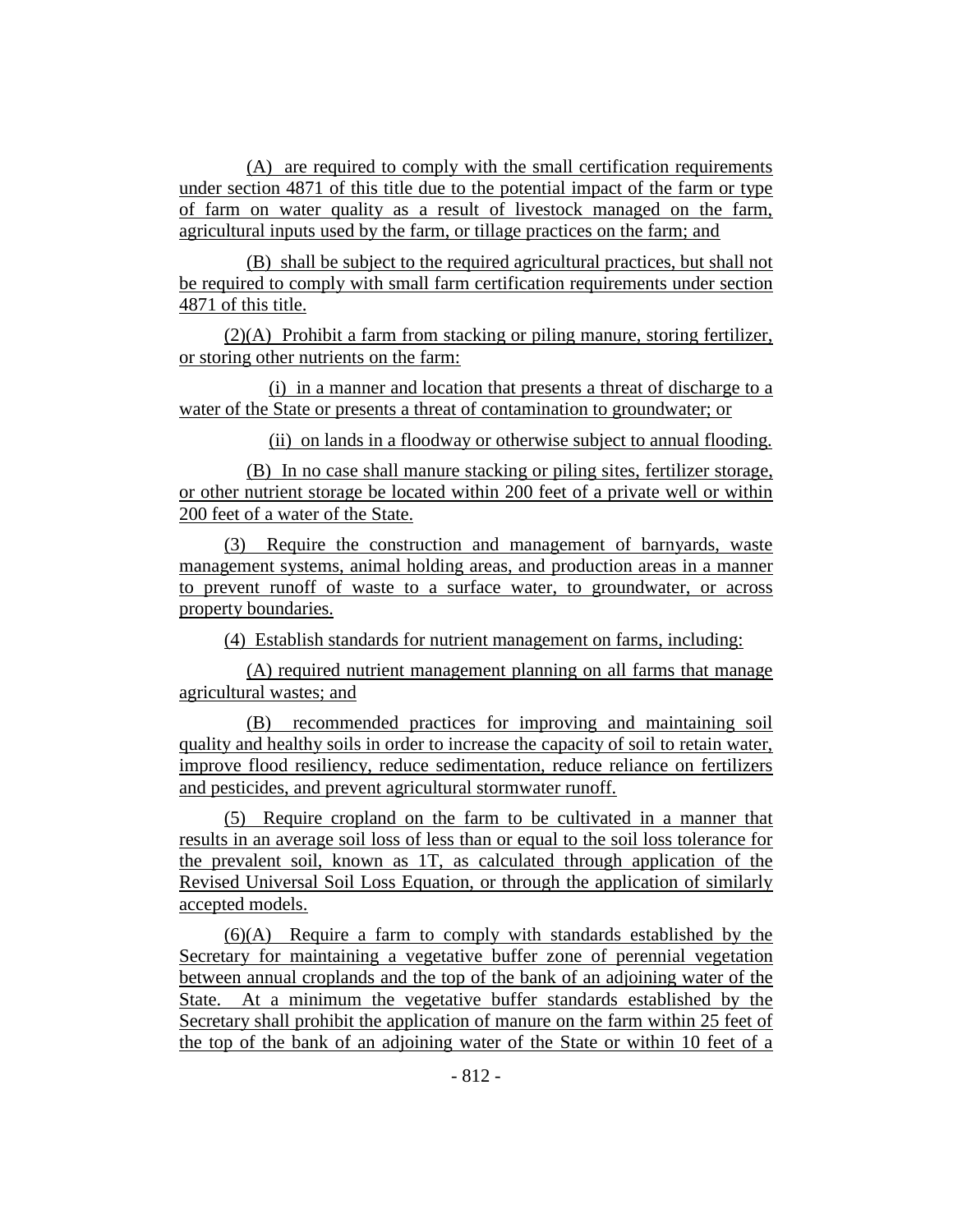ditch that is not a surface water under State law and that is not a water of the United States under federal law.

(B) Establish standards for site-specific vegetative buffers that adequately address water quality needs based on consideration of soil type, slope, crop type, proximity to water, and other relevant factors.

(7) Prohibit the construction or siting of a farm structure for the storage of manure, fertilizer, or pesticide storage within a floodway area identified on a National Flood Insurance Program Map on file with a town clerk.

(8) Regulate, in a manner consistent with the Agency of Natural Resources' flood hazard area and river corridor rules, the construction or siting of a farm structure or the storage of manure, fertilizer, or pesticides within a river corridor designated by the Secretary of Natural Resources.

(9) Establish standards for the exclusion of livestock from the waters of the State to prevent erosion and adverse water quality impacts.

(10) Establish standards for soil conservation practices such as cover cropping.

(11) Allow for alternative techniques or practices, approved by the Secretary, for compliance by an owner or operator of a farm when the owner or operator cannot comply with the requirements of the required agricultural practices due to site-specific conditions. Approved alternative techniques or practices shall meet State requirements to reduce adverse impacts to water quality.

(b) On or before January 15, 2018, the Secretary of Agriculture, Food and Markets shall amend by rule the required agricultural practices in order to include requirements for reducing nutrient contribution to waters of the State from subsurface tile drainage. Upon adoption of requirements for subsurface tile drainage, the Secretary may require an existing subsurface tile drain to comply with the requirements of the RAPs for subsurface tile drainage upon a determination that compliance is necessary to reduce adverse impacts to water quality from the subsurface tile drain.

## Sec. 5. REPORT ON MANAGEMENT OF SUBSURFACE TILE DRAINAGE

(a) The Secretary of Agriculture, Food and Markets and the Secretary of Natural Resources, after consultation with the U.S. Department of Agriculture's Natural Resource Conservation Service, shall submit a joint report to the House Committee on Fish, Wildlife and Water Resources, the Senate Committee on Natural Resources and Energy, the House Committee on Agriculture and Forest Products, and the Senate Committee on Agriculture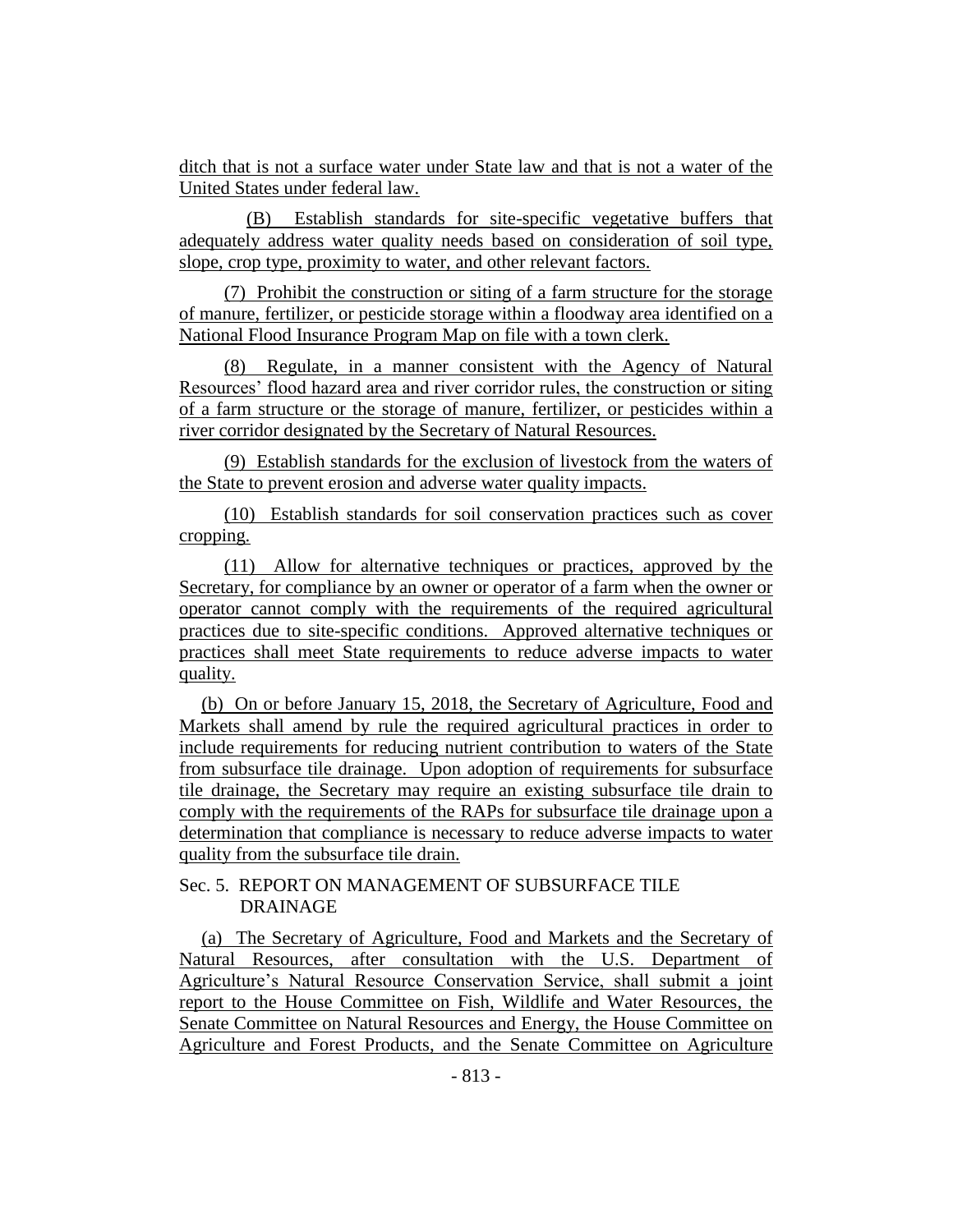regarding the status of current, scientific research relating to the environmental management of subsurface agriculture tile drainage and how subsurface agriculture tile drainage contributes to nutrient loading of surface waters. The report shall include a recommendation from the Secretary of Agriculture, Food and Markets and the Secretary of Natural Resources regarding how best to manage subsurface agriculture tile drainage in the State in order to mitigate and prevent the contribution of tile drainage to waters of the State.

(b) On or before January 15, 2016, the Secretary of Agriculture, Food and Markets and the Secretary of Natural Resources shall submit an interim report that summarizes the progress of the Secretaries in preparing the report required by this section. The Secretary of Agriculture, Food and Markets and the Secretary of Natural Resources shall submit the final report required by this section on or before January 15, 2017.

\* \* \* Agricultural Water Quality; Permit Fees \* \* \*

Sec. 6. 6 V.S.A. § 4851 is amended to read:

#### § 4851. PERMIT REQUIREMENTS FOR LARGE FARM OPERATIONS

(a) No person shall, without a permit from the secretary Secretary, construct a new barn, or expand an existing barn, designed to house more than 700 mature dairy animals, 1,000 cattle or cow/calf pairs, 1,000 veal calves, 2,500 swine weighing over 55 pounds, 10,000 swine weighing less than 55 pounds, 500 horses, 10,000 sheep or lambs, 55,000 turkeys, 30,000 laying hens or broilers with a liquid manure handling system, 82,000 laying hens without a liquid manure handling system, 125,000 chickens other than laying hens without a liquid manure handling system, 5,000 ducks with a liquid manure handling system, or 30,000 ducks without a liquid manure handling system. No permit shall be required to replace an existing barn in use for livestock or domestic fowl production at its existing capacity. The secretary of agriculture, food and markets Secretary of Agriculture, Food and Markets, in consultation with the secretary of natural resources Secretary of Natural Resources, shall review any application for a permit under this section with regard to water quality impacts and, prior to approval of a permit under this subsection, shall issue a written determination regarding whether the applicant has established that there will be no unpermitted discharge to waters of the state State pursuant to the federal regulations for concentrated animal feeding operations. If upon review of an application for a permit under this subsection, the secretary of agriculture, food and markets Secretary of Agriculture, Food and Markets determines that the permit applicant may be discharging to waters of the state State, the secretary of agriculture, food and markets Secretary of Agriculture, Food and Markets and the secretary of natural resources Secretary of Natural Resources shall respond to the discharge in accordance with the memorandum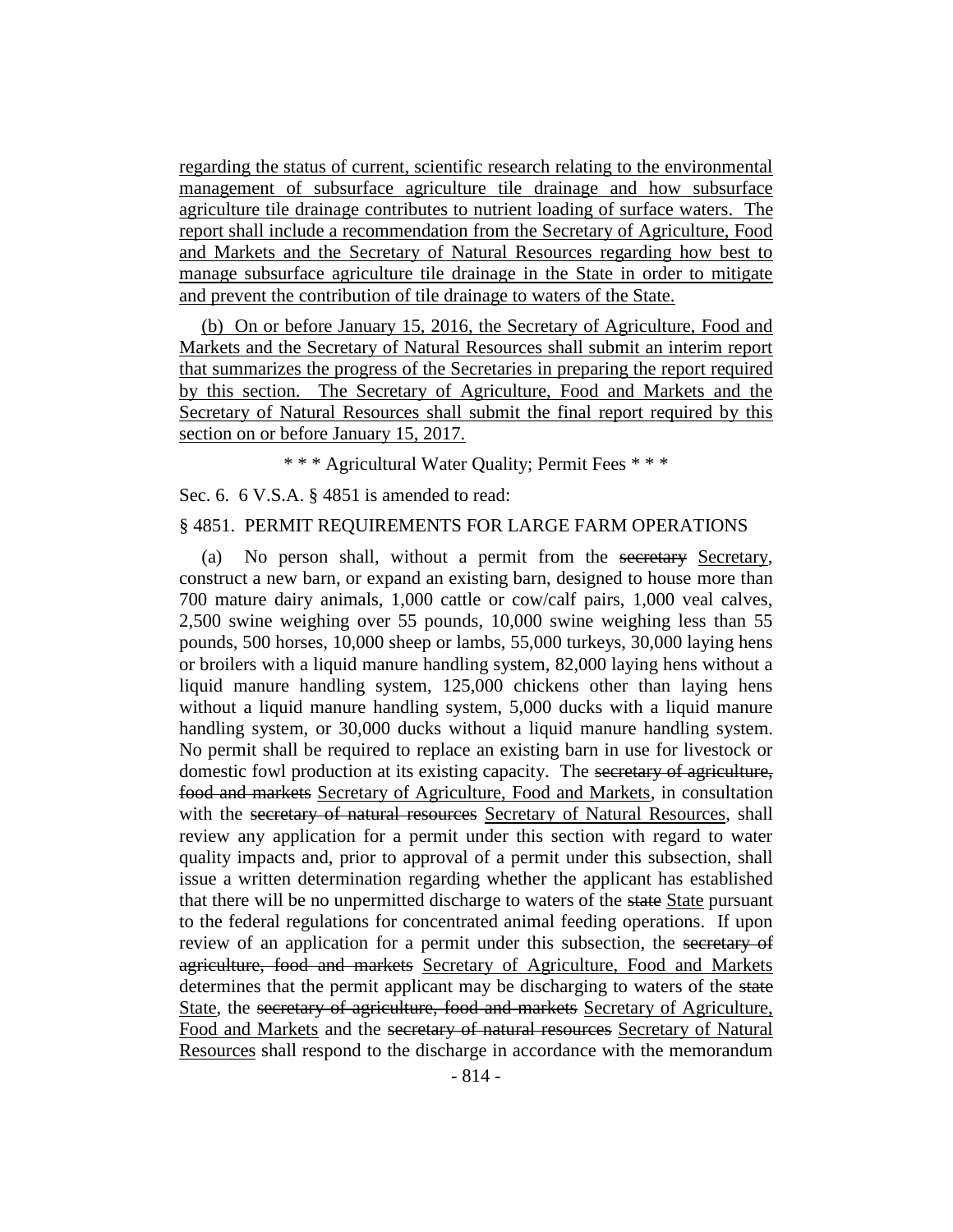of understanding regarding concentrated animal feeding operations under subsection 4810(b) section 4810 of this title. The secretary of natural resources Secretary of Natural Resources may require a large farm to obtain a permit under 10 V.S.A. § 1263 pursuant to federal regulations for concentrated animal feeding operations.

\* \* \*

(h) The Secretary may inspect a farm permitted under this section at any time, but no less frequently than once per year.

(i) A person required to obtain a permit under this section shall submit an annual operating fee of \$2,500.00 to the Secretary. The fees collected under this section shall be deposited in the Clean Water Fund under 10 V.S.A. § 1388.

Sec. 7. 6 V.S.A. § 4858 is amended to read:

## § 4858. ANIMAL WASTE PERMITS MEDIUM FARM OPERATION PERMITS

(a) No person shall operate a medium farm without authorization from the secretary Secretary pursuant to this section. Under exceptional conditions, specified in subsection  $(\Theta)(d)$  of this section, authorization from the secretary Secretary may be required to operate a small farm.

(b) Rules; general and individual permits. The secretary Secretary shall establish by rule, pursuant to 3 V.S.A. chapter 25 of Title 3, requirements for a "general permit" and "individual permit" to ensure assure that medium and small farms generating animal waste comply with the water quality standards of the state State.

\* \* \*

(2) The rules adopted under this section shall also address permit administration, public notice and hearing, permit enforcement, permit transition, revocation, and appeals consistent with provisions of sections 4859, 4860, and 4861 of this title and subchapter 10 of this chapter.

(3) Each general permit issued pursuant to this section shall have a term of no more than five years. Prior to the expiration of each general permit, the secretary Secretary shall review the terms and conditions of the general permit and may issue subsequent general permits with the same or different conditions as necessary to carry out the purposes of this subchapter. Each general permit shall include provisions that require public notice of the fact that a medium farm has sought coverage under a general permit adopted pursuant to this section. Each general permit shall provide a process by which interested persons can obtain detailed information about the nature and extent of the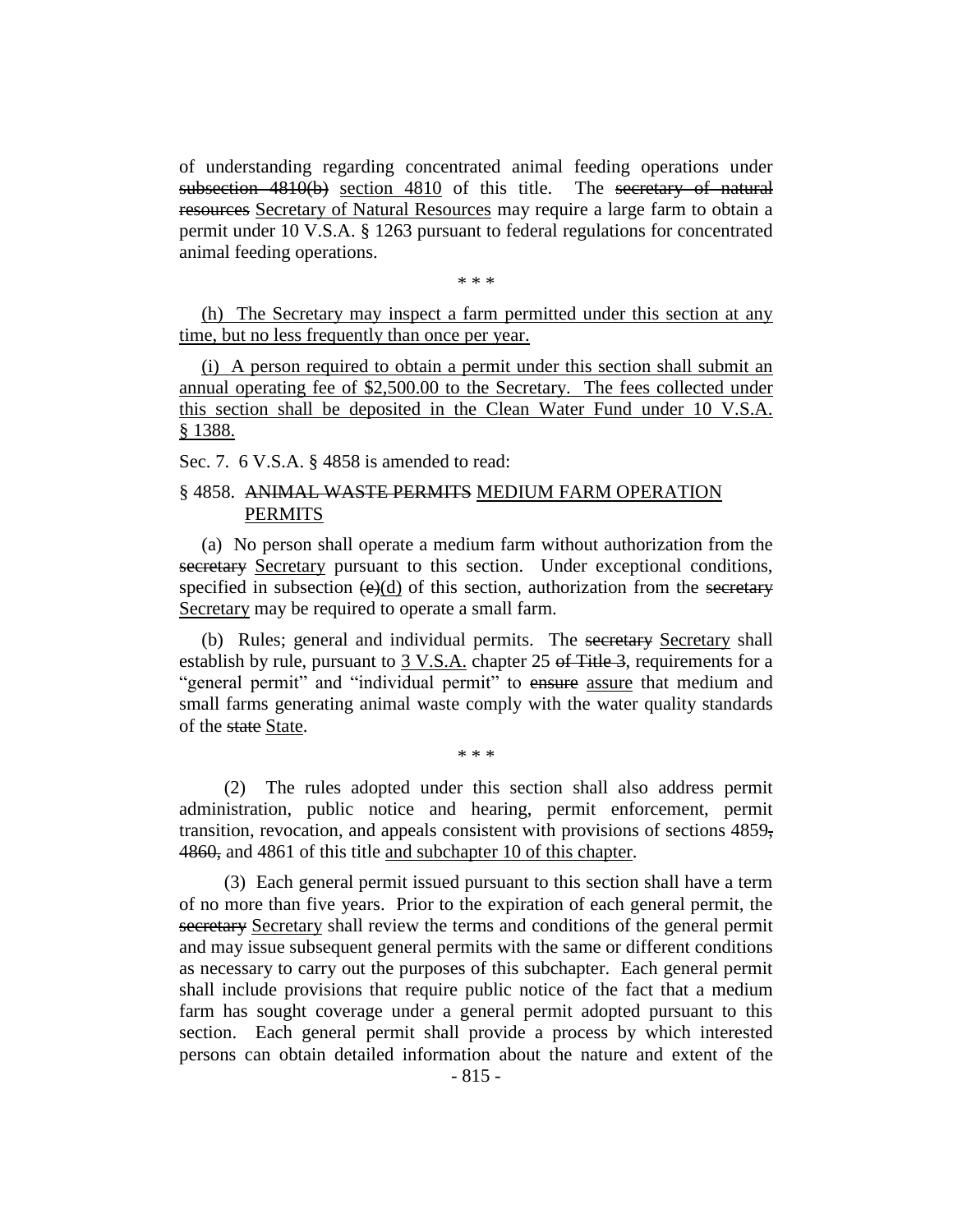activity proposed to receive coverage under the general permit. The Secretary may inspect each farm seeking coverage under the general permit at any time, but no less frequently than once every three years.

(c)(1) Medium farm general permit. The owner or operator of a medium farm seeking coverage under a general permit adopted pursuant to this section shall certify to the secretary Secretary within a period specified in the permit, and in a manner specified by the secretary Secretary, that the medium farm does comply with permit requirements regarding an adequately sized and designed manure management system to accommodate the wastes generated and a nutrient management plan to dispose of wastes in accordance with accepted required agricultural practices adopted under this chapter. Any certification or notice of intent to comply submitted under this subdivision shall be kept on file at the agency of agriculture, food and markets Agency of Agriculture, Food and Markets. The secretary of agriculture, food and markets Secretary of Agriculture, Food and Markets, in consultation with the secretary of natural resources Secretary of Natural Resources, shall review any certification or notice of intent to comply submitted under this subdivision with regard to the water quality impacts of the medium farm for which the owner or operator is seeking coverage, and, within 18 months of receiving the certification or notice of intent to comply, shall verify whether the owner or operator of the medium farm has established that there will be no unpermitted discharge to waters of the state State pursuant to the federal regulations for concentrated animal feeding operations. If upon review of a medium farm granted coverage under the general permit adopted pursuant to this subsection, the secretary of agriculture, food and markets Secretary of Agriculture, Food and Markets determines that the permit applicant may be discharging to waters of the state State, the secretary of agriculture, food and markets Secretary of Agriculture, Food and Markets and the secretary of natural resources Secretary of Natural Resources shall respond to the discharge in accordance with the memorandum of understanding regarding concentrated animal feeding operations under subsection 4810(b) section 4810 of this title.

\* \* \*

(e) A person required to obtain a permit or coverage under this section shall submit an annual operating fee of \$1,500.00 to the Secretary. The fees collected under this section shall be deposited in the Clean Water Fund under 10 V.S.A. § 1388.

Sec. 8. 6 V.S.A. § 324 is amended to read:

§ 324. REGISTRATION AND FEES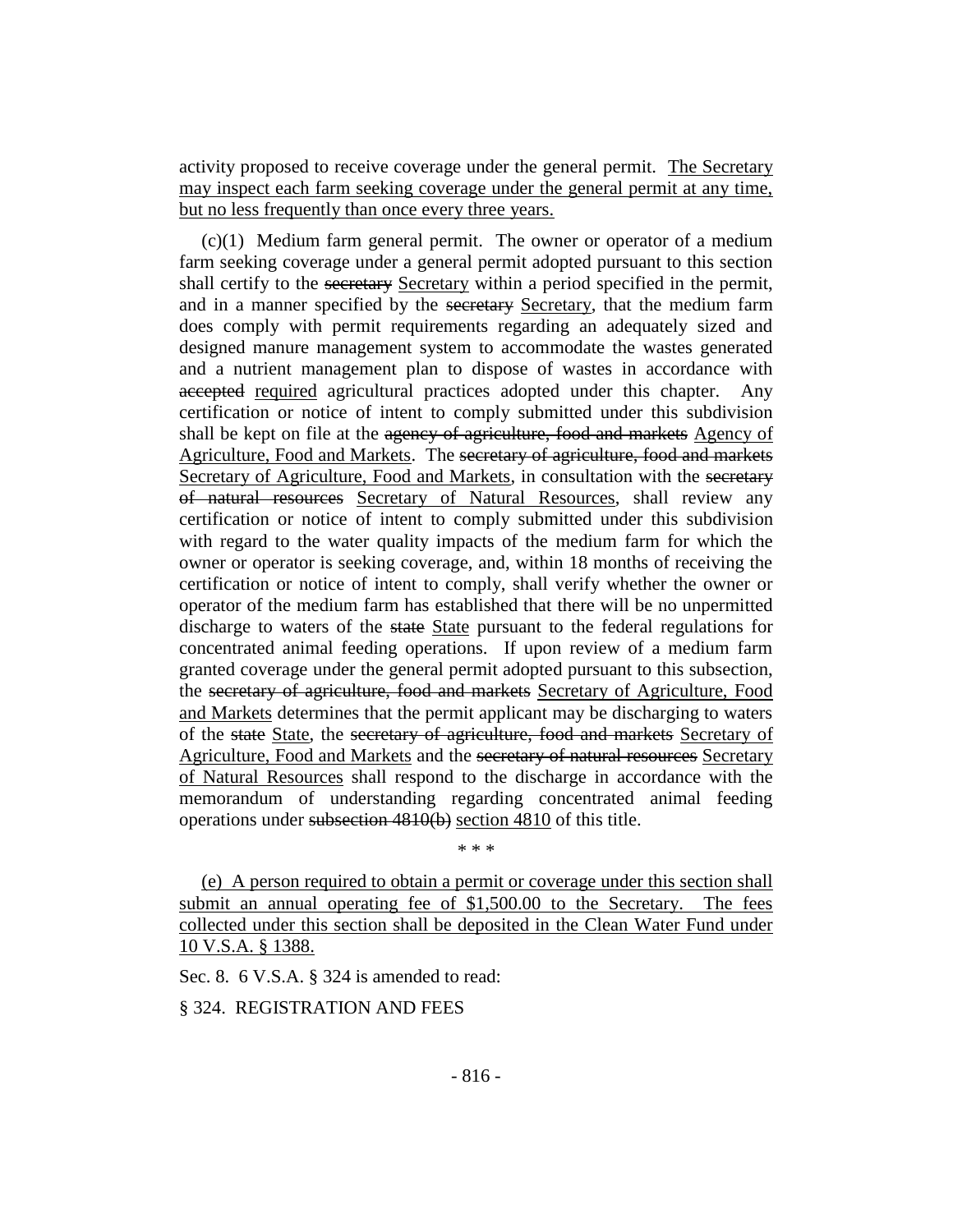(a) No person shall manufacture a commercial feed in this State unless that person has first filed with the Vermont Agency of Agriculture, Food and Markets, in a form and manner to be prescribed by rules by the Secretary:

(1) the name of the manufacturer;

- (2) the manufacturer's place of business;
- (3) the location of each manufacturing facility; and
- (4) any other information which the Secretary considers to be necessary.

(b) A person shall not distribute in this State a commercial feed that has not been registered pursuant to the provisions of this chapter. Application shall be in a form and manner to be prescribed by rule of the Secretary. The application for registration of a commercial feed shall be accompanied by a registration fee of \$85.00 \$100.00 per product. The Of the registration fees collected, \$85.00 of each collected fee, along with any surcharges collected under subsection (c) of this section, shall be deposited in the special fund created by subsection  $364(e)$  of this title. Funds deposited in this account shall be restricted to implementing and administering the provisions of this title and any other provisions of the law relating to fertilizer, lime, or seeds. Of the registration fees collected, \$15.00 of each collected fee shall be deposited in the Clean Water Fund under 10 V.S.A. § 1388. If the Secretary so requests, the application for registration shall be accompanied by a label or other printed matter describing the product.

(c) No person shall distribute in this State any feed required to be registered under this chapter upon which the Secretary has placed a withdrawal from distribution order because of nonregistration. A surcharge of \$10.00, in addition to the registration fee required by subsection (b) of this section, shall accompany the application for registration of each product upon which a withdrawal from distribution order has been placed for reason of nonregistration, and must be received before removal of the withdrawal from distribution order.

Sec. 9. 6 V.S.A. § 328 is amended to read:

## § 328. TONNAGE REPORTING

(a) Every person who registers a commercial feed pursuant to the provisions of this chapter shall report to the agency of agriculture, food and markets Agency of Agriculture, Food and Markets annually the total amount of combined feed which is distributed within the state State and which is intended for use within the state State. The report shall be made on forms and in a manner to be prescribed by rules by the secretary Secretary for calendar years 1986 2016 and 1987 2017.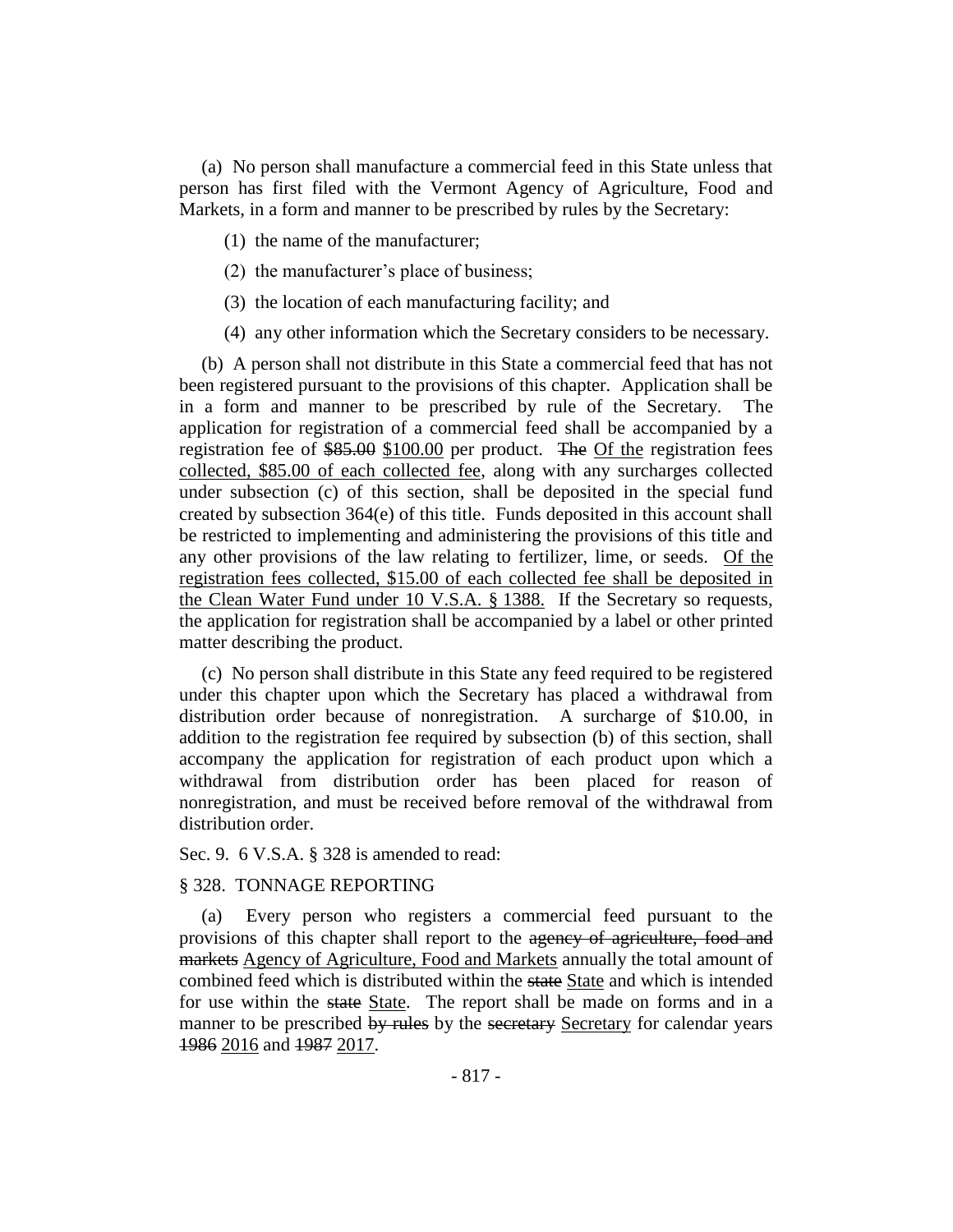(b) This reporting requirement shall not apply to pet foods, within the meaning of subdivisions 323(16) and (19) of this title, and shall not apply to feeds intended for use outside of the state State.

Sec. 10. 6 V.S.A. § 366 is amended to read:

#### § 366. TONNAGE FEES

(a) There shall be paid annually to the secretary Secretary for all fertilizers distributed to a nonregistrant consumer in this state State an annual inspection fee at a rate of \$0.25 cents per ton.

(b) Persons distributing fertilizer shall report annually by January 15 for the previous year ending December 31 to the secretary Secretary revealing the amounts of each grade of fertilizer and the form in which the fertilizer was distributed within this state State. Each report shall be accompanied with payment and written permission allowing the secretary Secretary to examine the person's books for the purpose of verifying tonnage reports.

(c) No information concerning tonnage sales furnished to the secretary Secretary under this section shall be disclosed in such a way as to divulge the details of the business operation to any person unless it is necessary for the enforcement of the provisions of this chapter.

(d) A \$50.00 minimum tonnage fee shall be assessed on all distributors who distribute fertilizers in this state. [Repealed.]

(e) Agricultural limes, including agricultural lime mixed with wood ash, are exempt from the tonnage fees required in this section.

(f) Lime and wood ash mixtures may be registered as agricultural liming materials and guaranteed for potassium or potash provided that the wood ash totals less than 50 percent of the mixture.

(g) All fees collected under subsection (a) of this section shall be deposited in the revolving fund created by section subsection  $364(e)$  of this title and used in accordance with its provisions.

(h) There shall be paid annually to the Secretary for all fertilizers distributed to a nonregistrant consumer in this State an annual fee at a rate of \$15.00 per ton for the purpose of supporting agricultural water quality programs in Vermont.

(1) Persons distributing fertilizer shall report annually on or before January 15 for the previous year ending December 31 to the Secretary revealing the amounts of each grade of fertilizer and the form in which the fertilizer was distributed within this State. Each report shall be accompanied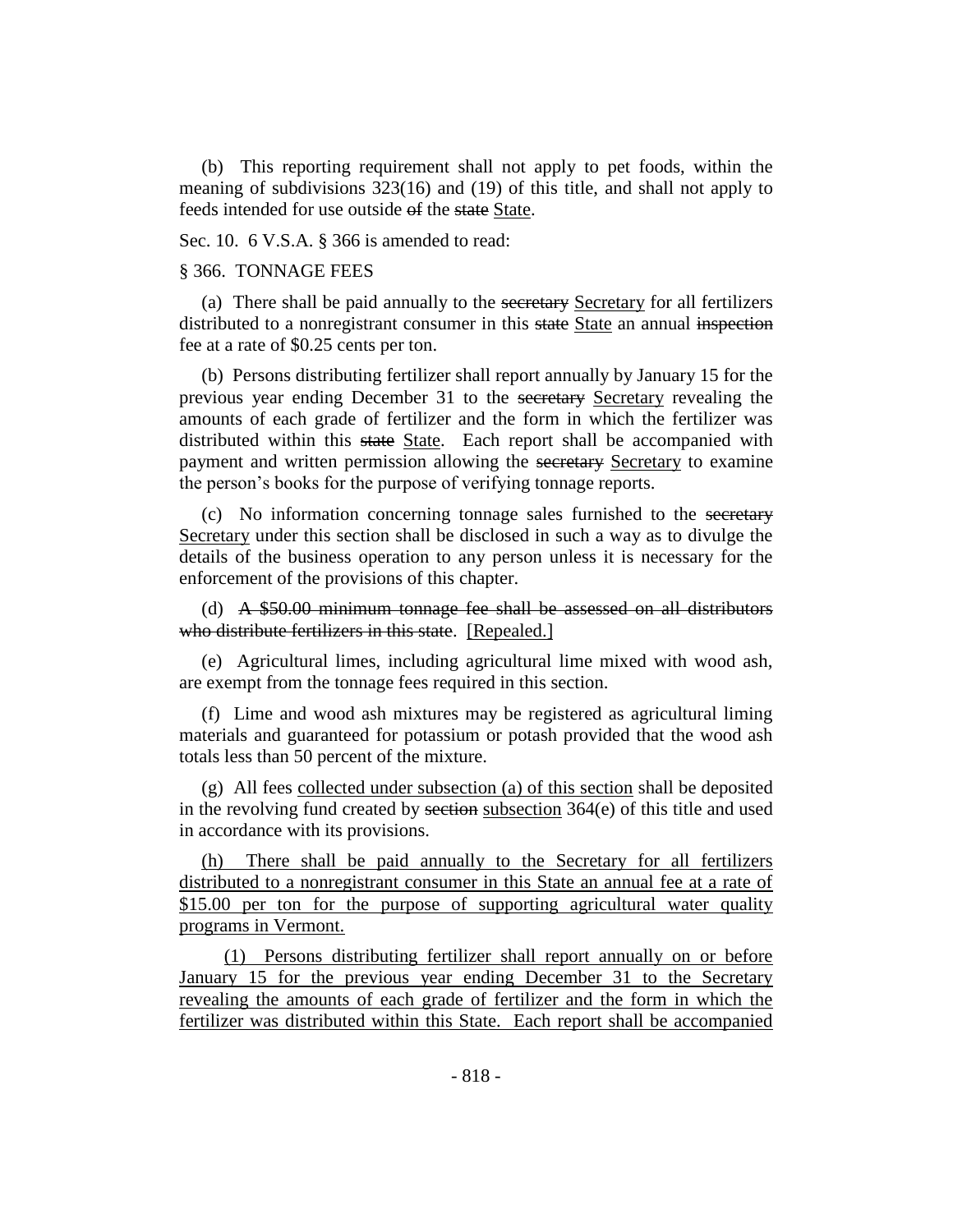with payment and written permission allowing the Secretary to examine the person's books for the purpose of verifying tonnage reports.

(2) No information concerning tonnage sales furnished to the Secretary under this section shall be disclosed in such a way as to divulge the details of the business operation to any person unless it is necessary for the enforcement of the provisions of this chapter.

(3) A \$150.00 minimum tonnage fee shall be assessed on all distributors who distribute fertilizers in this State.

(4) Agricultural limes, including agricultural lime mixed with wood ash, are exempt from the tonnage fees required under this subsection.

(5) All fees collected under this subsection shall be deposited in the Clean Water Fund under 10 V.S.A. § 1388.

Sec. 11. 6 V.S.A. § 918 is amended to read:

#### § 918. REGISTRATION

(a) Every economic poison which is distributed, sold, or offered for sale within this State or delivered for transportation or transported in intrastate commerce or between points within this State through any point outside this State shall be registered in the Office of the Secretary, and such registration shall be renewed annually; provided, that products which have the same formula, are manufactured by the same person, the labeling of which contains the same claims, and the labels of which bear a designation identifying the product as the same economic poison may be registered as a single economic poison; and additional names and labels shall be added by supplement statements during the current period of registration. It is further provided that any economic poison imported into this State, which is subject to the provisions of any federal act providing for the registration of economic poisons and which has been duly registered under the provisions of this chapter, may, in the discretion of the Secretary, be exempted from registration under this chapter, when sold or distributed in the unbroken immediate container in which it was originally shipped. The registrant shall file with the Secretary a statement including:

(1) The name and address of the registrant and the name and address of the person whose name will appear on the label, if other than the registrant.

(2) The name of the economic poison.

(3) A complete copy of the labeling accompanying the economic poison and a statement of all claims to be made for it, including directions for use.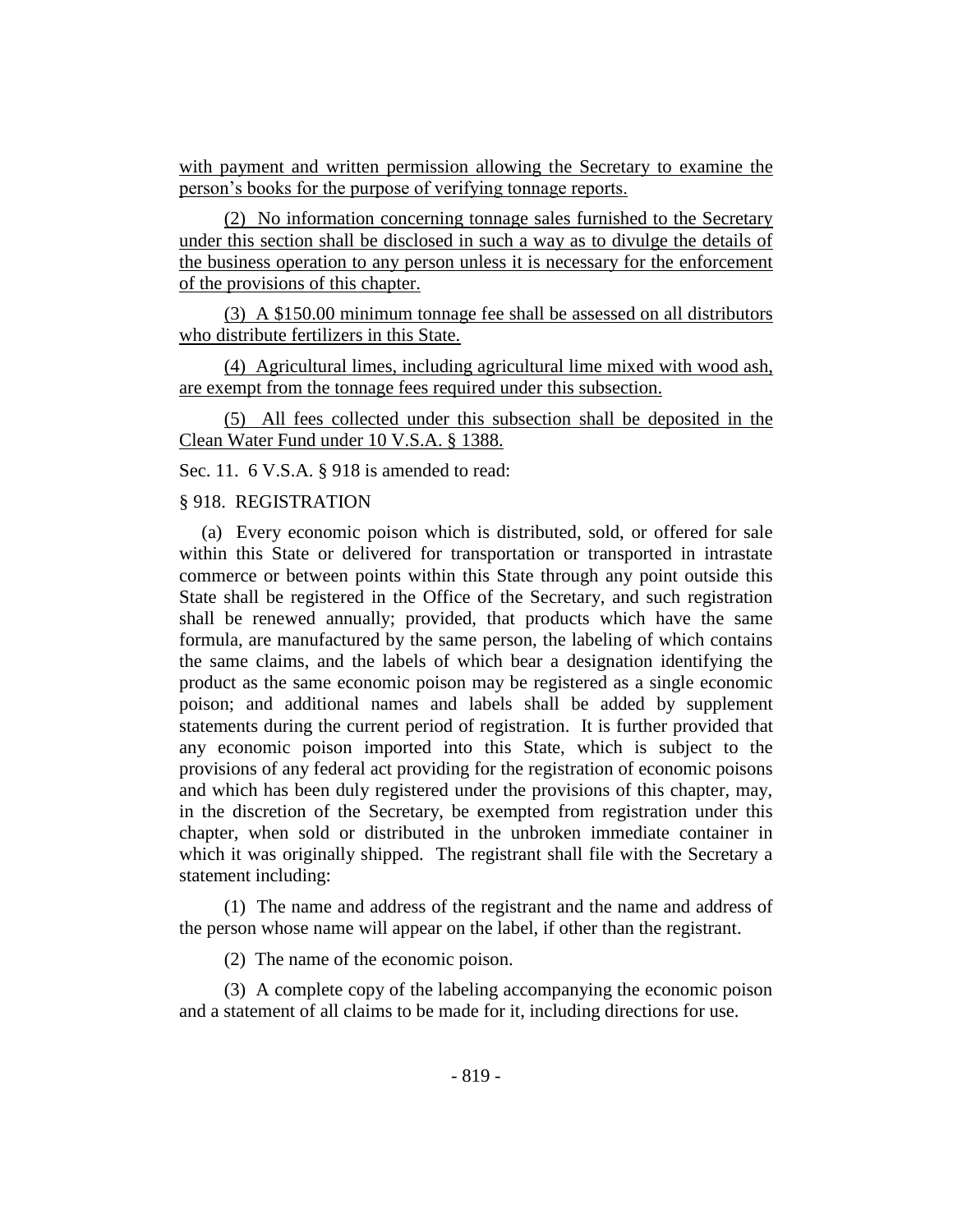(4) If requested by the Secretary, a full description of the tests made and the results thereof upon which the claims are based. In the case of renewal of registration, a statement shall be required only with respect to information which is different from that furnished when the economic poison was registered or last re-registered reregistered.

(b) The registrant shall pay an annual fee of  $$110.00$  \$125.00 for each product registered, and \$110.00 of that amount shall be deposited in the special fund created in section 929 of this title, of which \$5.00 from each product registration shall be used for an educational program related to the proper purchase, application, and disposal of household pesticides, and \$5.00 from each product registration shall be used to collect and dispose of obsolete and unwanted pesticides. Of the registration fees collected under this subsection, \$15.00 of the amount collected shall be deposited in the Clean Water Fund under 10 V.S.A. § 1388. The annual registration year shall be from December 1 to November 30 of the following year.

\* \* \*

\* \* \* Agricultural Water Quality; Required Agricultural Practices; Best Management Practices \* \* \*

Sec. 12. 6 V.S.A. § 4810 is amended to read:

§ 4810. AUTHORITY; COOPERATION; COORDINATION

(a) Agricultural land use practices. In accordance with 10 V.S.A. § 1259(i), the secretary Secretary shall adopt by rule, pursuant to 3 V.S.A. chapter 25 of Title 3, and shall implement and enforce agricultural land use practices in order to reduce the amount of agricultural pollutants entering the waters of the state satisfy the requirements of 33 U.S.C. § 1329 that the State identify and implement best management practices to control nonpoint sources of agricultural waste to waters of the State. These agricultural land use practices shall be created in two categories, pursuant to subdivisions (1) and (2) of this subsection subsections (b) and (c) of this section.

(1)(b) Required Agricultural Practices. "Accepted Agricultural Practices" (AAPs) Required Agricultural Practices (RAPs) shall be management standards to be followed in conducting agricultural activities by all persons engaged in farming in this state State. These standards shall address activities which have a potential for causing agricultural pollutants to enter the groundwater and waters of the state State, including dairy and other livestock operations plus all forms of crop and nursery operations and on-farm or agricultural fairground, registered pursuant to 20 V.S.A. § 3902, livestock and poultry slaughter and processing activities. The AAPs RAPs shall include, as well as promote and encourage, practices for farmers in preventing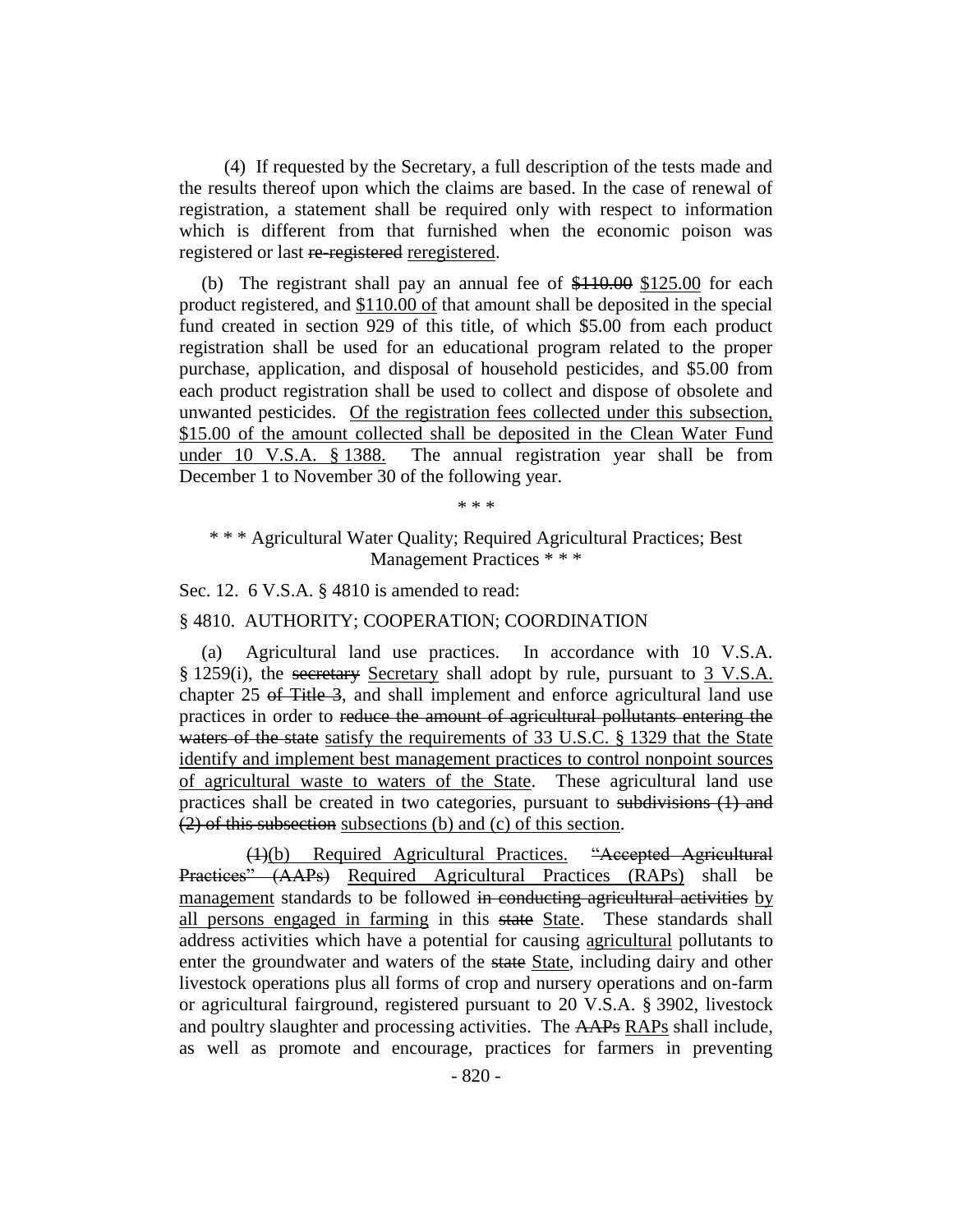agricultural pollutants from entering the groundwater and waters of the state State when engaged in<del>, but not limited to,</del> animal waste management and disposal, soil amendment applications, plant fertilization, and pest and weed control. Persons engaged in farming, as defined in 10 V.S.A. § 6001, who follow are in compliance with these practices shall be presumed to be in compliance with water quality standards to not have a discharge of agricultural pollutants to waters of the State. AAPs RAPs shall be designed to protect water quality and shall be practical and cost effective cost-effective to implement, as determined by the Secretary. Where the Secretary determines, after inspection of a farm, that a person engaged in farming is complying with the RAPs but there still exists the potential for agricultural pollutants to enter the waters of the State, the Secretary shall require the person to implement additional, site-specific on-farm conservation practices designed to prevent agricultural pollutants from entering the waters of the State. When requiring implementation of a conservation practice under this subsection, the Secretary shall inform the person engaged in farming of the resources available to assist the person in implementing the conservation practice and complying with the requirements of this chapter. The AAPs RAPs for groundwater shall include a process under which the agency Agency shall receive, investigate, and respond to a complaint that a farm has contaminated the drinking water or groundwater of a property owner. A farmer may petition the Secretary to reduce the size of a perennial buffer or change the perennial buffer type based on site-specific conditions.

(2)(c) Best Management Practices. "Best Management Practices" (BMPs) may be required by the secretary on a case by case basis. Before requiring BMPs, the secretary shall determine that sufficient financial assistance is available to assist farmers in achieving compliance with applicable BMPs. Best management practices (BMPs) are site-specific on-farm conservation practices implemented in order to address the potential for agricultural pollutants to enter the waters of the State. The Secretary may require any person engaged in farming to implement a BMP. When requiring implementation of a BMP, the Secretary shall inform a farmer of financial resources available from State or federal sources, private foundations, public charities, or other sources, including funding from the Clean Water Fund established under 10 V.S.A. § 1388, to assist the person in implementing BMPs and complying with the requirements of this chapter. BMPs shall be practical and cost effective to implement, as determined by the Secretary, and shall be designed to achieve compliance with the requirements of this chapter. The Secretary may require soil monitoring or innovative manure management as a BMP under this subsection. Soil monitoring or innovative manure management implemented as a BMP shall be eligible for State assistance under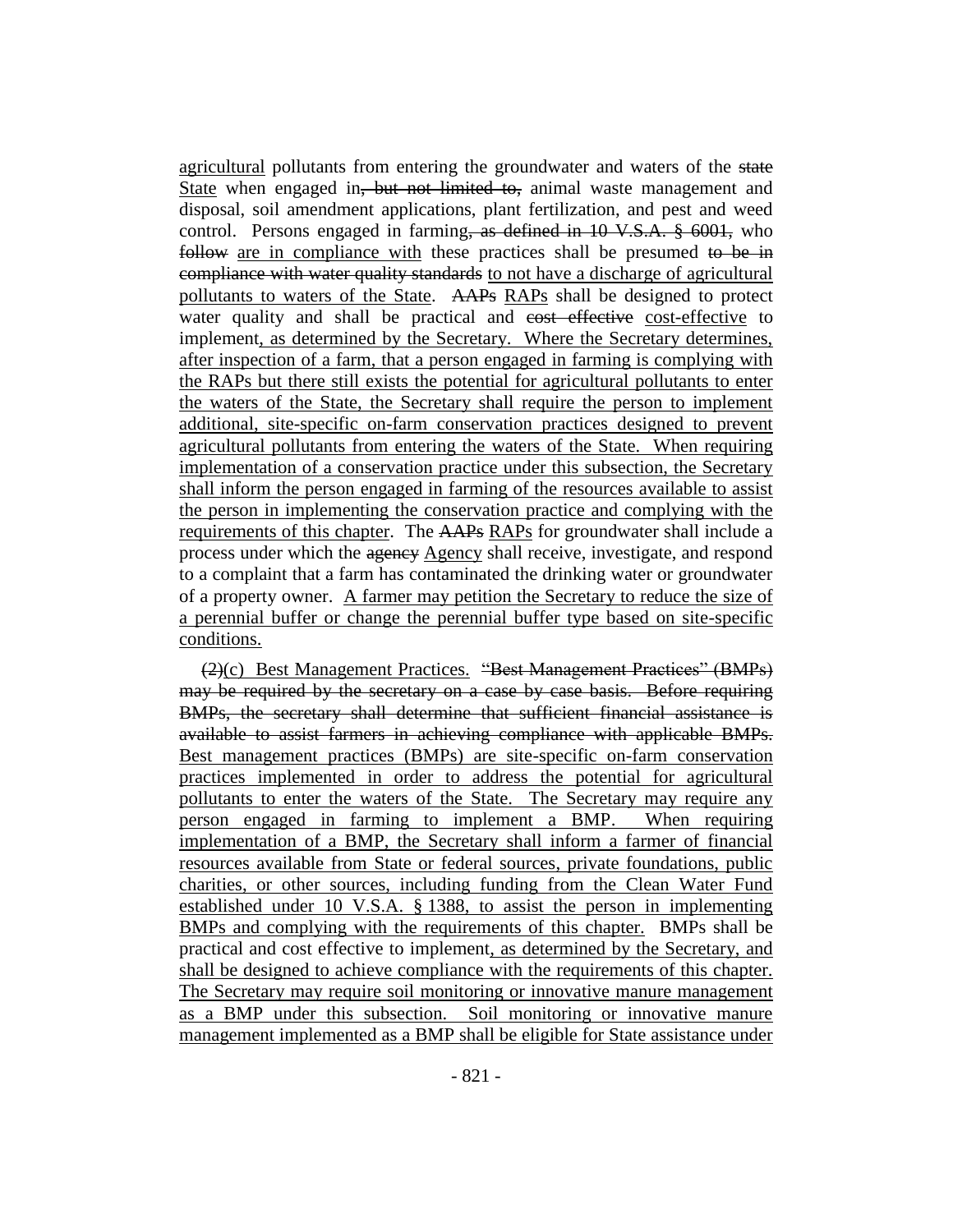section 2822 of this title. If a perennial buffer of trees or other woody vegetation is required as a BMP, the Secretary shall pay the farmer for a first priority easement on the land on which the buffer is located.

(b)(e) Cooperation and coordination. The secretary of agriculture, food and markets Secretary of Agriculture, Food and Markets shall coordinate with the secretary of natural resources Secretary of Natural Resources in implementing and enforcing programs, plans, and practices developed for reducing and eliminating agricultural non-point source pollutants and discharges from concentrated animal feeding operations. The secretary of agriculture, food and markets On or before July 1, 2016, the Secretary of Agriculture, Food and Markets and the secretary of natural resources Secretary of Natural Resources shall develop a revise the memorandum of understanding for the non-point program describing program administration, grant negotiation, grant sharing, and how they will coordinate watershed planning activities to comply with Public Law 92-500. The memorandum of understanding shall describe how the agencies will implement the antidegradation implementation policy, including how the agencies will apply the antidegradation implementation policy to new sources of agricultural non-point source pollutants. The secretary of agriculture, food and markets Secretary of Agriculture, Food and Markets and the secretary of the agency of natural resources Secretary of Natural Resources shall also develop a memorandum of understanding according to the public notice and comment process of 10 V.S.A. § 1259(i) regarding the implementation of the federal concentrated animal feeding operation program and the relationship between the requirements of the federal program and the state State agricultural water quality requirements for large, medium, and small farms under this chapter 215 of this title. The memorandum of understanding shall describe program administration, permit issuance, an appellate process, and enforcement authority and implementation. The memorandum of understanding shall be consistent with the federal National Pollutant Discharge Elimination System permit regulations for discharges from concentrated animal feeding operations. The allocation of duties under this chapter between the secretary of agriculture, food and markets Secretary of Agriculture, Food and Markets and the secretary of natural resources Secretary of Natural Resources shall be consistent with the secretary's Secretary's duties, established under the provisions of 10 V.S.A. § 1258(b), to comply with Public Law 92-500. The secretary of natural resources Secretary of Natural Resources shall be the state State lead person in applying for federal funds under Public Law 92-500, but shall consult with the secretary of agriculture, food and markets Secretary of Agriculture, Food and Markets during the process. The agricultural non-point source program may compete with other programs for competitive watershed projects funded from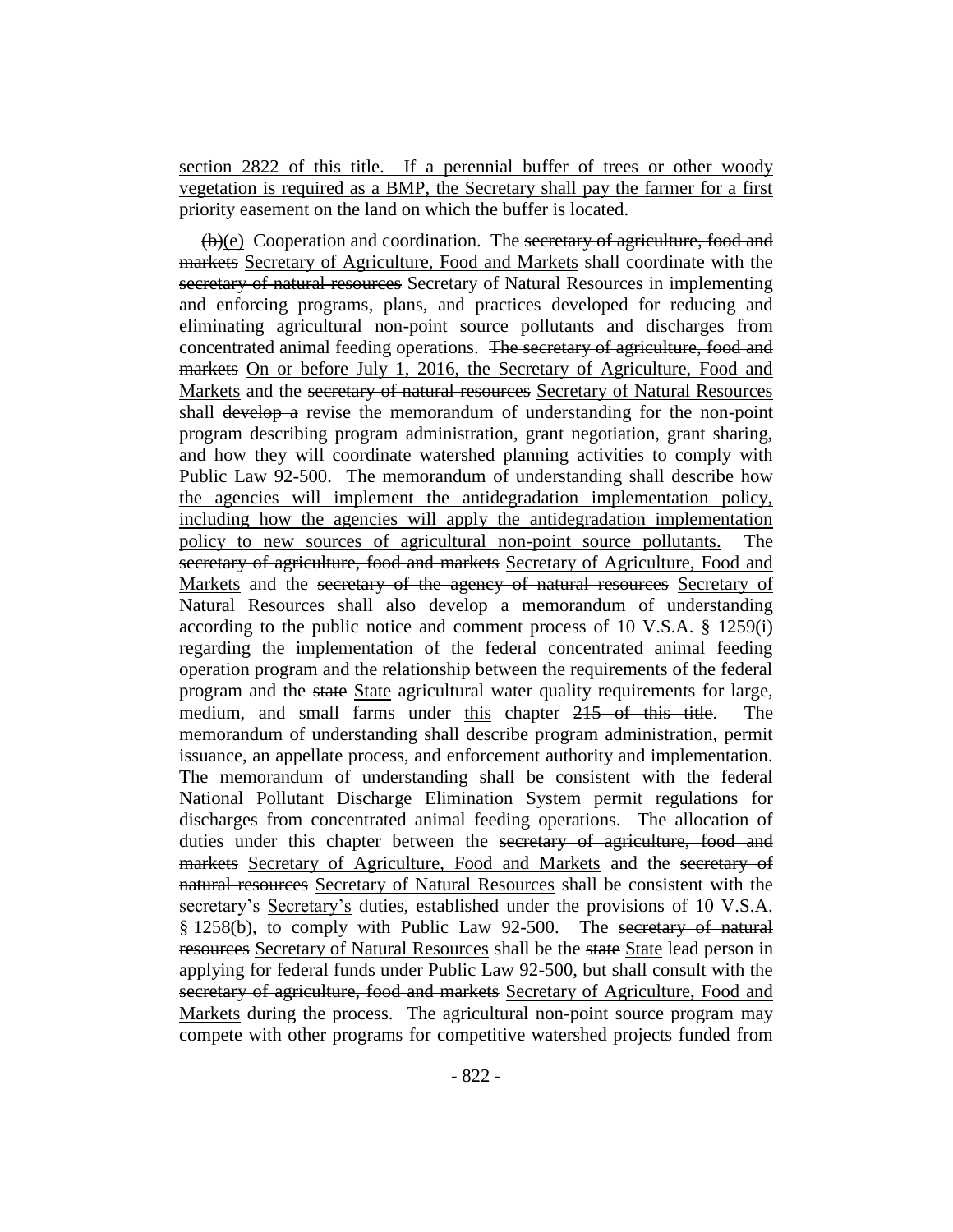federal funds. The secretary of agriculture, food and markets Secretary of Agriculture, Food and Markets shall be represented in reviewing these projects for funding. Actions by the secretary of agriculture, food and markets Secretary of Agriculture, Food and Markets under this chapter concerning agricultural non-point source pollution shall be consistent with the water quality standards and water pollution control requirements of 10 V.S.A. chapter 47 <del>of Title 10</del> and the federal Clean Water Act as amended. In addition, the secretary of agriculture, food and markets Secretary of Agriculture, Food and Markets shall coordinate with the secretary of natural resources Secretary of Natural Resources in implementing and enforcing programs, plans, and practices developed for the proper management of composting facilities when those facilities are located on a farm. On or before January 15, 2016, the Secretary of Agriculture, Food and Markets and the Secretary of Natural Resources shall each develop three separate measures of the performance of the agencies under the memorandum of understanding required by this subsection. Beginning on January 15, 2017, and annually thereafter, the Secretary of Agriculture, Food and Markets and the Secretary of Natural Resources shall submit separate reports to the Senate Committee on Agriculture, the House Committee on Agriculture and Forest Products, the Senate Committee on Natural Resources and Energy, and the House Committee on Fish, Wildlife and Water Resources regarding the success of each agency in meeting the performance measures for the memorandum of understanding.

## Sec. 13. LEGISLATIVE COUNCIL STATUTORY REVISION AUTHORITY; REQUIRED AGRICULTURAL PRACTICES

The Office of Legislative Council, in its statutory revision capacity, is directed to make amendments to the cumulative supplements of the Vermont Statutes Annotated to change the terms "accepted agricultural practices" to "required agricultural practices" and "AAPs" to "RAPs" where appropriate. These changes shall also be made when new legislation is proposed or when there is a republication of the Vermont Statutes Annotated.

Sec. 14. 6 V.S.A. § 4813 is amended to read:

## § 4813. BASIN MANAGEMENT; APPEALS TO THE WATER RESOURCES BOARD ENVIRONMENTAL DIVISION

(a) The secretary of agriculture, food and markets Secretary of Agriculture, Food and Markets shall cooperate with the secretary of natural resources Secretary of Natural Resources in the basin planning process with regard to the agricultural non-point source waste component of each basin plan. Any person with an interest in the agricultural non-point source component of the basin planning process may petition the secretary of agriculture, food and markets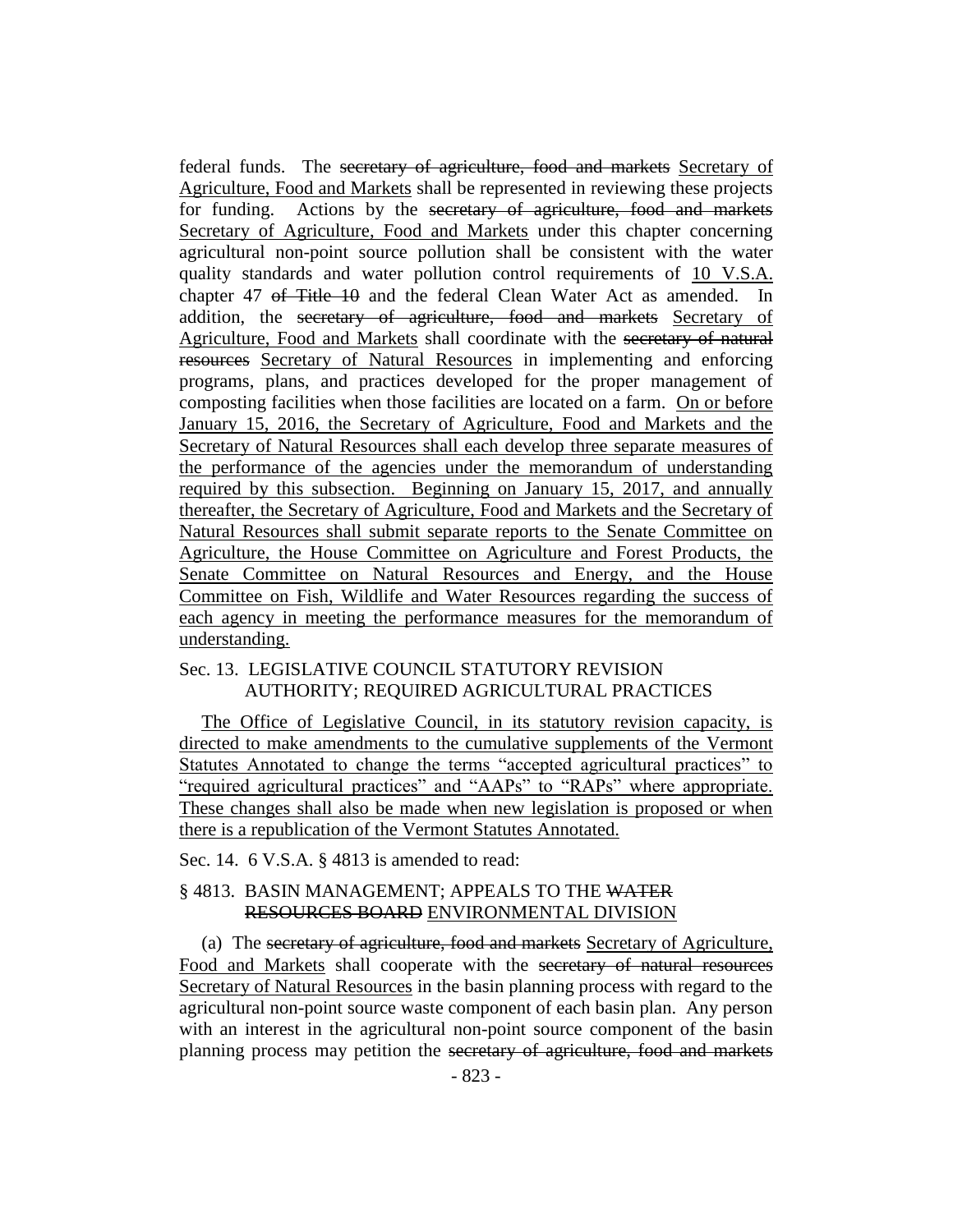Secretary of Agriculture, Food and Markets to require, and the secretary Secretary may require, best management practices in the individual basin beyond accepted required agricultural practices adopted by rule, in order to achieve compliance with the water quality goals in 10 V.S.A. § 1250 and any duly adopted basin plan. The secretary of agriculture, food and markets Secretary of Agriculture, Food and Markets shall hold a public hearing within 60 days and shall issue a timely written decision that sets forth the facts and reasons supporting the decision.

(b) Any person engaged in farming that has been required by the secretary of agriculture, food and markets Secretary of Agriculture, Food and Markets to implement best management practices or any person who has petitioned the secretary of agriculture, food and markets Secretary of Agriculture, Food and Markets under subsection (a) of this section may appeal the secretary of agriculture, food and market's Secretary of Agriculture, Food and Markets' decision to the environmental division Environmental Division de novo.

(c) Before requiring best management practices under this section, the secretary of agriculture, food and markets or the board shall determine that sufficient financial assistance is available to assist farmers in achieving compliance with applicable best management practices When requiring implementation of a best management practice, the Secretary shall inform a farmer of the resources available to assist the farmer in implementing the best management practice and complying with the requirements of this chapter.

\* \* \* Agricultural Water Quality; Training \* \* \*

Sec. 15. 6 V.S.A. chapter 215, subchapter 8 is added to read:

Subchapter 8. Agricultural Water Quality Training

#### § 4981. AGRICULTURAL WATER QUALITY TRAINING

(a) On or before July 1, 2016, as part of the revisions of the required agricultural practices, the Secretary of Agriculture, Food and Markets shall adopt by rule requirements for training classes or programs for owners or operators of small farms, medium farms, or large farms certified or permitted under this chapter regarding:

(1) the prevention of discharges, as that term is defined in 10 V.S.A. § 1251(3); and

(2) the mitigation and management of stormwater runoff, as that term is defined in 10 V.S.A. § 1264, from farms.

(b) Any training required under this section shall address: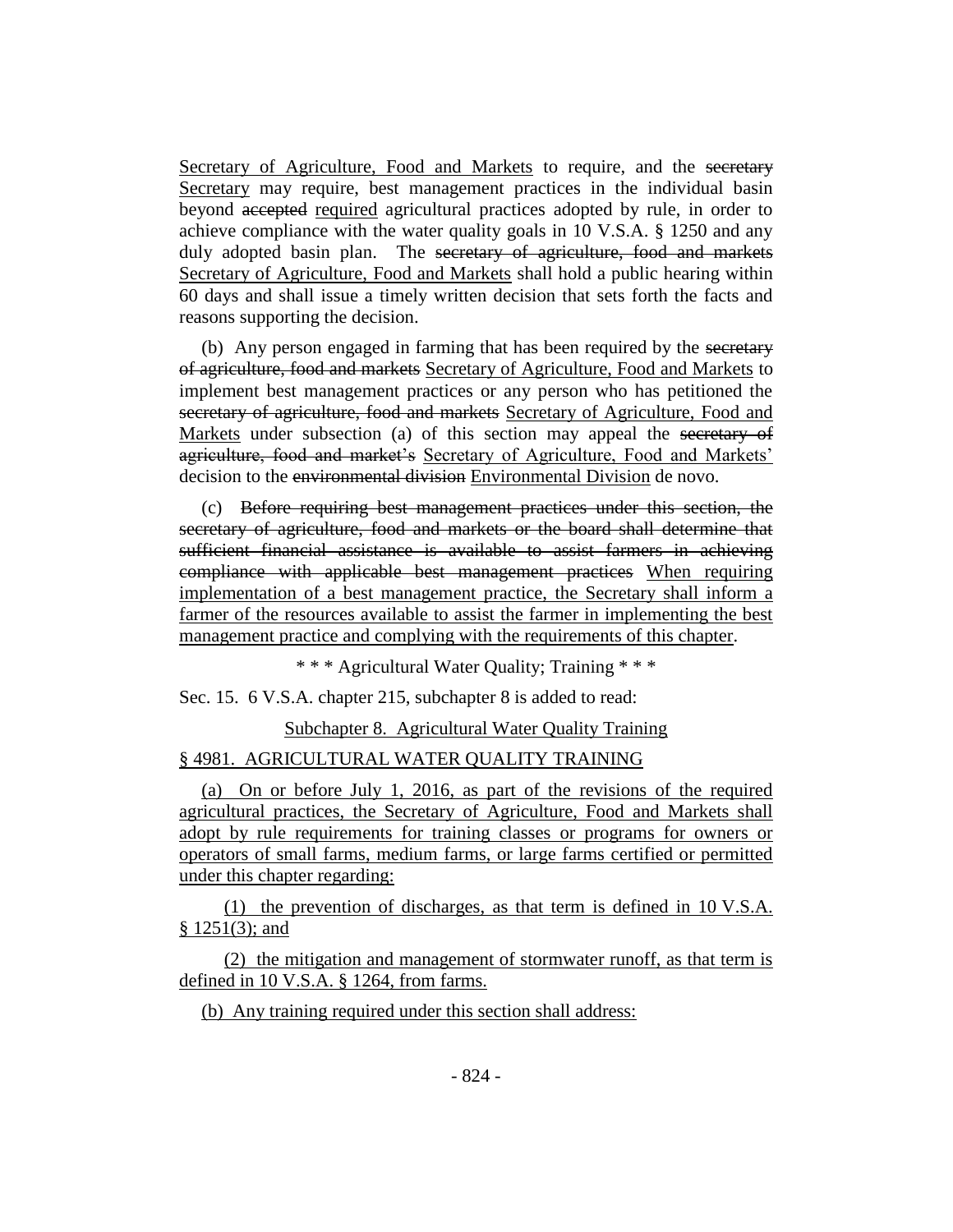(1) the existing statutory and regulatory requirements for operation of a large, medium, or small farm in the State;

(2) the management practices and technical and financial resources available to assist in compliance with statutory or regulatory agricultural requirements;

(3) the land application of manure or nutrients, methods or techniques to minimize the runoff of land-applied manure or nutrients to waters of the State; and identification of weather or soil conditions that increase the risk of runoff of land-applied manure or nutrients to waters of the State; and

(4) standards required for nutrient management, including nutrient management planning.

(c) The Secretary shall include the training required by this section as a condition of a large farm permit, medium farm permit, or small farm certification required under this chapter. The Secretary may phase in training requirements under this section based on farm size, permit or certification category, or available staffing. On or before January 1, 2017, the Secretary shall establish a schedule by which all owners or operators of small farms, medium farms, or large farms shall complete the training required by this section.

(d) The Secretary may approve or authorize the training required by this section to be conducted by other entities, including the University of Vermont Extension Service and the natural resources conservation districts.

(e) The Secretary shall not charge the owner or operator of a large, medium, or small farm for the training required by this section. The Secretary shall pay for the training required under this section from funds available to the Agency of Agriculture, Food and Markets for water quality initiatives.

> \* \* \* Agricultural Water Quality; Certification of Custom Applicators \* \* \*

Sec. 16. 6 V.S.A. chapter 215, subchapter 9 is added to read:

Subchapter 9. Certification of Custom Applicators of Manure or Nutrients

## § 4987. DEFINITIONS

As used in this subchapter, "custom applicator" means a person who is engaged in the business of applying manure or nutrients to land and who charges or collects other consideration for the service. Custom applicator shall include full-time employees of a person engaged in the business of applying manure or nutrients to land, when the employees apply manure or nutrients to land.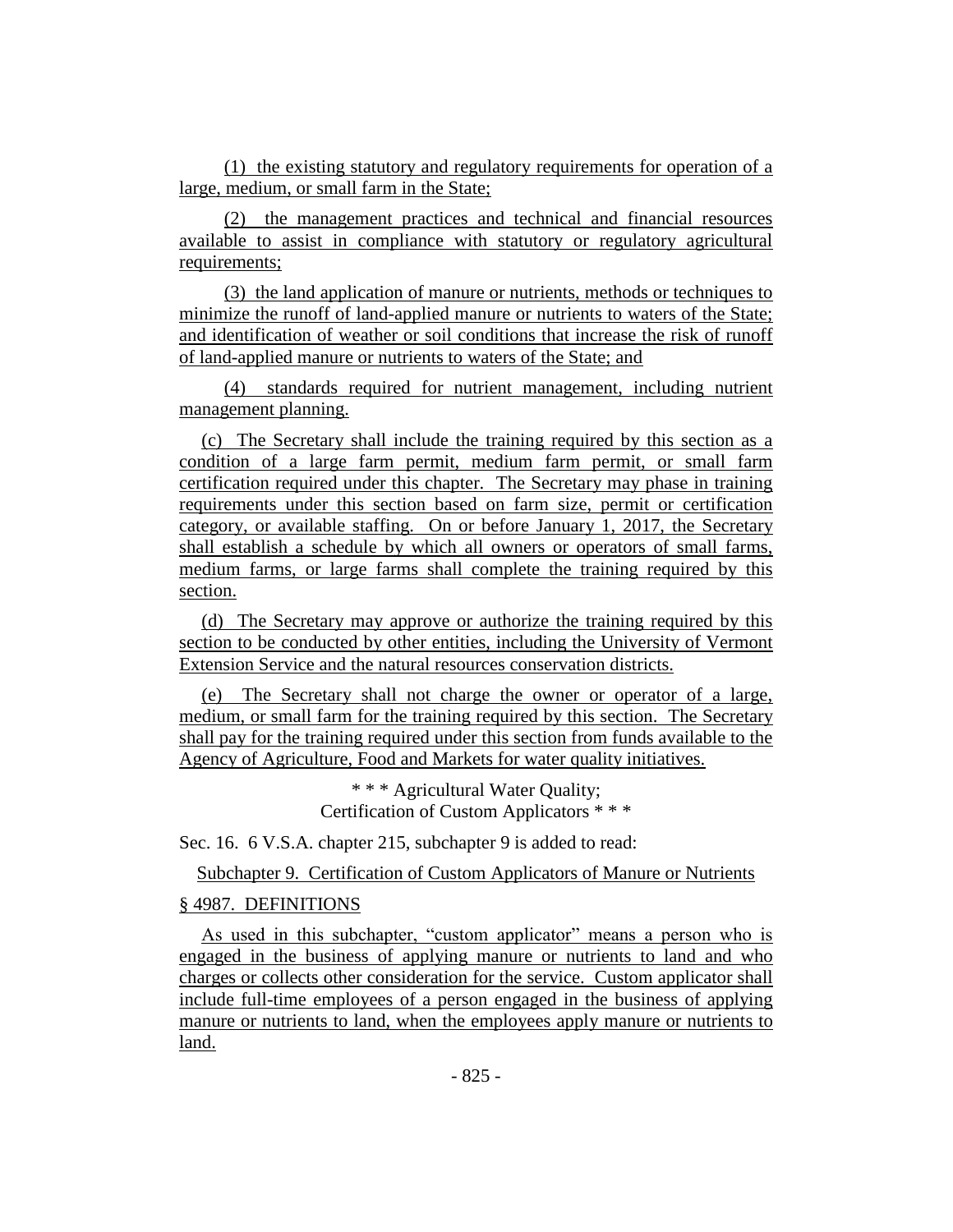## § 4988. CERTIFICATION OF CUSTOM APPLICATOR

(a) On or before July 1, 2016, as part of the revision of the required agricultural practices, the Secretary of Agriculture, Food and Markets shall adopt by rule a process by which a custom applicator shall be certified to operate within the State. The certification process shall require a custom applicator to complete eight hours of training over each five-year period regarding:

(1) application methods or techniques to minimize the runoff of land-applied manure or nutrients to waters of the State; and

(2) identification of weather or soil conditions that increase the risk of runoff of land-applied manure or nutrients to waters of the State.

(b) A custom applicator shall not apply manure or nutrients unless certified by the Secretary of Agriculture, Food and Markets.

(c) A custom applicator certified under this section shall train seasonal employees in methods or techniques to minimize runoff to surface waters and to identify weather or soil conditions that increase the risk of runoff. A custom applicator that trains a seasonal employee under this subsection shall be liable for damages done and liabilities incurred by a seasonal employee who improperly applies manure or nutrients.

(d) The requirements of this section shall not apply to an owner or operator of a farm applying manure or nutrients to a field that he or she owns or controls, provided that the owner or operator has completed the agricultural water quality training required under section 4981 of this title.

\* \* \* Agricultural Water Quality; Enforcement; Corrective Actions \* \* \*

Sec. 17. 6 V.S.A. chapter 215, subchapter 10 is added to read:

## Subchapter 10. Enforcement

## § 4991. PURPOSE

The purpose of this subchapter is to provide the Secretary of Agriculture, Food and Markets with the necessary authority to enforce the agricultural water quality requirements of this chapter. When the Secretary of Agriculture, Food and Markets determines that a person subject to the requirements of the chapter is violating a requirement of this chapter, the Secretary shall respond to and require discontinuance of the violation. The Secretary may respond to a violation of the requirements of this chapter by:

(1) issuing a corrective action order under section 4992 of this title;

(2) issuing a cease and desist order under section 4993 of this title;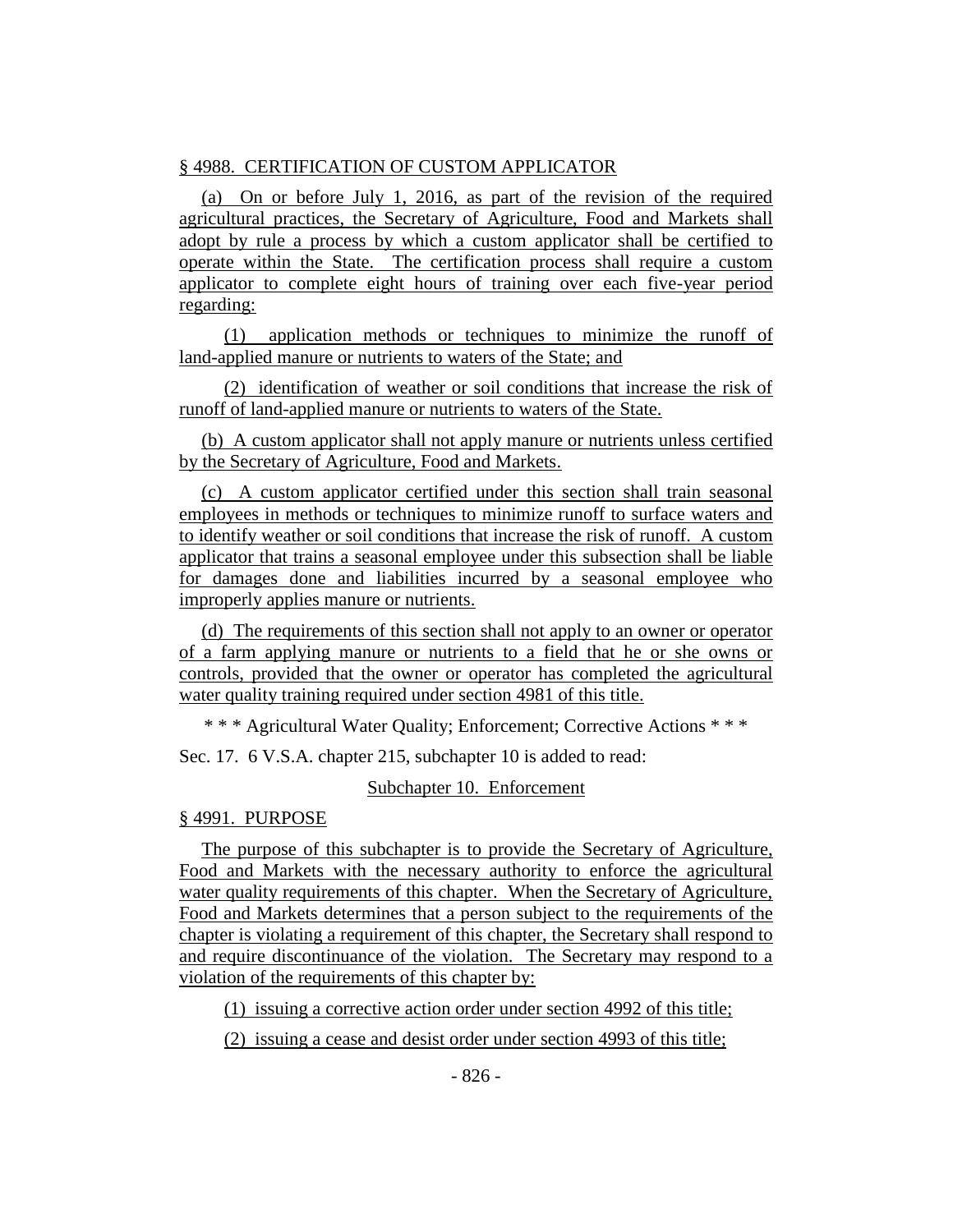(3) issuing an emergency order under section 4993 of this title;

(4) revoking or conditioning coverage under a permit or certification under section 4994 of this title;

(5) bringing a civil enforcement action under section 4995 of this title;

(6) referring the violation to the Secretary of Natural Resources for enforcement under 10 V.S.A. chapter 201; or

(7) pursuing other action, such as consulting with a farmer, within the authority of the Secretary to assure discontinuance of the violation and remediation of any harm caused by the violation.

## § 4992. CORRECTIVE ACTIONS; ADMINISTRATIVE ENFORCEMENT

(a) When the Secretary of Agriculture, Food and Markets receives a complaint and determines that a farmer is in violation of the requirements of this chapter, rules adopted under this chapter, or a permit or certification issued under this chapter, the Secretary shall notify the farmer of the complaint, including the alleged violation. The Secretary shall not be required to identify the source of the complaint.

(b) When the Secretary of Agriculture, Food and Markets determines that a person is violating the requirements of this chapter, rules adopted under this chapter, or a permit or certification issued under this chapter, the Secretary may issue a written warning that shall be served in person or by certified mail, return receipt requested. A warning issued under this subsection shall include:

(1) a description of the alleged violation;

(2) identification of this section;

(3) identification of the applicable statute, rule, or permit condition violated;

(4) the required corrective actions that the person shall take to correct the violation; and

(5) a summary of federal and State assistance programs that may be utilized by the person to assist in correcting the violation.

(c) A person issued a warning under this section shall have 30 days to respond to the written warning and shall provide an abatement schedule for curing the violation and a description of the corrective action to be taken to cure the violation.

(d) If a person who receives a warning under this subsection fails to respond in a timely manner to the written warning or to take corrective action,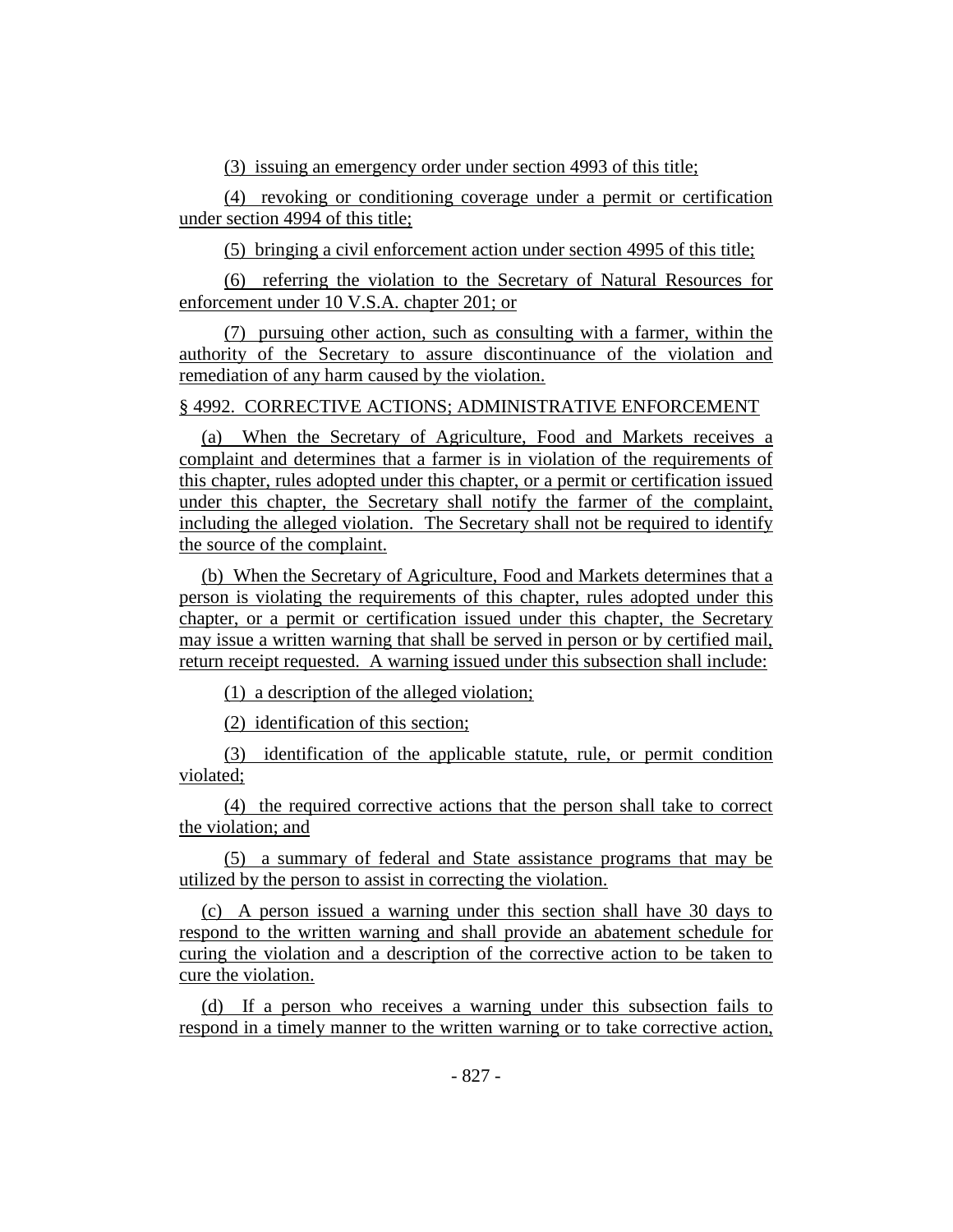the Secretary may act pursuant to section 4993 or section 4995 of this section in order to protect water quality.

## § 4993. ADMINISTRATIVE ENFORCEMENT; CEASE AND DESIST ORDERS; EMERGENCY ORDERS

(a) Notwithstanding the requirements of section 4992 of this title, the Secretary at any time may pursue one or more of the following enforcement actions:

(1) Issue a cease and desist order in accordance with the requirements of subsection (b) of this section to a person the Secretary believes to be in violation of the requirements of this chapter.

(2) Issue emergency administrative orders to protect water quality when an alleged violation, activity, or farm practice:

(A) presents an immediate threat of substantial harm to the environment or immediate threat to the public health or welfare;

(B) is likely to result in an immediate threat of substantial harm to the environment or immediate threat to the public health or welfare; or

(C) requires a permit or amendment to a permit issued under this chapter and a farm owner or operator has commenced an activity or is continuing an activity without a permit or permit amendment.

(3) Institute appropriate proceedings on behalf of the Agency of Agriculture, Food and Markets to enforce the requirements of this chapter, rules adopted under this chapter, or a permit or certification issued under this chapter.

(4) Order mandatory corrective actions, including a requirement that the owner or operator of a farm sell or otherwise remove livestock from a farm or production area when the volume of waste produced by livestock on the farm exceeds the infrastructure capacity of the farm or the production area to manage the waste or waste leachate and prevent runoff or leaching of wastes to waters of the State or groundwater, as required by this chapter.

(5) Seek administrative or civil penalties in accordance with the requirements of section 15, 16, 17, or 4995 of this title. Notwithstanding the requirements of section 15 of this title to the contrary, the maximum administrative penalty issued by the Secretary under this section shall not exceed \$5,000.00 for each violation, and the maximum amount of any administrative penalty assessed for separate and distinct violations of this chapter shall not exceed \$50,000.00.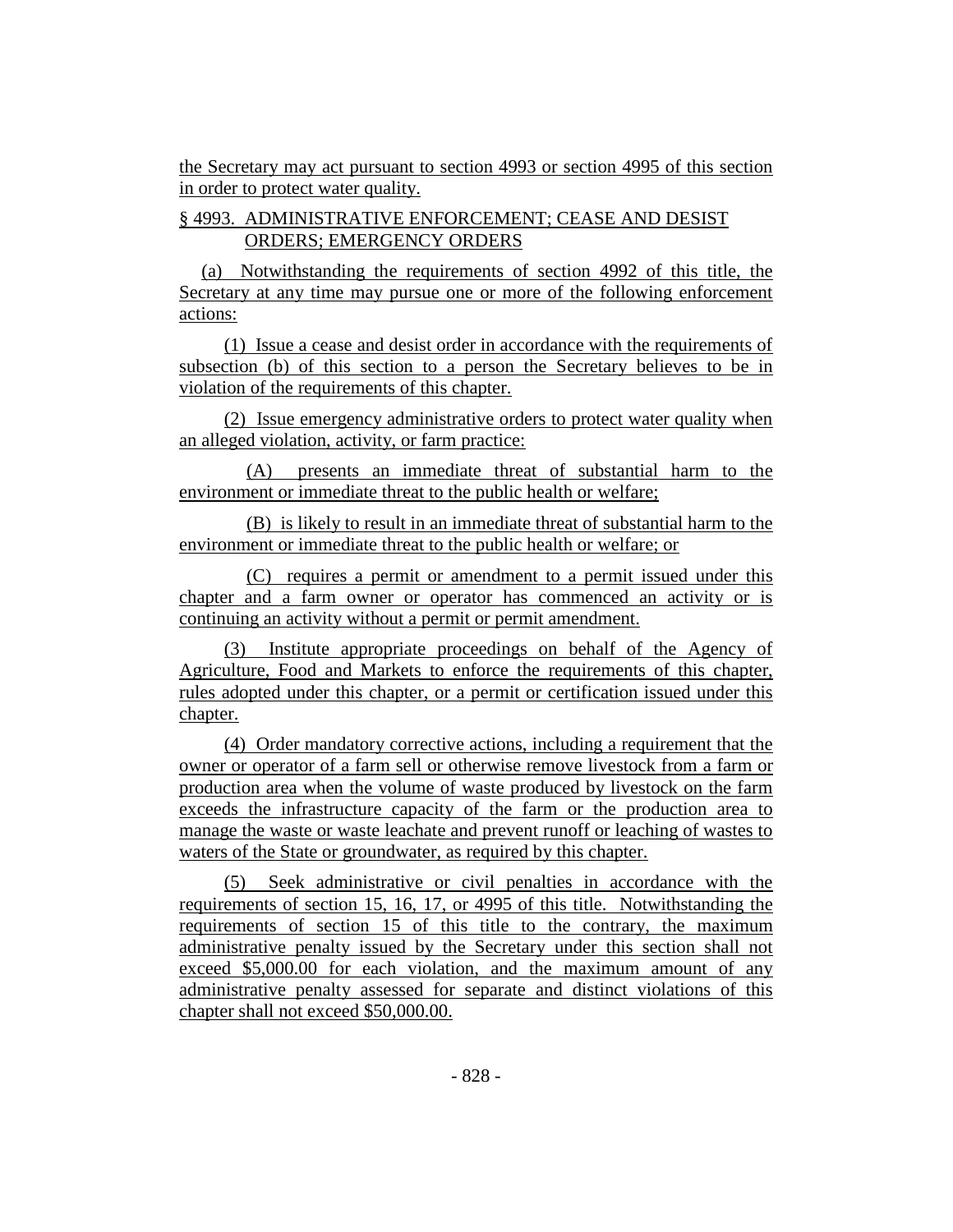(b) A person may request that the Secretary hold a hearing on a cease and desist order or an emergency order issued under this section within five days of receipt of the order. Upon receipt of a request for a hearing, the Secretary promptly shall set a date and time for a hearing. A request for a hearing on a cease and desist order or emergency order issued under this section shall not stay the order.

## § 4994. PERMIT OR CERTIFICATION; REVOCATION; ENFORCEMENT

The Secretary may, after due notice and hearing, revoke or condition coverage under a general permit, an individual permit, a small farm certification, or other permit or certification issued under this chapter or rules adopted under this chapter when the person subject to the permit or certification fails to comply with a requirement of this chapter or any term, provision, or requirements of a permit or certification required by this chapter. The Secretary may also seek enforcement remedies and penalties under this subchapter against any person who fails to comply with any term, provision, or requirement of a permit or certification required by this chapter or who violates the terms or conditions of coverage under any general permit, any individual permit, or any certification issued under this chapter.

## § 4995. CIVIL ENFORCEMENT

(a) The Secretary may bring an action in the Civil Division of the Superior Court to enforce the requirements of this chapter, or rules adopted under this chapter, or any permit or certification issued under this chapter, to assure compliance, and to obtain penalties in the amounts described in subsection (b) of this section. The action shall be brought by the Attorney General in the name of the State.

(b) The Court may grant temporary and permanent injunctive relief, and may:

(1) Enjoin future activities.

(2) Order corrective actions to be taken to mitigate or curtail any violation and to protect human health or the environment, including a requirement that the owner or operator of a farm sell or otherwise remove livestock from the farm or production area when the volume of wastes produced by livestock exceeds the infrastructure capacity of the farm or its production area to manage the waste or waste leachate to prevent runoff or leaching of wastes to waters of the State or groundwater as required by the standards in this chapter.

(3) Order the design, construction, installation, operation, or maintenance of facilities designed to mitigate or prevent a violation of this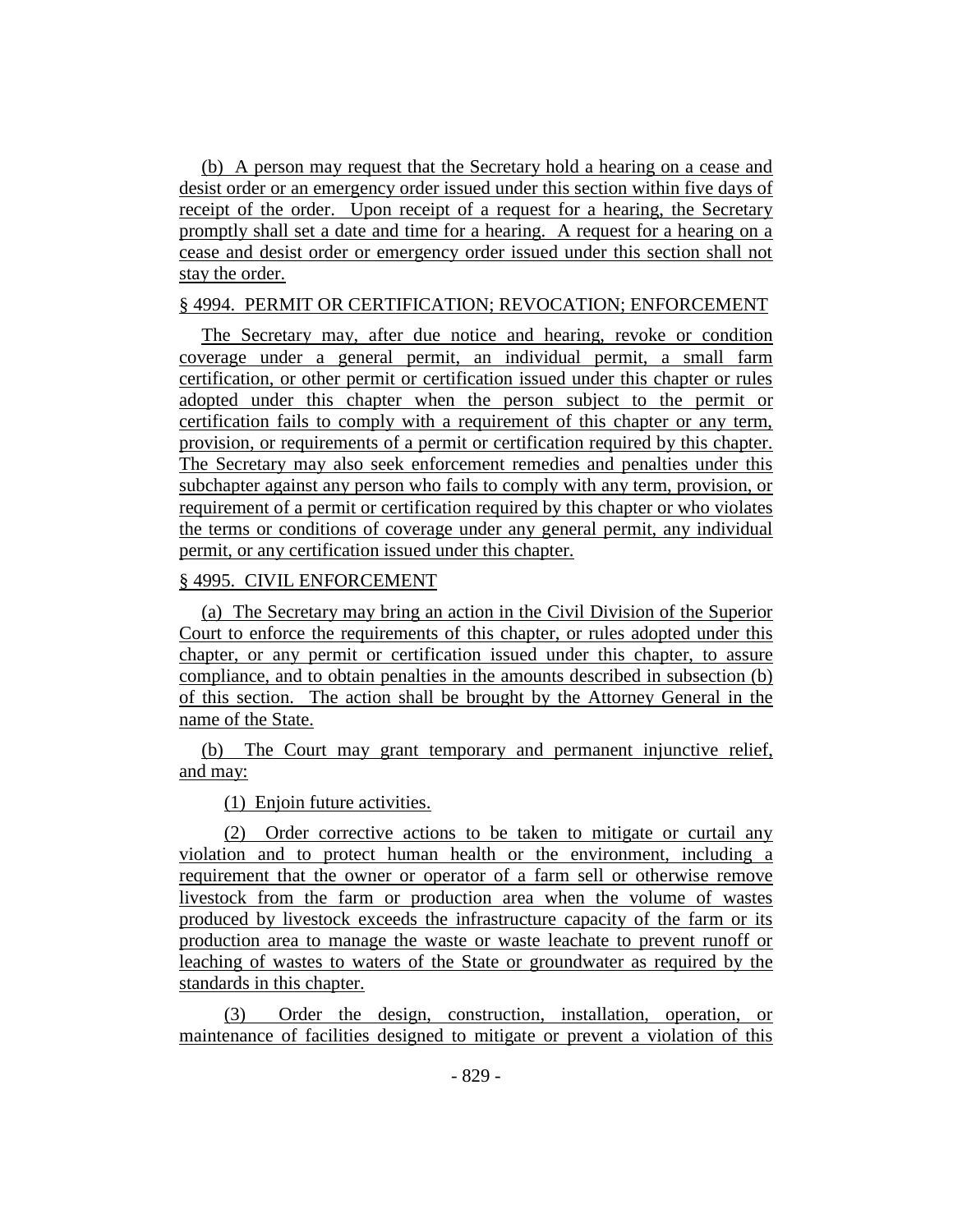chapter or to protect human health or the environment or designed to assure compliance.

(4) Fix and order compensation for any public or private property destroyed or damaged.

(5) Revoke coverage under any permit or certification issued under this chapter.

(6) Order reimbursement from any person who caused governmental expenditures for the investigation, abatement, mitigation, or removal of a hazard to human health or the environment.

(7) Levy a civil penalty as provided in this subdivision. A civil penalty of not more than \$85,000.00 may be imposed for each violation. In addition, in the case of a continuing violation, a penalty of not more than \$42,500.00 may be imposed for each day the violation continues. In fixing the amount of the penalty, the Court shall apply the criteria set forth in subsections (e) and (f) of this section. The cost of collection of penalties or other monetary awards shall be assessed against and added to a penalty assessed against a respondent.

(c)(1) In any civil action brought under this section in which a temporary restraining order or preliminary injunction is sought, relief shall be obtained upon a showing that there is the probability of success on the merits and that:

(A) a violation exists; or

(B) a violation is imminent and substantial harm is likely to result.

(2) In a civil action brought under this section in which a temporary restraining order or preliminary injunction is sought, the Secretary need not demonstrate immediate and irreparable injury, loss, or damage.

(d) Any balancing of the equities in actions under this section may affect the time by which compliance shall be attained, but not the necessity of compliance within a reasonable period of time.

(e)(1) In determining the amount of the penalty provided in subsection (b) of this section, the Court shall consider the following:

(A) the degree of actual or potential impact on public health, safety, welfare, and the environment resulting from the violation;

(B) the presence of mitigating circumstances, including unreasonable delay by the Secretary in seeking enforcement;

(C) whether the respondent knew or had reason to know the violation existed;

(D) the respondent's record of compliance;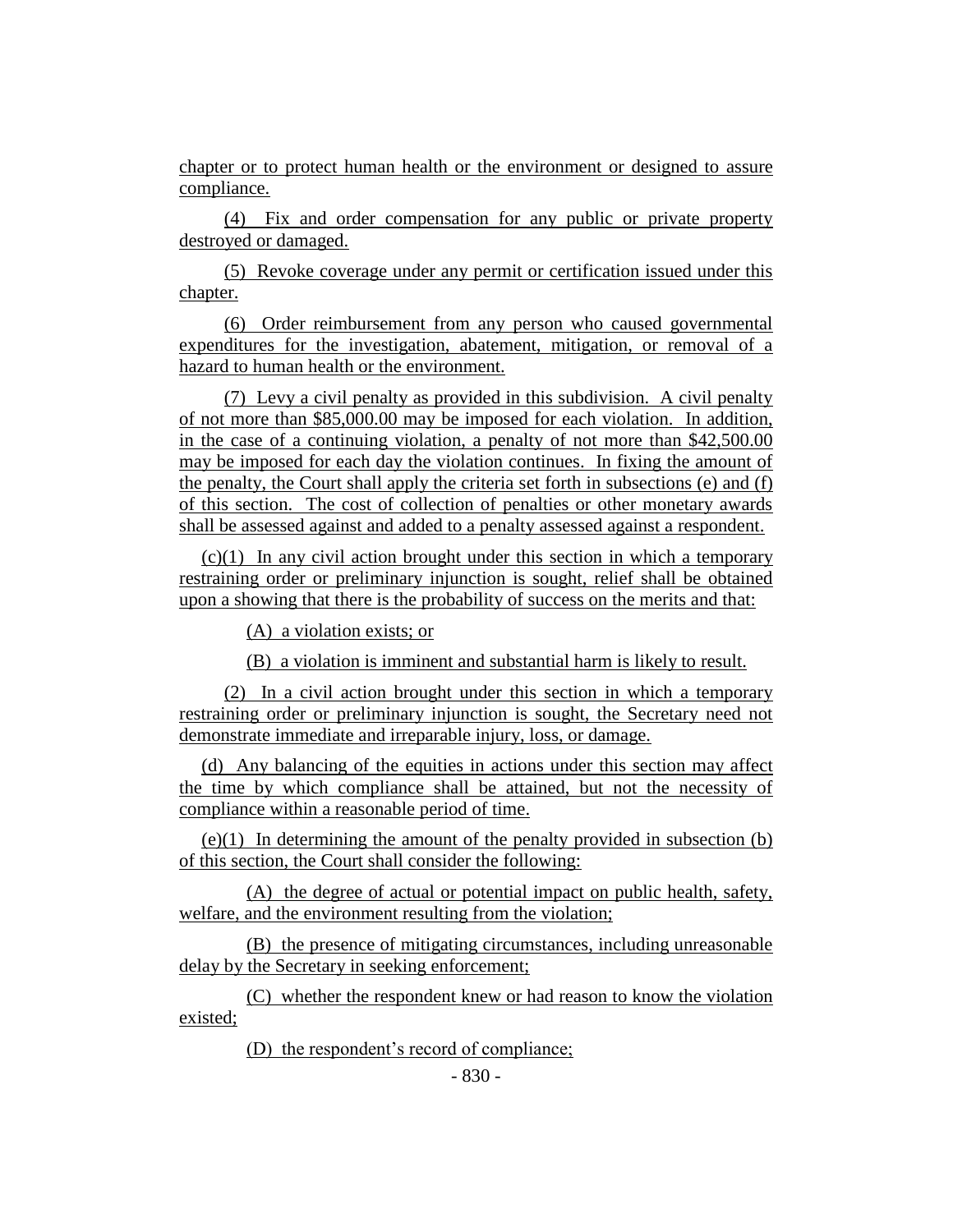(E) the deterrent effect of the penalty;

(F) the State's actual costs of enforcement; and

(G) the length of time the violation has existed.

(2) In determining the amount of the penalty provided in subsection (b) of this section, the Court may consider additional relevant factors.

(f) In addition to any penalty assessed under subsection (b) of this section, the Secretary may also recapture economic benefit resulting from a violation.

## § 4996. APPEALS; ENFORCEMENT

(a) Any person subject, under this subchapter, to an administrative enforcement order, an administrative penalty, or revocation of a permit or certification who is aggrieved by a final decision of the Secretary may appeal to the Civil Division of Superior Court within 30 days of the decision. The Chief Superior judge may specially assign an environmental judge to the Civil Division of Superior Court for the purpose of hearing an appeal.

(b) If the Secretary issues an emergency order under this chapter, the person subject to the order may request a hearing before the Civil Division of Superior Court. Notice of the request for hearing under this subdivision shall be filed with the Civil Division of Superior Court and the Secretary within five days of receipt of the order. A hearing on the emergency order shall be held at the earliest possible time and shall take precedence over all other hearings. The hearing shall be held within five days of receipt of the notice of the request for hearing. A request for hearing on an emergency order shall not stay the order. The Civil Division of the Superior Court shall issue a decision within five days from the conclusion of the hearing, and no later than 30 days from the date the notice of request for hearing was received by the person subject to the order.

(c) The Civil Division of the Superior Court shall review appeals under this section on the record pursuant to Rule 74 of the Vermont Rules of Civil Procedure.

Sec. 18. 6 V.S.A. § 4812 is amended to read:

## § 4812. CORRECTIVE ACTIONS

(a) When the Secretary of Agriculture, Food and Markets determines that a person engaged in farming is managing a farm using practices which are inconsistent with the requirements of this chapter or rules adopted under this subchapter, the Secretary may issue a written warning which shall be served in person or by certified mail, return receipt requested. The warning shall include a brief description of the alleged violation, identification of this statute and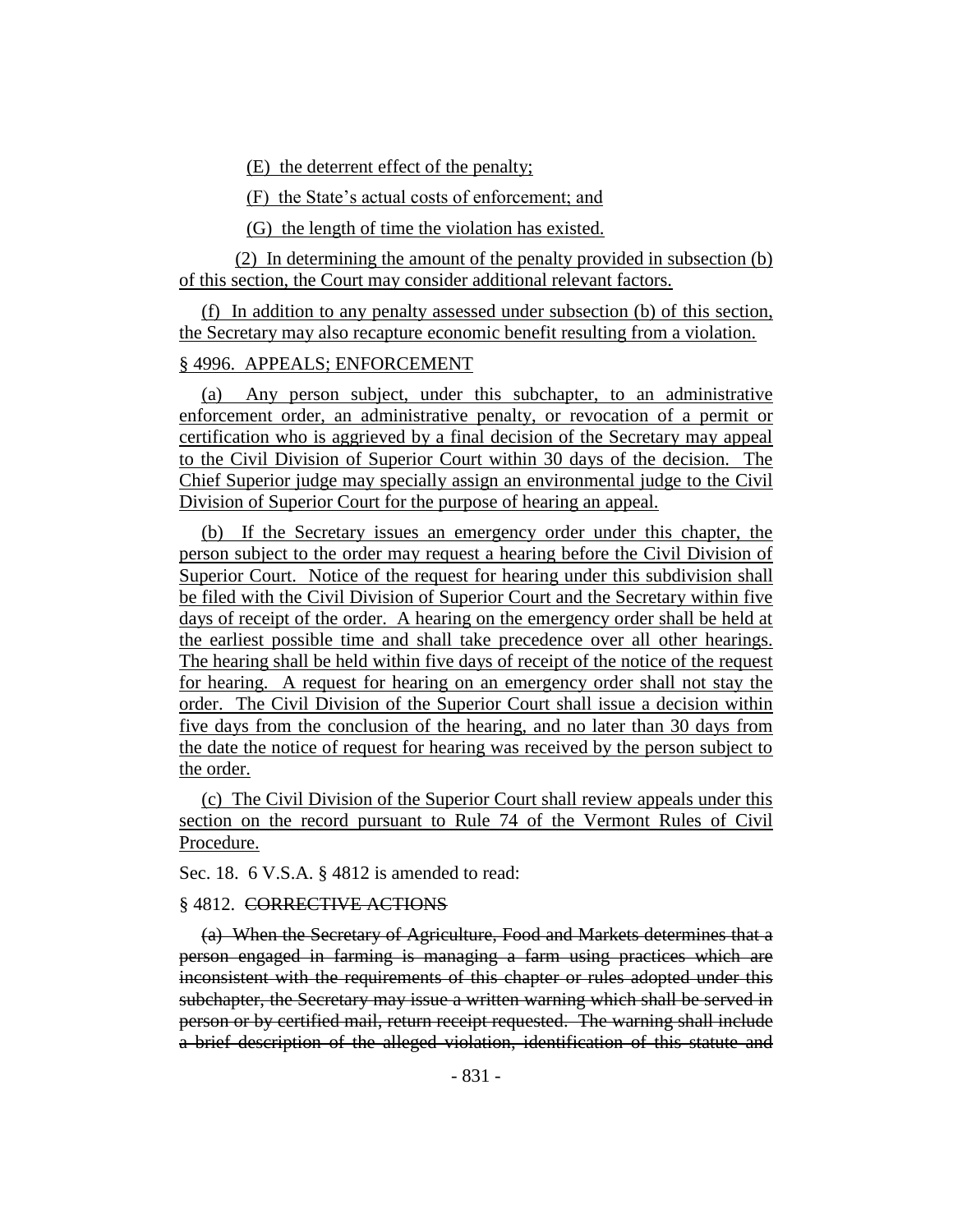applicable rules, a recommendation for corrective actions that may be taken by the person, along with a summary of federal and State assistance programs which may be utilized by the person to remedy the violation. The person shall have 30 days to respond to the written warning and shall provide an abatement schedule for curing the violation and a description of the corrective action to be taken to cure the violation. If the person fails to respond to the written warning within this period or to take corrective action to change the practices, the Secretary may act pursuant to subsection (b) of this section in order to protect water quality.

(b) The Secretary may:

(1) issue cease and desist orders and administrative penalties in accordance with the requirements of sections 15, 16, and 17 of this title; and

(2) institute appropriate proceedings on behalf of the Agency to enforce this subchapter.

(c) Whenever the Secretary believes that any person engaged in farming is in violation of this subchapter or rules adopted thereunder, an action may be brought in the name of the Agency in a court of competent jurisdiction to restrain by temporary or permanent injunction the continuation or repetition of the violation. The court may issue temporary or permanent injunctions, and other relief as may be necessary and appropriate to curtail any violations.

(d) [Repealed.]

(e) Any person subject to an enforcement order or an administrative penalty who is aggrieved by the final decision of the Secretary may appeal to the Superior Court within 30 days of the decision. The administrative judge may specially assign an Environmental judge to Superior Court for the purpose of hearing an appeal. [Repealed.]

Sec. 19. 6 V.S.A. § 4854 is amended to read:

#### § 4854. REVOCATION; ENFORCEMENT

The secretary may revoke a permit issued under this subchapter after following the same process prescribed by section 2705 of this title regarding the revocation of a handler's license. The secretary may also seek enforcement remedies under sections 1, 12, 13, 16, and 17 of this title as well as assess an administrative penalty under section 15 of this title to any person who fails to apply for a permit as required by this subchapter, or who violates the terms or conditions of a permit issued under this subchapter. However, notwithstanding the provisions of section 15 of this title to the contrary, the maximum administrative penalty assessed for a violation of this subchapter shall not exceed \$5,000.00 for each violation, and the maximum amount of any penalty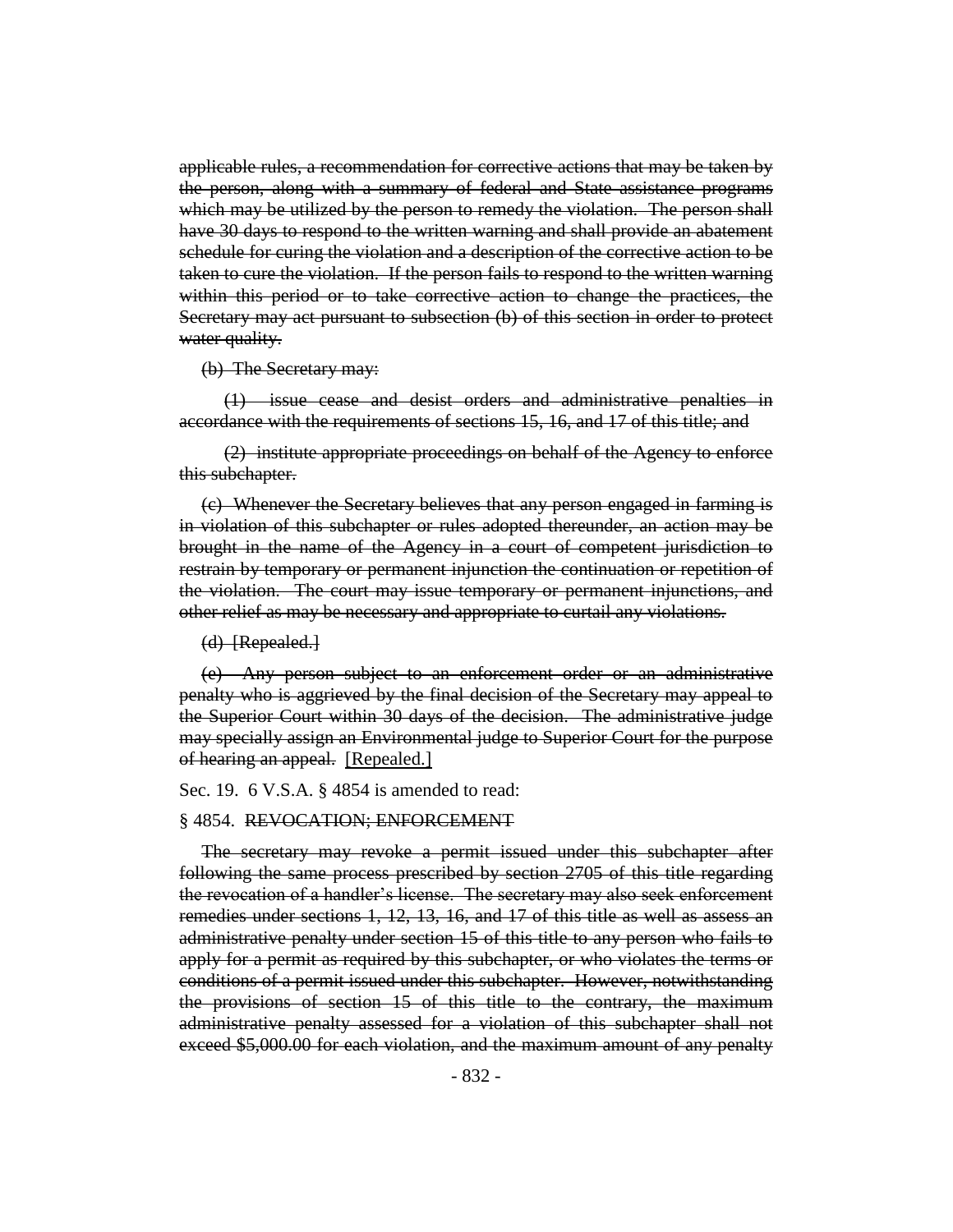assessed for separate and distinct violations of this chapter shall not exceed \$50,000.00. [Repealed.]

Sec. 20. 6 V.S.A. § 4860 is amended to read:

#### § 4860. REVOCATION; ENFORCEMENT

(a) The secretary may revoke coverage under a general permit or an individual permit issued under this subchapter after following the same process prescribed by section 2705 of this title regarding the revocation of a handler's license. The secretary may also seek enforcement remedies under sections 1, 11, 12, 13, 16, and 17 of this title as well as assess an administrative penalty under section 15 of this title from any person who fails to comply with any permit provision as required by this subchapter or who violates the terms or conditions of coverage under any general permit or any individual permit issued under this subchapter. However, notwithstanding provisions of section 15 of this title to the contrary, the maximum administrative penalty assessed for a violation of this subchapter shall not exceed \$5,000.00 for each violation, and the maximum amount of any penalty assessed for separate and distinct violations of this chapter shall not exceed \$50,000.00.

(b) Any person who violates any provision of this subchapter or who fails to comply with any order or the terms of any permit issued in accordance with this subchapter shall be fined not more than \$10,000.00 for each violation. Each violation may be a separate offense and, in the case of a continuing violation, each day's continuance may be deemed a separate offense.

(c) Any person who knowingly makes any false statement, representation, or certification in any application, record, report, plan, or other document filed or required to be maintained by this subchapter or by any permit, rule, regulation, or order issued under this subchapter, or who falsifies, tampers with, or knowingly renders inaccurate any monitoring device or method required to be maintained by this subchapter or by any permit, rule, regulation, or order issued under this subchapter shall upon conviction be punished by a fine of not more than \$5,000.00 for each violation. Each violation may be a separate offense and, in the case of a continuing violation, each day's continuance may be deemed a separate offense. [Repealed.]

#### Sec. 21. 10 V.S.A. § 8003 is amended to read:

(d) Upon the request of the Secretary of Agriculture, Food and Markets, the Secretary may take action under this chapter to enforce the agricultural water quality requirements of, rules adopted under, and permits and certifications issued under 6 V.S.A. chapter 215. The Secretary of Natural Resources and the Secretary of Agriculture, Food and Markets shall enter into a memorandum of understanding to implement this subsection.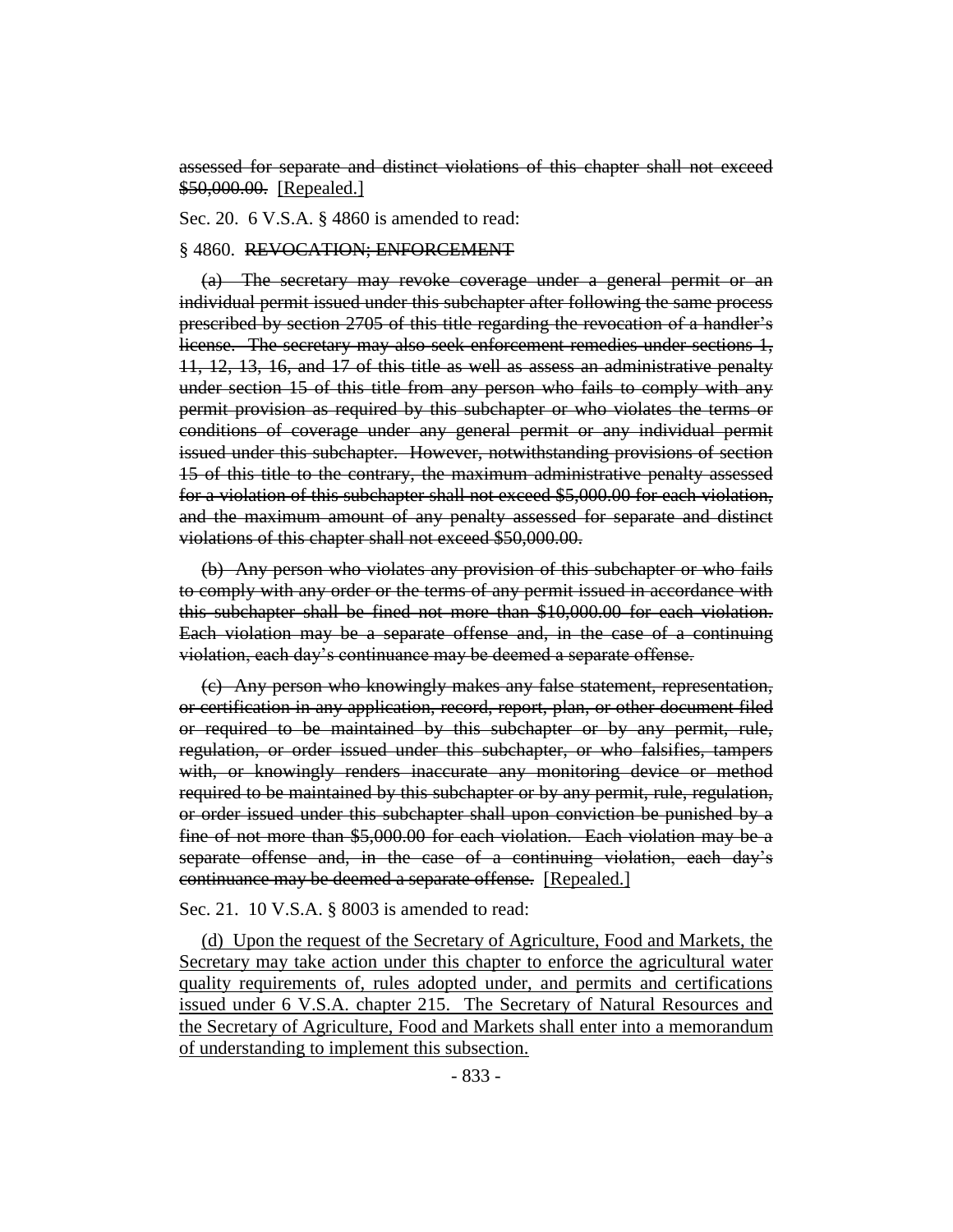\* \* \* Stream Alteration; Agricultural Activities \* \* \*

Sec. 22. 10 V.S.A. § 1021 is amended to read:

#### § 1021. ALTERATION PROHIBITED; EXCEPTIONS

(a) A person shall not change, alter, or modify the course, current, or cross section of any watercourse or of designated outstanding resource waters, within or along the boundaries of this State either by movement, fill, or excavation of ten cubic yards or more of instream material in any year, unless authorized by the Secretary. A person shall not establish or construct a berm in a flood hazard area or river corridor, as those terms are defined in subdivisions 752(3) and (11) of this title, unless permitted by the Secretary or constructed as an emergency protective measure under subsection (b) of this section.

\* \* \*

(f) This subchapter shall not apply to:

(1) accepted agricultural or silvicultural practices, as defined by the Secretary of Agriculture, Food and Markets, or silvicultural practices, including the Acceptable Management Practices for Maintaining Water Quality on Logging Jobs in Vermont, as adopted by the Commissioner of Forests, Parks and Recreation, respectively; or

(2) a farm that is implementing an approved U.S. Department of Agriculture Natural Resource Conservation Service streambank stabilization project or a streambank stabilization project approved by the Secretary of Agriculture, Food and Markets that is consistent with policies adopted by the Secretary of Natural Resources to reduce fluvial erosion hazards.

\* \* \*

\* \* \* Use Value Appraisal; Compliance with Agricultural Water Quality Requirements \* \* \*

Sec. 23. 32 V.S.A. § 3756(i) is amended to read:

(i)(1) The Director shall remove from use value appraisal an entire parcel of managed forest land forestland and notify the owner in accordance with the procedure in subsection (b) of this section when the Department Commissioner of Forests, Parks and Recreation has not received a management activity report or has received an adverse inspection report, unless the lack of conformance consists solely of the failure to make prescribed planned cutting. In that case, the Director may delay removal from use value appraisal for a period of one year at a time to allow time to bring the parcel into conformance with the plan.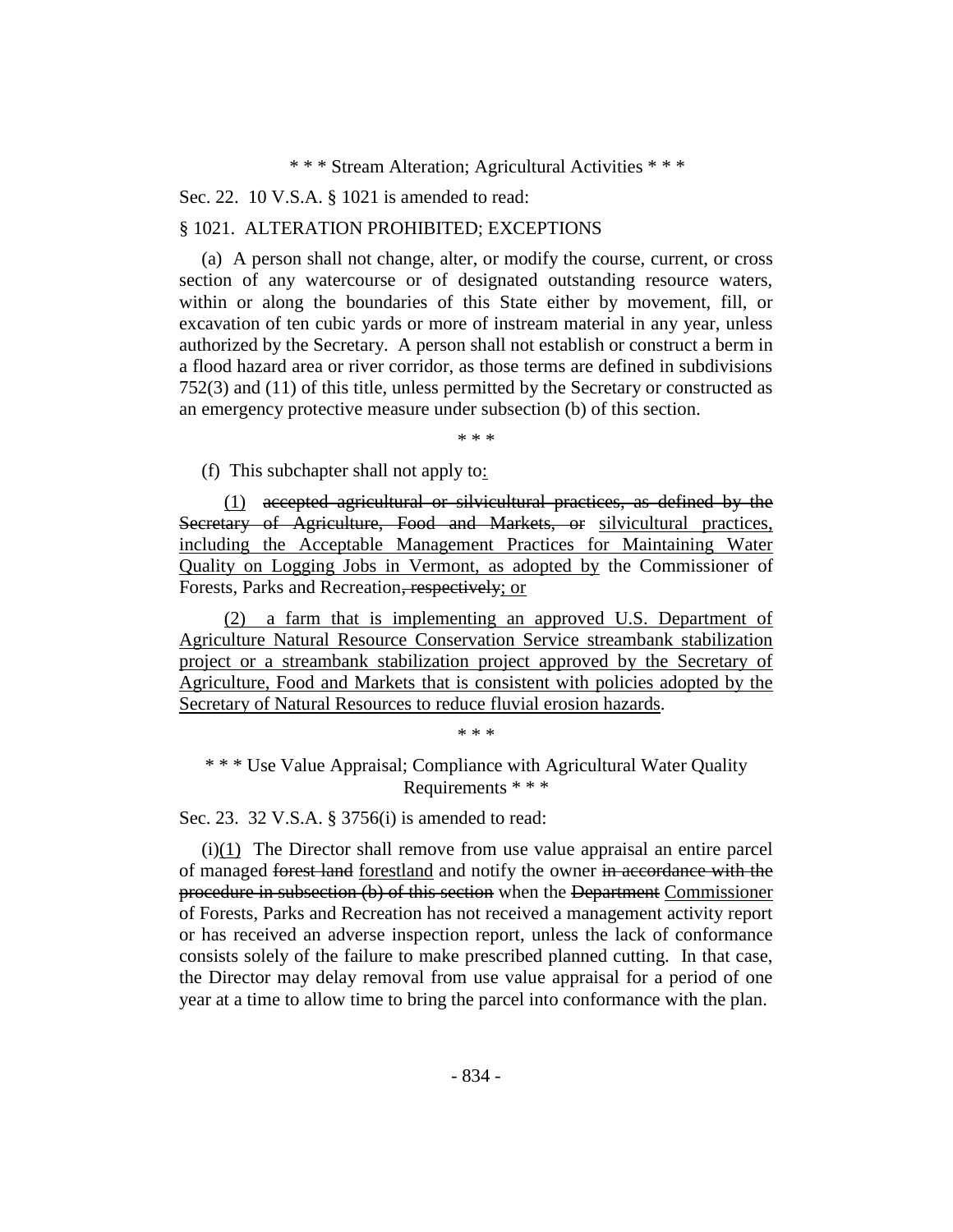(2)(A) The Director shall remove from use value appraisal an entire parcel or parcels of agricultural land and farm buildings identified by the Secretary of Agriculture, Food and Markets as being used by a person:

(i) found, after administrative hearing, or contested judicial hearing or motion, to be in violation of water quality requirements established under 6 V.S.A. chapter 215, or any rules adopted or any permit or certification issued under 6 V.S.A. chapter 215; or

(ii) who is not in compliance with the terms of an administrative or court order issued under 6 V.S.A. chapter 215, subchapter 10 to remedy a violation of the requirements of 6 V.S.A. chapter 215 or any rules adopted or any permit or certification issued under 6 V.S.A. chapter 215.

(B) The Director shall notify the owner that agricultural land or a farm building has been removed from use value appraisal by mailing notification of removal to the owner or operator's last and usual place of abode. After removal of agricultural land or a farm building from use value appraisal under this section, the Director shall not consider a new application for use value appraisal for the agricultural land or farm building until the Secretary of Agriculture, Food and Markets submits to the Director a certification that the owner or operator of the agricultural land or farm building is complying with the water quality requirements of 6 V.S.A. chapter 215 or an order issued under 6 V.S.A. chapter 215. After submission of a certification by the Secretary of Agriculture, Food and Markets, an owner or operator shall be eligible to apply for enrollment of the agricultural land or farm building according to the requirements of section 3756 of this title.

Sec. 24. 32 V.S.A. § 3758 is amended to read:

§ 3758. APPEALS

(a) Whenever the Director denies in whole or in part any application for classification as agricultural land or managed forestland or farm buildings, or grants a different classification than that applied for, or the Director or assessing officials fix a use value appraisal or determine that previously classified property is no longer eligible or that the property has undergone a change in use, the aggrieved owner may appeal the decision of the Director to the Commissioner within 30 days of the decision, and from there to Superior Court in the county in which the property is located.

\* \* \*

(e) When the Director removes agricultural land or a farm building pursuant to notification from the Secretary of Agriculture, Food and Markets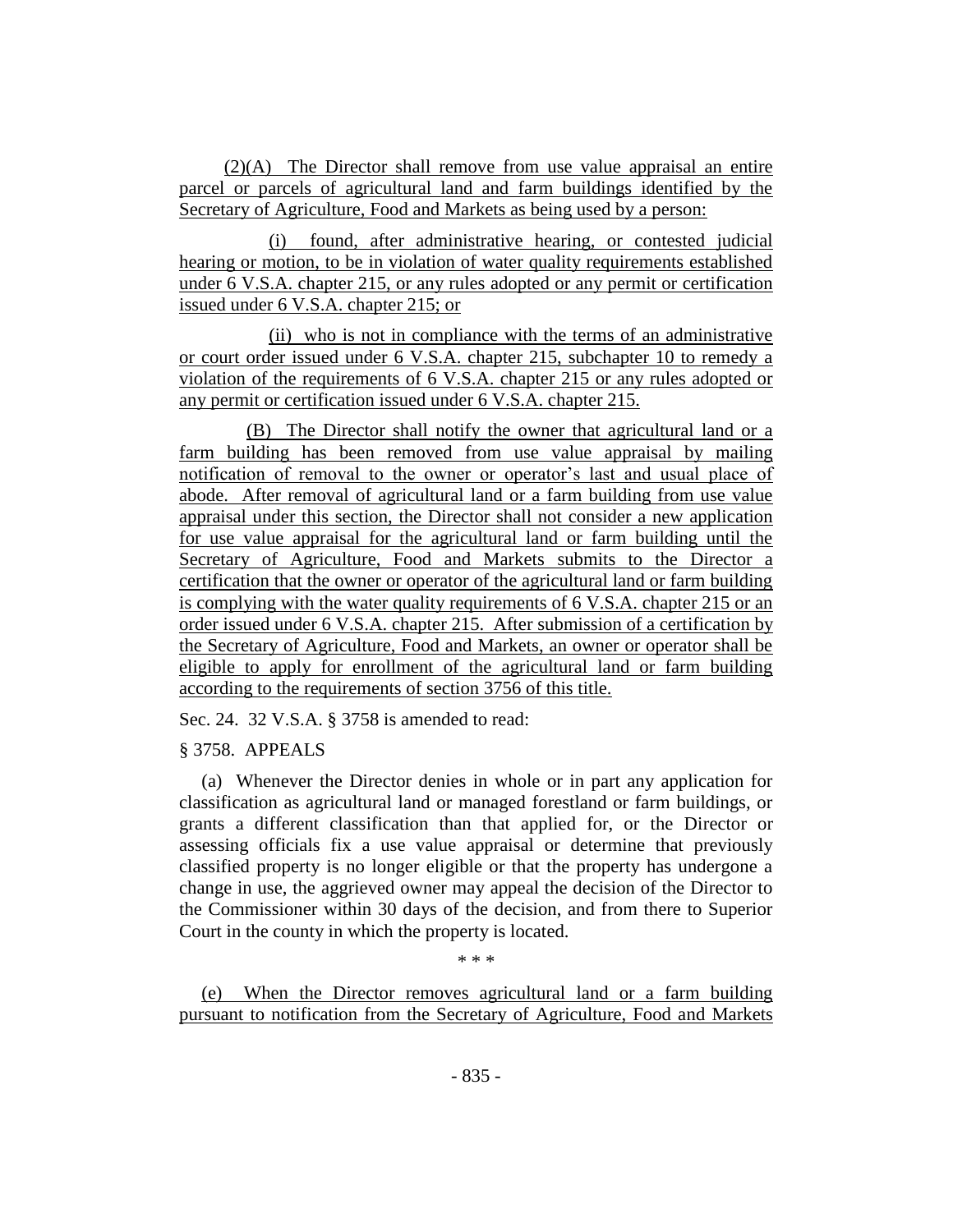under section 3756 of this title, the exclusive right of appeal shall be as provided in 6 V.S.A. § 4996(a).

Sec. 25. 32 V.S.A. § 3752(5) is amended to read:

(5) "Development" means, for the purposes of determining whether a land use change tax is to be assessed under section 3757 of this chapter, the construction of any building, road, or other structure, or any mining, excavation, or landfill activity. "Development" also means the subdivision of a parcel of land into two or more parcels, regardless of whether a change in use actually occurs, where one or more of the resulting parcels contains less than 25 acres each; but if subdivision is solely the result of a transfer to one or more of a spouse, parent, grandparent, child, grandchild, niece, nephew, or sibling of the transferor, or to the surviving spouse of any of the foregoing, then "development" shall not apply to any portion of the newly created parcel or parcels which qualifies for enrollment and for which, within 30 days following the transfer, each transferee or transferor applies for reenrollment in the use value appraisal program. "Development" also means the cutting of timber on property appraised under this chapter at use value in a manner contrary to a forest or conservation management plan as provided for in subsection 3755(b) of this title during the remaining term of the plan, or contrary to the minimum acceptable standards for forest management if the plan has expired; or a change in the parcel or use of the parcel in violation of the conservation management standards established by the Commissioner of Forests, Parks and Recreation. "Development" also means notification of the Director by the Secretary of Agriculture, Food and Markets under section 3756 of this title that the owner or operator of agricultural land or a farm building is violating the water quality requirements of 6 V.S.A. chapter 215 or is failing to comply with the terms of an order issued under 6 V.S.A. chapter 215, subchapter 10. The term "development" shall not include the construction, reconstruction, structural alteration, relocation, or enlargement of any building, road, or other structure for farming, logging, forestry, or conservation purposes, but shall include the subsequent commencement of a use of that building, road, or structure for other than farming, logging, or forestry purposes.

\* \* \* Agency of Natural Resources Basin Planning \* \* \*

Sec. 26. 10 V.S.A. § 1253 is amended to read:

## § 1253. CLASSIFICATION OF WATERS DESIGNATED, RECLASSIFICATION

\* \* \*

 $(d)(1)$  The Through the process of basin planning, the Secretary shall determine what degree of water quality and classification should be obtained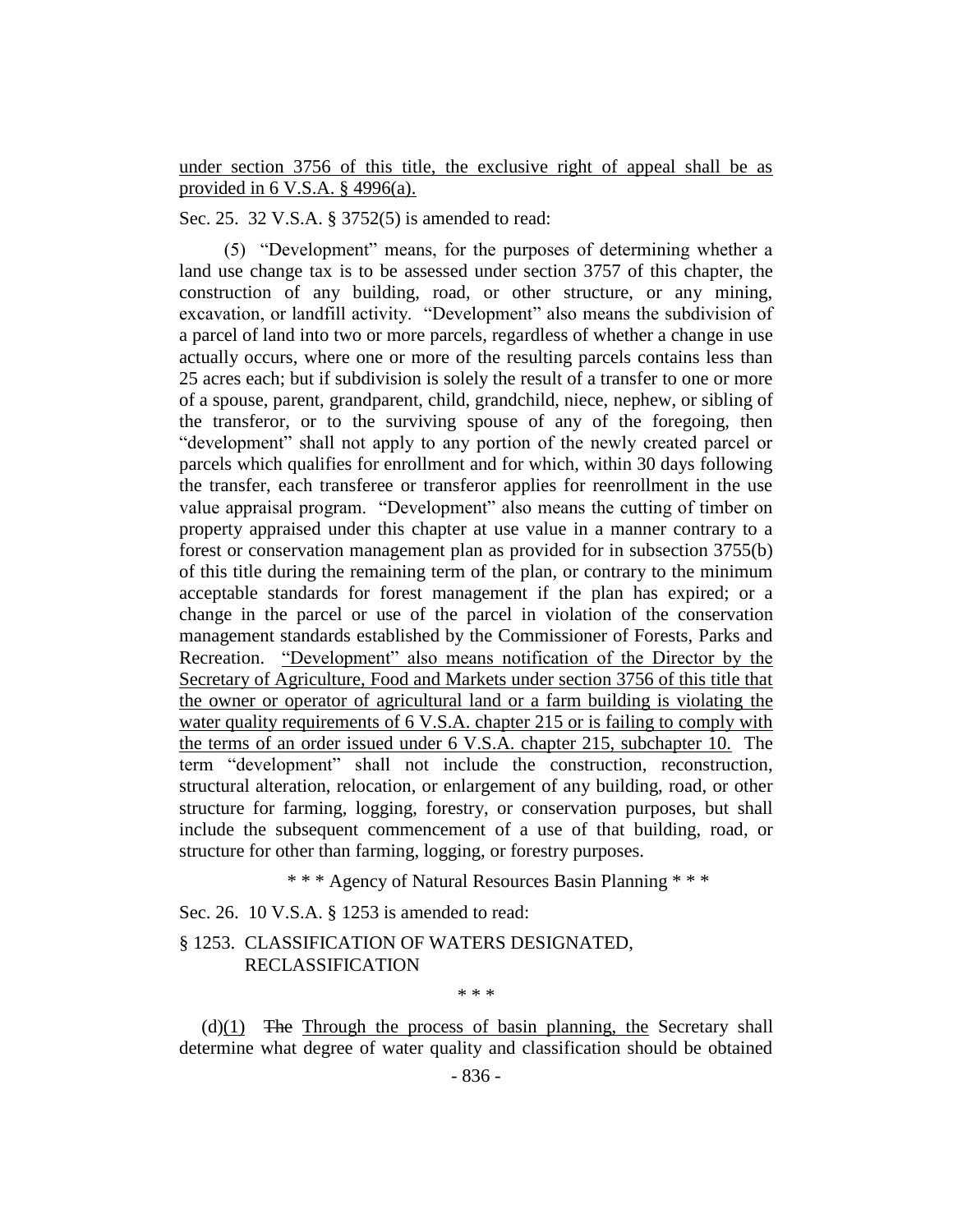and maintained for those waters not classified by the Board before 1981 following the procedures in sections 1254 and 1258 of this title. Those waters shall be classified in the public interest. The Secretary shall prepare and maintain an overall surface water management plan to assure that the State water quality standards are met in all State waters. The surface water management plan shall include a schedule for updating the basin plans. The Secretary, in consultation with regional planning commissions and natural resource conservation districts, shall revise all  $17$  15 basin plans by January 1, 2006, and update them every five years thereafter the basin plans on a five-year rotating basis. On or before January  $4\,15$  of each year, the Secretary shall report to the House Committees on Agriculture and Forest Products, on Natural Resources and Energy, and on Fish, Wildlife and Water Resources, and to the Senate Committees on Agriculture and on Natural Resources and Energy regarding the progress made and difficulties encountered in revising basin plans. By January 1, 1993, the Secretary shall prepare an overall management plan to ensure that the water quality standards are met in all State waters. The report shall include a summary of basin planning activities in the previous calendar year, a schedule for the production of basin plans in the subsequent calendar year, and a summary of actions to be taken over the subsequent three years. The provisions of 2 V.S.A. § 20(d) (expiration of required reports) shall not apply to the report to be made under this subsection.

(2) In developing a basin plan under this subsection, the Secretary shall:

(A) identify waters that should be reclassified as Class A waters or outstanding resource waters;

(B) identify wetlands that should be reclassified as Class I wetlands;

(C) identify projects or activities within a basin that will result in the protection and enhancement of water quality;

(D) assure that municipal officials, citizens, watershed groups, and other interested groups and individuals are involved in the basin planning process;

(E) assure regional and local input in State water quality policy development and planning processes;

(F) provide education to municipal officials and citizens regarding the basin planning process;

(G) develop, in consultation with the applicable regional planning commission, an analysis and formal recommendation on conformance with the goals and objectives of applicable regional plans;

(H) provide for public notice of a draft basin plan; and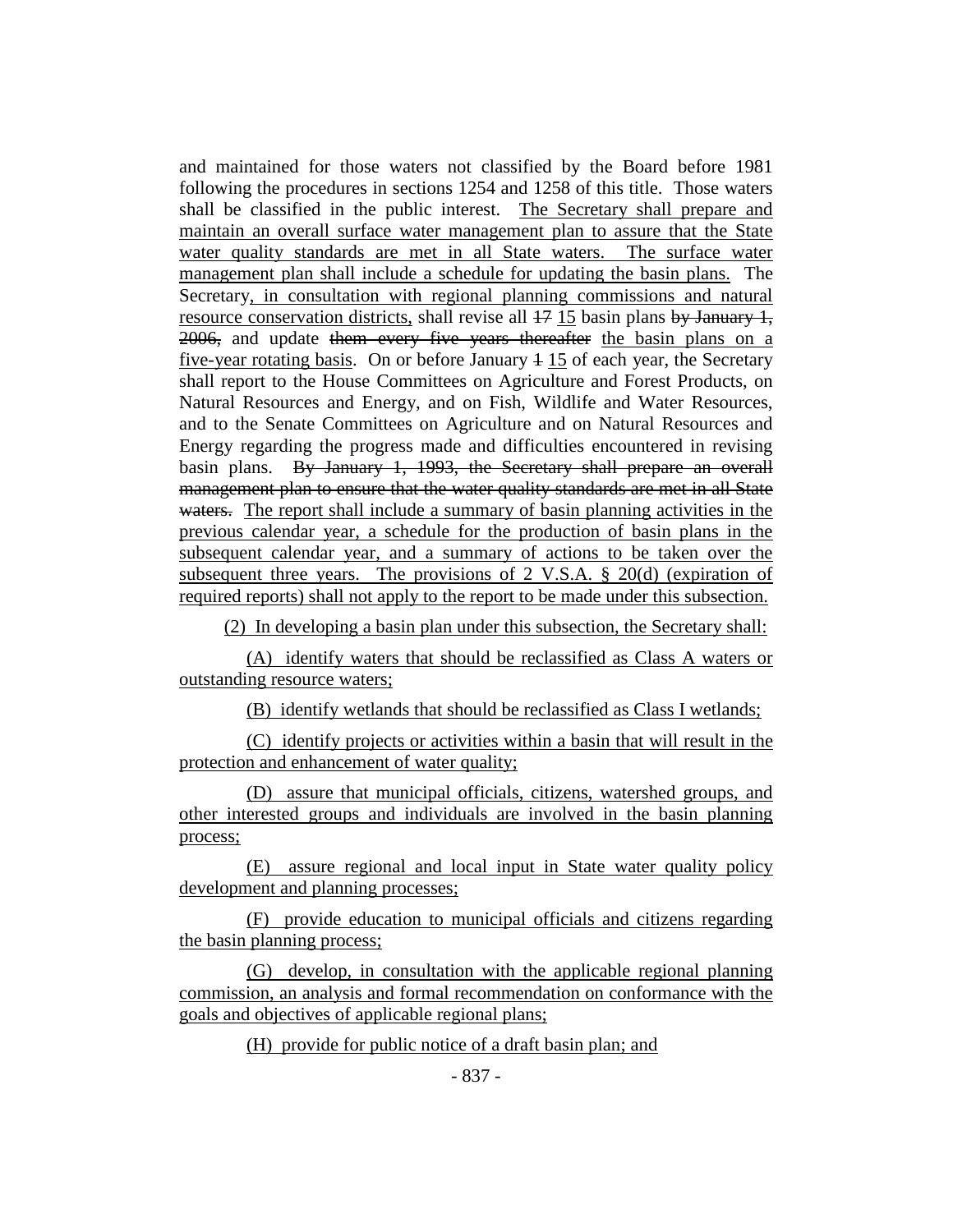(I) provide for the opportunity of public comment on a draft basin plan.

(3) The Secretary shall, contingent upon the availability of funding, contract with a regional planning commission to assist in or to produce a basin plan under the schedule set forth in subdivision (1) of this subsection. When contracting with a regional planning commission to assist in or produce a basin plan, the Secretary may require the regional planning commission to:

(A) conduct any of the activities required under subdivision (2) of this subsection;

(B) provide technical assistance and data collection activities to inform municipal officials and the State in making water quality investment decisions;

(C) coordinate municipal planning and adoption or implementation of municipal development regulations to better meet State water quality policies and investment priorities; or

(D) assist the Secretary in implementing a project evaluation process to prioritize water quality improvement projects within the region to assure cost effective use of State and federal funds.

(e) In determining the question of public interest, the Secretary shall give due consideration to, and explain his or her decision with respect to, the following:

(1) existing and obtainable water qualities;

(2) existing and potential use of waters for public water supply, recreational, agricultural, industrial, and other legitimate purposes;

(3) natural sources of pollution;

(4) public and private pollution sources and the alternative means of abating the same;

(5) consistency with the State water quality policy established in 10 V.S.A. § 1250;

(6) suitability of waters as habitat for fish, aquatic life, and wildlife;

(7) need for and use of minimum streamflow requirements;

(8) federal requirements for classification and management of waters;

(9) consistency with applicable municipal, regional, and State plans; and

(10) any other factors relevant to determine the maximum beneficial use and enjoyment of waters.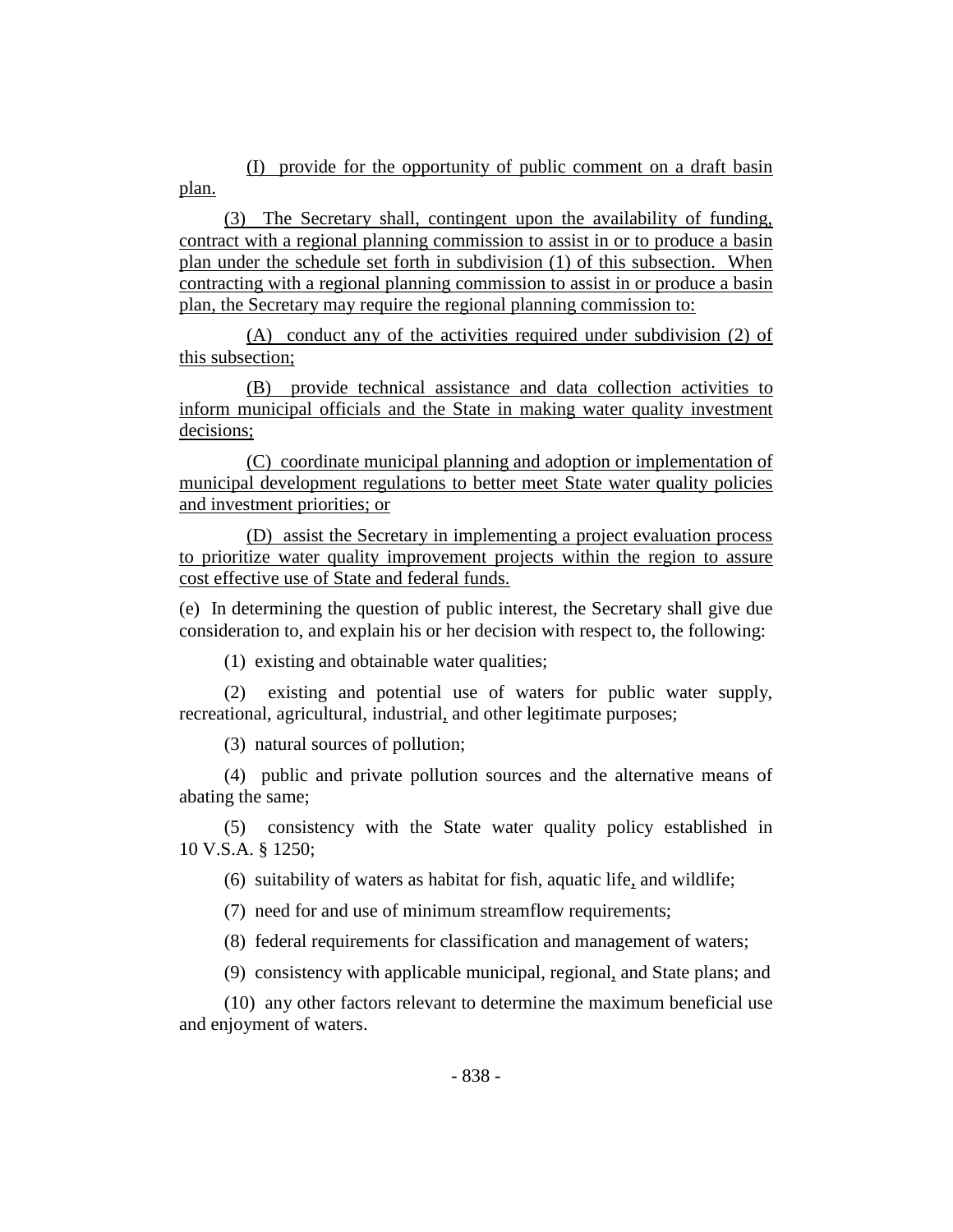(f) Notwithstanding the provisions of subsection (c) of this section, when reclassifying waters to Class A, the Secretary need find only that the reclassification is in the public interest.

(g) The Secretary under the reclassification rule may grant permits for only a portion of the assimilative capacity of the receiving waters, or may permit only indirect discharges from on-site disposal systems, or both.

Sec. 27. 24 V.S.A. § 4302 is amended to read:

§ 4302. PURPOSE; GOALS

\* \* \*

(b) It is also the intent of the Legislature that municipalities, regional planning commissions, and State agencies shall engage in a continuing planning process that will further the following goals:

\* \* \*

(c) In addition, this chapter shall be used to further the following specific goals:

\* \* \*

(6) To maintain and improve the quality of air, water, wildlife, and land resources.

(A) Vermont's air, water, wildlife, mineral and land resources should be planned for use and development according to the principles set forth in 10 V.S.A. § 6086(a).

(B) Vermont's water quality should be maintained and improved according to the policies and actions developed in the basin plans established by the Secretary of Natural Resources under 10 V.S.A. § 1253.

\* \* \*

Sec. 28. 24 V.S.A. § 4348(c) is amended to read:

(c) At least 30 days prior to the first hearing, a copy of the proposed plan or amendment, with a request for general comments and for specific comments with respect to the extent to which the plan or amendment is consistent with the goals established in section 4302 of this title, shall be delivered with proof of receipt, or sent by certified mail, return receipt requested, to each of the following:

(1) the chair of the legislative body of each municipality within the region;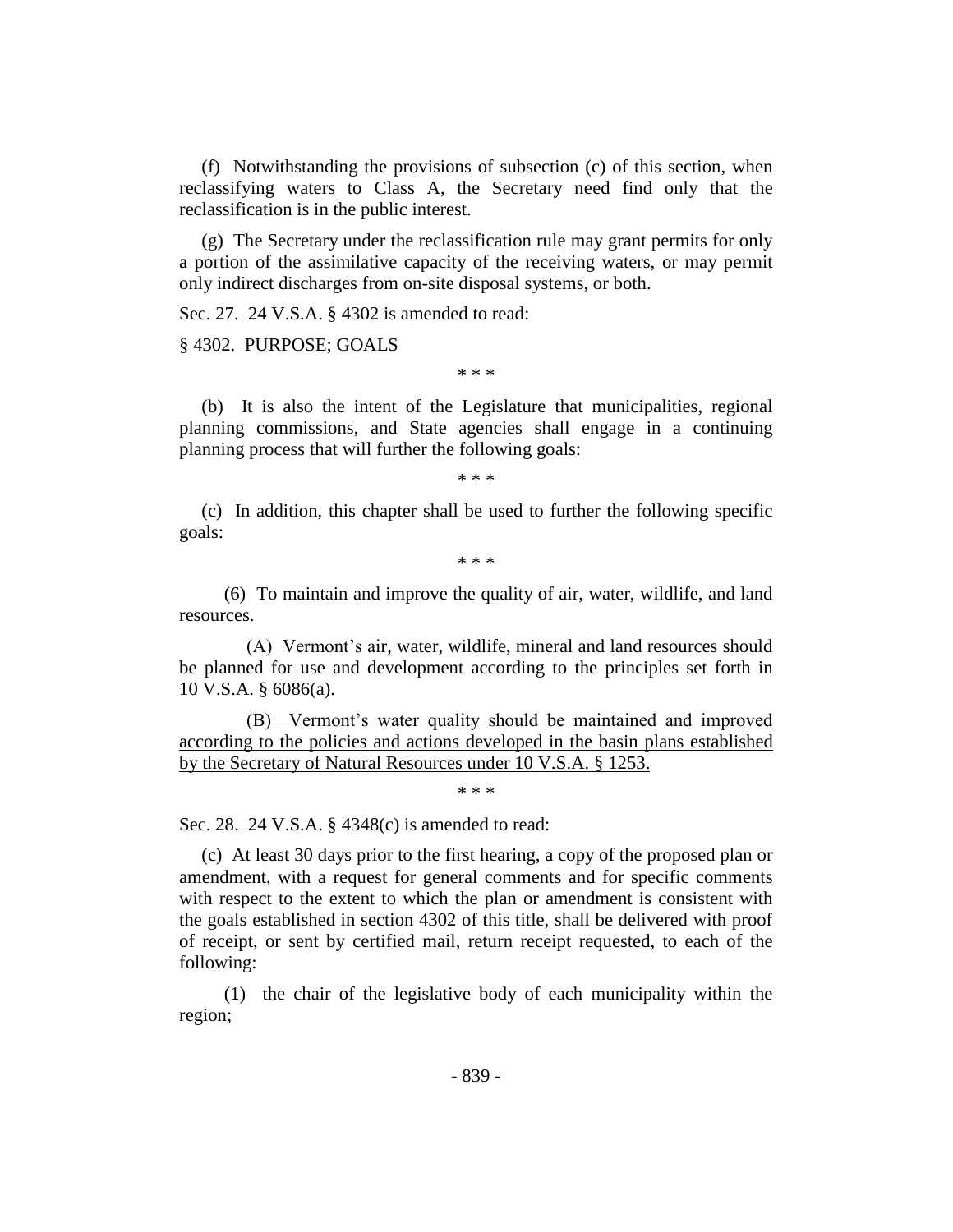(2) the executive director of each abutting regional planning commission;

(3) the Department of Housing and Community Development within the Agency of Commerce and Community Development; and

(4) business, conservation, low income low-income advocacy, and other community or interest groups or organizations that have requested notice in writing prior to the date the hearing is warned; and

(5) the Agency of Natural Resources and the Agency of Agriculture, Food and Markets.

Sec. 29. 24 V.S.A. § 4348a(a) is amended to read:

(a) A regional plan shall be consistent with the goals established in section 4302 of this title and shall include the following:

\* \* \*

(6) A statement of policies on the:

(A) preservation of rare and irreplaceable natural areas, scenic and historic features and resources; and

(B) protection and improvement of the quality of waters of the State to be used in the development and furtherance of the applicable basin plans established by the Secretary of Natural Resources under 10 V.S.A. § 1253;

\* \* \*

\* \* \* Antidegradation Policy Implementation Rule \* \* \*

Sec. 30. 10 V.S.A. § 1251a(c) is amended to read:

(c) On or before January 15, 2008 July 1, 2016, the Secretary of Natural Resources shall propose draft rules for adopt by rule an implementation process for the antidegradation policy in the water quality standards of the State. The implementation process for the antidegradation policy shall be consistent with the State water quality policy established in section 1250 of this title, the Vermont Water Quality Standards, and any applicable requirements of the federal Clean Water Act. On or before July 1, 2008, a final proposal of the rules for an implementation process for the antidegradation policy shall be filed with the Secretary of State under 3 V.S.A. § 841 The Secretary of Natural Resources shall apply the antidegradation implementation policy to all new discharges that require a permit under this chapter and to a permit or coverage under a general permit issued a farm under 6 V.S.A. chapter 215 when the farm has the potential to discharge to State waters.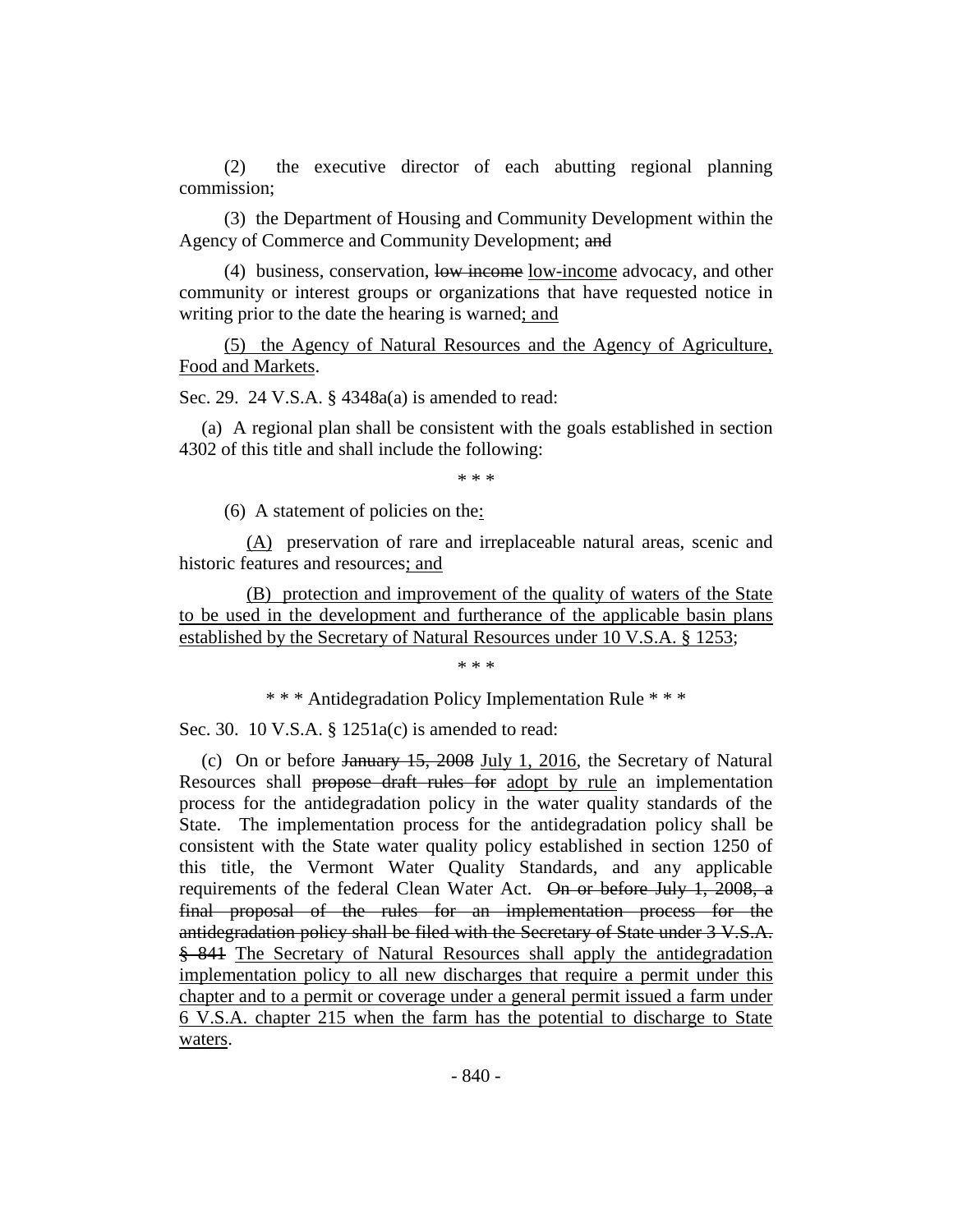#### \* \* \* Stormwater Management \* \* \*

#### Sec. 31. 10 V.S.A. § 1264 is amended to read:

#### § 1264. STORMWATER MANAGEMENT

(a) The General Assembly finds that the management of stormwater runoff is necessary to reduce stream channel instability, pollution, siltation, sedimentation, and local flooding, all of which have adverse impacts on the water and land resources of the State. The General Assembly intends, by enactment of this section, to reduce the adverse effects of stormwater runoff. The General Assembly determines that this intent may best be attained by a process that: assures broad participation; focuses upon the prevention of pollution; relies on structural treatment only when necessary; establishes and maintains accountability; tailors strategies to the region and the locale; assures an adequate funding source; builds broadbased programs; provides for the evaluation and appropriate evolution of programs; is consistent with the federal Clean Water Act and the State water quality standards; and accords appropriate recognition to the importance of community benefits that accompany an effective stormwater runoff management program. In furtherance of these purposes, the Secretary shall implement two stormwater permitting programs. The first program is based on the requirements of the federal National Pollutant Discharge Elimination System (NPDES) permit program in accordance with section 1258 of this title. The second program is a State permit program based on the requirements of this section for the discharge of "regulated stormwater runoff" as that term is defined in subdivision (11) of this subsection. As used in this section:

(1) "2002 Stormwater Management Manual" means the Agency of Natural Resources' Stormwater Management Manual dated April 2002, as amended from time to time by rule.

(2) "Best management practice" (BMP) means a schedule of activities, prohibitions of practices, maintenance procedures, and other management practices to prevent or reduce water pollution.

(3) "Development" means the construction of impervious surface on a tract or tracts of land where no impervious surface previously existed.

(4) "Existing stormwater discharge" means a discharge of regulated stormwater runoff which first occurred prior to June 1, 2002 and that is subject to the permitting requirements of this chapter.

(5) "Expansion" and "the expanded portion of an existing discharge" mean an increase or addition of impervious surface, such that the total resulting impervious area is greater than the minimum regulatory threshold. Expansion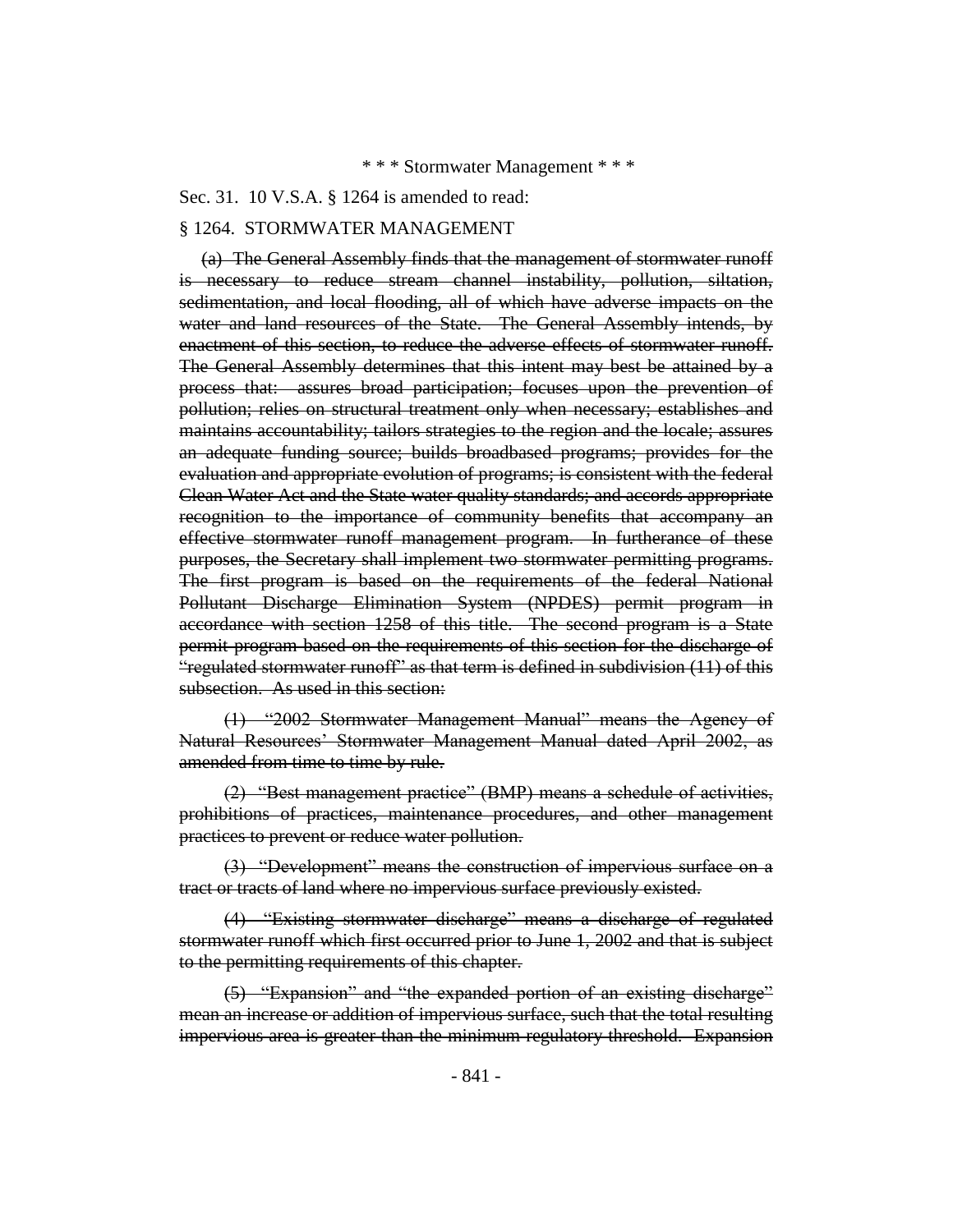does not mean an increase or addition of impervious surface of less than 5,000 square feet.

(6) "Impervious surface" means those manmade surfaces, including paved and unpaved roads, parking areas, roofs, driveways, and walkways, from which precipitation runs off rather than infiltrates.

(7) "New stormwater discharge" means a new or expanded discharge of regulated stormwater runoff, subject to the permitting requirements of this chapter, which first occurs after June 1, 2002 and has not been previously authorized pursuant to this chapter.

(8) "Offset" means a State-permitted or -approved action or project within a stormwater-impaired water that a discharger or a third person may complete to mitigate the impacts that a discharge of regulated stormwater runoff has on the stormwater-impaired water.

(9) "Offset charge" means the amount of sediment load or hydrologic impact that an offset must reduce or control in the stormwater impaired water in which the offset is located.

(10) "Redevelopment" means the construction or reconstruction of an impervious surface where an impervious surface already exists when such new construction involves substantial site grading, substantial subsurface excavation, or substantial modification of existing stormwater conveyance, such that the total of impervious surface to be constructed or reconstructed is greater than the minimum regulatory threshold. Redevelopment does not mean the construction or reconstruction of impervious surface where impervious surface already exists when the construction or reconstruction involves less than 5,000 square feet. Redevelopment does not mean public road management activities, including any crack sealing, patching, coldplaning, resurfacing, reclaiming, or grading treatments used to maintain pavement, bridges, and unpaved roads.

(11) "Regulated stormwater runoff" means precipitation, snowmelt, and the material dissolved or suspended in precipitation and snowmelt that runs off impervious surfaces and discharges into surface waters or into groundwater via infiltration.

(12) "Stormwater impact fee" means the monetary charge assessed to a permit applicant for the discharge of regulated stormwater runoff to a stormwater-impaired water that mitigates a sediment load level or hydrologie impact that the discharger is unable to control through on-site treatment or completion of an offset on a site owned or controlled by the permit applicant.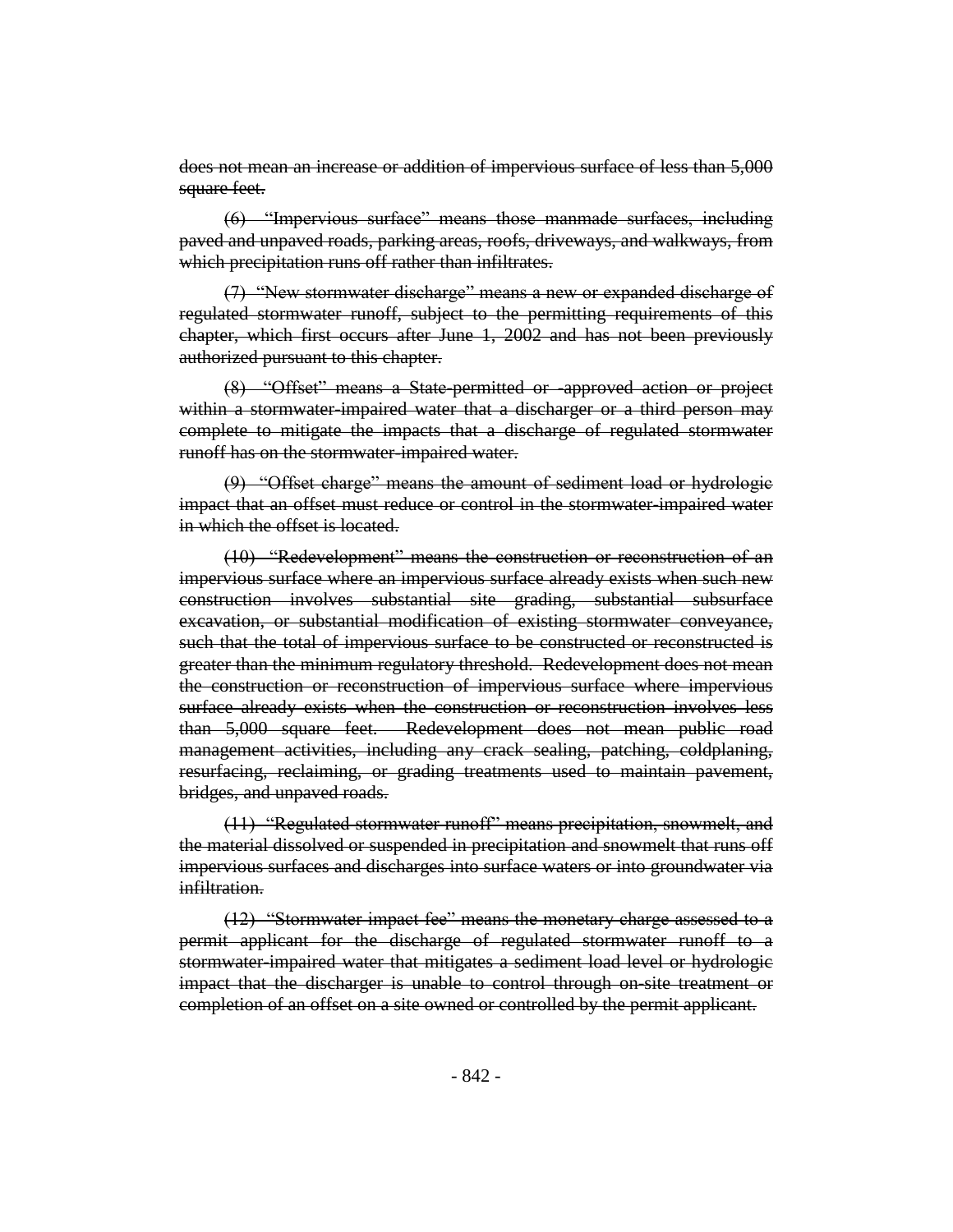(13) "Stormwater-impaired water" means a State water that the Secretary determines is significantly impaired by discharges of regulated stormwater runoff.

(14) "Stormwater runoff" means precipitation and snowmelt that does not infiltrate into the soil, including material dissolved or suspended in it, but does not include discharges from undisturbed natural terrain or wastes from combined sewer overflows.

(15) "Total maximum daily load" (TMDL) means the calculations and plan for meeting water quality standards approved by the U.S. Environmental Protection Agency (EPA) and prepared pursuant to 33 U.S.C. § 1313(d) and federal regulations adopted under that law.

(16) "Water quality remediation plan" means a plan, other than a TMDL or sediment load allocation, designed to bring an impaired water body into compliance with applicable water quality standards in accordance with 40 C.F.R. § 130.7(b)(1)(ii) and (iii).

(17) "Watershed improvement permit" means a general permit specific to a stormwater-impaired water that is designed to apply management strategies to existing and new discharges and that includes a schedule of compliance no longer than five years reasonably designed to assure attainment of the Vermont water quality standards in the receiving waters.

(18) "Stormwater system" means the storm sewers; outfall sewers; surface drains; manmade wetlands; channels; ditches; wet and dry bottom basins; rain gardens; and other control equipment necessary and appurtenant to the collection, transportation, conveyance, pumping, treatment, disposal, and discharge of regulated stormwater runoff.

(19) "Net zero standard" means:

(A) A new discharge or the expanded portion of an existing discharge meets the requirements of the 2002 Stormwater Management Manual and does not increase the sediment load in the receiving stormwater-impaired water; or

(B) A discharge from redevelopment; from an existing discharge operating under an expired stormwater discharge permit where the property owner applies for a new permit; or from any combination of development, redevelopment, and expansion meets on-site the water quality, recharge, and channel protection criteria set forth in Table 1.1 of the 2002 Stormwater Management Manual that are determined to be technically feasible by an engineering feasibility analysis conducted by the Agency and if the sediment load from the discharge approximates the natural runoff from an undeveloped field or open meadow that is not used for agricultural activity.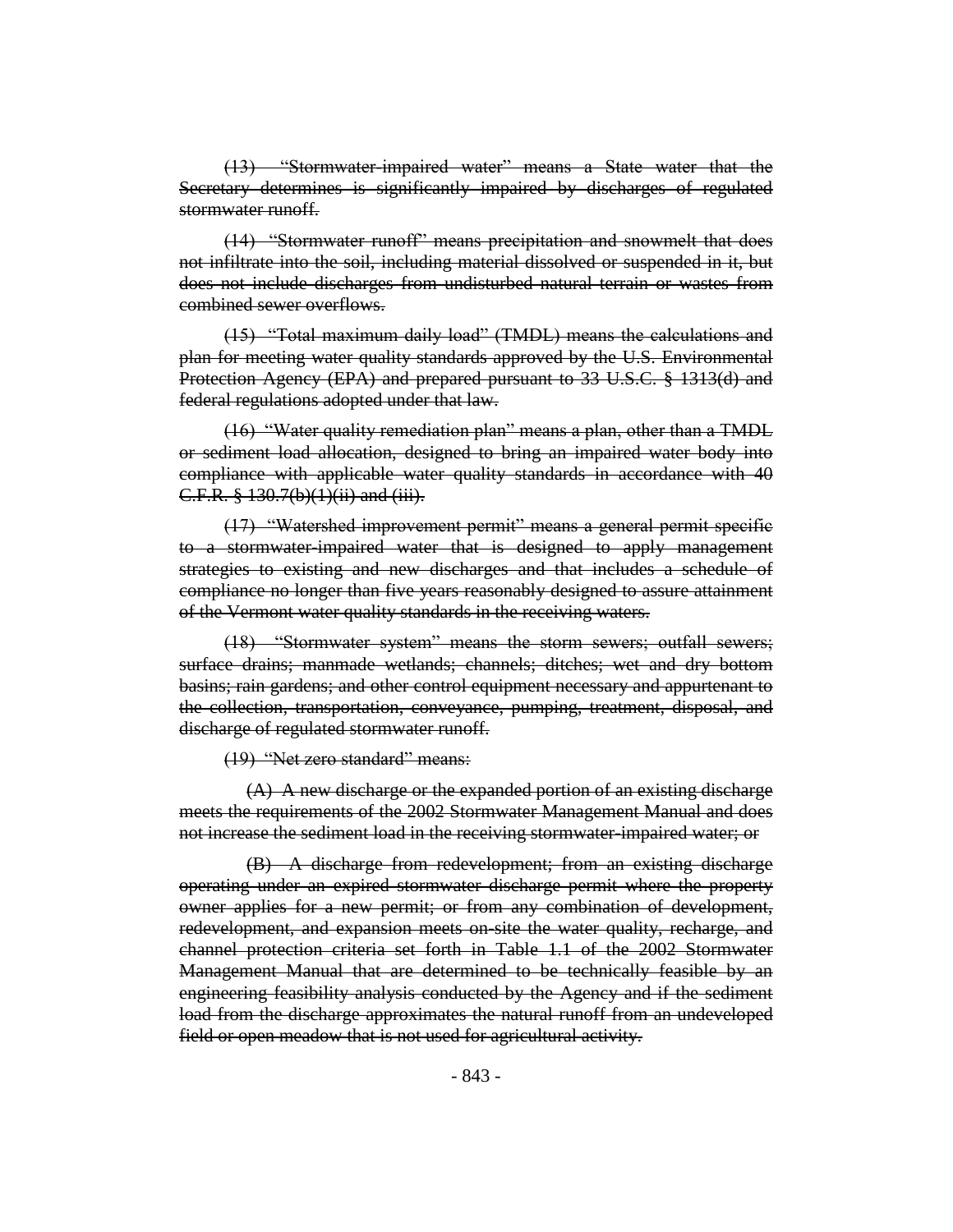(b) The Secretary shall prepare a plan for the management of collected stormwater runoff found by the Secretary to be deleterious to receiving waters. The plan shall recognize that the runoff of stormwater is different from the discharge of sanitary and industrial wastes because of the influence of natural events of stormwater runoff, the variations in characteristics of those runoffs, and the increased stream flows and natural degradation of the receiving water quality at the time of discharge. The plan shall be cost effective and designed to minimize any adverse impact of stormwater runoff to waters of the State. By no later than February 1, 2001, the Secretary shall prepare an enhanced stormwater management program and report on the content of that program to the House Committees on Fish, Wildlife and Water Resources and on Natural Resources and Energy and to the Senate Committee on Natural Resources and Energy. In developing the program, the Secretary shall consult with the Board, affected municipalities, regional entities, other State and federal agencies, and members of the public. The Secretary shall be responsible for implementation of the program. The Secretary's stormwater management program shall include, at a minimum, provisions that:

(1) Indicate that the primary goals of the State program will be to assure compliance with the Vermont Water Quality Standards and to maintain after development, as nearly as possible, the predevelopment runoff characteristics.

(2) Allow for differences in hydrologic characteristics in different parts of the State.

(3) Incorporate stormwater management into the basin planning process conducted under section 1253 of this title.

(4) Assure consistency with applicable requirements of the federal Clean Water Act.

(5) Address stormwater management in new development and redevelopment.

(6) Control stormwater runoff from construction sites and other land disturbing activities.

(7) Indicate that water quality mitigation practices may be required for redevelopment of previously developed sites, even when preredevelopment runoff characteristics are proposed to be maintained.

(8) Specify minimum requirements for inspection and maintenance of stormwater management practices.

(9) Promote detection and elimination of improper or illegal connections and discharges.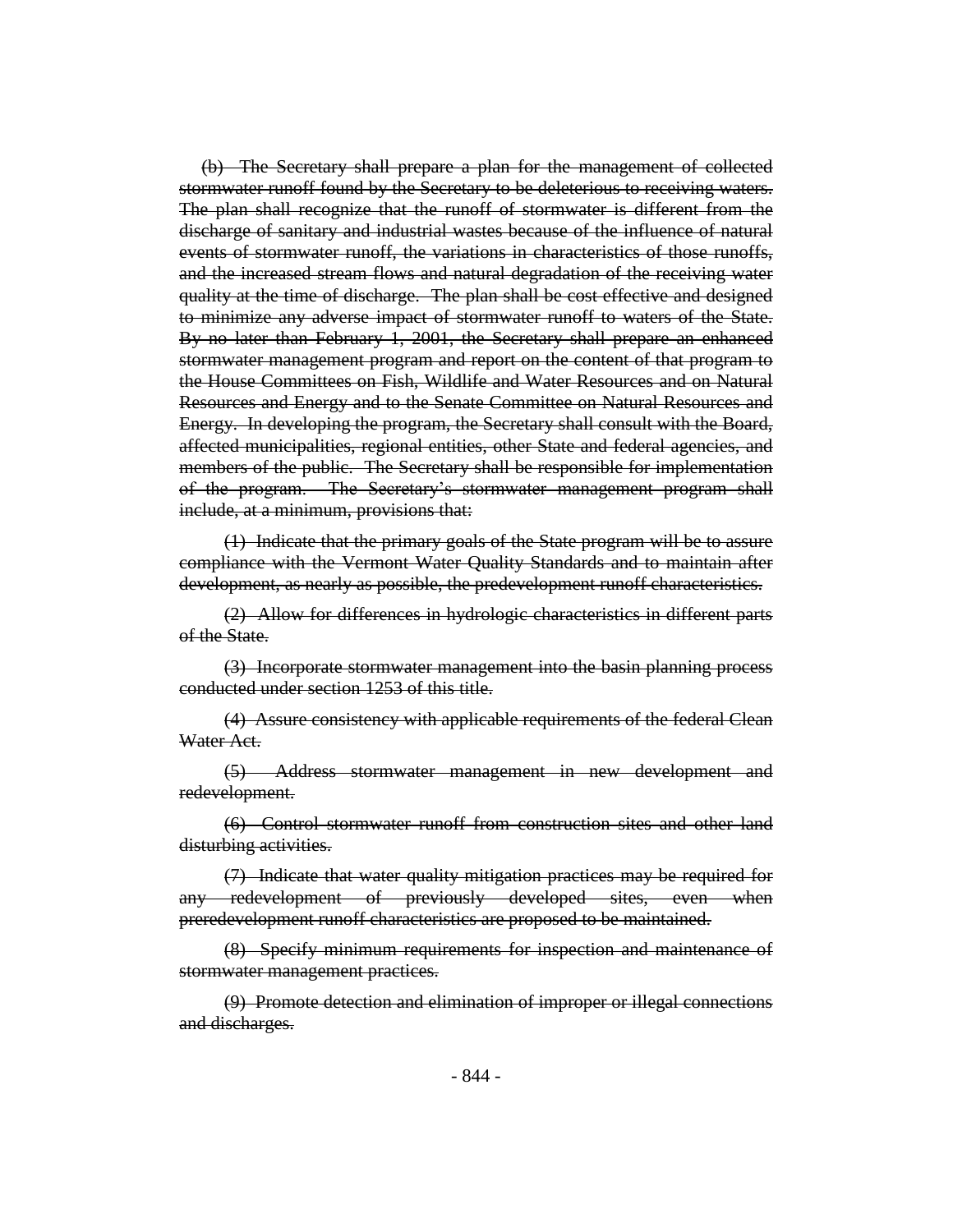(10) Promote implementation of pollution prevention during the conduct of municipal operations.

(11) Provide for a design manual that includes technical guidance for the management of stormwater runoff.

(12) Encourage municipal governments to utilize existing regulatory and planning authority to implement improved stormwater management by providing technical assistance, training, research and coordination with respect to stormwater management technology, and by preparing and distributing a model local stormwater management ordinance.

(13) Promote public education and participation among citizens and municipalities about cost-effective and innovative measures to reduce stormwater discharges to the waters of the State.

(c) The Secretary shall submit the program report to the House Committees on Agriculture and Forest Products, on Transportation, and on Natural Resources and Energy and to the Senate Committees on Agriculture and on Natural Resources and Energy.

(d)(1) The Secretary shall initiate rulemaking by October 15, 2004, and shall adopt a rule for a stormwater management program by June 15, 2005. The rule shall be adopted in accordance with 3 V.S.A. chapter 25 and shall include:

(A) the regulatory elements of the program identified in subsection (b) of this section, including the development and use of offsets and the establishment and imposition of stormwater impact fees to apply when issuing permits that allow regulated stormwater runoff to stormwater-impaired waters;

(B) requirements concerning the contents of permit applications that include, at a minimum, for regulated stormwater runoff, the permit application requirements contained in the Agency's 1997 stormwater management procedures;

(C) a system of notifying interested persons in a timely way of the Agency's receipt of stormwater discharge applications, provided any alleged failures with respect to such notice shall not be relevant in any Agency permit decision or any appeals brought pursuant to section 1269 of this chapter;

(D) requirements concerning a permit for discharges of regulated stormwater runoff from the development, redevelopment, or expansion of impervious surfaces equal to or greater than one acre or any combination of development, redevelopment, and expansion of impervious surfaces equal to or greater than one acre; and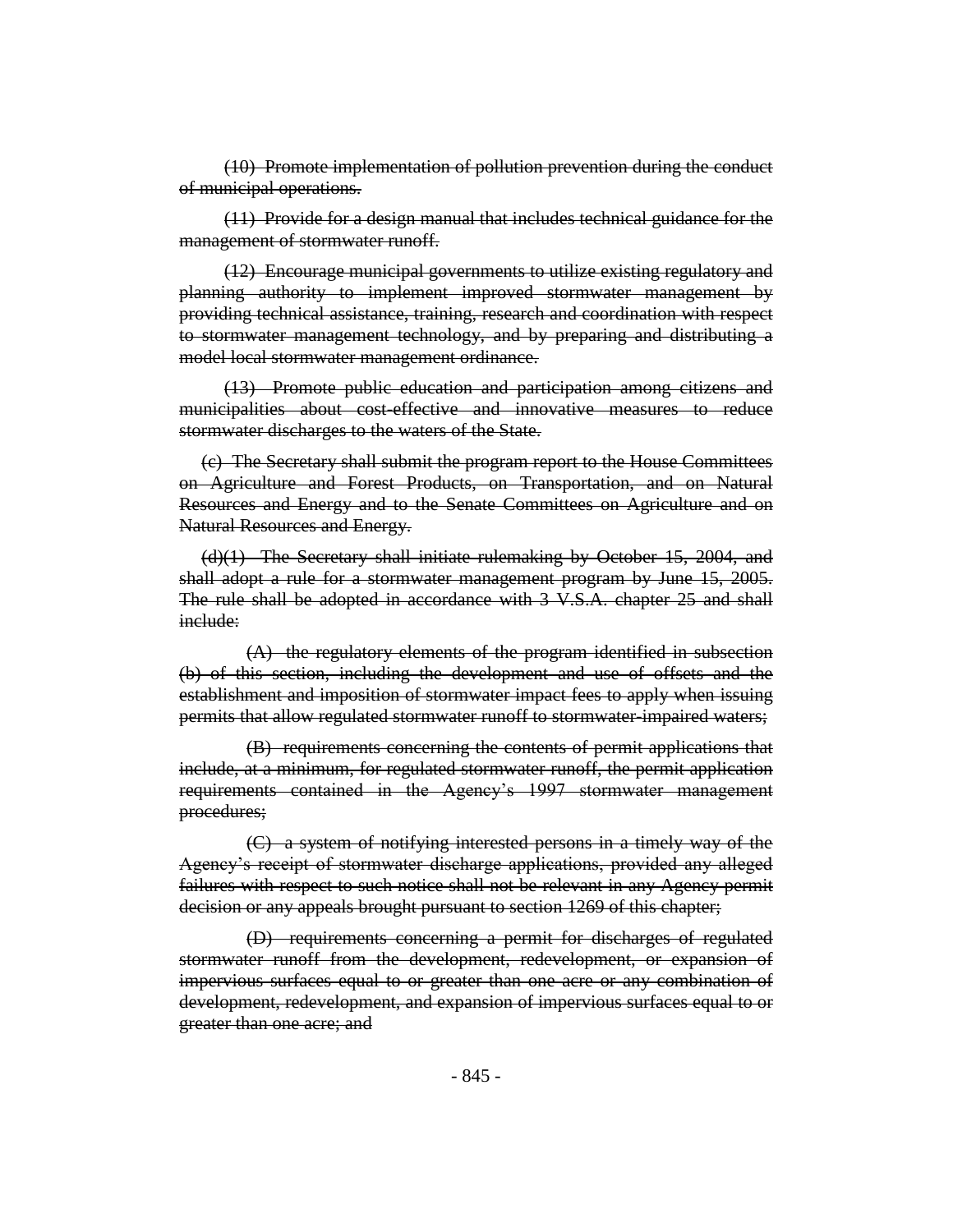(E) requirements concerning a permit for discharges of regulated stormwater runoff from an impervious surface of any size to stormwater-impaired waters if the Secretary determines that treatment is necessary to reduce the adverse impact of such stormwater discharges due to the size of the impervious surface, drainage patterns, hydraulic connectivity, existing stormwater treatment, or other factors identified by the Secretary.

(2) Notwithstanding  $3 \text{ V.S.A. }$   $8 \text{ 840(a), the Secretary shall hold at least}$ three public hearings in different areas of the State regarding the proposed rule.

 $(e)(1)$  Except as otherwise may be provided in subsection  $(f)$  of this section, the Secretary shall, for new stormwater discharges, require a permit for discharge of, regulated stormwater runoff consistent with, at a minimum, the 2002 Stormwater Management Manual. The Secretary may issue, condition, modify, revoke, or deny discharge permits for regulated stormwater runoff, as necessary to assure achievement of the goals of the program and compliance with State law and the federal Clean Water Act. The permit shall specify the use of best management practices to control regulated stormwater runoff. The permit shall require as a condition of approval, proper operation, and maintenance of any stormwater management facility and submittal by the permittee of an annual inspection report on the operation, maintenance and condition of the stormwater management system. The permit shall contain additional conditions, requirements, and restrictions as the Secretary deems necessary to achieve and maintain compliance with the water quality standards, including requirements concerning recording, reporting, and monitoring the effects on receiving waters due to operation and maintenance of stormwater management facilities.

(2) As one of the principal means of administering an enhanced stormwater program, the Secretary may issue and enforce general permits. To the extent appropriate, such permits shall include the use of certifications of compliance by licensed professional engineers practicing within the scope of their engineering specialty. The Secretary may issue general permits for classes of regulated stormwater runoff permittees and may specify the period of time for which the permit is valid other than that specified in subdivision 1263(d)(4) of this title when such is consistent with the provisions of this section. General permits shall be adopted and administered in accordance with the provisions of subsection 1263(b) of this title. No permit is required under this section for:

(A) Stormwater runoff from farms subject to accepted agricultural practices adopted by the Secretary of Agriculture, Food and Markets;

(B) Stormwater runoff from concentrated animal feeding operations that require a permit under subsection 1263(g) of this chapter; or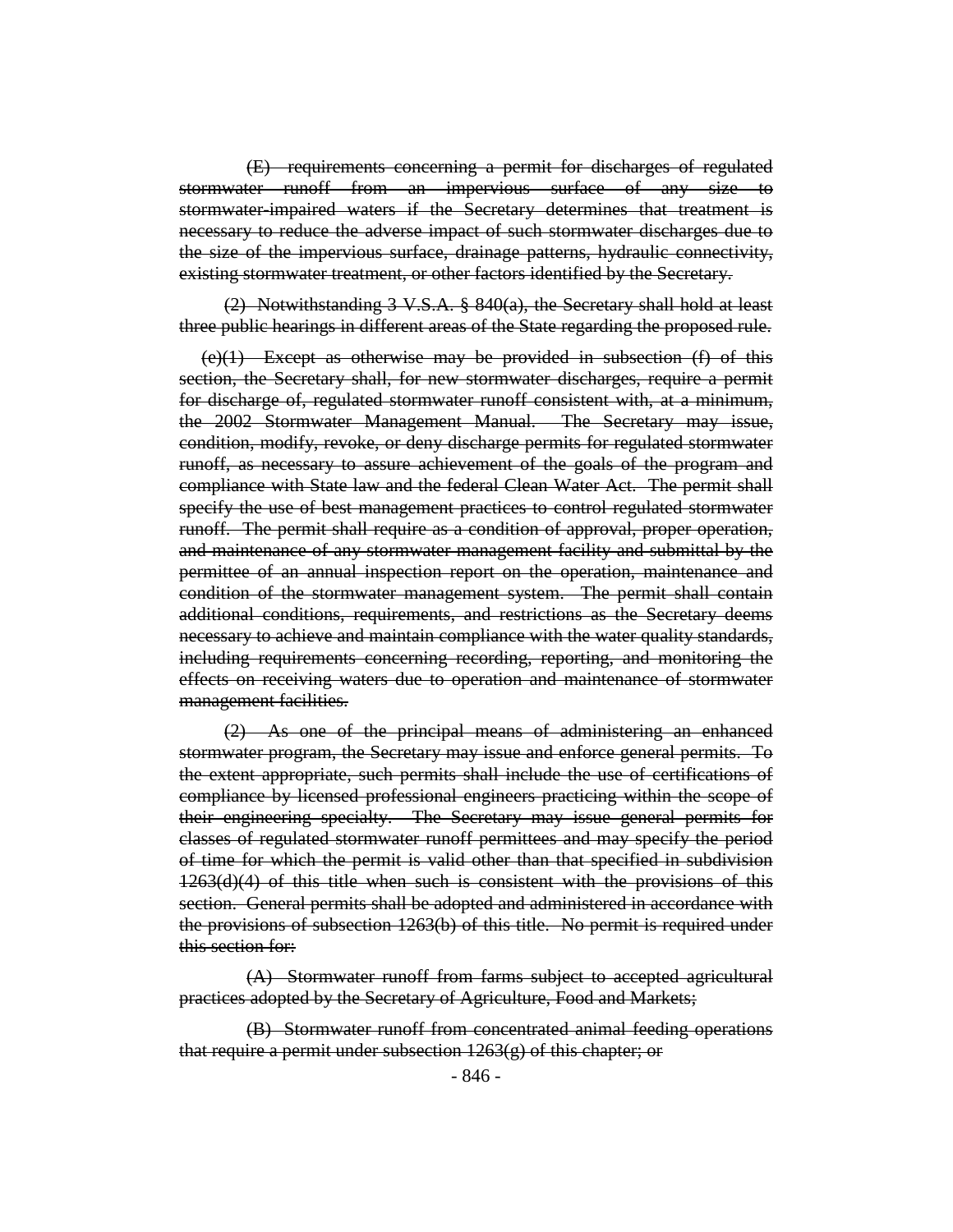(C) Stormwater runoff from silvicultural activities subject to accepted management practices adopted by the Commissioner of Forests, Parks and Recreation.

(3) Prior to issuing a permit under this subsection, the Secretary shall review the permit applicant's history of compliance with the requirements of this chapter. The Secretary may, at his or her discretion and as necessary to assure achievement of the goals of the program and compliance with State law and the federal Clean Water Act, deny an application for the discharge of regulated stormwater under this subsection if review of the applicant's compliance history indicates that the applicant is discharging regulated stormwater in violation of this chapter or is the holder of an expired permit for an existing discharge of regulated stormwater.

 $(f)(1)$  In a stormwater-impaired water, the Secretary may issue:

(A) An individual permit in a stormwater-impaired water for which no TMDL, water quality remediation plan, or watershed improvement permit has been established or issued, provided that the permitted discharge meets the following discharge standard: prior to the issuance of a general permit to implement a TMDL or a water quality remediation plan, the discharge meets the net-zero standard;

(B) An individual permit or a general permit to implement a TMDL or water quality remediation plan in a stormwater-impaired water, provided that the permitted discharge meets the following discharge standard:

(i) a new stormwater discharge or the expansion of an existing discharge shall meet the treatment standards for new development and expansion in the 2002 Stormwater Management Manual and any additional requirements deemed necessary by the Secretary to implement the TMDL or water quality remediation plan;

(ii) for a discharge of regulated stormwater runoff from redeveloped impervious surfaces:

(I) the existing impervious surface shall be reduced by 20 percent, or a stormwater treatment practice shall be designed to capture and treat 20 percent of the water quality volume treatment standard of the 2002 Stormwater Management Manual from the existing impervious surface; and

(II) any additional requirements deemed necessary by the Secretary to implement the TMDL or the water quality remediation plan;

(iii) an existing stormwater discharge shall meet the treatment standards deemed necessary by the Secretary to implement a TMDL or a water quality remediation plan;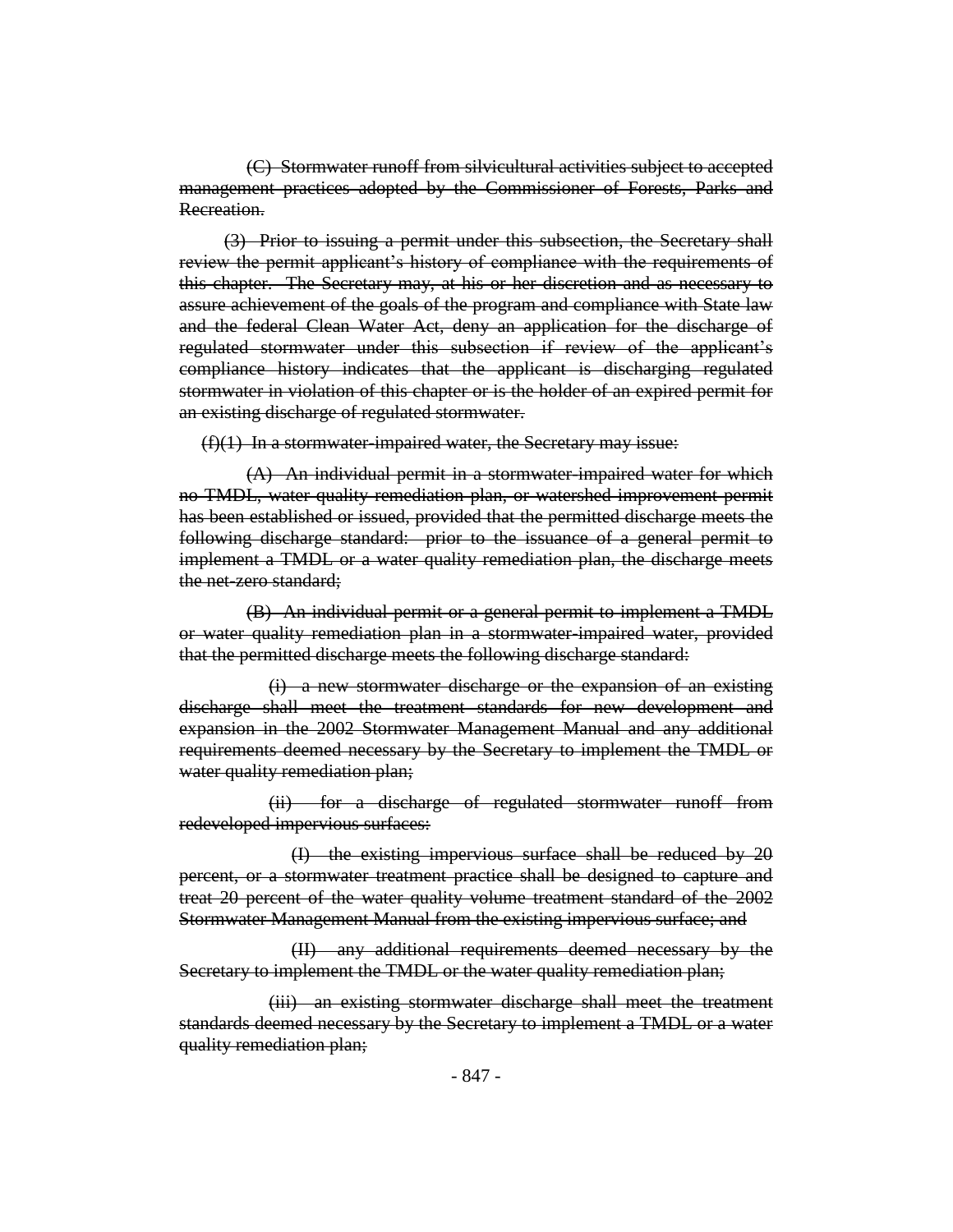(iv) if a permit is required for an expansion of an existing impervious surface or for the redevelopment of an existing impervious surface, discharges from the expansion or from the redeveloped portion of the existing impervious surface shall meet the relevant treatment standard of the 2002 Stormwater Management Manual, and the existing impervious surface shall meet the treatment standards deemed necessary by the Secretary to implement a TMDL or the water quality remediation plan;

(C) A watershed improvement permit, provided that the watershed improvement permit provides reasonable assurance of compliance with the Vermont water quality standards in five years;

(D) A general or individual permit that is implementing a TMDL or water quality remediation plan; or

(E) A statewide general permit for new discharges that the Secretary deems necessary to assure attainment of the Vermont Water Quality Standards.

(2) An authorization to discharge regulated stormwater runoff pursuant to a permit issued under this subsection shall be valid for a time period not to exceed five years. A person seeking to discharge regulated stormwater runoff after the expiration of that period shall obtain an individual permit or coverage under a general permit, whichever is applicable, in accordance with subsection 1263(e) of this title.

(3) By January 15, 2010, the Secretary shall issue a watershed improvement permit, issue a general or individual permit implementing a TMDL approved by the EPA, or issue a general or individual permit implementing a water quality remediation plan for each of the stormwater-impaired waters on the Vermont Year 2004 Section 303(d) List of Waters required by 33 U.S.C. 1313(d). In developing a TMDL or a water quality remediation plan for a stormwater-impaired water, the Secretary shall consult "A Scientifically Based Assessment and Adaptive Management Approach to Stormwater Management" and "Areas of Agreement about the Scientific Underpinnings of the Water Resources Board's Original Seven Questions" set out in appendices A and B, respectively, of the final report of the Water Resources Board's "Investigation Into Developing Cleanup Plans For Stormwater Impaired Waters, Docket No. Inv-03-01," issued March 9, 2004.

(4) Discharge permits issued under this subsection shall require BMPbased stormwater treatment practices. Permit compliance shall be judged on the basis of performance of the terms and conditions of the discharge permit, including construction and maintenance in accordance with BMP specifications. Any permit issued for a new stormwater discharge or for the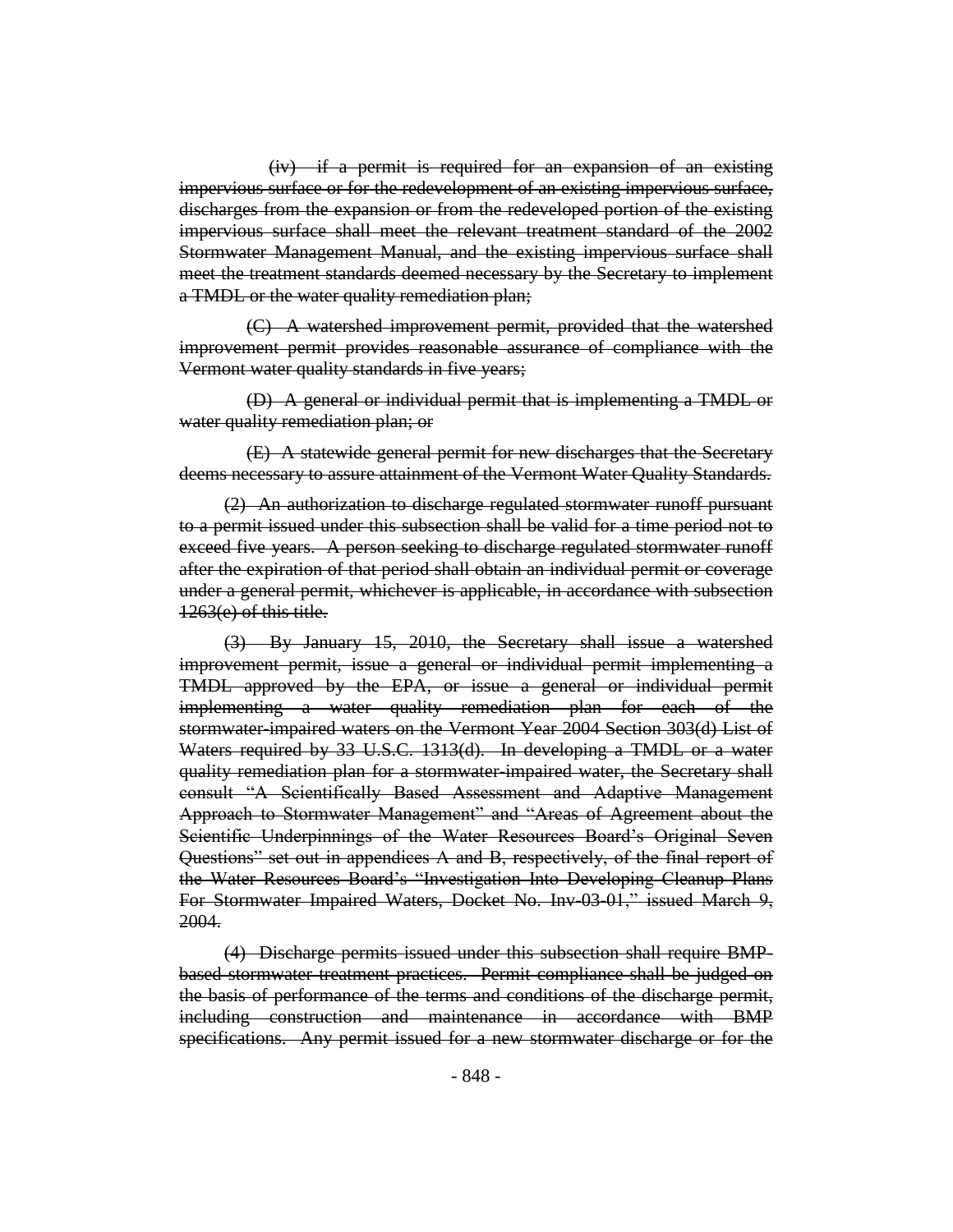expanded portion of an existing discharge pursuant to this subsection shall require compliance with BMPs for stormwater collection and treatment established by the 2002 Stormwater Management Manual, and any additional requirements for stormwater treatment and control systems as the Secretary determines to be necessary to ensure that the permitted discharge does not cause or contribute to a violation of the Vermont Water Quality Standards.

(5) In addition to any permit condition otherwise authorized under subsection (e) of this section, in any permit issued pursuant to this subsection, the Secretary may require an offset or stormwater impact fee as necessary to ensure the discharge does not cause or contribute to a violation of the Vermont Water Quality Standards. Offsets and stormwater impact fees, where utilized, shall incorporate an appropriate margin of safety to account for the variability in quantifying the load of pollutants of concern. To facilitate utilization of offsets and stormwater impact fees, the Secretary shall identify by January 1, 2005 a list of potential offsets in each of the waters listed as a stormwater-impaired water under this subsection.

 $(g)(1)$  The Secretary may issue a permit consistent with the requirements of subsection (f) of this section, even where a TMDL or wasteload allocation has not been prepared for the receiving water. In any appeal under this chapter an individual permit meeting the requirements of subsection (f) of this section shall have a rebuttable presumption in favor of the permittee that the discharge does not cause or contribute to a violation of the Vermont Water Quality Standards for the receiving waters with respect to the discharge of regulated stormwater runoff. This rebuttable presumption shall only apply to permitted discharges into receiving waters that are principally impaired by sources other than regulated stormwater runoff.

(2) This subsection shall apply to stormwater permits issued under the federally delegated NPDES program only to the extent allowed under federal law.

(h) The rebuttable presumption specified in subdivision  $(g)(1)$  of this section shall also apply to permitted discharges into receiving waters that meet the water quality standards of the State, provided the discharge meets the requirements of subsection (e) of this section.

(i) A residential subdivision may transfer a pretransition stormwater discharge permit or a stormwater discharge permit implementing a total maximum daily load plan to a municipality, provided that the municipality assumes responsibility for the permitting of the stormwater system that serves the residential subdivision. As used in this section: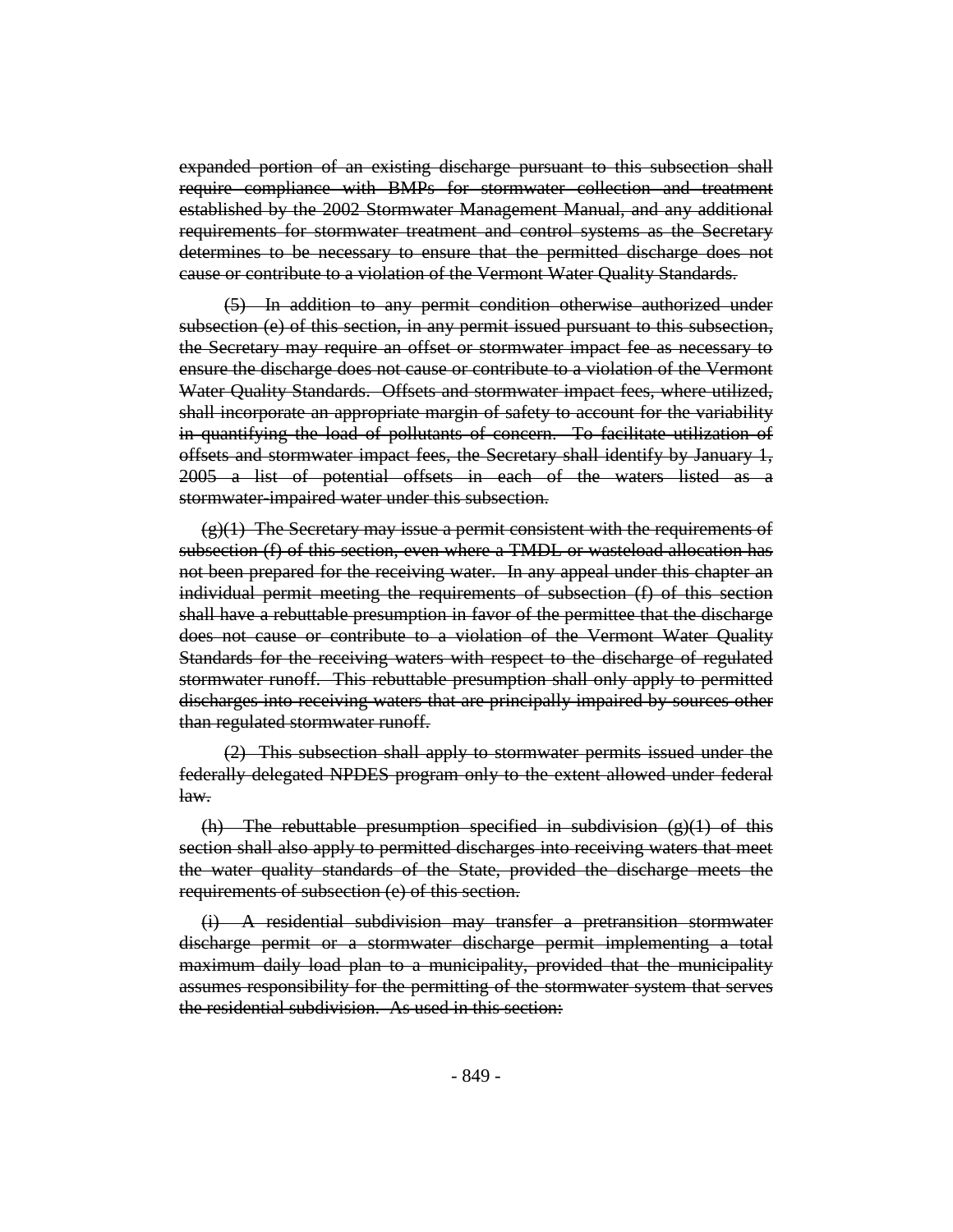(1) "Pretransition stormwater discharge permit" means any permit issued by the Secretary of Natural Resources pursuant to this section on or before June 30, 2004 for a discharge of stormwater.

(2) "Residential subdivision" means land identified and demarcated by recorded plat or other device that a municipality has authorized to be used primarily for residential construction.

(j) Notwithstanding any other provision of law, if an application to discharge stormwater runoff pertains to a telecommunications facility as defined in 30 V.S.A. § 248a and is filed before July 1, 2017 and the discharge will be to a water that is not principally impaired by stormwater runoff:

(1) The Secretary shall issue a decision on the application within 40 days of the date the Secretary determines the application to be complete, if the application seeks authorization under a general permit.

(2) The Secretary shall issue a decision on the application within 60 days of the date the Secretary determines the application to be complete, if the application seeks or requires authorization under an individual permit.

(k) The Secretary may adopt rules regulating stormwater discharges and stormwater infrastructure repair or maintenance during a state of emergency declared under 20 V.S.A. chapter 1 or during flooding or other emergency conditions that pose an imminent risk to life or a risk of damage to public or private property. Any rule adopted under this subsection shall comply with National Flood Insurance Program requirements. A rule adopted under this subsection shall include a requirement that an activity receive an individual stormwater discharge emergency permit or receive coverage under a general stormwater discharge emergency permit.

(1) A rule adopted under this subsection shall establish:

(A) criteria for coverage under an individual or general emergency permit;

(B) criteria for different categories of activities covered under a general emergency permit;

(C) requirements for public notification of permitted activities, including notification after initiation or completion of a permitted activity;

(D) requirements for coordination with State and municipal authorities;

(E) requirements that the Secretary document permitted activity, including, at a minimum, requirements for documenting permit terms, documenting permit duration, and documenting the nature of an activity when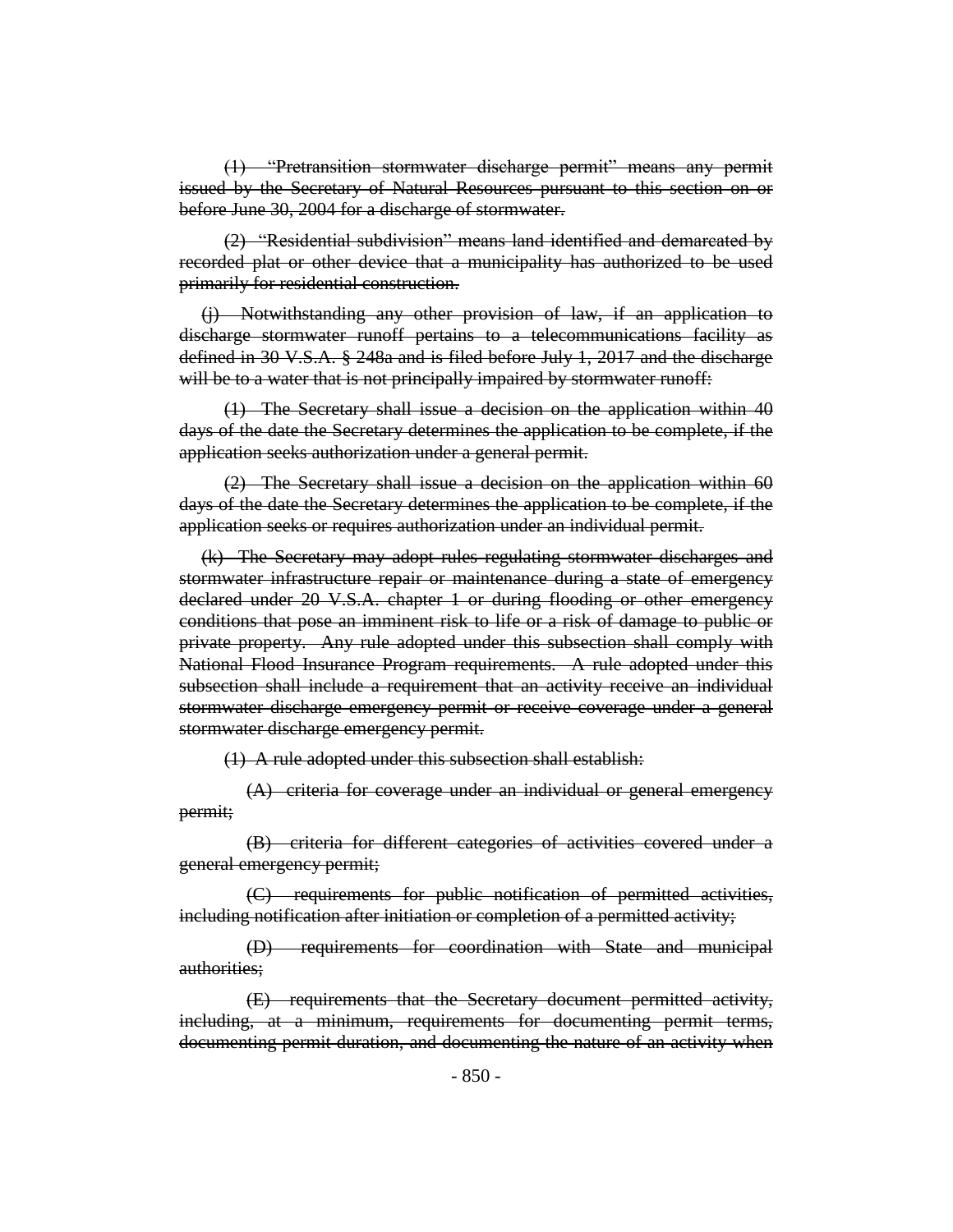the rules authorize notification of the Secretary after initiation or completion of the activity.

(2) A rule adopted under this section may:

(A) establish reporting requirements for categories of activities;

(B) authorize an activity that does not require reporting to the Secretary; or

(C) authorize an activity that requires reporting to the Secretary after initiation or completion of an activity.

(a) Findings and intent.

(1) Findings. The General Assembly finds that the management of stormwater runoff is necessary to reduce stream channel instability, pollution, siltation, sedimentation, and flooding, all of which have adverse impacts on the water and land resources of the State.

(2) Intent. The General Assembly intends, by enactment of this section to:

(A) Reduce the adverse effects of stormwater runoff.

(B) Direct the Agency of Natural Resources to develop a process that assures broad participation; focuses upon the prevention of pollution; relies on structural treatment only when necessary; establishes and maintains accountability; tailors strategies to the region and the locale; builds broad-based programs; provides for the evaluation and appropriate evolution of programs; is consistent with the federal Clean Water Act and the State water quality standards; and accords appropriate recognition to the importance of community benefits that accompany an effective stormwater runoff management program. In furtherance of these purposes, the Secretary shall implement a stormwater permitting program. The stormwater permitting program developed by the Secretary shall recognize that stormwater runoff is different from the discharge of sanitary and industrial wastes because of the influence of natural events of stormwater runoff, the variations in characteristics of those runoffs, and the increased stream flows causing degradation of the quality of the receiving water at the time of discharge.

(b) Definitions. As used in this section:

(1) "Best management practice" (BMP) means a schedule of activities, prohibitions or practices, maintenance procedures, green infrastructure, and other management practices to prevent or reduce water pollution.

(2) "Development" means the construction of impervious surface on a tract or tracts of land where no impervious surface previously existed.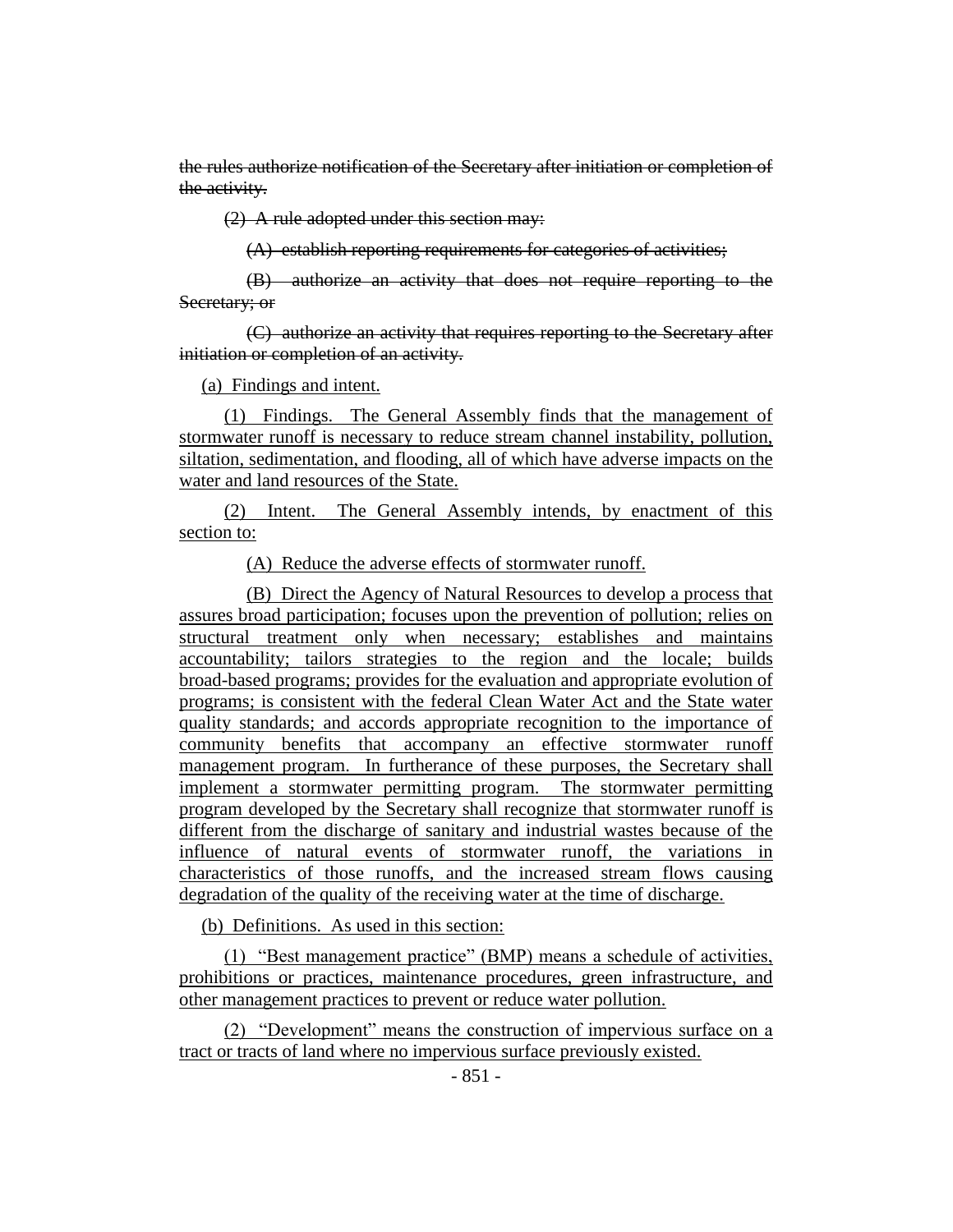(3) "Expansion" and "the expanded portion of an existing discharge" mean an increase or addition of impervious surface, such that the total resulting impervious area is greater than the minimum regulatory threshold.

(4) "Green infrastructure" means a wide range of multi-functional, natural and semi-natural landscape elements that are located within, around, and between developed areas, that are applicable at all spatial scales, and that are designed to control or collect stormwater runoff.

(5) "Healthy soil" means soil that has a well-developed, porous structure, is chemically balanced, supports diverse microbial communities, and has abundant organic matter.

(6) "Impervious surface" means those manmade surfaces, including paved and unpaved roads, parking areas, roofs, driveways, and walkways, from which precipitation runs off rather than infiltrates.

(7) "New stormwater discharge" means a new or expanded discharge of regulated stormwater runoff, subject to the permitting requirements of this chapter that has not been previously authorized pursuant to this chapter.

(8) "Offset" means a State-permitted or -approved action or project within a stormwater-impaired water, Lake Champlain, or a water that contributes to the impairment of Lake Champlain that a discharger or a third person may complete to mitigate the impacts that a discharge of regulated stormwater runoff has on the stormwater-impaired water, or the impacts of phosphorus on Lake Champlain, or a water that contributes to the impairment of Lake Champlain.

(9) "Redevelopment" or "redevelop" means the construction or reconstruction of an impervious surface where an impervious surface already exists when such new construction involves substantial site grading, substantial subsurface excavation, or substantial modification of an existing stormwater conveyance, such that the total of impervious surface to be constructed or reconstructed is greater than the minimum regulatory threshold. Redevelopment does not mean public road management activities, including any crack sealing, patching, coldplaning, resurfacing, reclaiming, or grading treatments used to maintain pavement, bridges, and unpaved roads.

(10) "Regulated stormwater runoff" means precipitation, snowmelt, and the material dissolved or suspended in precipitation and snowmelt that runs off impervious surfaces and discharges into surface waters or into groundwater via infiltration.

(11) "Stormwater impact fee" means the monetary charge assessed to a permit applicant for the discharge of regulated stormwater runoff to a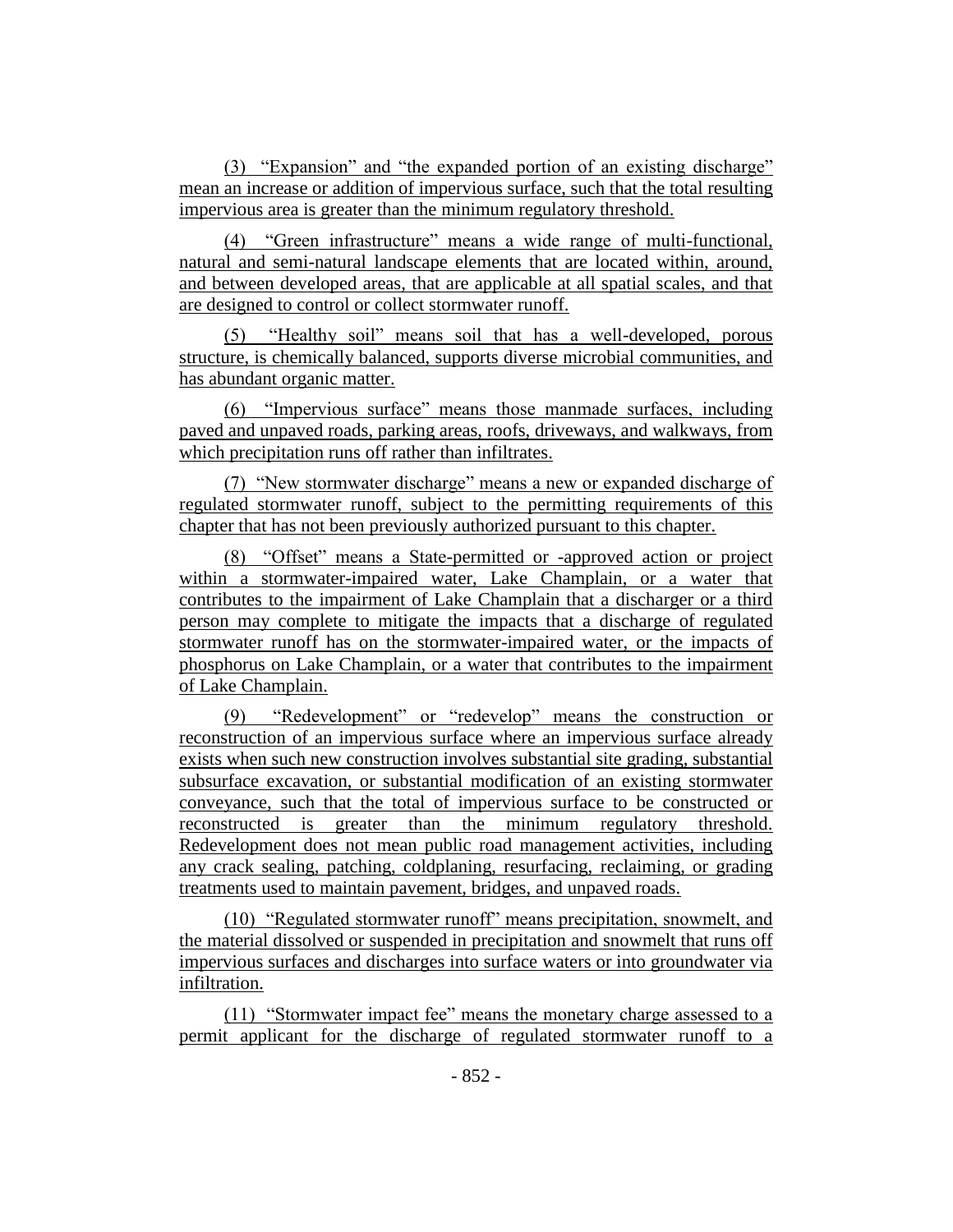stormwater-impaired water or for the discharge of phosphorus to Lake Champlain or a water that contributes to the impairment of Lake Champlain in order to mitigate a sediment load level, hydrologic impact, or other impact that the discharger is unable to control through on-site treatment or completion of an offset on a site owned or controlled by the permit applicant.

(12) "Stormwater-impaired water" means a State water that the Secretary determines is significantly impaired by discharges of regulated stormwater runoff.

(13) "Stormwater Management Manual" means the Agency of Natural Resources' Stormwater Management Manual, as adopted and amended by rule.

(14) "Stormwater runoff" means precipitation and snowmelt that does not infiltrate into the soil, including material dissolved or suspended in it, but does not include discharges from undisturbed natural terrain or wastes from combined sewer overflows.

(15) "Stormwater system" includes the storm sewers; outfall sewers; surface drains; manmade wetlands; channels; ditches; wet and dry bottom basins; rain gardens; and other control equipment necessary and appurtenant to the collection, transportation, conveyance, pumping, treatment, disposal, and discharge of regulated stormwater runoff.

(16) "Total maximum daily load" (TMDL) means the calculations and plan for meeting water quality standards approved by the U.S. Environmental Protection Agency (EPA) and prepared pursuant to 33 U.S.C. § 1313(d) and federal regulations adopted under that law.

(17) "Water quality remediation plan" means a plan, other than a TMDL, designed to bring an impaired water body into compliance with applicable water quality standards in accordance with 40 C.F.R.  $§ 130.7(b)(1)(ii)$  and (iii).

(18) "Watershed improvement permit" means a general permit specific to a stormwater-impaired water that is designed to apply management strategies to existing and new discharges and that includes a schedule of compliance no longer than five years reasonably designed to assure attainment of the Vermont water quality standards in the receiving waters.

(c) Prohibitions.

(1) A person shall not commence the construction or redevelopment of one acre or more of impervious surface without first obtaining a permit from the Secretary.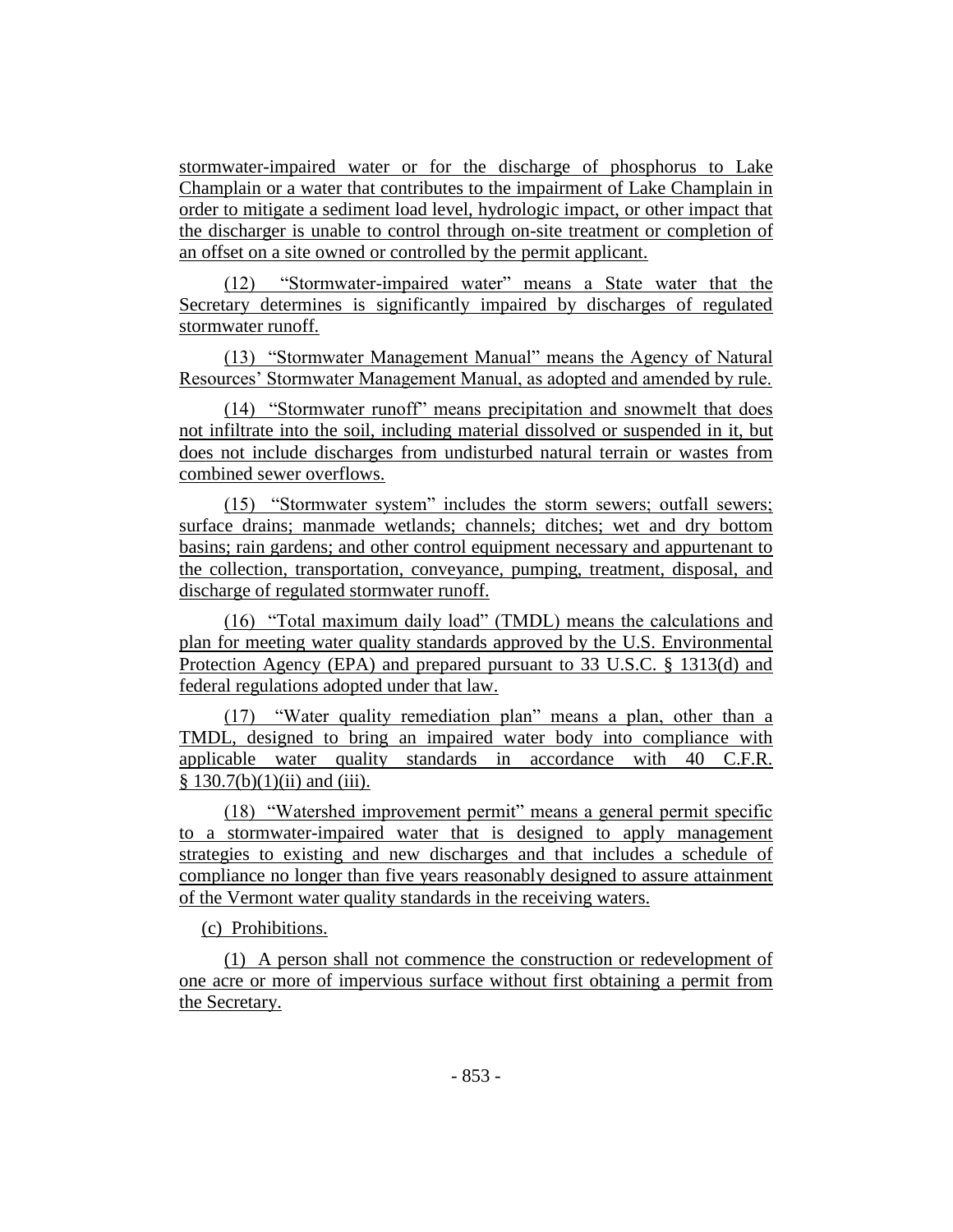(2) A person shall not discharge from a facility that has a standard industrial classification identified in 40 C.F.R. § 122.26 without first obtaining a permit from the Secretary.

(3) A person that has been designated by the Secretary as requiring coverage for its municipal separate storm sewer system may not discharge without first obtaining a permit from the Secretary.

(4) A person shall not commence a project that will result in an earth disturbance of one acre or greater, or less than one acre if part of a common plan of development, without first obtaining a permit from the Secretary.

(5) A person shall not expand existing impervious surface by more than 5,000 square feet, such that the total resulting impervious area is greater than one acre, without first obtaining a permit from the Secretary.

(6)(A) In accordance with the schedule established under subdivision  $(g)(2)$  of this section, a municipality shall not discharge stormwater from a municipal road without first obtaining:

(i) an individual permit;

(ii) coverage under a municipal road general permit; or

(iii) coverage under a municipal separate storm sewer system permit that implements the technical standards and criteria established by the Secretary for stormwater improvements of municipal roads.

(B) As used in this subdivision (6), "municipality" means a city, town, or village.

(7) In accordance with the schedule established under subdivision  $(g)(3)$ , a person shall not discharge stormwater from impervious surface of three or more acres in size without first obtaining an individual permit or coverage under a general permit issued under this section if the discharge was never previously permitted or was permitted under an individual permit or general permit that did not incorporate the requirements of the 2002 Stormwater Management Manual or any subsequently adopted Stormwater Management Manual.

(d) Exemptions.

(1) No permit is required under this section for:

(A) Stormwater runoff from farms in compliance with agricultural practices adopted by the Secretary of Agriculture, Food and Markets.

(B) Stormwater runoff from concentrated animal feeding operations permitted under subsection 1263(g) of this chapter.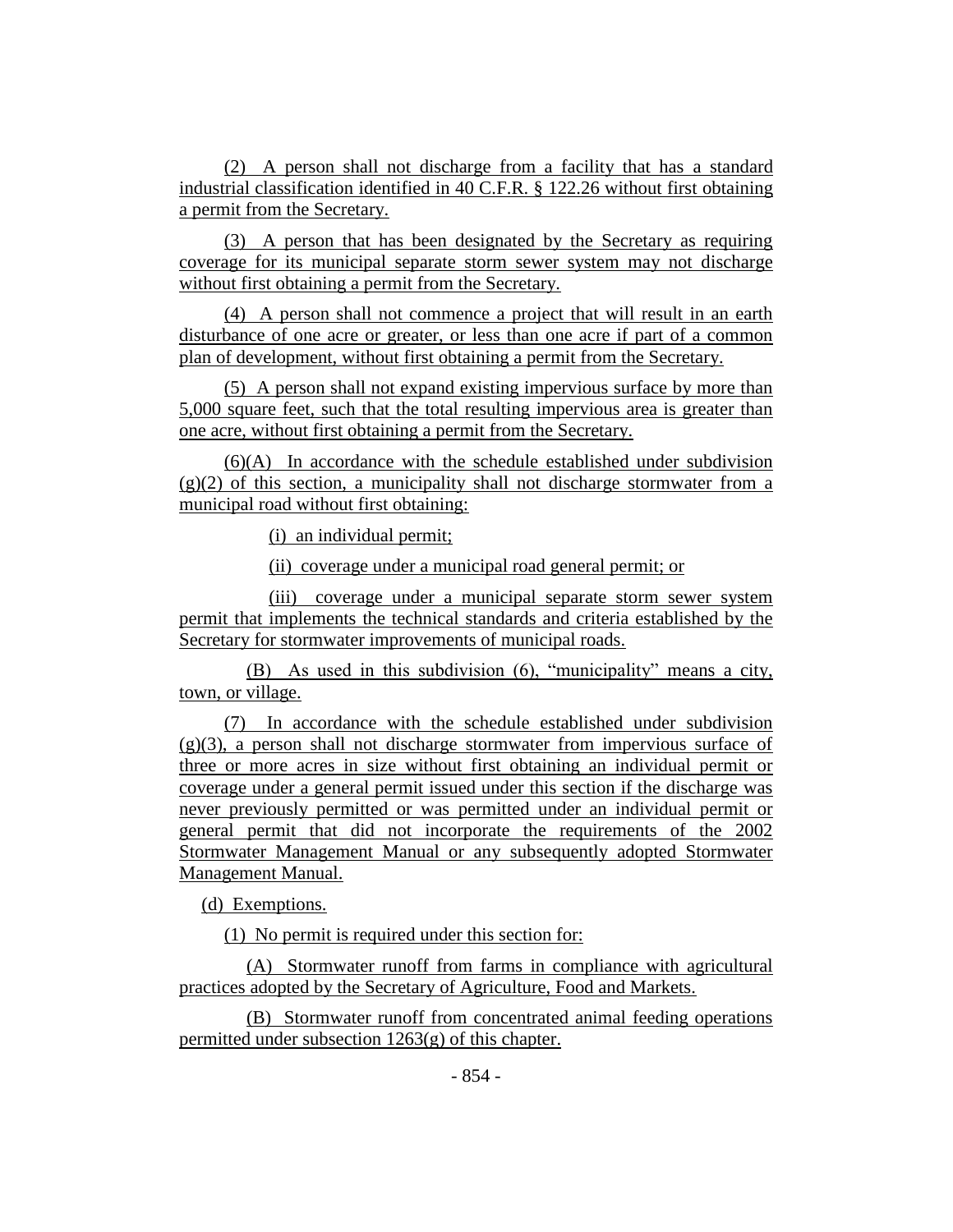(C) Stormwater runoff from silvicultural activities in compliance with the Acceptable Management Practices for Maintaining Water Quality on Logging Jobs in Vermont, as adopted by the Commissioner of Forests, Parks and Recreation.

(D) Stormwater runoff permitted under section 1263 of this title.

(2) No permit is required under subdivision  $(c)(1)$ ,  $(5)$ , or  $(8)$  of this section and for which a municipality has assumed full legal as part of a permit issued to the municipality by the Secretary. As used in this subdivision, "full legal responsibility" means legal control of the stormwater system, including a legal right to access the stormwater system, a legal duty to properly maintain the stormwater system, and a legal duty to repair and replace the stormwater system when it no longer adequately protects waters of the State.

(e) State designation. The Secretary shall require a permit under this section for a discharge or stormwater runoff from any size of impervious surfaces upon a determination by the Secretary that the treatment of the discharge or stormwater runoff is necessary to reduce the adverse impacts to water quality of the discharge or stormwater runoff taking into consideration any of the following factors: the size of the impervious surface, drainage patterns, hydraulic connectivity, existing stormwater treatment, stormwater controls necessary to implement the wasteload allocation of a TMDL, or other factors. The Secretary may make this determination on a case-by-case basis or according to classes of activities, classes of runoff, or classes of discharge. The Secretary may make a determination under this subsection based on activities, runoff, discharges, or other information identified during the basin planning process.

(f) Rulemaking. On or before December 31, 2017, the Secretary shall adopt rules to manage regulated stormwater runoff. At a minimum, the rules shall:

(1) Establish as the primary goals of the rules:

(A) assuring compliance with the Vermont Water Quality Standards; and

(B) maintenance after development, as nearly as possible, of the predevelopment runoff characteristics.

(2) Establish criteria for the use of the basin planning process to establish watershed-specific priorities for the management of stormwater runoff.

(3) Assure consistency with applicable requirements of the federal Clean Water Act.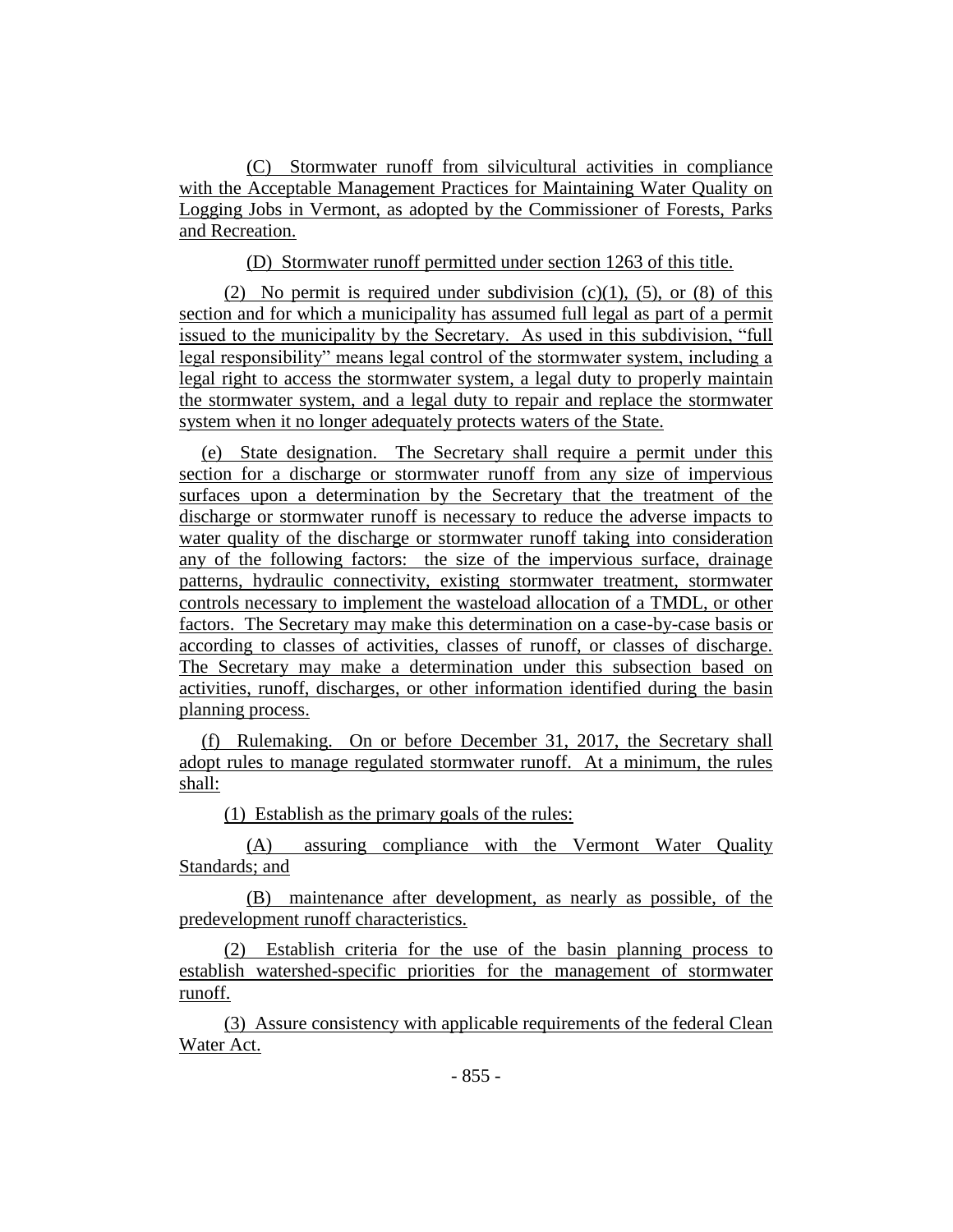(4) Include technical standards and best management practices that address stormwater discharges from existing development, new development, and redevelopment.

(5) Specify minimum requirements for inspection and maintenance of stormwater management practices.

(6) Include standards for the management of stormwater runoff from construction sites and other land disturbing activities.

(7) Allow municipal governments to assume the full legal responsibility for a stormwater system permitted under these rules as a part of a permit issued by the Secretary.

(8) Include standards with respect to the use of offsets and stormwater impact fees.

(9) Include minimum standards for the issuance of stormwater permits during emergencies for the repair or maintenance of stormwater infrastructure during a state of emergency declared under 20 V.S.A. chapter 1 or during flooding or other emergency conditions that pose an imminent risk to life or a risk of damage to public or private property. Minimum standards adopted under this subdivision shall comply with National Flood Insurance Program requirements.

(10) To the extent appropriate, authorize in the permitting process use of certifications of compliance by licensed professional engineers practicing within the scope of their engineering specialty.

(11) Include standards for alternative best management practices for stormwater permitting of renewable energy projects and telecommunication facilities located in high-elevation settings, provided that the alternative best management practices shall be designed to:

(A) minimize the extent and footprint of stormwater-treatment practices in order to preserve vegetation and trees;

(B) adapt to and minimize impact to ecosystems, shallow soils, and sensitive streams found in high-elevation settings;

(C) account for the temporary nature and infrequent use of construction and access roads for high-elevation projects; and

(D) maintain the predevelopment runoff characteristics, as nearly as possible, after development.

(12) Establish best management practices for improving healthy soils in order to improve the capacity of soil to retain water, improve flood resiliency, reduce sedimentation, and prevent stormwater runoff.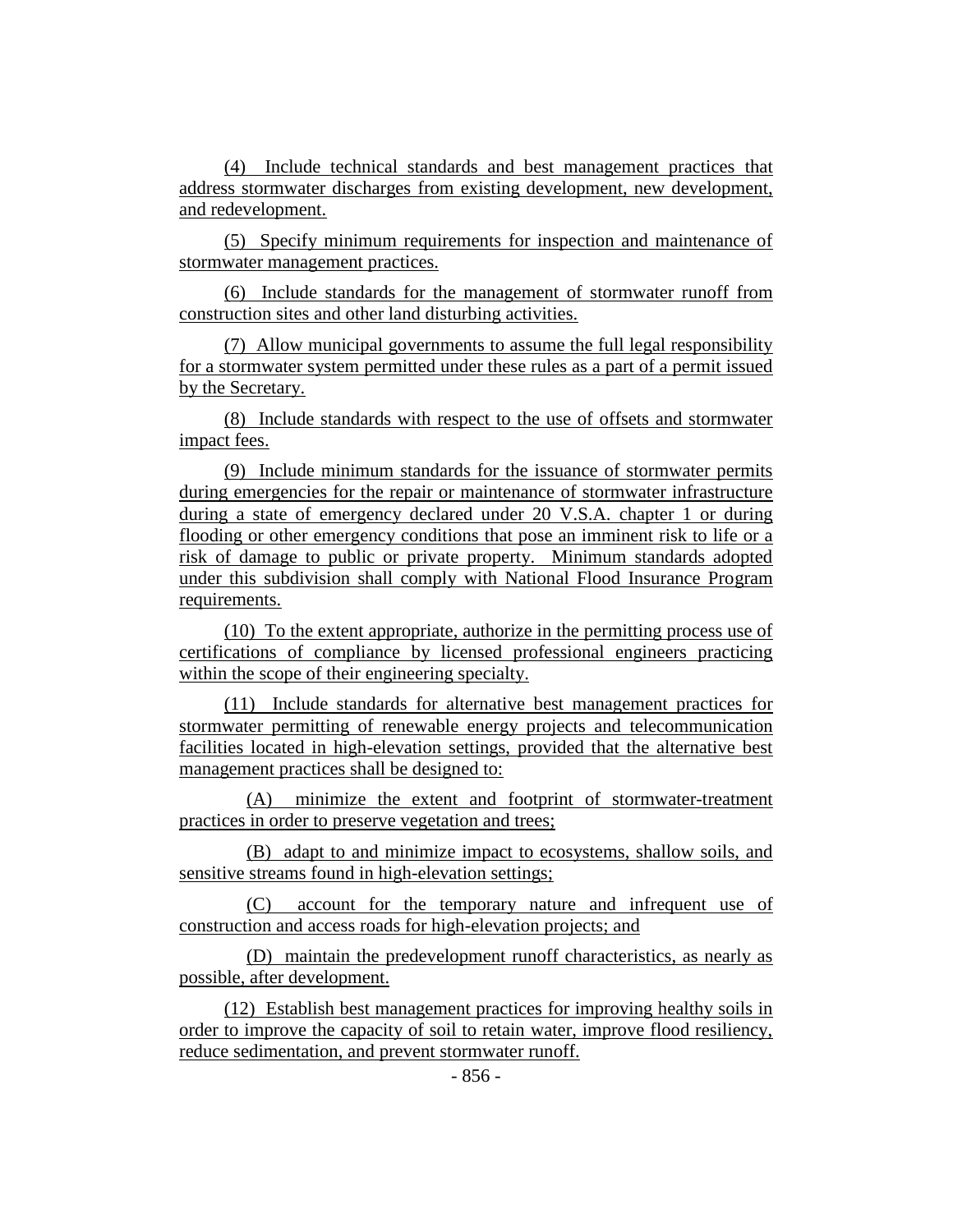(g) General permits.

(1) The Secretary may issue general permits for classes of regulated stormwater runoff that shall be adopted and administered in accordance with the provisions of subsection 1263(b) of this title.

(2)(A) The Secretary shall issue on or before December 31, 2017, a general permit for discharges of regulated stormwater from municipal roads. Under the municipal roads stormwater general permit, the Secretary shall:

(i) Establish a schedule for implementation of the general permit by each municipality in the State. Under the schedule, the Secretary shall establish:

(I) the date by which each municipality shall apply for coverage under the municipal roads general permit;

(II) the date by which each municipality shall inventory necessary stormwater management projects on municipal roads;

(III) the date by which each municipality shall establish a plan for implementation of stormwater improvements that prioritizes stormwater improvements according to criteria established by the Secretary under the general permit; and

(IV) the date by which each municipality shall implement stormwater improvements of municipal roads according to a municipal implementation plan.

(ii) Establish criteria and technical standards, such as best management practices, for implementation of stormwater improvements of municipal roads.

(iii) Establish criteria for municipal prioritization of stormwater improvements of municipal roads. The Secretary shall base the criteria on the water quality impacts of a stormwater discharge, the current state of a municipal road, the priority of a municipal road or stormwater project in any existing transportation capital plan developed by a municipality, and the benefits of the stormwater improvement to the life of the municipal road.

(iv) Require each municipality to submit to the Secretary and periodically update its implementation plan for stormwater improvements.

(B) The Secretary may require an individual permit for a stormwater improvement at any time under subsection (e) of this section. An individual permit shall include site-specific standards for the stormwater improvement.

(C) All municipalities shall apply for coverage under the municipal road general permit on or before July 1, 2021.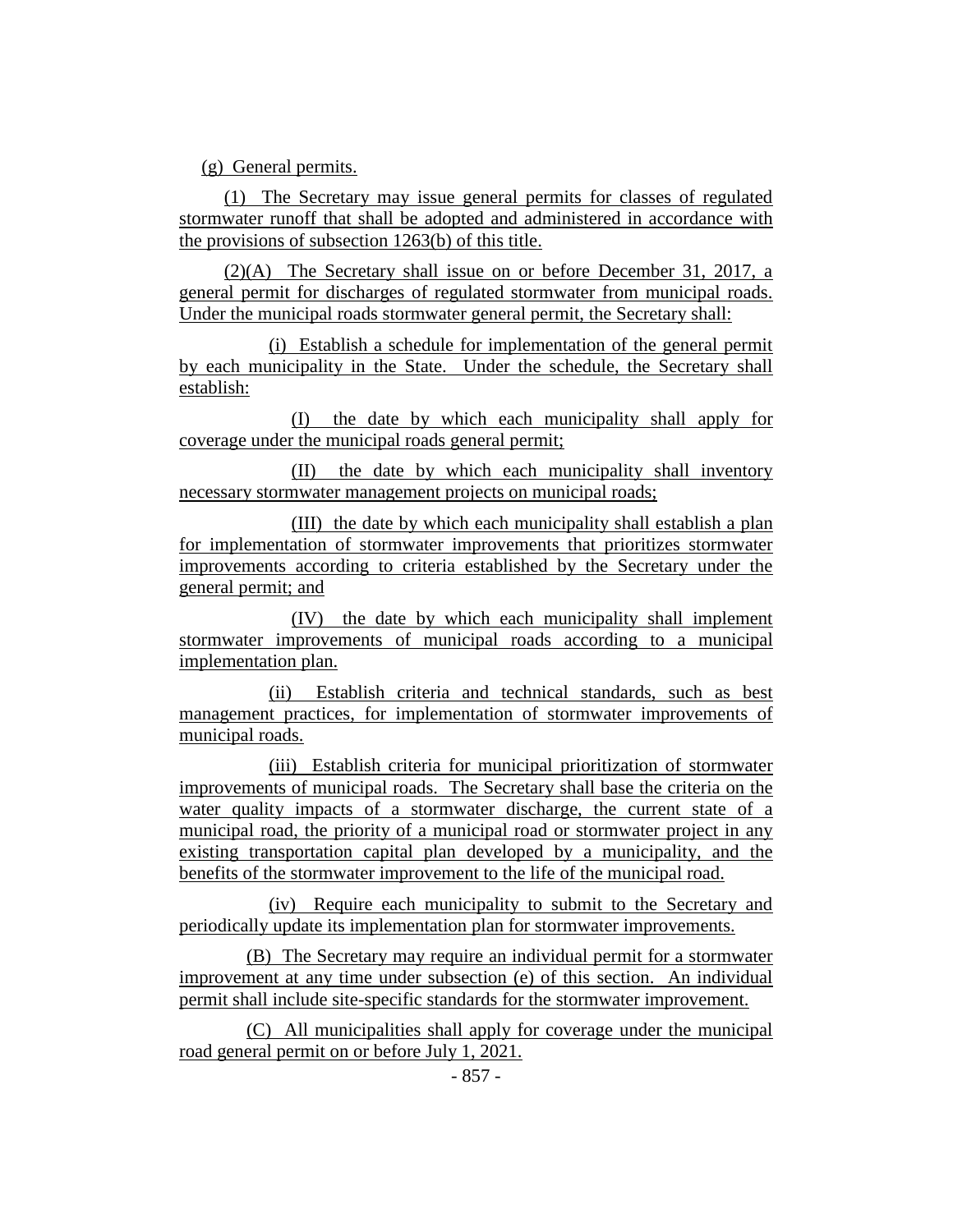(D) As used in this subdivision (g)(2), "municipality" means a city, town, or village.

(3) On or before January 1, 2018, the Secretary shall issue a general permit under this section for discharges of stormwater from impervious surface of three or more acres in size, when the stormwater discharge previously was not permitted or was permitted under an individual permit or general permit that did not incorporate the requirements of the 2002 Stormwater Management Manual or any subsequently adopted Stormwater Management Manual. Under the general permit, the Secretary shall:

(A) Establish a schedule for implementation of the general permit by geographic area of the State. The schedule shall establish the date by which an owner of impervious surface shall apply for coverage under subdivision  $(g)(3)$ of this section. The schedule established by the Secretary shall require an owner of impervious surface subject to permitting under this subdivision to obtain coverage by the following dates:

(i) for impervious surface located within the Lake Champlain watershed, no later than October 1, 2023; and

(ii) for impervious surface located within all other watersheds of the State, no later than October 1, 2028.

(B) Establish criteria and technical standards, such as best management practices, for implementation of stormwater improvements for the retrofitting of impervious surface subject to permitting under this subdivision.

(C) Require that a discharge of stormwater from impervious surface subject to the requirements of this section comply with the standards of subsection (h) of this section for redevelopment of or renewal of a permit for existing impervious surface.

(D) Allow the use of stormwater impact fees, offsets, and phosphorus credit trading within the watershed of the water to which the stormwater discharges or runs off.

(h) Permit requirements. An individual or general stormwater permit shall:

(1) Be valid for a period of time not to exceed five years.

(2) For discharges of regulated stormwater to a stormwater impaired water, for discharges of phosphorus to Lake Champlain, or for discharges of phosphorus to a water that contributes to the impairment of Lake Champlain:

(A) In which no TMDL, watershed improvement permit, or water quality remediation plan has been approved, require that the discharge shall comply with the following discharge standards: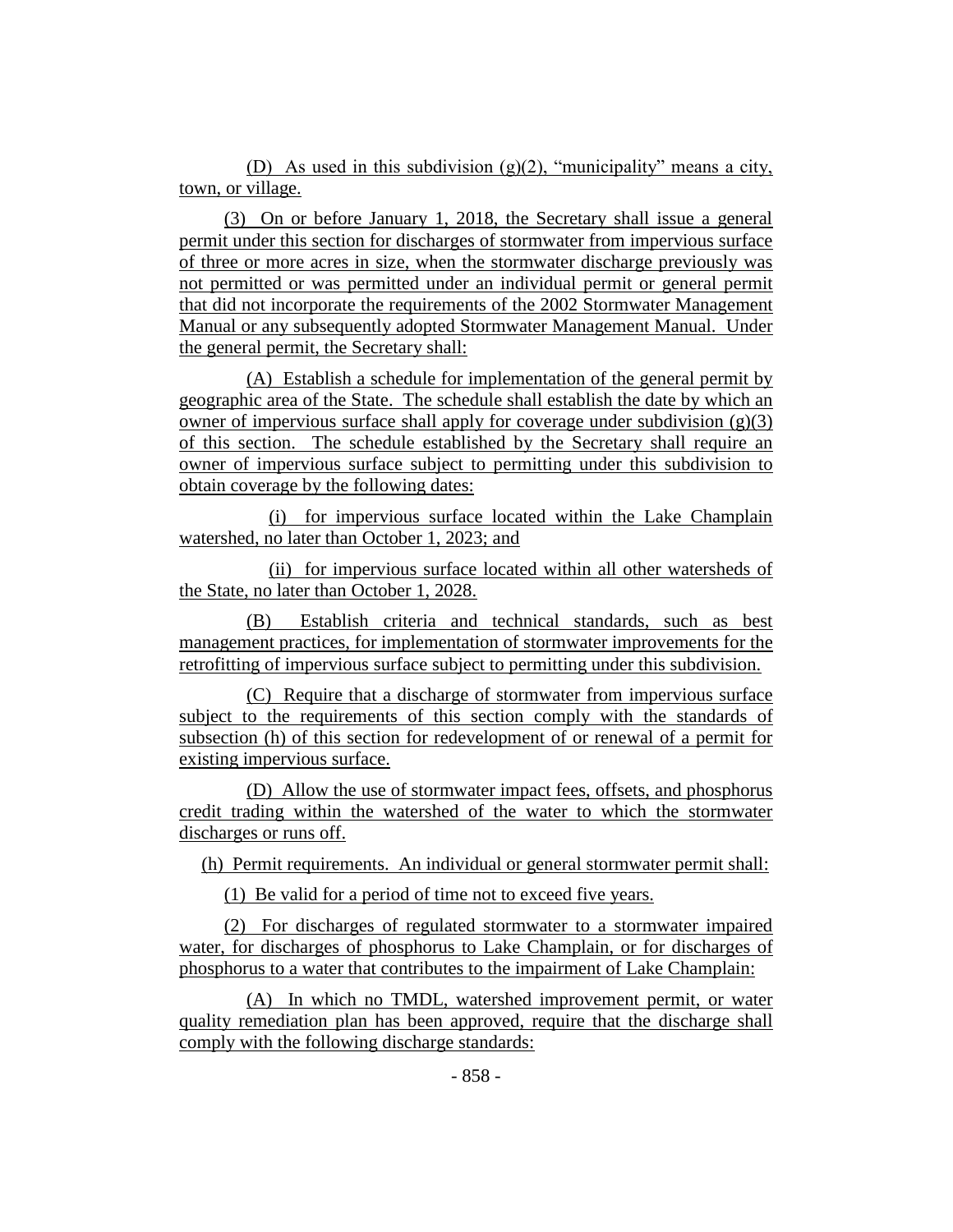(i) A new discharge or the expanded portion of an existing discharge shall satisfy the requirements of the Stormwater Management Manual and shall not increase the pollutant load in the receiving water for stormwater.

(ii) For redevelopment of or renewal of a permit for existing impervious surface, the discharge shall satisfy on-site the water quality, recharge, and channel protection criteria set forth in the Stormwater Management Manual that are determined to be technically feasible by an engineering feasibility analysis conducted by the Agency and the discharge shall not increase the pollutant load in the receiving water for stormwater.

(B) In which a TMDL or water quality remediation plan has been adopted, require that the discharge shall comply with the following discharge standards:

(i) For a new discharge or the expanded portion of an existing discharge, the discharge shall satisfy the requirements of the Stormwater Management Manual, and the Secretary shall determine that there is sufficient pollutant load allocations for the discharge.

(ii) For redevelopment of or renewal of a permit for existing impervious surface, the Secretary shall determine that there is sufficient pollutant load allocations for the discharge and the Secretary shall include any requirements that the Secretary deems necessary to implement the TMDL or water quality remediation plan.

(3) Contain requirements necessary to comply with the minimum requirements of the rules adopted under this section, the Vermont water quality standards, and any applicable provision of the Clean Water Act.

(i) Disclosure of violations. The Secretary may, at his or her discretion and as necessary to assure achievement of the goals of the program and compliance with State law and the federal Clean Water Act, deny an application for the discharge of regulated stormwater under this section if review of the applicant's compliance history indicates that the applicant is discharging regulated stormwater in violation of this chapter or is the holder of an expired permit for an existing discharge of regulated stormwater.

(j) Presumption. In any appeal under this chapter, an individual permit issued under subdivisions  $(c)(1)$  and  $(c)(5)$  of this section shall have a rebuttable presumption in favor of the permittee that the discharge does not cause or contribute to a violation of the Vermont Water Quality Standards for the receiving waters with respect to the discharge of regulated stormwater runoff, provided that the discharge is to a water that is not principally impaired due to stormwater.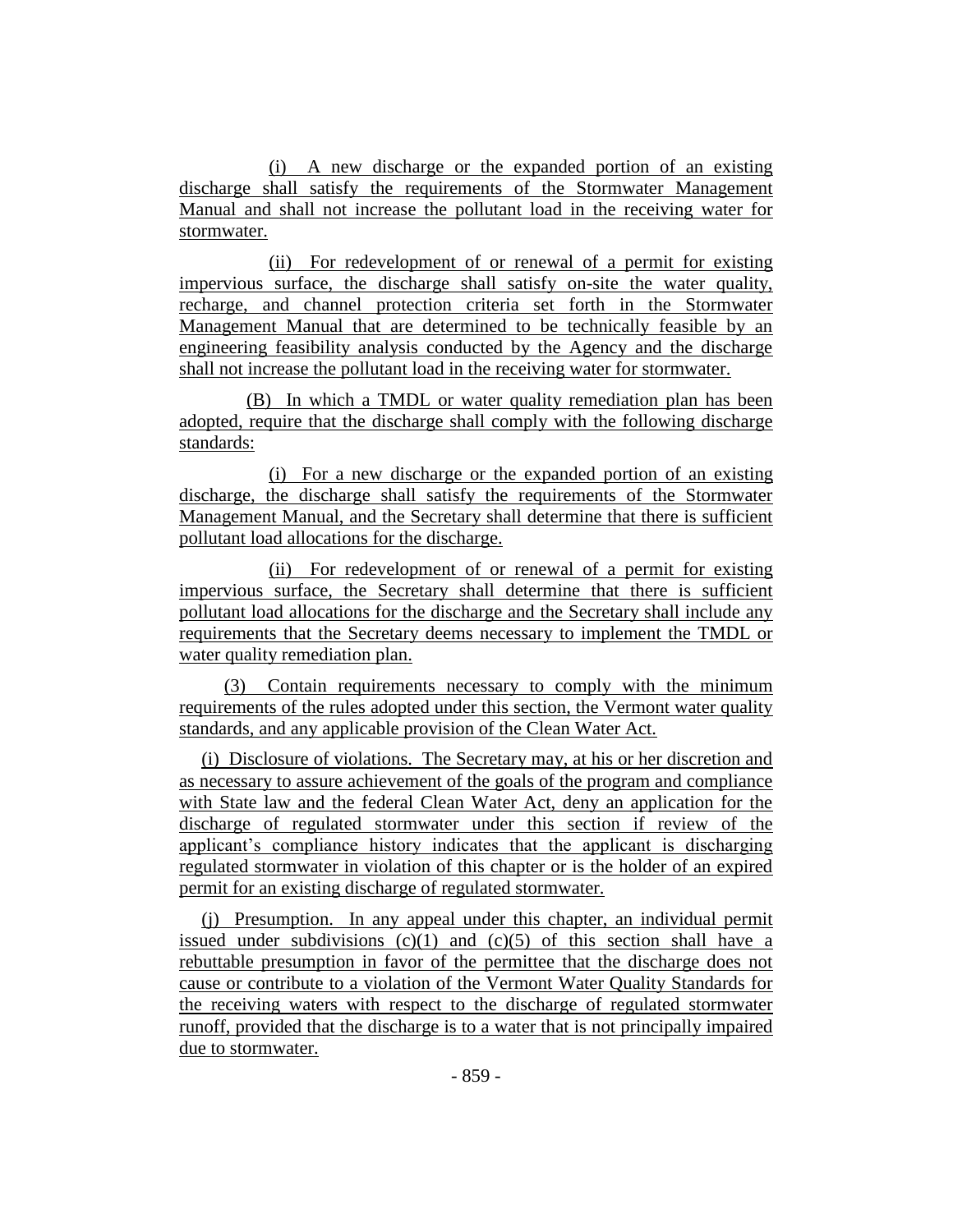## Sec. 32. ANR REPORT ON REGULATORY THRESHOLD FOR PERMITTING STORMWATER RUNOFF FROM IMPERVIOUS **SURFACES**

(a) On or before January 15, 2016, the Secretary of Natural Resources shall submit to the House Committee on Fish, Wildlife and Water Resources and the Senate Committee on Natural Resources and Energy a report regarding whether and how the State should lower from one acre to one-half acre of impervious surface the regulatory permitting threshold for an operating permit for stormwater runoff from new development, redevelopment, or expansion. The report shall include:

(1) a recommendation as to whether the State should lower the regulatory permitting threshold from one acre to one-half acre of impervious surface;

(2) an estimate of the number of additional development projects that would require an operating permit for stormwater runoff if the regulatory permitting threshold were lowered from one acre to one-half acre of impervious surface;

(3) an estimate of the environmental benefit of reducing the regulatory permitting threshold from one acre to one-half acre of impervious surface;

(4) an estimate of the number of staff that would be needed by the Agency of Natural Resources to effectively implement a stormwater operating permit program with a regulatory permitting threshold of one-half acre of impervious surface; and

(5) a recommendation for regulating construction, redevelopment, or expansion of impervious surface based on a tiered system of acreage, square footage, or other measure.

(b) The definitions provided in 10 V.S.A. § 1264 shall apply to this section.

Sec. 33. STORMWATER MANAGEMENT PRACTICES HANDBOOK

On or before January 1, 2016, the Secretary of Natural Resources shall publish as a handbook a suite of practical and cost-effective best management practices for the control of stormwater runoff and reduction of adverse water quality effects from the construction, redevelopment, or expansion of impervious surface that does not require a permit under 10 V.S.A. § 1264. The best management practices shall address activities that control, mitigate, or eliminate stormwater runoff to waters of the State. The stormwater management practices handbook shall be advisory and shall not be mandatory.

## Sec. 34. AGENCY OF NATURAL RESOURCES REPORT ON THE LAND APPLICATION OF SEPTAGE AND SLUDGE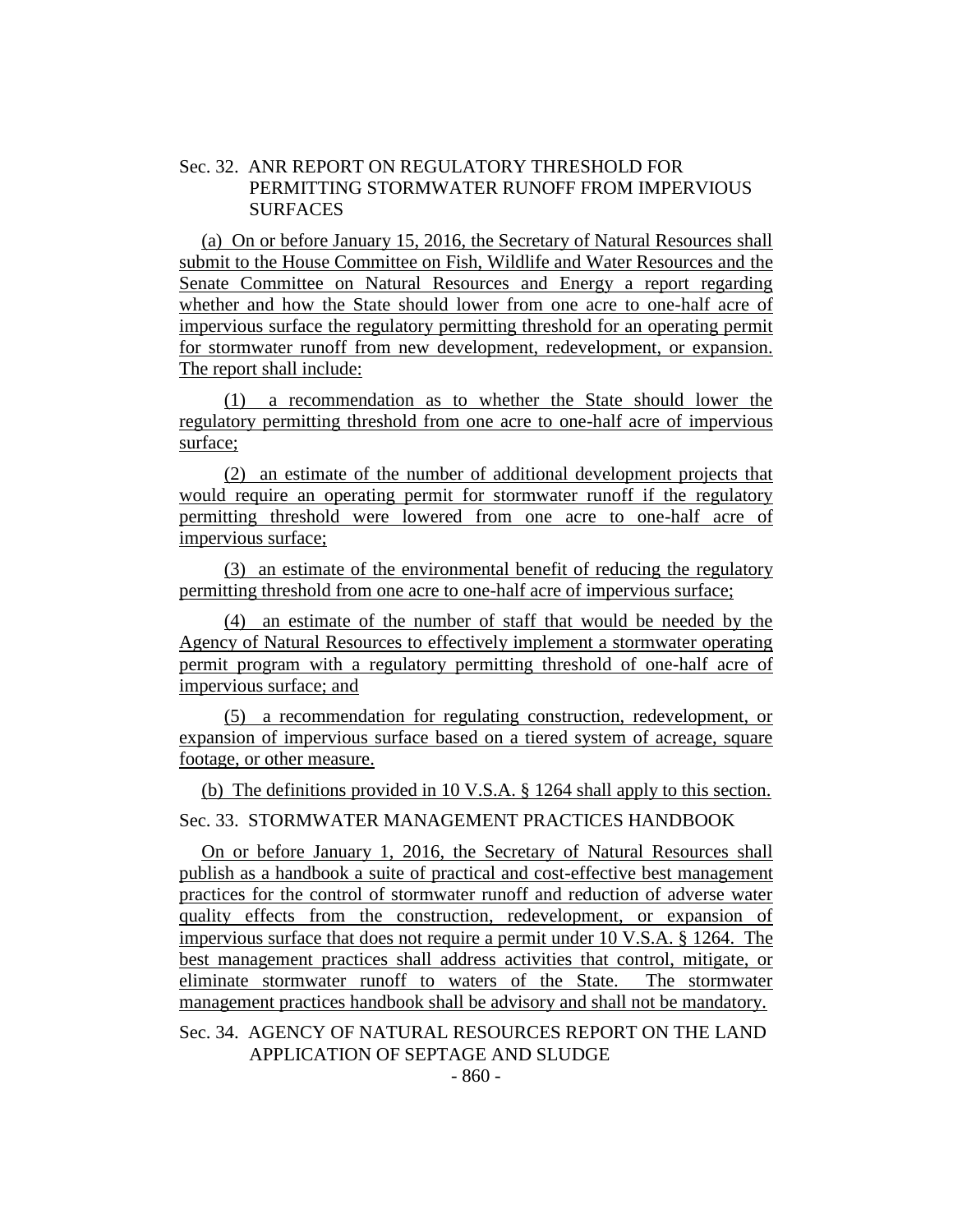(a) As used in this section:

(1) "Septage" means the liquid and solid materials pumped from a septic tank or cesspool during cleaning.

(2) "Sludge" means any solid, semisolid, or liquid generated from a municipal, commercial, or industrial wastewater treatment plant or process, water supply treatment plant, air pollution control facility, or any other such waste having similar characteristics and effects.

(b) On or before January 15, 2016, the Secretary of Natural Resources shall submit to the Senate Committee on Natural Resources and Energy and the House Committee on Fish, Wildlife, and Water Resources a report regarding the land application of septage and sludge in the State. The report shall include:

(1) a summary of the current law regarding the land application of septage or sludge, including any permit requirements;

(2) a summary of how current law for the land application of septage and sludge is designed to protect groundwater or water quality;

(3) an analysis of the feasibility of treating or disposing of septage or sludge in a manner other than land application that is at least as protective of groundwater or water quality as land application; and

(4) an estimate of the cost of treating or disposing of septage or sludge in a manner other than land application.

```
* * * Water Quality Data Coordination * * *
```
Sec. 35. 10 V.S.A. § 1284 is added to read:

# § 1284. WATER QUALITY DATA COORDINATION

(a) To facilitate attainment or accomplishment of the purposes of this chapter, the Secretary shall coordinate and assess all available data and science regarding the quality of the waters of the State, including:

(1) light detection and ranging information data (LIDAR);

(2) stream gauge data;

(3) stream mapping, including fluvial erosion hazard maps;

(4) water quality monitoring or sampling data;

(5) cumulative stressors on a watershed, such as the frequency an activity is conducted within a watershed or the number of stormwater or other permits issued in a watershed; and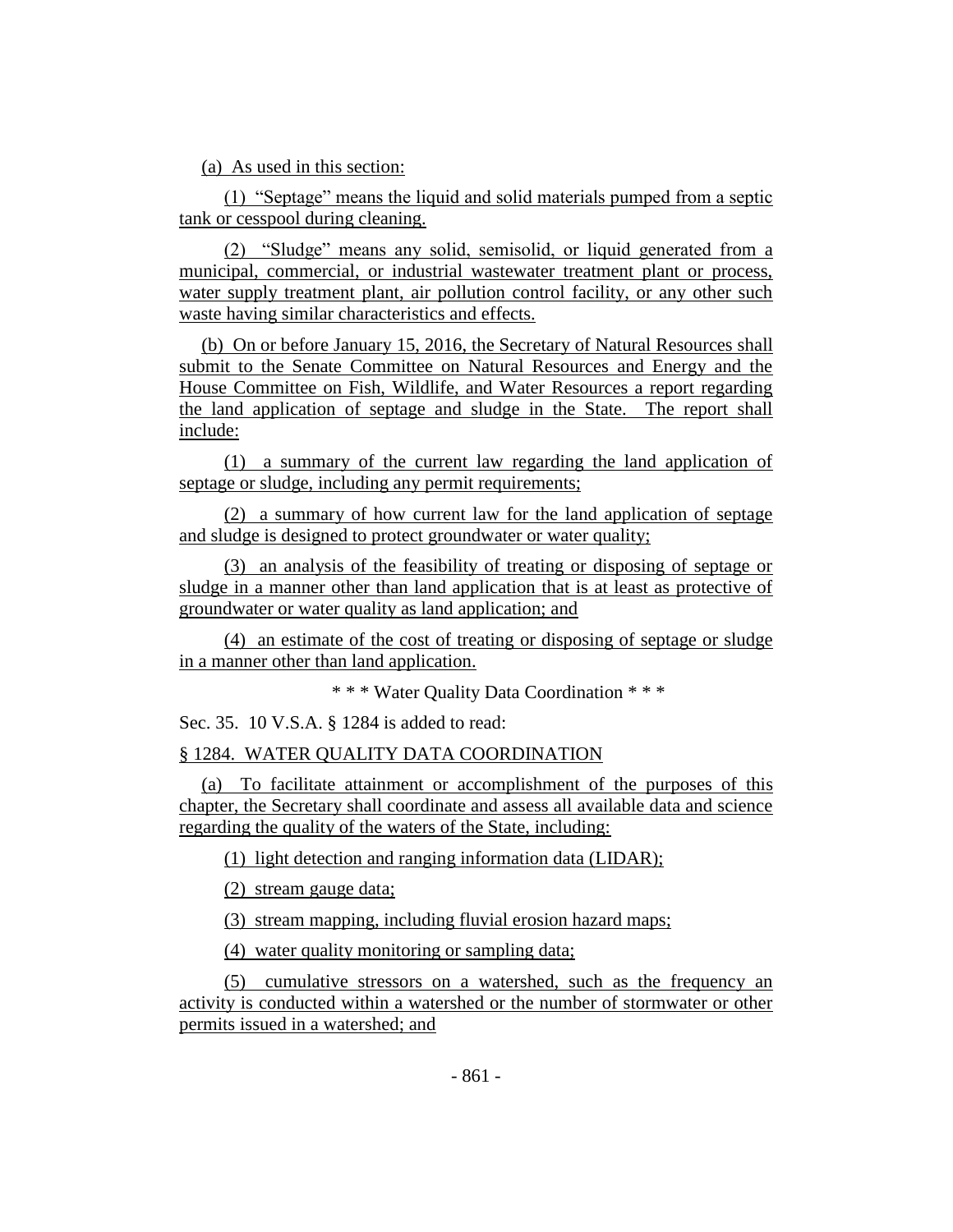(6) any other data available to the Secretary.

(b) After coordination of the data required under subsection (a) of this section, the Secretary shall:

(1) assess where additional data are needed and the best methods for collection of such data;

(2) identify and map on a watershed basis areas of the State that are significant contributors to water quality problems or are in critical need of water quality remediation or response.

(c) The Secretary shall post all data compiled under this section on the website of the Agency of Natural Resources.

\* \* \* Lake Champlain TMDL Implementation Plan\* \* \*

Sec. 36. 10 V.S.A. § 1386 is amended to read:

### § 1386. IMPLEMENTATION PLAN FOR THE LAKE CHAMPLAIN TOTAL MAXIMUM DAILY LOAD PLAN

(a) Within 12 three months after the issuance of a phosphorus total maximum daily load plan (TMDL) for Lake Champlain by the U.S. Environmental Protection Agency, the Secretary of Natural Resources shall issue a Vermont-specific implementation plan for the Lake Champlain TMDL. Every four years after issuance of the Lake Champlain TMDL by the U.S. Environmental Protection Agency, the Secretary of Natural Resources shall amend and update the Vermont-specific implementation plan for the Lake Champlain TMDL. Prior to issuing, amending, or updating the implementation plan, the Secretary shall consult with the Agency of Agriculture, Food and Markets, all statewide environmental organizations that express an interest in the plan, the Vermont League of Cities and Towns, all business organizations that express an interest in the plan, the University of Vermont Rubenstein Ecosystem Science Laboratory, and other interested parties. The implementation plan shall include a comprehensive strategy for implementing the Lake Champlain TMDL plan and for the remediation of Lake Champlain. The implementation plan shall be issued as a document separate from the Lake Champlain TMDL. The implementation plan shall:

(1) Include or reference the elements set forth in 40 C.F.R. § 130.6(c) for water quality management plans;

(2) Comply with the requirements of section 1258 of this title and administer a permit program to manage discharges to Lake Champlain consistent with the federal Clean Water Act;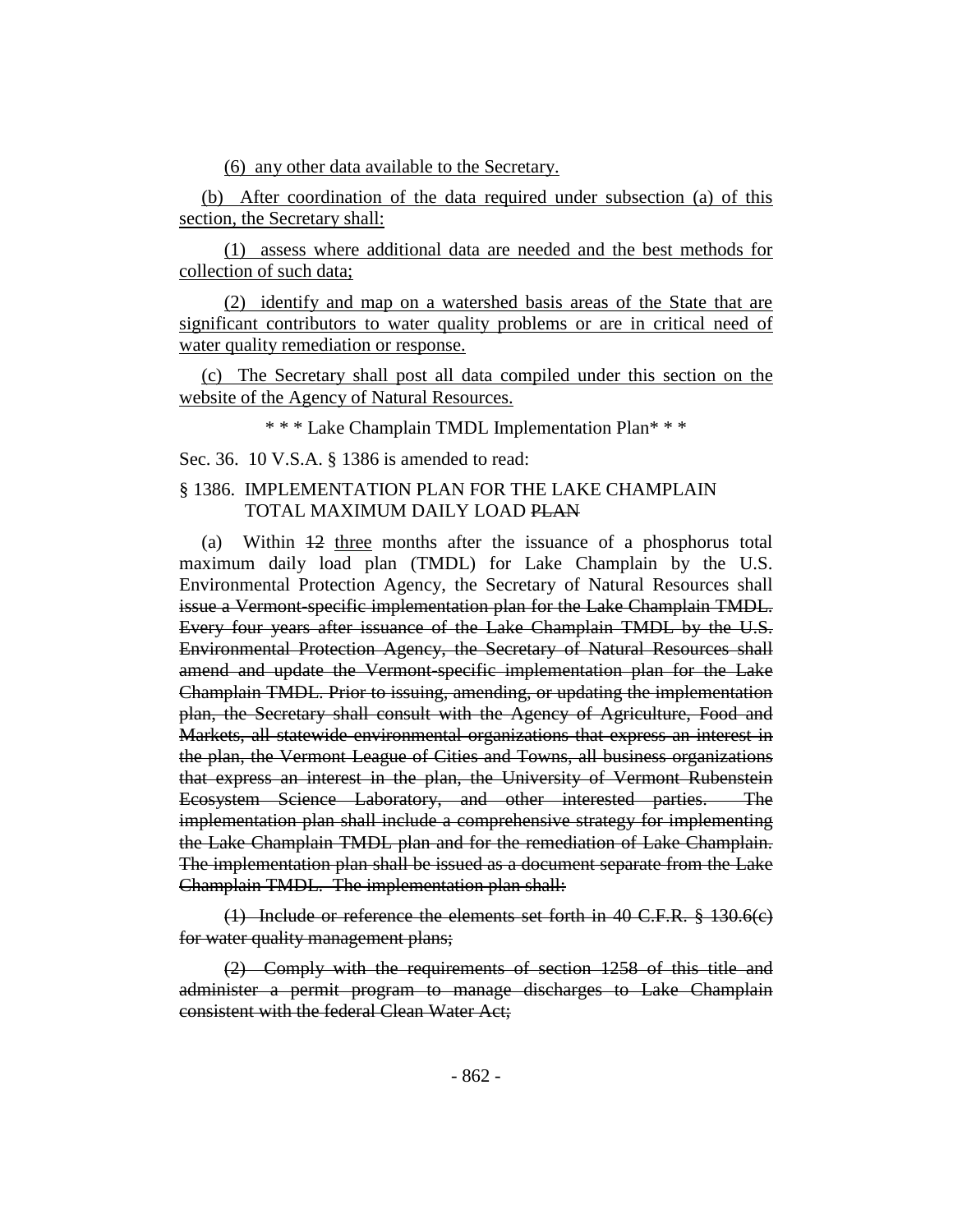(3) Develop a process for identifying critical source areas for non-point source pollution in each subwatershed. As used in this subdivision, "critical source area" means an area in a watershed with high potential for the release, discharge, or runoff of phosphorus to the waters of the State;

(4) Develop site-specific plans to reduce point source and non-point source load discharges in critical source areas identified under subdivision (3) of this subsection;

(5) Develop a method for identifying and prioritizing on public and private land pollution control projects with the potential to provide the greatest water quality benefits to Lake Champlain;

(6) Develop a method of accounting for changes in phosphorus loading to Lake Champlain due to implementation of the TMDL and other factors;

(7) Develop phosphorus reduction targets related to phosphorus reduction for each water quality program and for each segment of Lake Champlain, including benchmarks for phosphorus reduction that shall be achieved. The implementation plan shall explain the methodology used to develop phosphorus reduction targets under this subdivision;

(8) Establish a method for the coordination and collaboration of water quality programs within the State;

(9) Develop a method for offering incentives or disincentives to wastewater treatment plants for maintaining the 2006 levels of phosphorus discharge to Lake Champlain;

(10) Develop a method of offering incentives or disincentives for reducing the phosphorus contribution of stormwater discharges within the Lake Champlain basin update the State of Vermont's phase I TMDL implementation plan to reflect the elements that the State determines are necessary to meet the allocations established in the final TMDL for Lake Champlain. The update of the phase I TMDL implementation plan for Lake Champlain shall explain how basin plans will be used to implement the updated phase I TMDL implementation plan, and shall include a schedule for the adoption of basin plans within the Lake Champlain basin. In addition to the requirements of subsection 1253(d) of this title, a basin plan for a basin within the Lake Champlain basin shall include the following:

(1) phosphorus reduction strategies within the basin that will achieve the State's obligations under the phase I TMDL implementation plan for Lake Champlain;

(2) a schedule for the issuance of permits to control phosphorus discharges from wastewater treatment facilities as necessary to implement the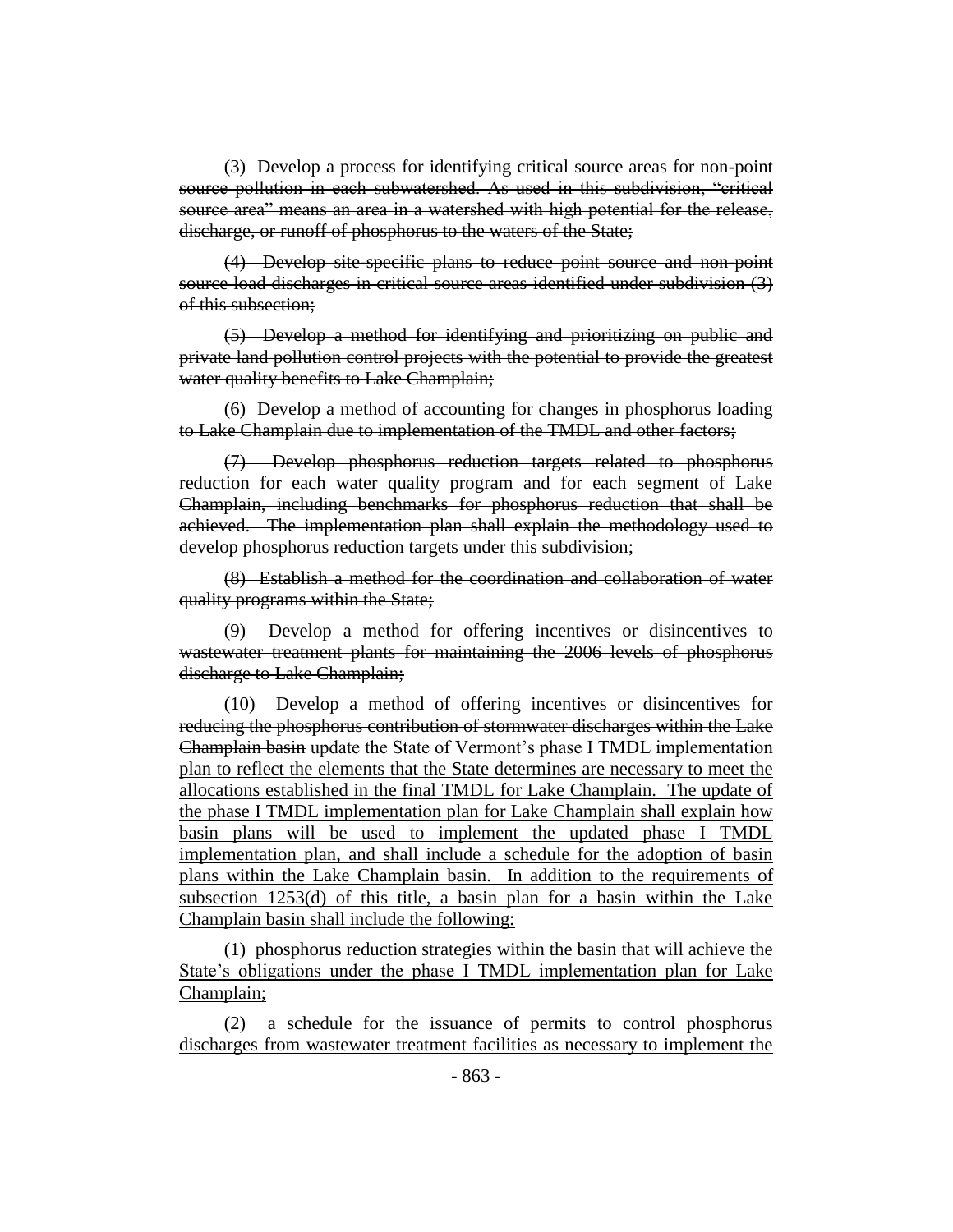State's obligations under the phase I TMDL implementation plan for Lake Champlain;

(3) a schedule for the issuance of permits to control stormwater discharges as necessary to implement the State's obligations under the phase I TMDL implementation plan for Lake Champlain;

(4) wetland and river corridor restoration and protection projects that will achieve the State's obligations under the phase I TMDL implementation plan for Lake Champlain;

(5) a table of non-point source activities that will achieve the State's obligations under the phase I TMDL implementation plan for Lake Champlain; and

(6) other strategies and activities that the Secretary determines to be necessary to achieve the State's obligations under the phase I TMDL implementation plan for Lake Champlain.

(b) In amending the Vermont-specific implementation plan of the Lake Champlain TMDL under this section, the Secretary of Natural Resources shall comply with the public participation requirements of 40 C.F.R. § 130.7(c)(1)(ii) The Secretary shall develop and implement a method of tracking and accounting for actions implemented to achieve the Lake Champlain TMDL.

(c) Prior to finalizing the update to the phase I TMDL implementation plan for Lake Champlain, the Secretary shall provide notice to the public of the proposed revisions and a comment period of no less than 30 days.

(d) On or before January 15 in the year following issuance of the updated phase I TMDL implementation plan for Lake Champlain under subsection (a) of this section and every four years thereafter, the Secretary shall report to the House Committee on Fish, Wildlife and Water Resources, the Senate Committee on Natural Resources and Energy, the House Committee on Agriculture and Forest Products, and the Senate Committee on Agriculture regarding the execution of the updated phase I TMDL implementation plan for Lake Champlain. The report shall include:

(1) The amendments or revisions to the implementation plan for the Lake Champlain TMDL required by subsection (a) of this section. Prior to submitting a report required by this subsection that includes amendments to revisions to the implementation plan, the Secretary shall hold at least three public hearings in the Lake Champlain watershed to describe the amendments and revisions to the implementation plan for the Lake Champlain TMDL. The Secretary shall prepare a responsiveness summary for each public hearing A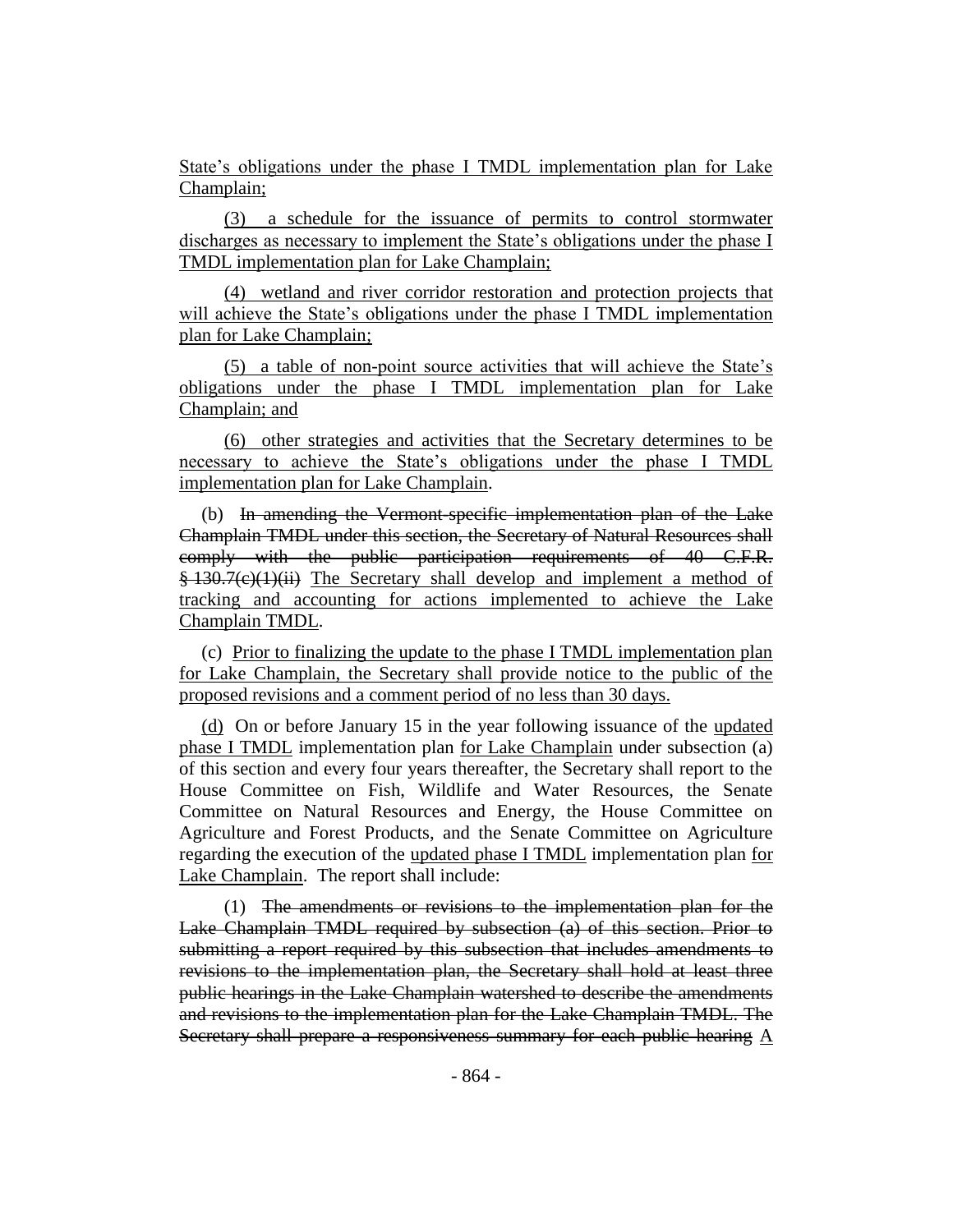summary of the efforts undertaken to implement the phase I TMDL implementation plan for Lake Champlain.

(2) An assessment of the implementation plan for the Lake Champlain TMDL based on available data, including an evaluation of the efficacy of the phase I TMDL implementation plan for Lake Champlain.

(3) Recommendations, if any, for amending the implementation plan or for reopening the Lake Champlain TMDL.

 $\frac{\text{d}}{\text{d}}$  Beginning on February 1, 2014 2016, and annually thereafter, the Secretary, after consultation with the Secretary of Agriculture, Food and Markets and the Secretary of Transportation, shall submit to the House Committee on Fish, Wildlife and Water Resources, the Senate Committee on Natural Resources and Energy, the House Committee on Agriculture and Forest Products, and the Senate Committee on Agriculture a summary of activities and measures of progress of water quality ecosystem restoration programs.

\* \* \* Water Quality Funding; Clean Water Fund; Clean Water Board; Audit  $**$ 

Sec. 37. 10 V.S.A. chapter 47, subchapter 7 is added to read:

Subchapter 7. Vermont Clean Water Fund

§ 1387. PURPOSE

The General Assembly establishes in this subchapter a Vermont Clean

Water Fund as a mechanism for financing the improvement of water quality in

the State. The Clean Water Fund shall be used to:

(1) assist the State in complying with water quality requirements and construction or implementation of water quality projects or programs;

(2) fund staff positions at the Agency of Natural Resources, Agency of Agriculture, Food and Markets, or Agency of Transportation when the positions are necessary to achieve or maintain compliance with water quality requirements and existing revenue sources are inadequate to fund the necessary positions; and

(3) provide funding to nonprofit organizations, regional associations, and other entities for implementation and administration of community-based water quality programs or projects.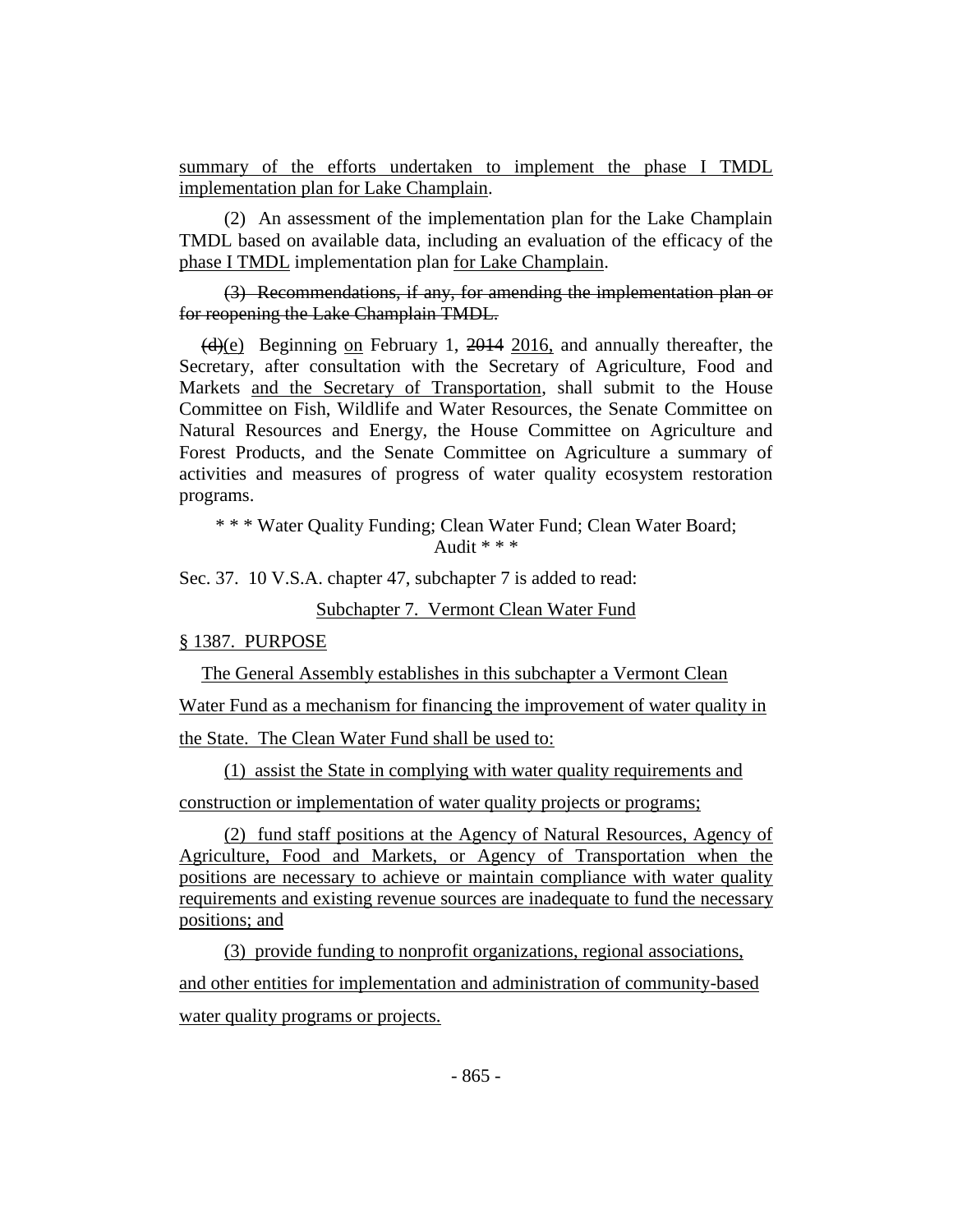### § 1388. CLEAN WATER FUND

(a) There is created a special fund to be known as the "Clean Water Fund." Notwithstanding any contrary provisions of 32 V.S.A. chapter 7, subchapter 5:

(1) the Fund shall be administered by the Clean Water Fund Board established under section 1389 of this title;

(2) the Fund shall consist of:

(A) revenues dedicated for deposit into the Fund by the General Assembly, including the Clean Water Fund per parcel fee established under 32 V.S.A. § 10502.

(B) other gifts, donations, and impact fees received from any source, public or private, dedicated for deposit into the Fund and approved by the Board.

(b) Unexpended balances and any earnings shall remain in the Fund from year to year.

### § 1389. CLEAN WATER FUND BOARD

(a) Creation. There is created a Clean Water Fund Board which shall be attached to the Agency of Administration for administrative purposes.

(b) Organization of the Board. The Clean Water Fund Board shall be composed of:

(1) the Secretary of Administration or designee;

(2) the Secretary of Natural Resources or designee;

(3) the Secretary of Agriculture, Food and Markets or designee;

(4) the Secretary of Commerce and Community Development or designee; and

(5) the Secretary of Transportation or designee.

(c) Officers; committees; rules. The Clean Water Fund Board shall annually elect a chair from its members. The Clean Water Fund Board may elect additional officers from its members, establish committees or subcommittees, and adopt procedural rules as necessary and appropriate to perform its work.

(d) Powers and duties of the Clean Water Fund Board.

(1) The Clean Water Fund Board shall have the following powers and authority: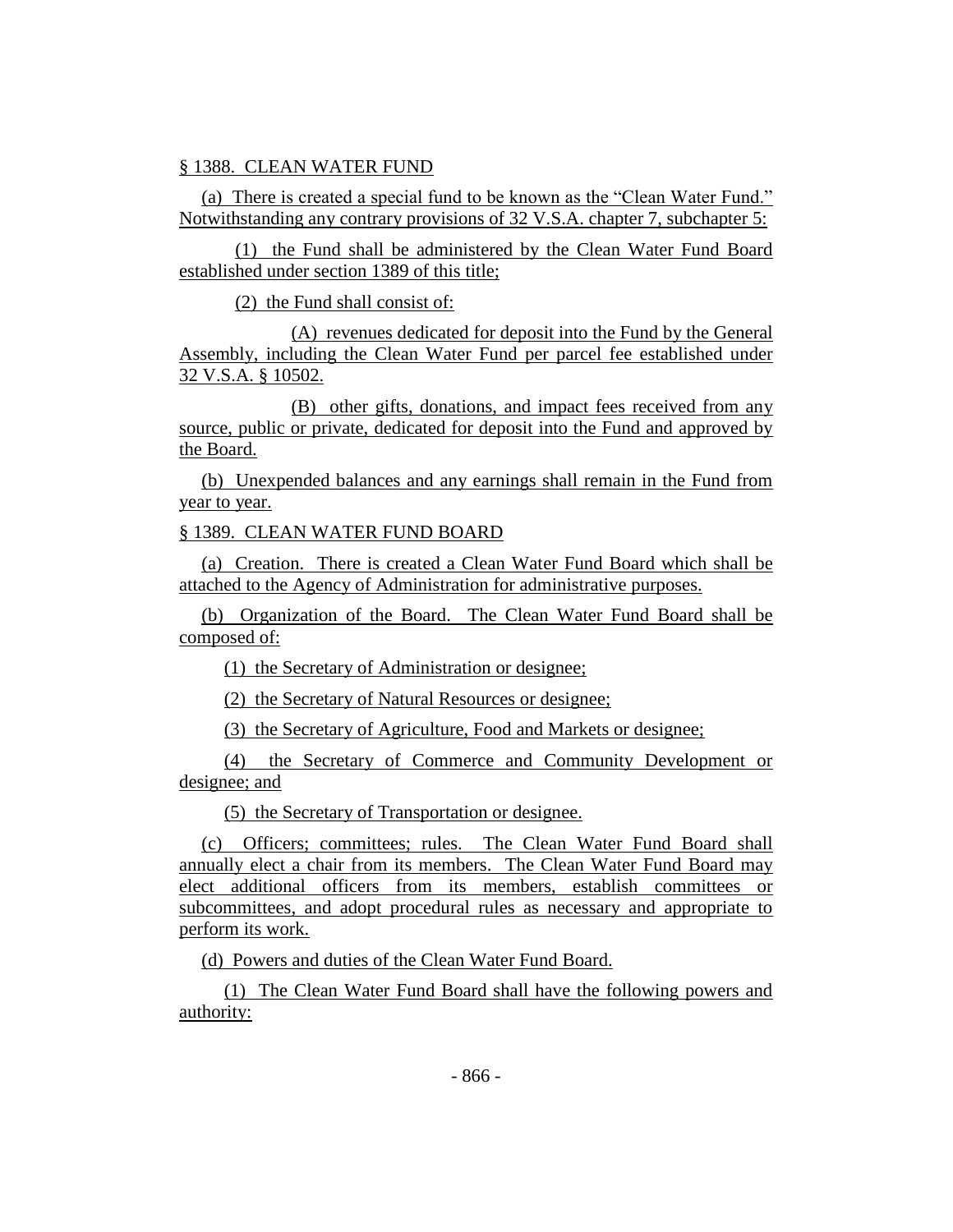(A) to receive proposals from the Secretaries of Agriculture, Food and Markets, of Commerce and Community Development, of Natural Resources, and of Transportation on the expenditures of the Fund;

(B) to make recommendations to the Secretary of Administration regarding the appropriate allocation of funds from the Clean Water Fund for the purposes of developing the State budget. All recommendations from the Board should be intended to achieve the greatest water quality gain for the investment.

(C) to pursue and accept grants, gifts, donations, or other funding from any public or private source and to administer such grants, gifts, donations, or funding consistent with the terms of the grant, gift, or donation.

(2) The Clean Water Fund Board shall develop:

(A) A protocol for how an administrative agency in the State shall submit a proposed recommendation of award from the Fund.

(B) an annual revenue estimate and proposed budget for the Clean Water Fund;

(C) measures for determining progress and effectiveness of expenditures for clean water restoration efforts; and

(D) the annual clean water investment report required under section 1389a of this title.

(3) The Clean Water Fund Board shall solicit public comment and consult with organizations interested in improving water quality in Vermont regarding recommendations under this subsection for the allocation of funds from the Clean Water Fund.

(e) Priorities.

(1) In making recommendations under subsection (d) of this section regarding the appropriate allocation of funds from the Clean Water Fund, the Board shall prioritize:

(A) funding to maintain seven staff positions at the Agency of Agriculture, Food and Markets related to improving State water quality;

(B) funding to programs and projects that address sources of water pollution in waters listed as impaired on the list of waters established by 33 U.S.C. § 1313(d);

(C) funding to projects that address water pollution identified as a significant contributor of water quality pollution, including financial assistance to grant recipients at the initiation of a funded project;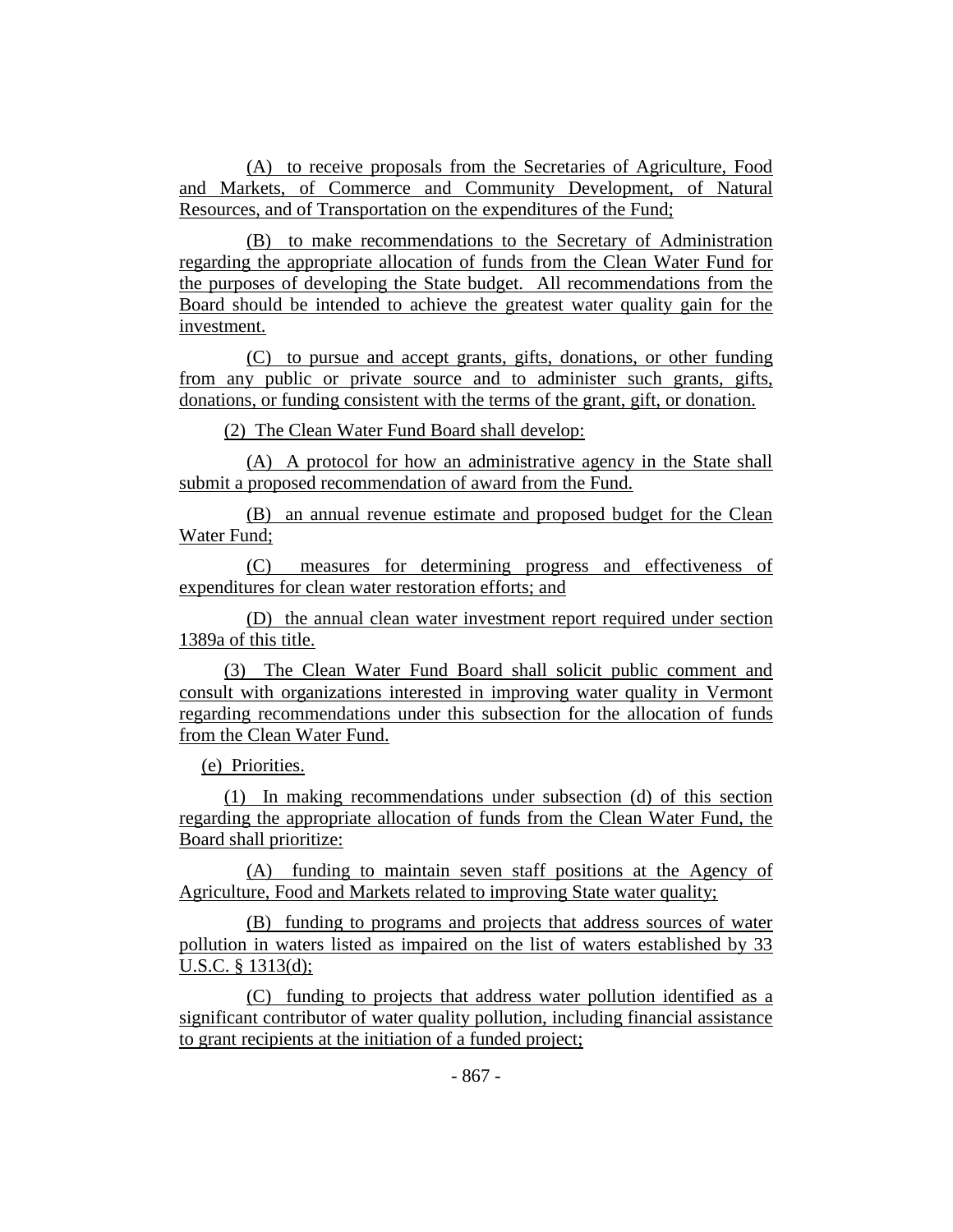(D) funding to programs or projects that address or repair riparian conditions that increase the risk of flooding or pose a threat to life or property;

(E) assistance required for State and municipal compliance with stormwater requirements for highways and roads;

(F) funding for education, outreach, demonstration and access to tools for the implementation of the Acceptable Management Practices for Maintaining Water Quality on Logging Jobs in Vermont, as adopted by the Commissioner of Forests, Parks and Recreation; and

(G) funding for innovative nutrient removal technologies and community-based methane digesters that utilize manure, wastewater, and food residuals to produce energy.

(2) In making recommendations under subsection (d) of this section regarding the appropriate allocation of funds from the Clean Water Fund, the Board may prioritize:

(A) funding for education and outreach regarding the implementation of water quality requirements;

(B) funding for innovative or alternative technologies or practices designed to improve water quality or reduce sources of pollution to surface waters; and

(C) funding to purchase agricultural land in order to take that land out of practice when the State water quality requirements cannot be remediated through agricultural Best Management Practices.

(3) In developing its recommendations under subsection (d) of this section regarding the appropriate allocation of funds from the Clean Water Fund, the Clean Water Fund Board shall, during the first three years of its existence and within the priorities established under subdivisions (e)(1) and (2), prioritize awards or assistance to municipalities for municipal compliance with water quality requirements.

(4) In developing its recommendations under subsection (d) of this section regarding the appropriate allocation of funds from the Clean Water Fund, the Board shall, after satisfaction of the priorities established under subdivisions  $(e)(1)$  and  $(2)$ , attempt to provide for equitable apportionment of awards from the Fund to all regions of the State and for control of all sources of point and non-point sources of pollution in the State; and

(f) The Clean Water Fund Board shall have the administrative, technical, and legal assistance of the Agency of Administration, the Agency of Natural Resources, the Agency of Agriculture, Food and Markets, the Agency of Transportation, and the Agency of Commerce and Community Development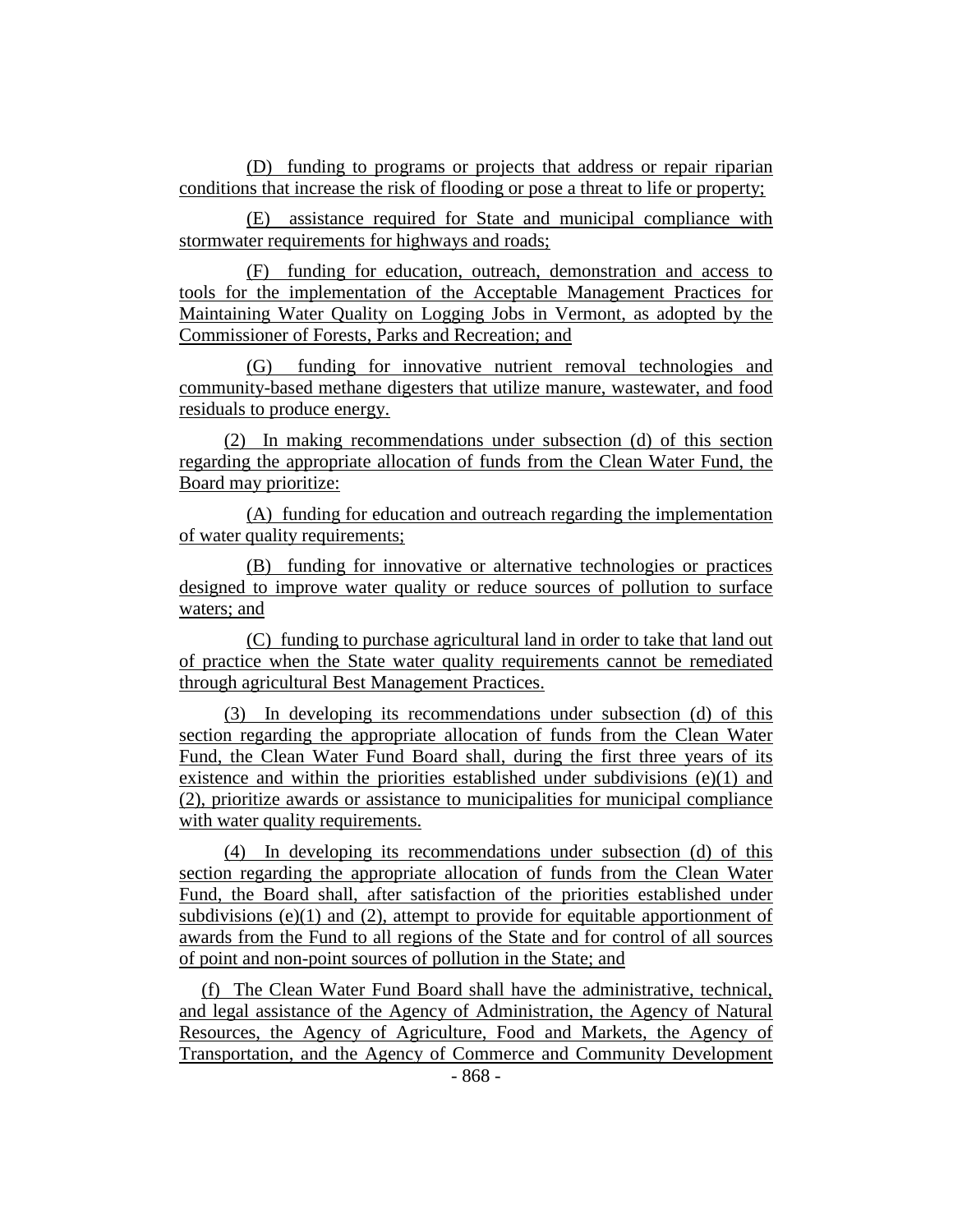for those issues or services within the jurisdiction of the respective agency. The cost of the services provided by agency staff shall be paid from the budget of the agency providing the staff services.

# § 1389a. CLEAN WATER INVESTMENT REPORT

(a) Beginning on January 15, 2017, and annually thereafter, the Clean Water Fund Board shall publish a clean water investment report. The report shall summarize all investments, including their cost-effectiveness, made by the Clean Water Fund Board and other State agencies for clean water restoration over the past calendar year. The report shall include expenditures from the Clean Water Fund, the General Fund, the Transportation Fund, and any other State expenditures for clean water restoration, regardless of funding source. The report shall document progress or shortcomings in meeting established indicators for clean water restoration. The report shall include a summary of additional funding sources pursued by the Board, including whether those funding sources were attained, if it was not attained, why it was not attained, and where the money was allocated from the Fund. The report may also provide an overview of additional funding necessary to meet objectives established for clean water restoration and recommendations for additional revenue to meet those restoration objectives. The provisions of 2 V.S.A. § 20(d) (expiration of required reports) shall not apply to the report required by this section.

(b) The Board shall develop and use a results based accountability process in publishing the annual report required by subsection (a) of this section.

# § 1389b. CLEAN WATER FUND AUDIT

(a) On or before January 15, 2020, the Secretary of Administration shall submit to the House and Senate Committees on Appropriations, the Senate Committee on Agriculture, the House Committee on Agriculture and Forest Products, the Senate Committee on Natural Resources and Energy, and the House Committee on Fish, Wildlife and Water Resources a program audit of the Clean Water Fund. The report shall include:

(1) A summary of the expenditures from the Clean Water Fund, including the water quality projects and programs that received funding;

(2) An analysis and summary of the efficacy of the water quality projects and programs funded from the Clean Water Fund or implemented by the State;

(3) An evaluation of whether water quality projects and programs funded or implemented by the State are achieving the intended water quality benefits;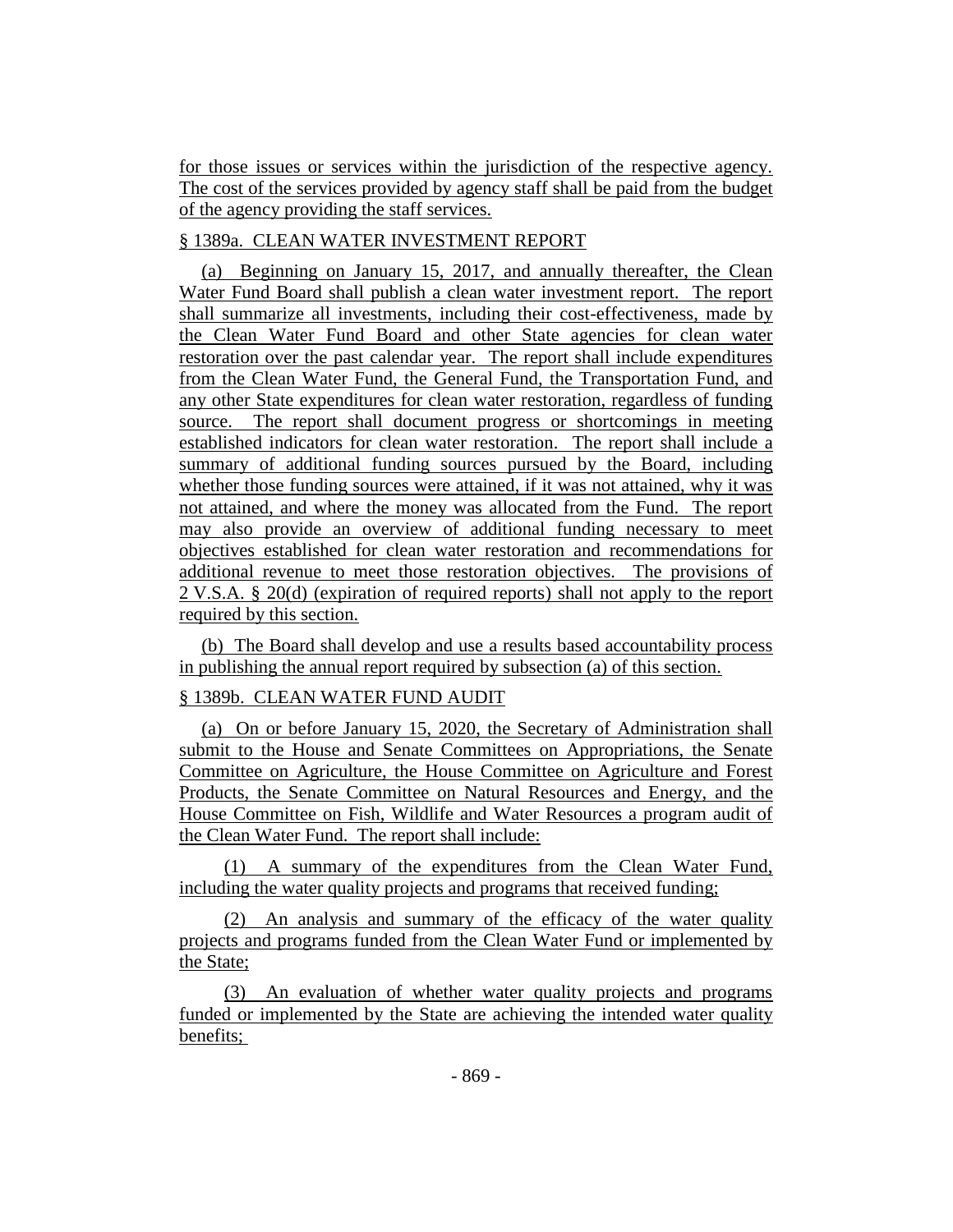(4) An assessment of the capacity of the Agency of Agriculture, Food and Markets to effectively administer and enforce agricultural water quality requirements on farms in the State.

(5) A recommendation of whether the General Assembly should authorize the continuation of the Clean Water Fund and, if so, at what funding level.

(b) The audit required by this section shall be conducted by a qualified, independent environmental consultant or organization with knowledge of the federal Clean Water Act, State water quality requirements and programs, the Lake Champlain Total Maximum Daily Load plan, and the program elements of the State clean water initiative.

(c) Notwithstanding provisions of section § 1389 of this title to the contrary, the Secretary of Administration shall pay for the costs of the audit required under this section from the Clean Water Fund, established under section 1388 of this title.

\* \* \* Clean Water Fund Per Parcel Fee \* \* \*

Sec. 38. 32 V.S.A. § 10502 is added to read:

#### § 10502. CLEAN WATER FUND PER PARCEL FEE

(a) Per parcel fee. An annual Clean Water Fund per parcel fee of \$25.00 shall be assessed on every parcel in the State.

(b) Exemption. A municipality shall not assess the fee established under subsection (a) of this section to:

(1) a parcel exempt from taxation under State or federal law;

(2) a parcel composed entirely of a railroad track right-of-way, provided that the Commissioner shall assess the fee on parcels on which railroad stations, maintenance buildings, or other developed land used for railroad purposes is located; or

(3) a parcel of land for which the State lacks authority to impose the fee established by this section.

(c) Assessment and collection of fee.

(1) Beginning on July 1, 2015, the Clean Water Fund per parcel fee shall be assessed and collected as part of the tax bill issued under subsection 5402(b) of this title, and may be prorated according to the number of tax bills assessed by a municipality. A municipality shall list the fee assessed under this section on a tax bill as the "Clean Water Fund Per Parcel Fee." The Clean Water Fund per parcel fee shall be listed separately from the tax collected under subsection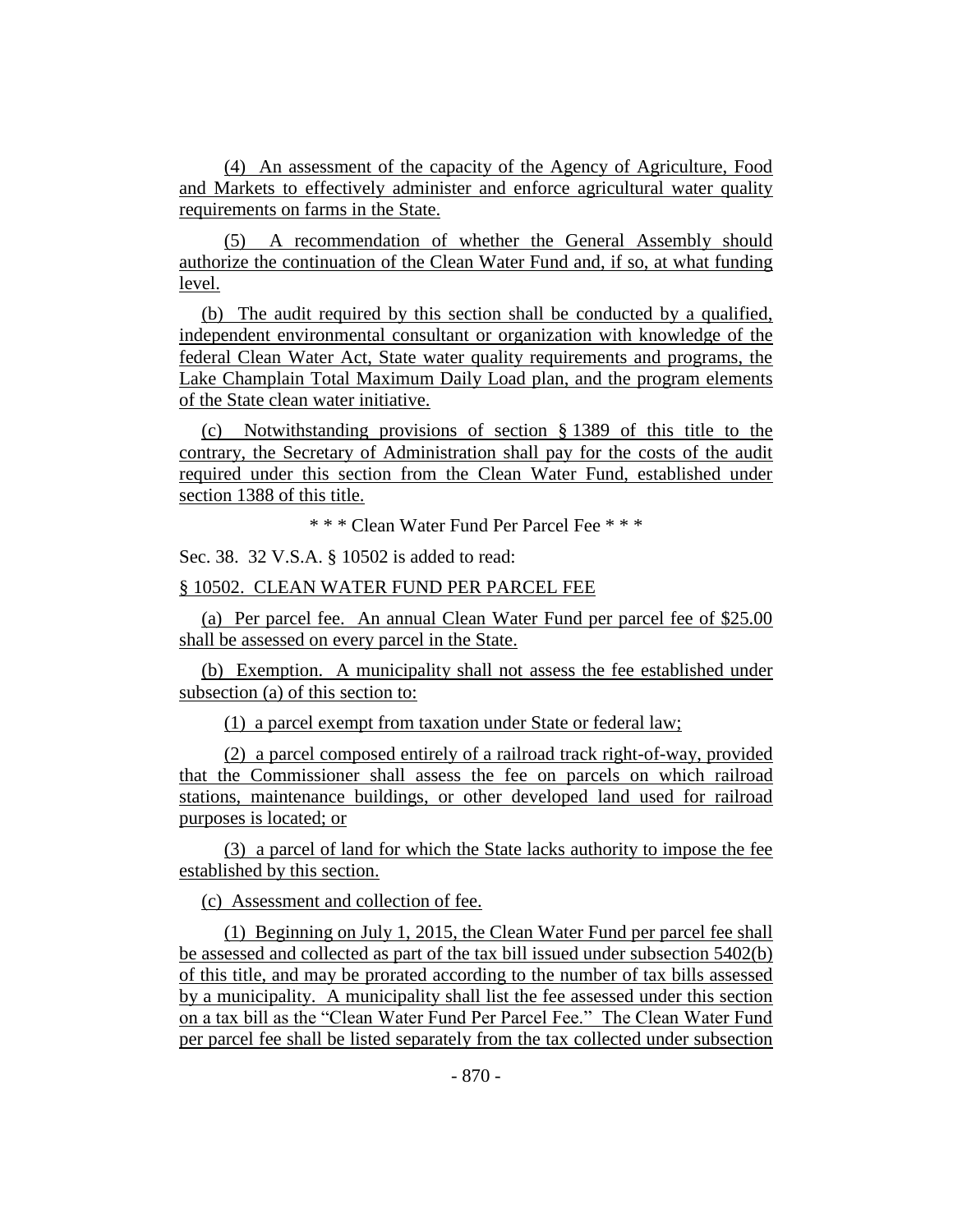5402(b) of this title, provided that the payment for both the tax and fee shall be made in one form of payment.

(2) The treasurer of each municipality shall remit the collected Clean Water Fund per parcel fee to the State Treasurer:

(A) in one payment due on December 1 of each year; or

(B) as authorized by the Department procedure adopted under subsection (e) of this section.

(3) Municipalities may use all authority under chapter 133 of this title for the assessment and collection of the Clean Water Fund per parcel fee, including collection of fees and costs under section 5288 of this title.

(4) In case of insufficient payment of the per parcel fee by a taxpayer to a municipality, the municipality shall not be required to remit to the State the amount of full liability for all parcels within the municipality.

(5) In the case of a taxpayer who pays only a portion of the full tax under subsection 5402(b) and the full amount of the Clean Water Fund per parcel fee, a municipal treasurer shall credit all payment made by the taxpayer to the tax liability under subsection 5402(b) of this title before remitting monies to the Clean Water Fund under subsection (d) of this section.

(d) Disposition. The State Treasurer shall deposit all fees collected under this section in the Clean Water Fund, established under 10 V.S.A. § 1388, for the uses authorized by that Fund under 10 V.S.A. chapter 47, subchapter 7.

(e) Department procedure. The Department of Taxes shall, after consultation with municipal officials or representatives of municipal officials, issue a procedure regarding the process for collection of the Clean Water Fund per parcel fee as part of the tax bill issued under subsection 5402(b) of this title. In the procedure, the Department shall address how parcels are assessed, remittance, and enforcement of the Clean Water Fund per parcel fee, including how frequently a municipality may remit to the Department fees collected under this section. The Department also shall include in the procedure guidance for municipalities regarding whether a fee paid under this section is tax deductible.

(f) Abatement. A person may seek and a municipality may grant abatement under 24 V.S.A. § 1535 of a fee assessed under this section.

(g) Education and outreach. The Department shall hold educational meetings or prepare educational materials for municipal officials regarding the requirements of this section.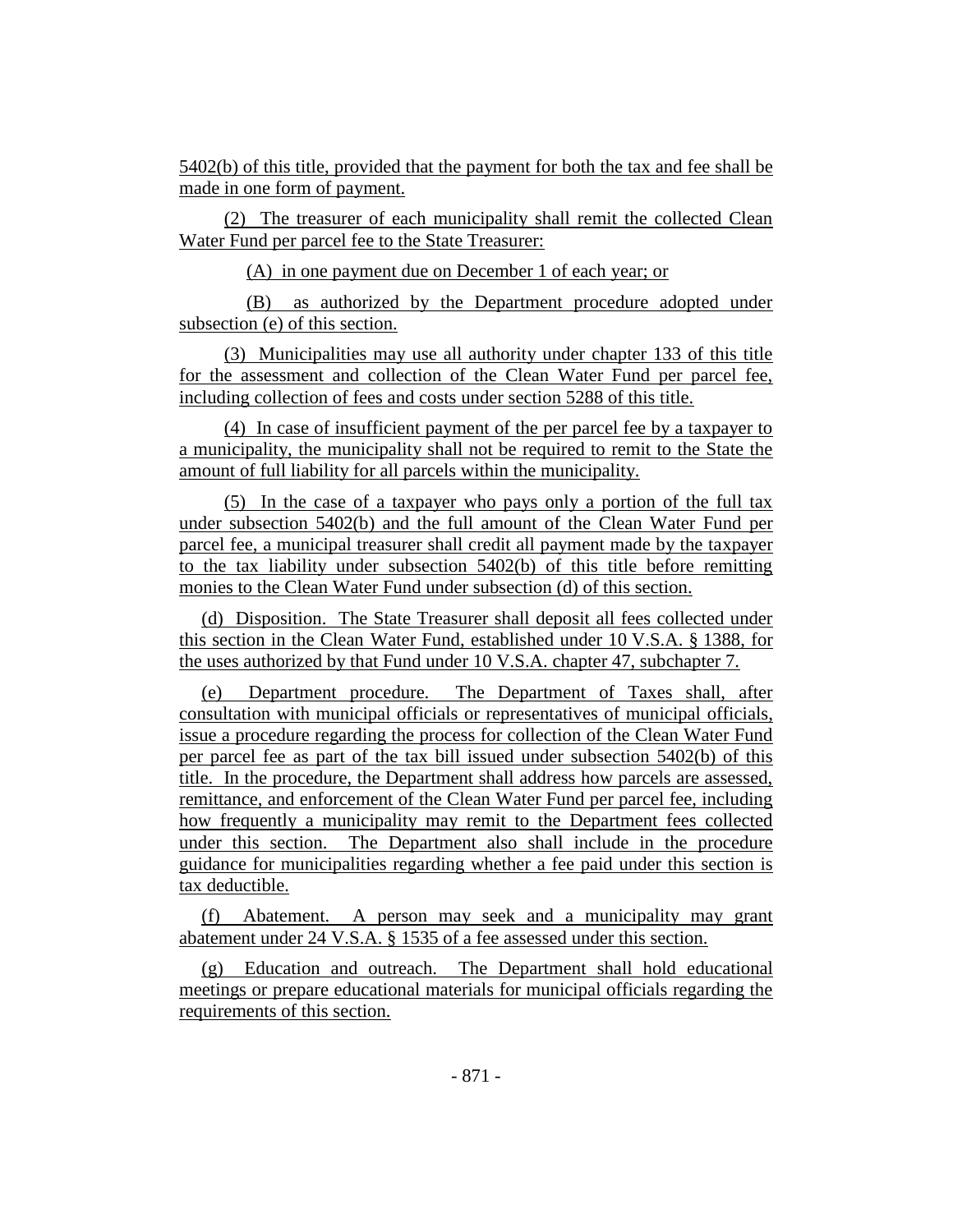#### Sec. 39. 32 V.S.A. § 5258 is amended to read:

## § 5258. FEES AND COSTS ALLOWED AFTER WARRANT AND LEVY RECORDED

The fees and costs allowed after the warrant and levy for delinquent taxes have been recorded shall be as follows: Levy and extending of warrant, \$10.00; recording levy and extending of warrant in town clerk's office, \$10.00, to be paid the town clerk; notices and publication of notice, actual costs incurred; and expenses actually and reasonably incurred by the tax collector for legal assistance in the preparation for or conduct of said sale when authorized by the selectboard, provided that such expenses shall not exceed 15 percent of the uncollected tax; travel, reimbursement at the rate established by the contract governing State employees; attending and holding sale, \$10.00; making return \$10.00 and recording same in town clerk's office, to be paid the town clerk \$10.00; \$10.00 for collection of a delinquent Clean Water per parcel fee assessed under section 10502 of this title; collector's deed, \$30.00; which fees and costs, together with the collector's fee of eight percent shall be in lieu of any or all other fees and costs permitted or allowed by law.

#### Sec. 40. REPEAL OF CLEAN WATER FUND PER PARCEL FEE

32 V.S.A. § 10502 (Clean Water Fund per parcel fee) shall be repealed on July 1, 2021.

\* \* \* Appropriations of Agency Staff \* \* \*

## Sec. 41. APPROPRIATIONS FOR AGENCY OF AGRICULTURE, FOOD AND MARKETS STAFF

Notwithstanding provisions of 10 V.S.A. § 1389 to the contrary, in addition to any other funds appropriated to the Agency of Agriculture, Food and Markets in fiscal year 2016, there is appropriated from the Clean Water Fund created under 10 V.S.A § 1388 to the Agency of Agriculture, Food and Markets \$952,000.00 in fiscal year 2016 for the purpose of hiring seven positions for implementation and administration of agricultural water quality programs in the State.

## Sec. 42. APPROPRIATIONS FOR DEPARTMENT OF ENVIRONMENTAL CONSERVATION STAFF

In addition to any other funds appropriated to the Department of Environmental Conservation in fiscal year 2016, there is appropriated from the Environmental Permit Fund created under 3 V.S.A § 2805 to the Department of Environmental Conservation \$1,312,556.00 in fiscal year 2016 for the purpose of hiring 13 positions for implementation and administration of water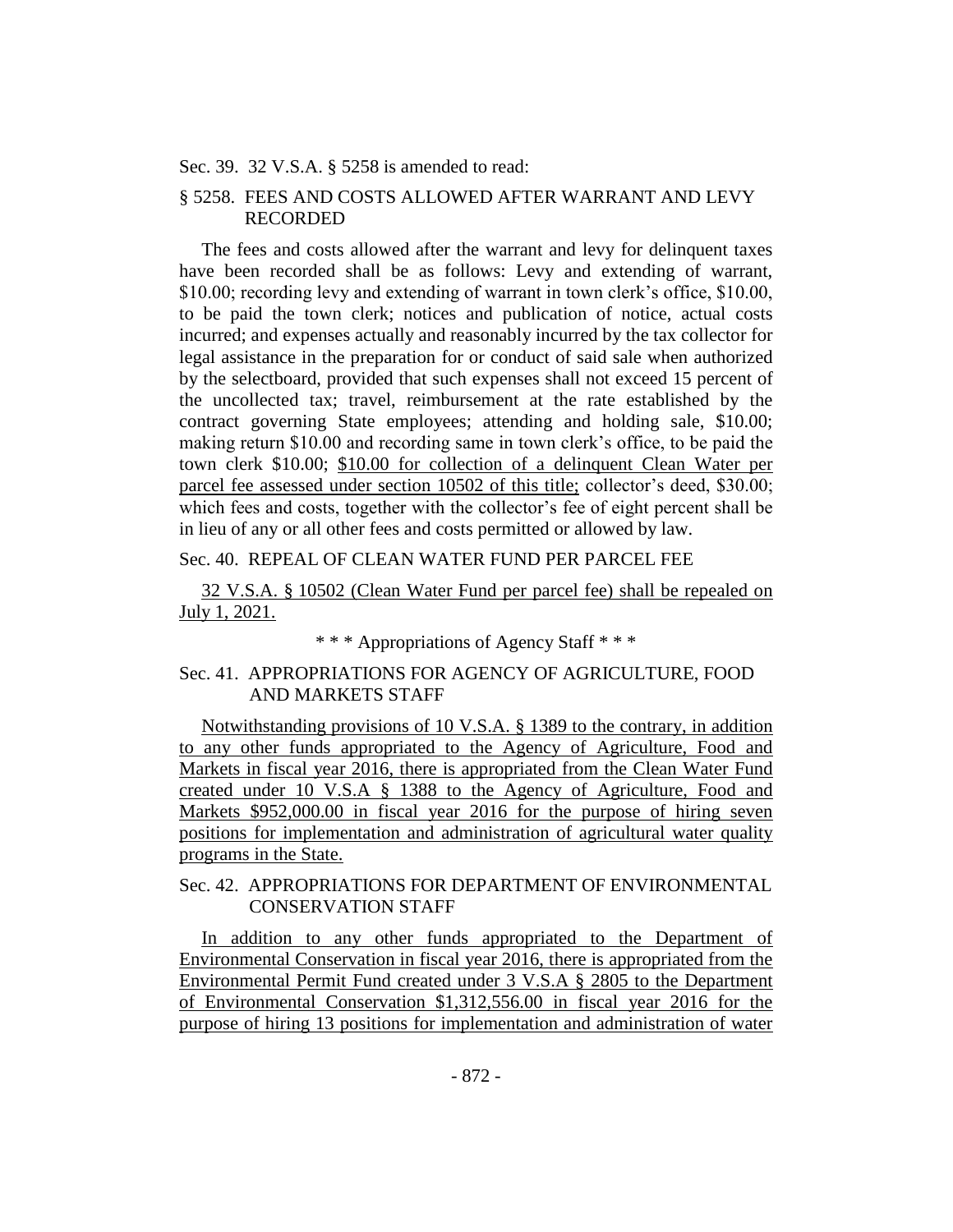quality programs in the State and for contracting with regional planning commissions as authorized by 10 V.S.A. § 1253.

\* \* \* Secretary of Administration; Report on Per Parcel Fee \* \* \*

# Sec. 43. SECRETARY OF ADMINISTRATION REPORT ON IMPERVIOUS SURFACE WATER QUALITY FEE

(a) On or before January 15, 2016, the Secretary of Administration, after consultation with the Agency of Transportation and the Department of Taxes, shall submit to the House Committee on Fish, Wildlife and Water Resources, the Senate Committee on Natural Resources and Energy, the House Committee on Agriculture and Forest Products, the Senate Committee on Agriculture, the House Committee on Ways and Means, and the Senate Committee on Finance a recommendation for establishing a fee on impervious surface in the State for the purpose of raising revenue to fund water quality improvement programs in the State. The recommendation shall include:

(1) An impervious surface fee that provides for equitable apportionment among all parcel owners, including owners of industrial property, commercial property, residential property, or agricultural lands. The recommendation shall consider establishing a fee structure that creates incentives or rewards for owners of impervious surface, including municipal and state roads, who provide treatment that exceeds the minimum regulatory requirement or utilizes innovative approaches to the management of stormwater.

(2) An estimate of the amount of revenue to be generated from the proposed impervious surface fee.

(3) a summary of how assessment of the fee will be administered, collected, and enforced; and

(4) a legislative proposal to implement the proposed impervious surface fee program.

(b) As used in this section, "parcel" shall have the same meaning as defined in section 4152 of this title.

\* \* \* Department of Environmental Conservation Water Quality Fees \* \* \* Sec. 44. 3 V.S.A. § 2822 is amended to read:

#### § 2822. BUDGET AND REPORT; POWERS

\* \* \*

(i) The Secretary shall not process an application for which the applicable fee has not been paid unless the Secretary specifies that the fee may be paid at a different time or unless the person applying for the permit is exempt from the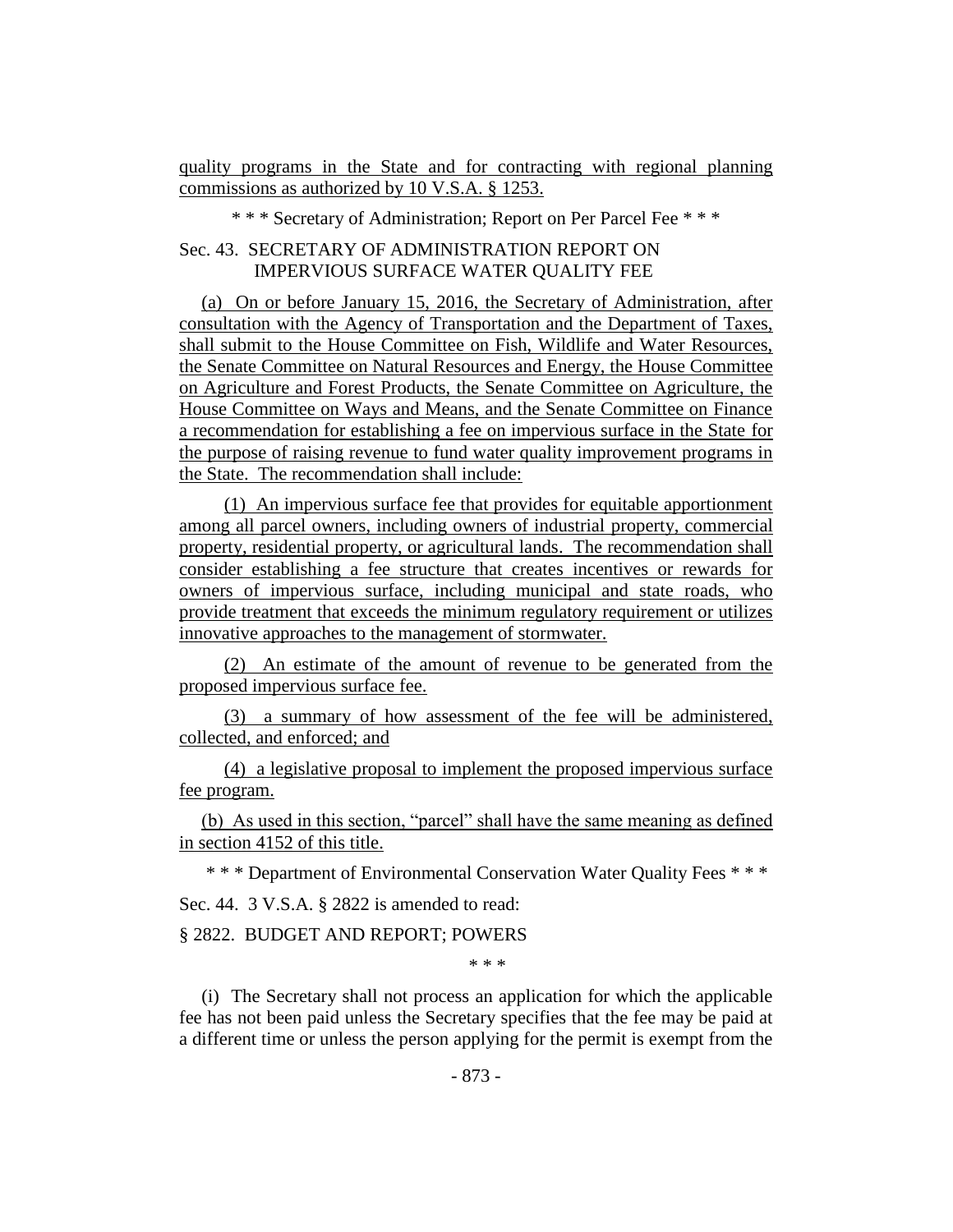permit fee requirements pursuant to 32 V.S.A.  $\S$  710. In addition, the persons who are exempt under 32 V.S.A. § 710 are also exempt from the application fees for stormwater operating permits specified in subdivisions  $(i)(2)(A)(iii)(I)$ and (II) of this section if they otherwise meet the requirements of 32 V.S.A. § 710. Municipalities shall be exempt from the payment of fees under this section except for those fees prescribed in subdivisions  $(j)(1)$ ,  $(2)$ ,  $(7)$ ,  $(8)$ ,  $(14)$ , and (15) of this section for which a municipality may recover its costs by charging a user fee to those who use the permitted services. Municipalities shall pay fees prescribed in subdivisions  $(j)(2)$ ,  $(10)$ ,  $(11)$ ,  $(12)$ , and  $(26)$ , except that a municipality shall also be exempt from those fees for orphane stormwater systems prescribed in subdivisions  $(j)(2)(A)(iii)$  and  $(2)(B)(iv)(I)$ or (II) of this section when the municipality agrees to become an applicant or co-applicant for an orphan stormwater system under 10 V.S.A. § 1264c for which a municipality has assumed full legal responsibility under 10 V.S.A. § 1264.

(j) In accordance with subsection (i) of this section, the following fees are established for permits, licenses, certifications, approvals, registrations, orders, and other actions taken by the Agency of Natural Resources.

\* \* \*

(2) For discharge permits issued under 10 V.S.A. chapter 47 and orders issued under 10 V.S.A. § 1272, an administrative processing fee of \$120.00 \$240.00 shall be paid at the time of application for a discharge permit in addition to any application review fee and any annual operating fee, except for permit applications under subdivisions  $(2)(A)(iii)(III)$  and  $(V)$  of this subsection:

(A) Application review fee.

(i) Municipal, industrial,

noncontact cooling water, and

thermal discharges.

| (I) Individual permit: original   | \$0.0023 \$0.003 per gallon  |
|-----------------------------------|------------------------------|
| application; amendment for        | design flow; minimum         |
| increased flows; amendment        | \$50.00 \$100.00 per         |
| for change in treatment process.: | outfall; maximum             |
|                                   | \$30,000.00 per              |
|                                   | application.                 |
| $(II)$ Donoval transfer or minor  | $$0.00$$ $$0.002$ nor collon |

- 874 - (II) Renewal, transfer, or minor  $\frac{$0.00}{$0.002}$  per gallon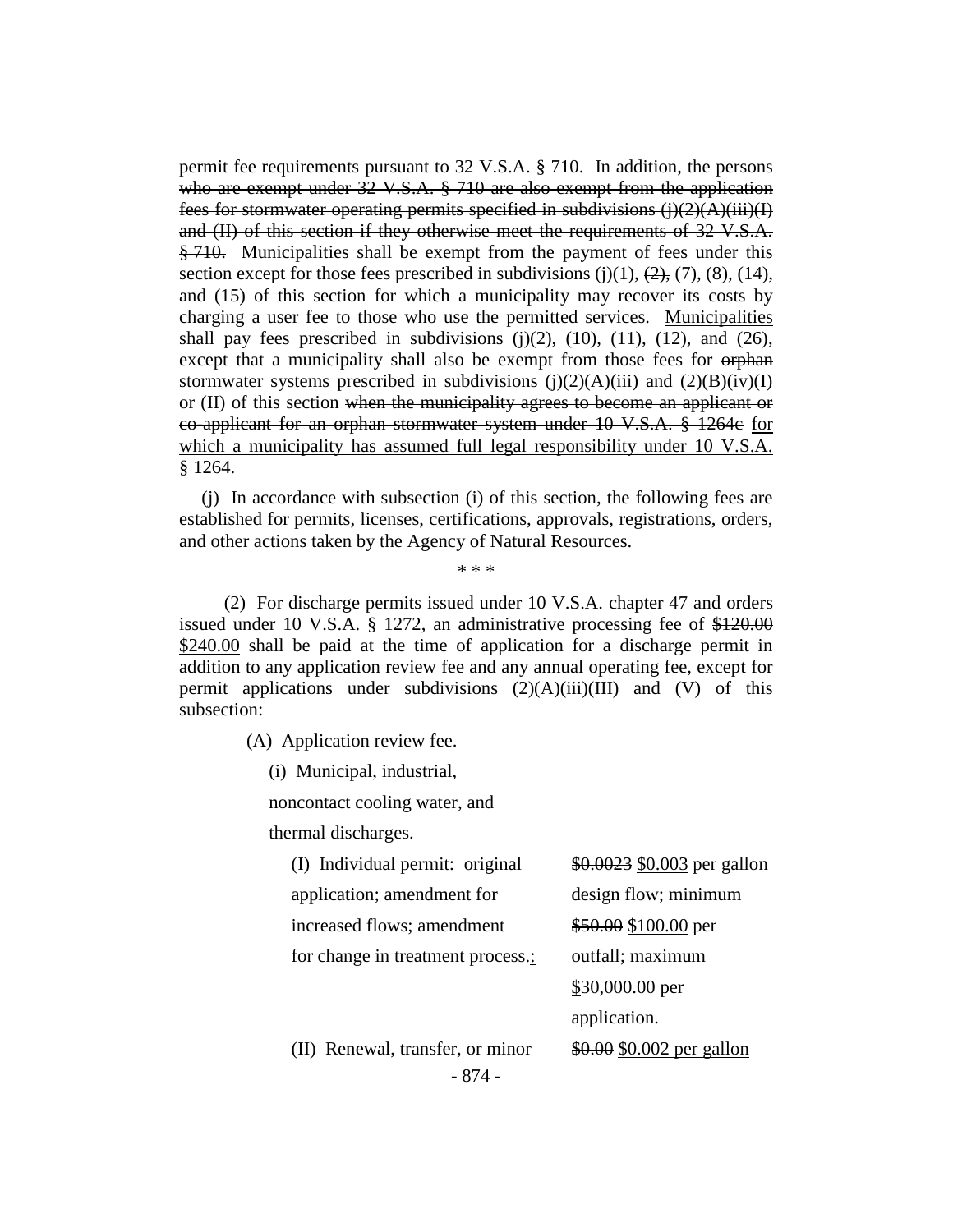#### amendment of individual permit.: design flow; minimum

(III) General permit.: \$0.00.

(ii) Pretreatment discharges.

(I) Individual permit: original  $\frac{$0.12}{$0.12}$  \$0.20 per gallon application; amendment for design flow; minimum increased flows; amendment for \$50.00 \$100.00 per change in treatment process.: outfall. (II) Renewal, transfer, or minor  $\frac{$0.00}{$0.002}$  per gallon amendment of individual permit.: design flow; minimum

(iii) Stormwater discharges.

(I) Individual operating permit  $$430.00 $860.00$  per acre or application to operate under impervious area; general operating permit for minimum \$220.00 collected stormwater runoff \$440.00 per application. which is discharged to Class B waters: original application; amendment for increased flows; amendment for change in treatment process.: (II) Individual operating permit  $$1,400.00$  per acre or application to operate under impervious area; general operating permit for minimum \$1,400.00 collected stormwater runoff which per application. is discharged to Class A waters; original application; amendment

\$50.00 per outfall; maximum \$5,000.00 per application.

\$50.00 per outfall.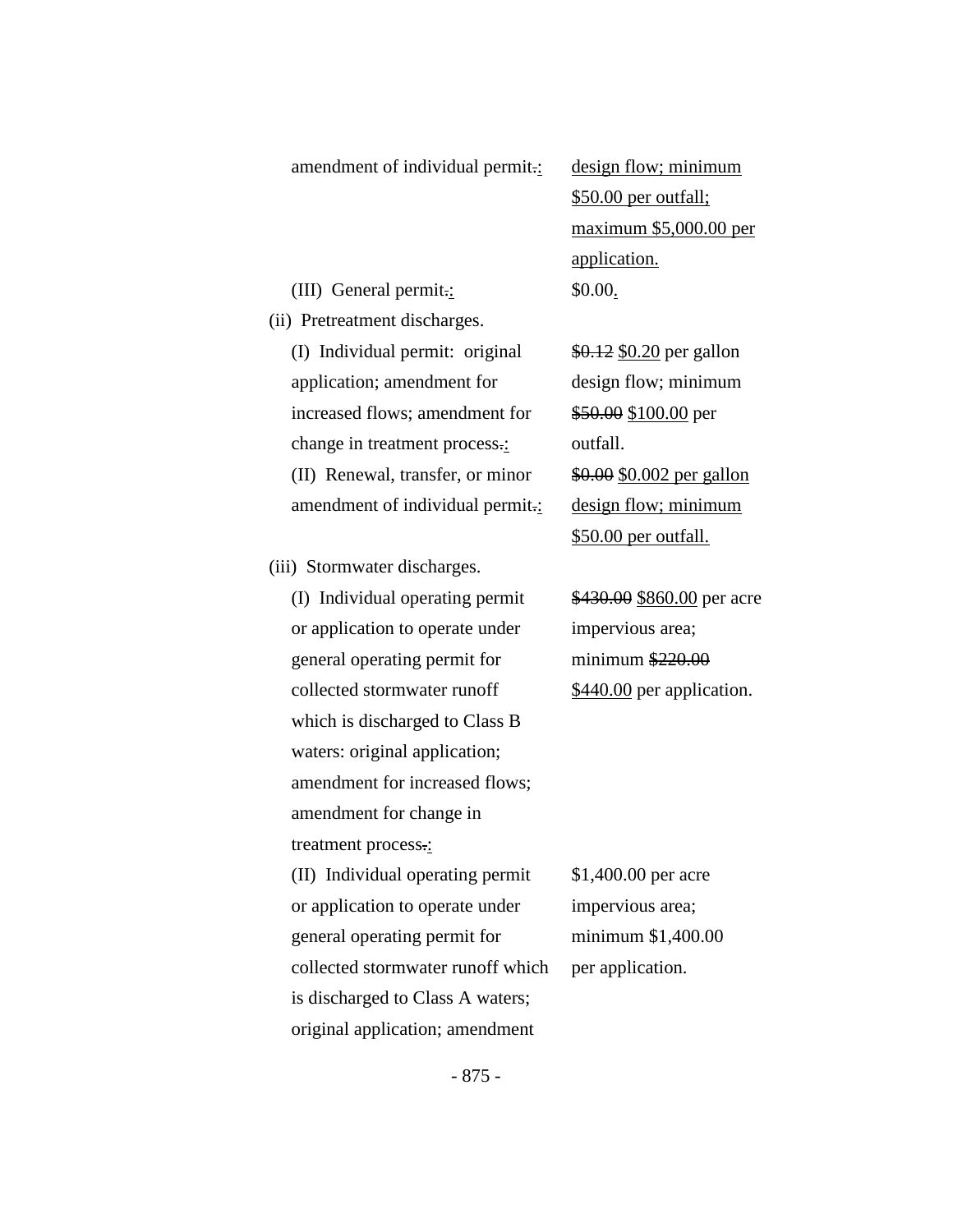| for increased flows; amendment    |                              |
|-----------------------------------|------------------------------|
| for change in treatment process.  |                              |
| (III) Individual permit or        |                              |
| application to operate under      |                              |
| general permit for construction   |                              |
| activities; original application; |                              |
| amendment for increased acreage.  |                              |
| (aa) Projects with low risk to    | $$50.00$ five acres or       |
| waters of the State.;             | less: \$100.00 per project;  |
|                                   | original application.        |
| (bb) Projects with low risk to    | <u>\$220.00 per project.</u> |
| waters of the State; greater than |                              |
| <u>five</u> acres:                |                              |
| (cc) Projects with moderate risk  | \$360.00; five acres         |
| to waters of the State.:          | <u>or less: \$480.00</u> per |
|                                   | project original             |
|                                   | application.                 |
| (ee) Projects that require an     | \$720.00 per project         |
| individual permit.                | original application.        |
| (dd) Projects with moderate risk  | <u>\$640.00.</u>             |
| to waters of the State; greater   |                              |
| than five acres:                  |                              |
| (ee) Projects that require an     | \$1,200.00.                  |
| individual permit; ten acres      |                              |
| <u>or less:</u>                   |                              |
| (ff) Projects that require an     | \$1,800.00.                  |
| individual permit; greater than   |                              |
| <u>10 acres:</u>                  |                              |
| (IV) Individual permit or         | \$220.00 \$440.00 per        |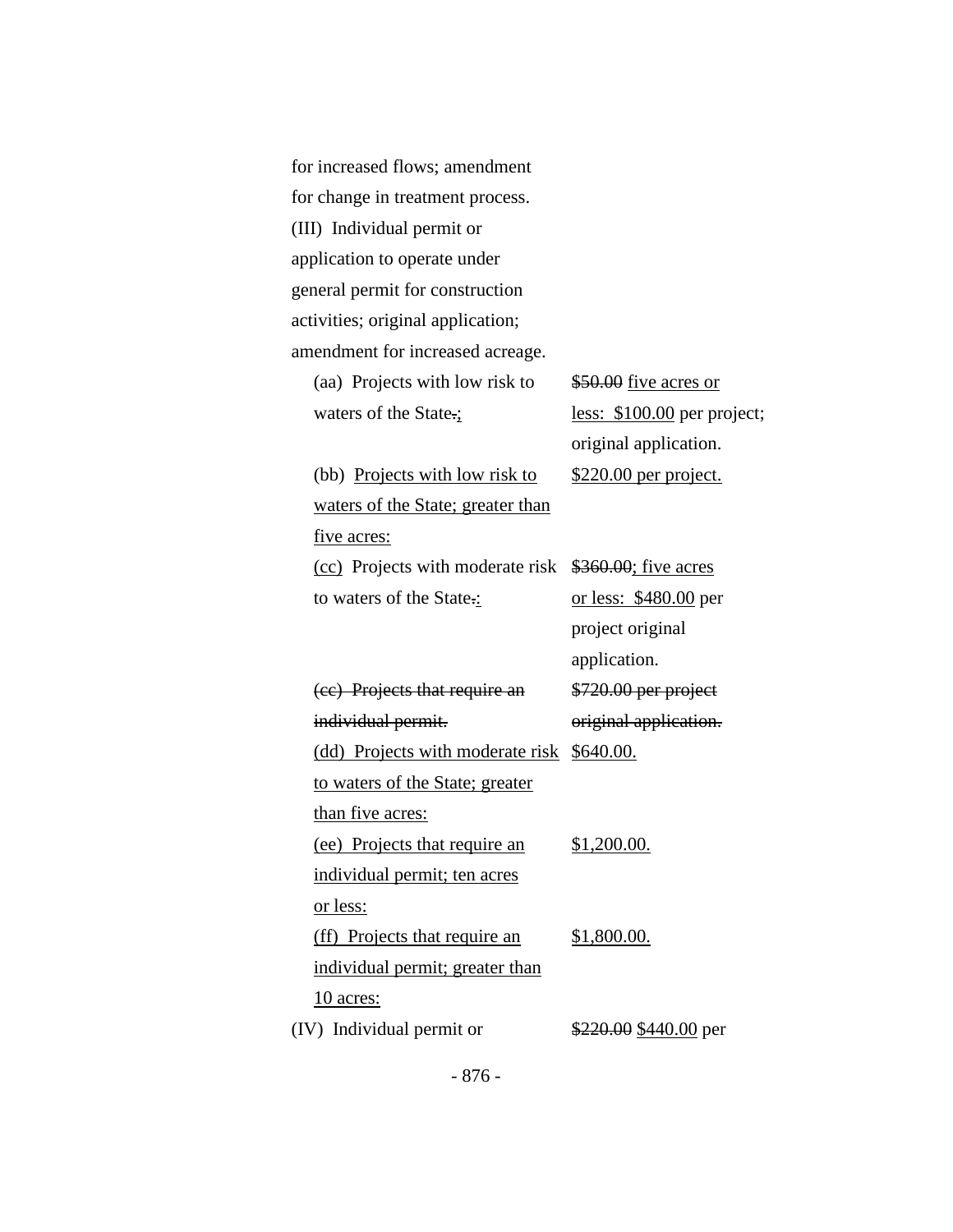| application to operate under             | facility.             |
|------------------------------------------|-----------------------|
| general permit for stormwater            |                       |
| runoff associated with industrial        |                       |
| activities with specified SIC            |                       |
| codes; original application;             |                       |
| amendment for change in activities.:     |                       |
| (V) Individual permit or                 | \$1,200.00 \$2,400.00 |
| application to operate under             | per system.           |
| general permit for stormwater            |                       |
| runoff associated with                   |                       |
| municipal separate storm sewer           |                       |
| systems; original application; amendment |                       |
| for change in activities.:               |                       |

(VI) Individual operating permit or application to operate under a general permit for a residually designated stormwater discharge original application; amendment; for increased flows amendment; for change in treatment process.

(aa) For discharges to Class B water; \$430.00 \$860.00 per acre of impervious area, minimum \$220.00 \$280.00.

(bb) For discharges to Class A water; \$1,400.00 \$1,700.00 per acre of impervious area, minimum \$1,400.00 \$1,700.00.

(VII) Renewal, transfer, or  $$0.00.$ 

minor amendment of individual

permit or approval under

general permit.:

(VIII) Application for coverage \$400.00 per application.

under the municipal roads

stormwater general permit:

 $(IX)$  Application for coverage  $$1,200.00$ .

under the State roads stormwater

general permit:

- 877 -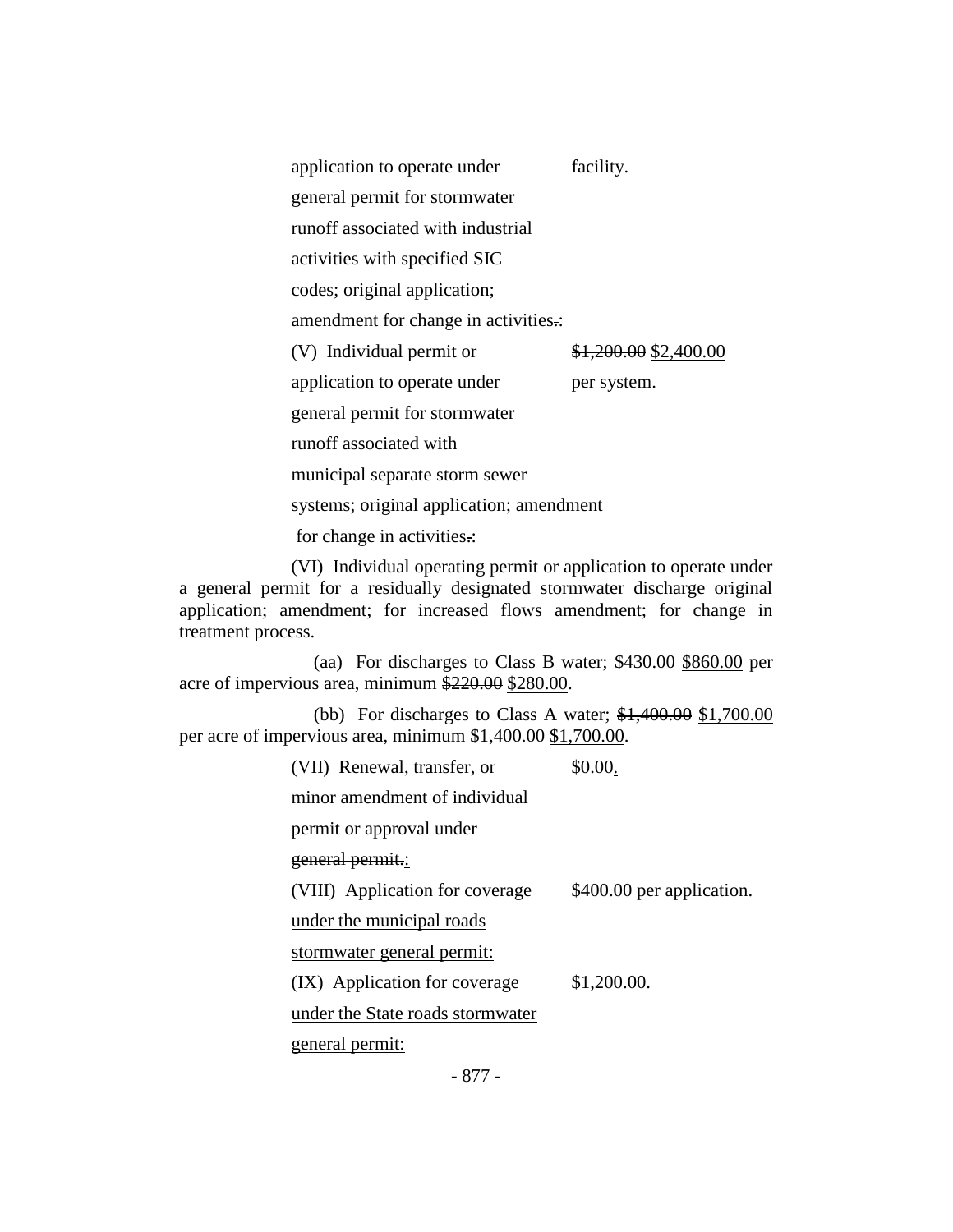| (B) Annual operating fee.           |                              |
|-------------------------------------|------------------------------|
| (i) Industrial, noncontact cooling  | \$0.001 \$0.0015 per gallon  |
| water and thermal discharges.:      | design capacity. \$150.00    |
|                                     | \$200.00 minimum;            |
|                                     | maximum \$210,000.00.        |
| $(ii)$ Municipal.:                  | \$0.003 per gallon of actual |
|                                     | $design$ flows. $$150.00$    |
|                                     | \$200.00 minimum;            |
|                                     | maximum \$12,500.00.         |
| (iii) Pretreatment discharges.:     | \$0.0385 \$0.04 per gallon   |
|                                     | design capacity. $$150.00$   |
|                                     | \$200.00 minimum;            |
|                                     | maximum \$27,500.00.         |
| (iv) Stormwater.                    |                              |
| (I) Individual operating permit     | \$255.00 \$310.00 per acre   |
| or approval under general operating | impervious area; $$235.00$   |
| permit for collected stormwater     | \$310.00 minimum.            |
| runoff which is discharged to       |                              |
| class A waters.:                    |                              |
| (II) Individual operating permit    | \$80.00 \$160.00 per acre    |
| or approval under general operating | impervious area; \$80.00     |
| permit for collected stormwater     | \$160.00 minimum.            |
| runoff which is discharged to       |                              |
| Class B waters.:                    |                              |
| (III) Individual permit or          | \$80.00 \$160.00             |
| approval under general permit       | per facility.                |
| for stormwater runoff from          |                              |

\* \* \*

- 878 -

industrial facilities with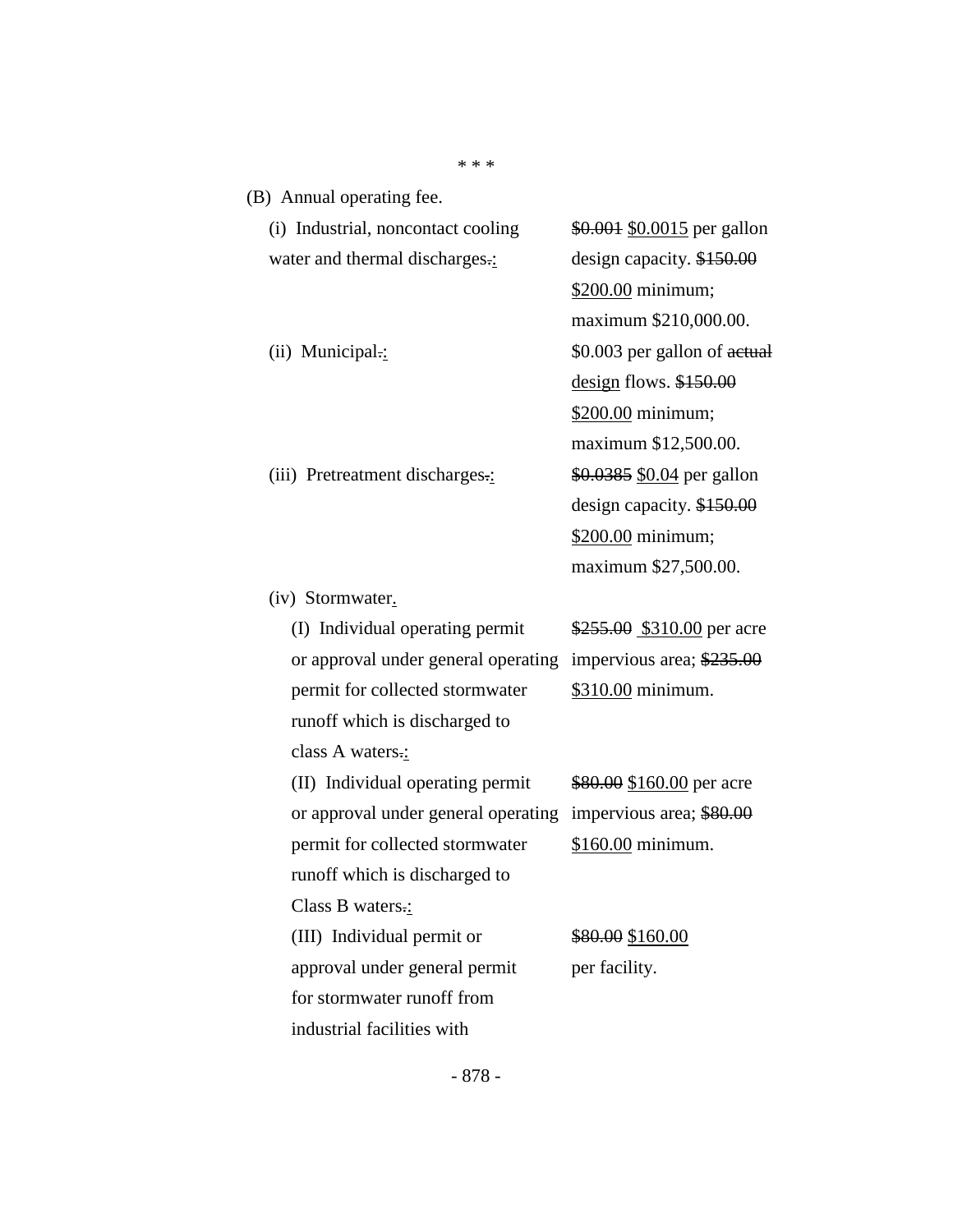specified SIC codes.:

| (IV) Individual permit or        | \$80.00 per system          |
|----------------------------------|-----------------------------|
| application to operate under     | $$10.00$ per acre of        |
| general permit for stormwater    | impervious surface within   |
| runoff associated with municipal | the municipality; annually. |
| separate storm sewer systems.:   |                             |

(V) Individual permit or approval under general permit for residually designated stormwater discharges.

(aa) For discharges to Class A water; \$255.00 \$310.00 per acre of impervious area, minimum \$255.00 \$310.00.

(bb) For discharges to Class B water; \$80.00 \$160.00 per acre of impervious area, minimum \$80.00 \$160.00.

(VI) Application to operate under a general permit for stormwater runoff associated with municipal roads: \$2,000.00 per authorization annually.

(VII) Application to operate under a general permit for stormwater runoff associated with State roads: \$90,000.00 per authorization annually.

\* \* \*

(11) For stream alteration and flood hazard area permits issued under 10 V.S.A. chapter chapters 41 and 32: \$225.00 per application.

(A) Stream alteration; individual permit: \$350.00.

(B) Stream alteration; general permit; reporting category: \$200.00.

(C) Stream alteration; individual permit; municipal bridge, culvert, and unimproved property protection: \$350.00.

(D) Stream alteration; general permit; municipal bridge, culvert, and unimproved property protection: \$200.00.

(E) Stream alteration; Agency of Transportation reviews; bridge, culvert, and high risk projects: \$350.00.

(F) Flood hazard area; individual permit; State facilities; hydraulic and hydrologic modeling required: \$350.00.

(G) Flood hazard area; individual permit; State facilities; hydraulic and hydrologic modeling not required: \$200.00.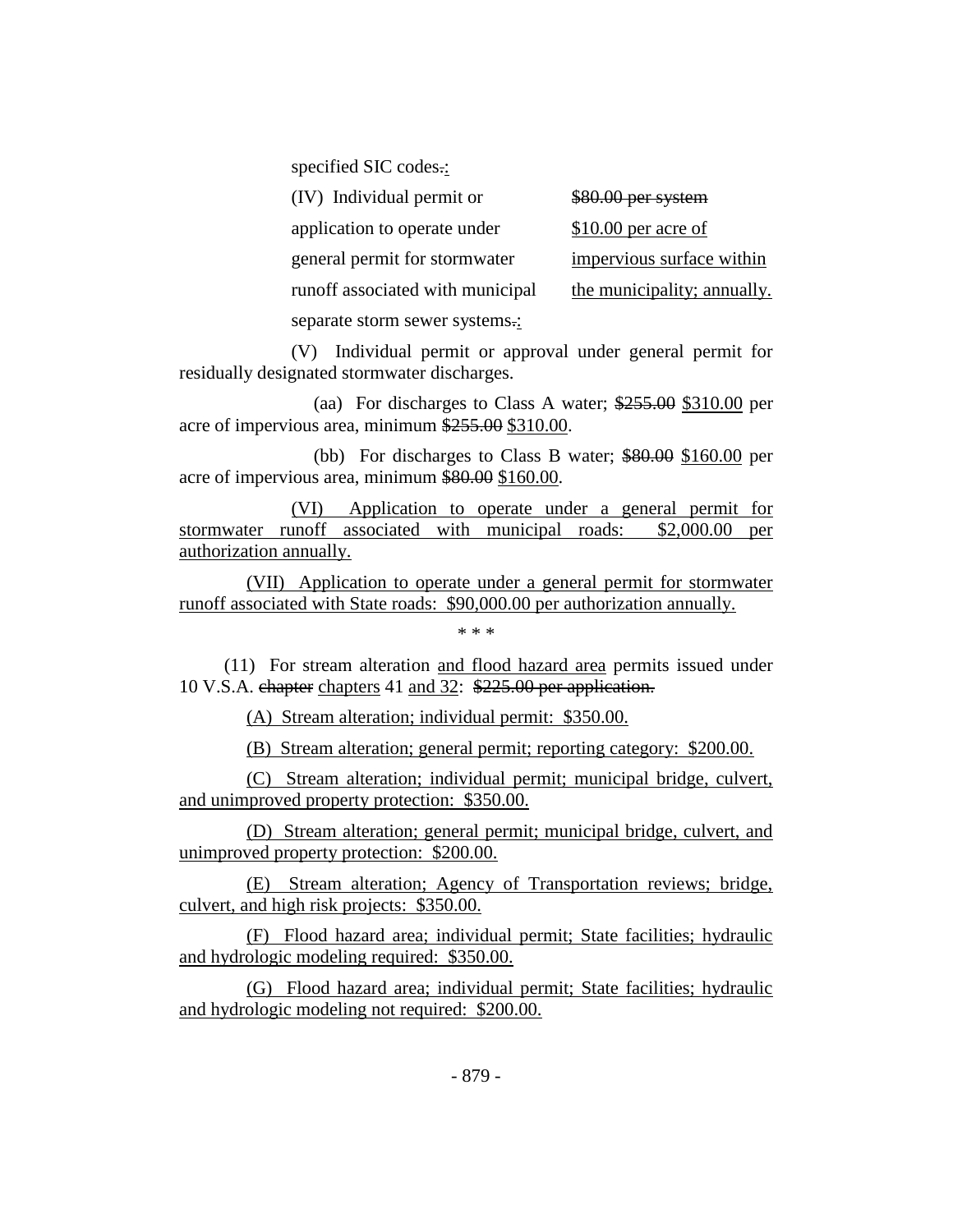(H) Flood hazard area; municipal reviews; reviews requiring hydraulic and hydrologic modeling, compensatory storage volumetric analysis, or river corridor equilibrium: \$350.00.

(I) Flood hazard area; municipal review; projects not requiring hydraulic or hydrologic modeling: \$200.00.

(J) River corridor; major map amendments: \$350.00.

(12) For dam permits issued under 10 V.S.A. chapter 43: 0.525 1.00 percent of construction costs, minimum fee of \$200.00 \$1,000.00.

\* \* \*

(14) For certification of sewage treatment plant operators issued under 10 V.S.A. chapter 47:

| (A) original application: | \$110.00 \$125.00. |
|---------------------------|--------------------|
| (B) renewal application:  | \$110.00 \$125.00. |

(15) For sludge or septage facility certifications issued under 10 V.S.A. chapter 159:

(A) land application sites; facilities that further reduce pathogens; disposal facilities.:  $\frac{$950.00}{$1,000.00}$  per

|                                    | application.                  |
|------------------------------------|-------------------------------|
| (B) all other types of facilities: | $$110.00 \text{ $125.00}$ per |
|                                    | application.                  |

\* \* \*

(26) For individual conditional use determinations, for individual wetland permits, for general conditional use determinations issued under 10 V.S.A. § 1272, or for wetland authorizations issued under a general permit, an administrative processing fee assessed under subdivision (2) of this subsection (j) and an application fee of:

(A) \$0.75 per square foot of proposed impact to Class I or II wetlands;

(B) \$0.25 per square foot of proposed impact to Class I or II wetland buffers;

(C) maximum fee, for the conversion of Class II wetlands or wetland buffers to cropland use, \$200.00 per application. For purposes of As used in this subdivision, "cropland" means land that is used for the production of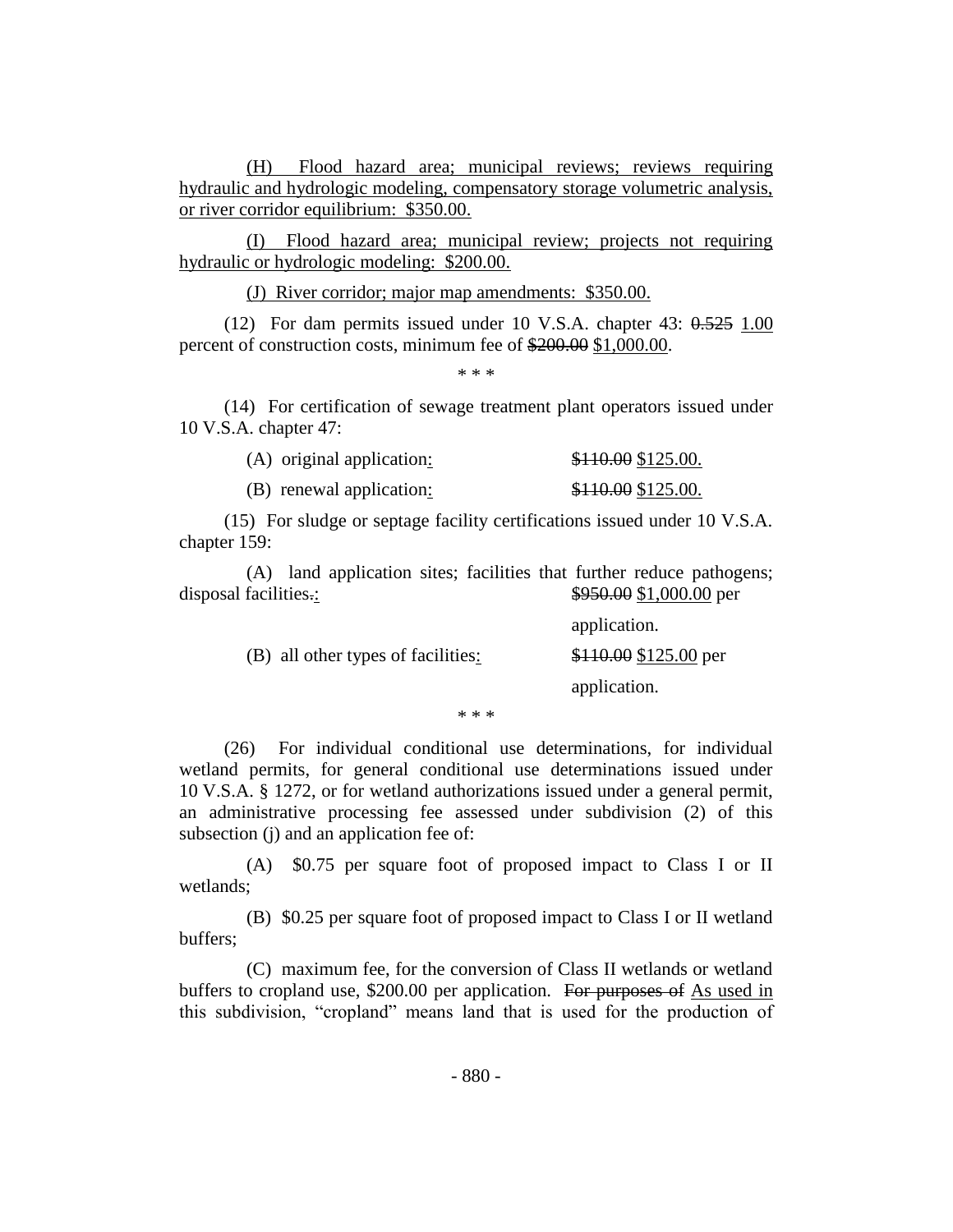agricultural crops, including row crops, fibrous plants, pasture, fruit-bearing bushes, trees, or vines and the production of Christmas trees;

(D) \$0.25 per square foot of proposed impact to Class I or II wetlands or Class I or II wetland buffer for utility line, pipeline, and ski trail projects when the proposed impact is limited to clearing forested wetlands in a corridor and maintaining a cleared condition in that corridor for the project life;

(E) \$1.50 per square foot of impact to Class I or II wetlands when the permit is sought after the impact has taken place;

(F) \$100.00 per revision to an application for an individual wetland permit or authorization under a general permit when the supplement is due to a change to the project that was not requested by the Secretary; and

(G) minimum fee, \$50.00 per application.

\* \* \*

(33) \$10.00 per 1,000 gallons based on the rated capacity of the tank being pumped rounded to the nearest 1,000 gallon.

\* \* \*

Sec. 45. 32 V.S.A. § 710 is amended to read:

# § 710. PAYMENT OF STATE AGENCY FEES

(a) Notwithstanding any other provision of law, the Agency of Transportation, any cooperating municipalities, and their contractors or agents shall be exempt from the payment of fee charges for reviews, inspections, or nonoperating permits issued by the Department of Public Safety, a District Environmental Commission, and the Agency of Natural Resources for any projects undertaken by or for the Agency and any cooperating municipalities for which all or a portion of the funds are authorized by a legislatively approved transportation construction, rehabilitation, or paving program within a general appropriation act introduced pursuant to section 701 of this title except for those fees established under  $3 \text{ V.S.A.} \$   $2822(i)(2)(\text{A})(iii)$ , (j)(10),  $(i)(11)$ , and  $(i)(26)$ .

(b) Notwithstanding any other provision of law, no fees shall be charged for reviews, inspections, or nonoperating permits issued by the Department of Public Safety, a District Environmental Commission, and the Agency of Natural Resources for:

(1) Any project undertaken by the Department of Buildings and General Services, the Agency of Natural Resources, or the Agency of Transportation which is authorized or funded in whole or in part by the capital construction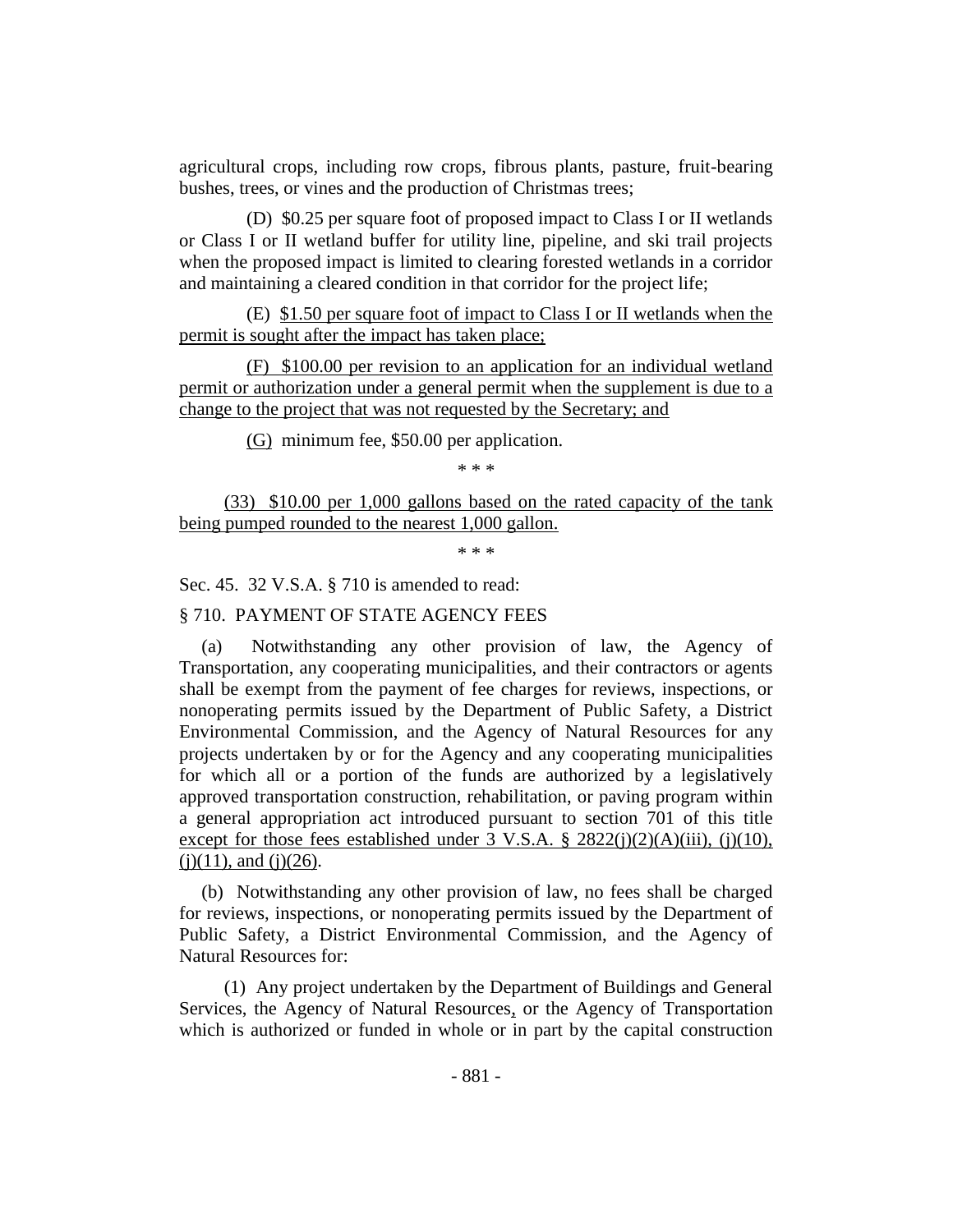act introduced pursuant to section 701a of this title except for those fees established under 3 V.S.A. § 2822(j)(2)(A)(iii), (j)(10), (j)(11), and (j)(26).

(2) Any project undertaken by a municipality, which is funded in whole or in part by a grant or loan from the Agency of Natural Resources or the Agency of Transportation financed by an appropriation of a capital construction act introduced pursuant to section 701a of this title except for those fees established under 3 V.S.A. §  $2822(j)(2)(A)(iii)$ , (j)(7)(A) and (B), (j)(10), (j)(11), and (j)(26). However, all such fees shall be paid for reviews, inspections, or permits required by municipal solid waste facilities developed by a solid waste district which serves, or is expected to serve, in whole or in part, parties located outside its own district boundaries pursuant to 10 V.S.A. chapter 159.

#### Sec. 46. ASSESSMENT OF DEC FEES ON STATE AGENCIES AND MUNICIPALITIES

When applicable, the Agency of Natural Resources shall assess fees established under 3 V.S.A. § 2822(j)(2)(A)(iii), (j)(7)(A) and (B), (j)(10),  $(i)(11)$ , and  $(i)(26)$  on municipalities at the end of the most recent applicable municipal fiscal year in order to avoid potential effects on approved municipal budgets.

> \* \* \* Wastewater Treatment Plants; Financial Assistance for Phosphorus Reduction \* \* \*

Sec. 47. 10 V.S.A. § 1266a is amended to read:

#### § 1266a. DISCHARGES OF PHOSPHORUS

(a) No person directly discharging into the drainage basins of Lake Champlain or Lake Memphremagog shall discharge any waste that contains a phosphorus concentration in excess of 0.80 milligrams per liter on a monthly average basis. Discharges of less than 200,000 gallons per day, permitted on or before July 1, 1991, shall not be subject to the requirements of this subsection. Discharges from a municipally owned aerated lagoon type secondary sewage treatment plant in the Lake Memphremagog drainage basin, permitted on or before July 1, 1991 shall not be subject to the requirements of this subsection unless the plant is modified to use a technology other than aerated lagoons.

(b) Notwithstanding any provision of subsection (a) of this section to the contrary, the Secretary shall establish effluent phosphorus wasteload allocations or concentration limits within any drainage basin in Vermont, as needed to achieve wasteload allocations in a total maximum daily load document approved by the U.S. Environmental Protection Agency, or as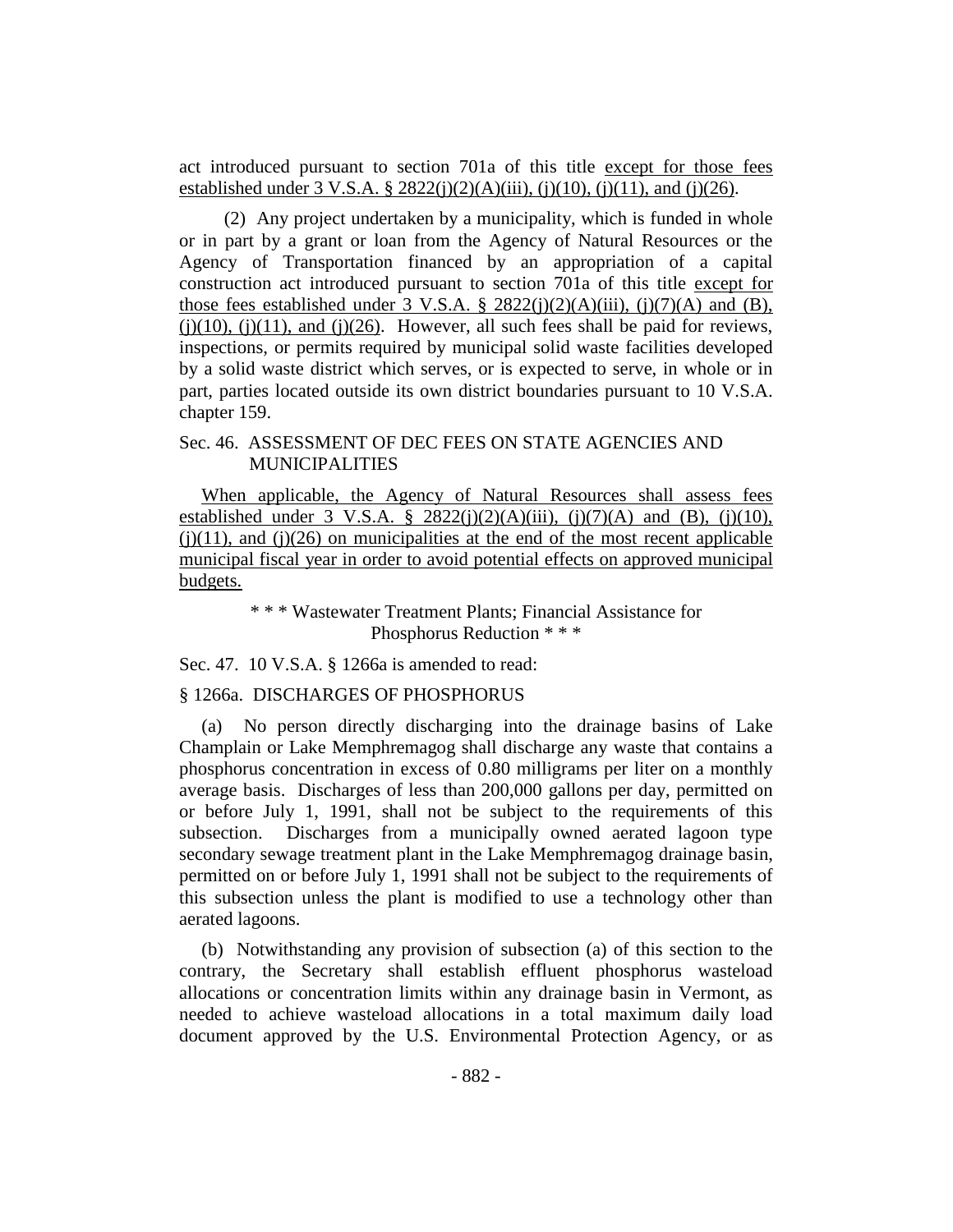needed to attain compliance with water quality standards adopted by the Secretary pursuant to chapter 47 of this title.

The Secretary of Natural Resources shall establish a schedule for municipalities that requires compliance with this section at a rate that corresponds to the rate at which funds are provided under subsection 1625(e) of this title. To the extent that funds are not provided to municipalities eligible under that subsection, municipal compliance with this section shall not be required. [Repealed.]

Sec. 48. 10 V.S.A. § 1625 is amended to read:

#### § 1625. AWARDS FOR POLLUTION ABATEMENT PROJECTS TO ABATE DRY WEATHER SEWAGE FLOWS

(a) When the Department finds that a proposed water pollution abatement project is necessary to maintain water quality standards during dry weather sewage flows, and that the proposed type, kind, quality, size, and estimated cost, including operation cost and sewage disposal charges, of the project are suitable for abatement of pollution, and the project or the prescribed project phases are necessary to meet the intent of the water quality classifications established by the Secretary or by statute under chapter 47 of this title, the Department may award to municipalities a State assistance grant of up to 25 percent of the eligible project cost, provided that in no case shall the total of the State and federal grants exceed 90 percent of the eligible project costs:

(1) except that the 90 percent limitation shall not apply when the municipality provides, as their local share, federal funds allocated to them for the purpose of matching other federal grant programs having a matching requirement; and

(2) except that the total of state State and federal grants issued under P.L. 92-500 section  $202(a)(2)$  may equal up to 95 percent of the eligible costs for innovative or alternative wastewater treatment processes and techniques.

(b) In carrying out the purposes of this subchapter, the Department shall define the purpose and scope of an eligible project, including a determination of the area to be served, type of treatment, effluent limitations, eligible construction costs, cost accounting procedures and methods and other such project construction, operation and fiscal elements necessary to meet federal aid requirements. The Department shall, as a part of the administration of this grant program, encourage municipalities to undertake capital development planning and to establish water and sewer charges along public utility concepts.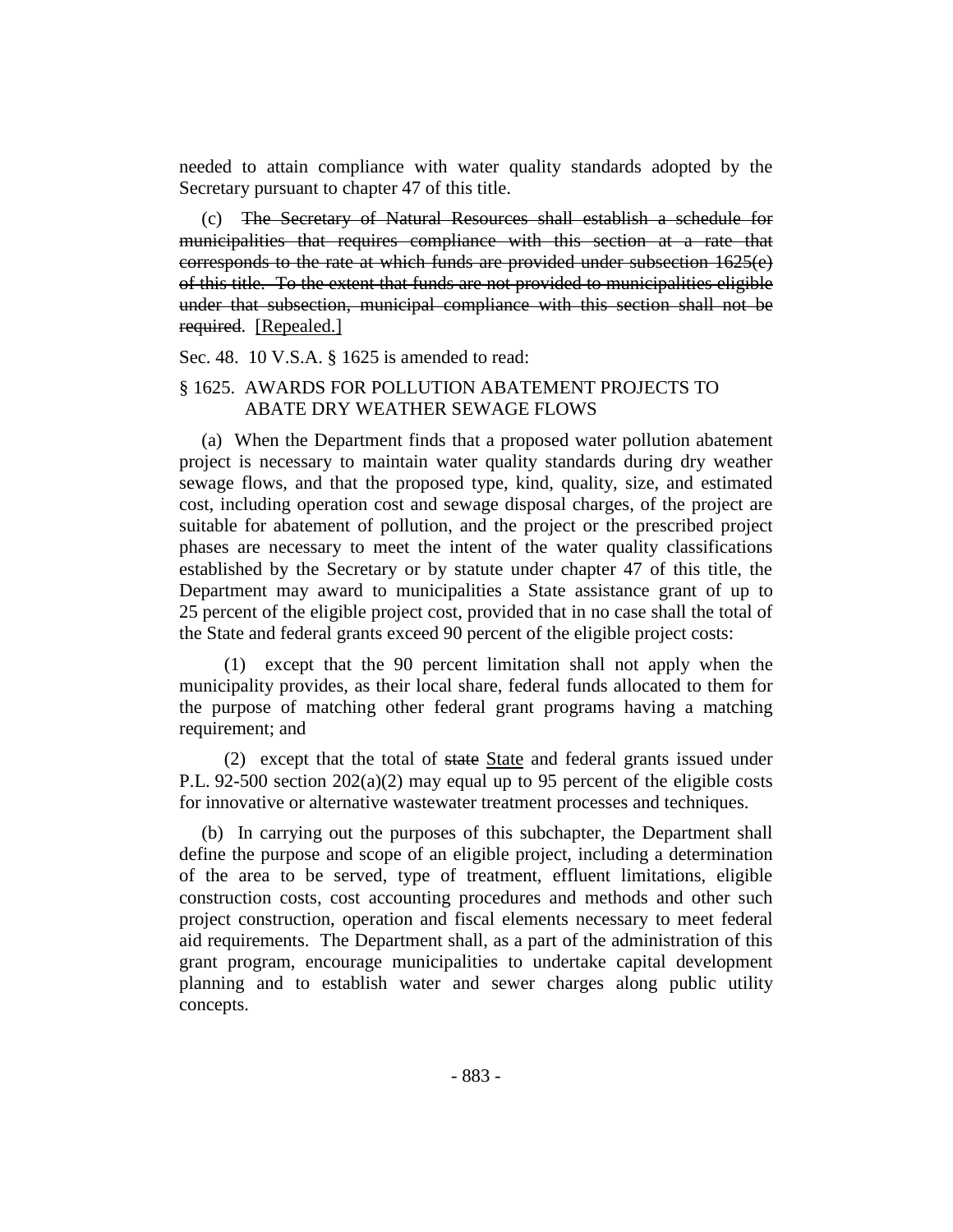(c) Any municipality having proceeded with construction of facilities with a State grant of 25 percent since July 1, 1984 shall be eligible for an increase in the State grant to a total of 35 percent of the eligible project costs.

(d) The Department may award a State assistance grant of up to 50 percent of the eligible costs of an approved pollution abatement project or a portion thereof not eligible for federal financial assistance in a municipality that is certified by the Secretary of Commerce and Community Development to be within the designated job development zone. To achieve the objectives of chapter 29, subchapter 2 of this title, the eligibility and priority provisions of this chapter do not apply to municipalities within a designated job development zone.

(e) If the Department finds that a proposed municipal water pollution control project is necessary to reduce effluent phosphorus concentration or mass loading to the level required in section 1266a of this title, the Department shall award to the municipality, subject to the availability of funds, a state assistance grant. Such grants shall be for 100 percent of the eligible project cost. This funding shall not be available for phosphorus removal projects where the effluent concentration must be reduced in order to maintain a previously permitted mass loading of phosphorus. [Repealed.]

\* \* \* Acceptable Management Practices for Maintaining Water Quality on Logging Jobs in Vermont \* \* \*

Sec. 49. 10 V.S.A. § 2622 is amended to read:

## § 2622. RULES; HARVESTING TIMBER; FORESTS; ACCEPTABLE MANAGEMENT PRACTICES FOR MAINTAINING WATER **QUALITY**

(a) Silvicultural practices. The commissioner shall adopt rules to establish methods by which the harvest and utilization of timber in private and public forest land forestland will be consistent with continuous forest growth, including reforestation, will prevent wasteful and dangerous forestry practices, will regulate heavy cutting, will encourage good forestry management, will enable and assist landowners to practice good forestry management, and will conserve the natural resources consistent with the purposes and policies of this chapter, giving due consideration to the need to assure continuous supplies of forest products and to the rights of the owner or operator of the land. Such The rules adopted under this subsection shall be advisory, and not mandatory except that the rules adopted under section 2625 of this title for the regulation of heavy cutting shall be mandatory as shall other rules specifically authorized to be mandatory.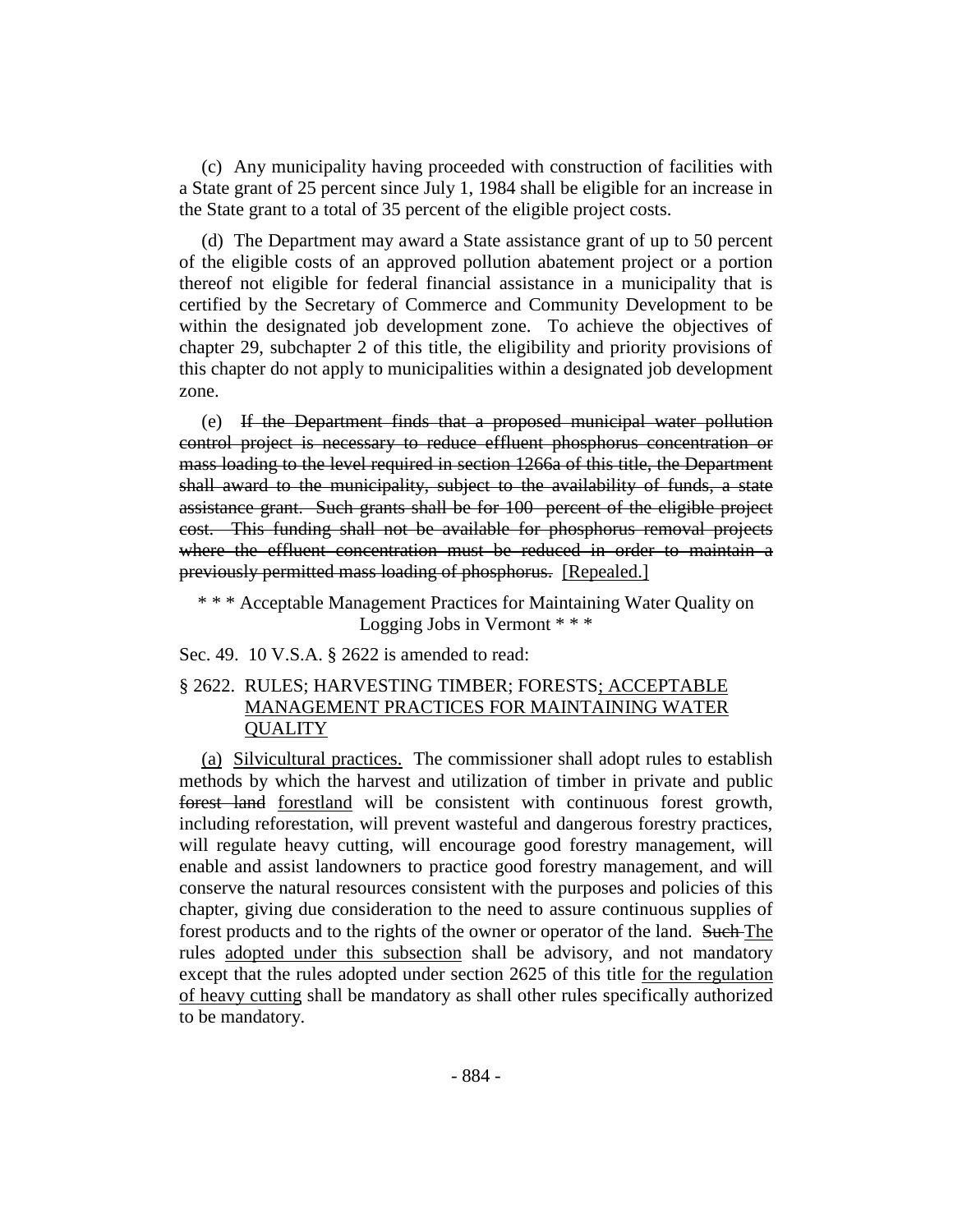(b) Acceptable management practices. On or before July 1, 2016, the Commissioner shall revise by rule the Acceptable Management Practices for Maintaining Water Quality on Logging Jobs in Vermont. The revised acceptable management practices shall ensure that all logging operations, on both public and private forestland, are designed to: prevent or minimize discharges of sediment, petroleum products, and woody debris (logging slash) from entering streams and other bodies of water; improve soil health of forestland; protect aquatic habitat and aquatic wildlife; and prevent erosion and maintain natural water temperature. The purpose of the acceptable management practices is to provide measures for loggers, foresters, and landowners to utilize, before, during, and after logging operations to comply with the Vermont Water Quality Standards and minimize the potential for a discharge from logging operations in Vermont in accordance with section 1259 of this title. The rules adopted under this subsection shall be advisory and not mandatory.

Sec. 50. DEPARTMENT OF FORESTS, PARKS AND RECREATION REPORT; ACCEPTABLE MANAGEMENT PRACTICES; MAPLE SYRUP PRODUCTION UNDER USE VALUE APPRAISAL

On or before January 15, 2016, the Commissioner of Forests, Parks and Recreation shall submit to the House Committee on Fish, Wildlife and Water Resources, the Senate Committee on Natural Resources and Energy, and the House Committee on Natural Resources and Energy a recommendation and supporting basis as to how:

(1) to implement the Acceptable Management Practices for Maintaining Water Quality on Logging Jobs in Vermont as mandatory practices for all logging operations on public and private forestland;

(2) the Department of Forests, Parks and Recreation will enforce Acceptable Management Practices for Maintaining Water Quality on Logging Jobs in Vermont; and

(3) whether maple syrup production on forestland should be required to enroll in the use value appraisal program under 32 V.S.A. chapter 124 as managed forestland and not agricultural land.

Sec. 51. 10 V.S.A. § 1259(f) is amended to read:

(f) The provisions of subsections (c), (d), and (e) of this section shall not regulate accepted required agricultural or silvicultural practices, as such are defined adopted by rule by the secretary of agriculture, food and markets and the commissioner of forests, parks and recreation, respectively, after an opportunity for a public hearing Secretary of Agriculture, Food and Markets,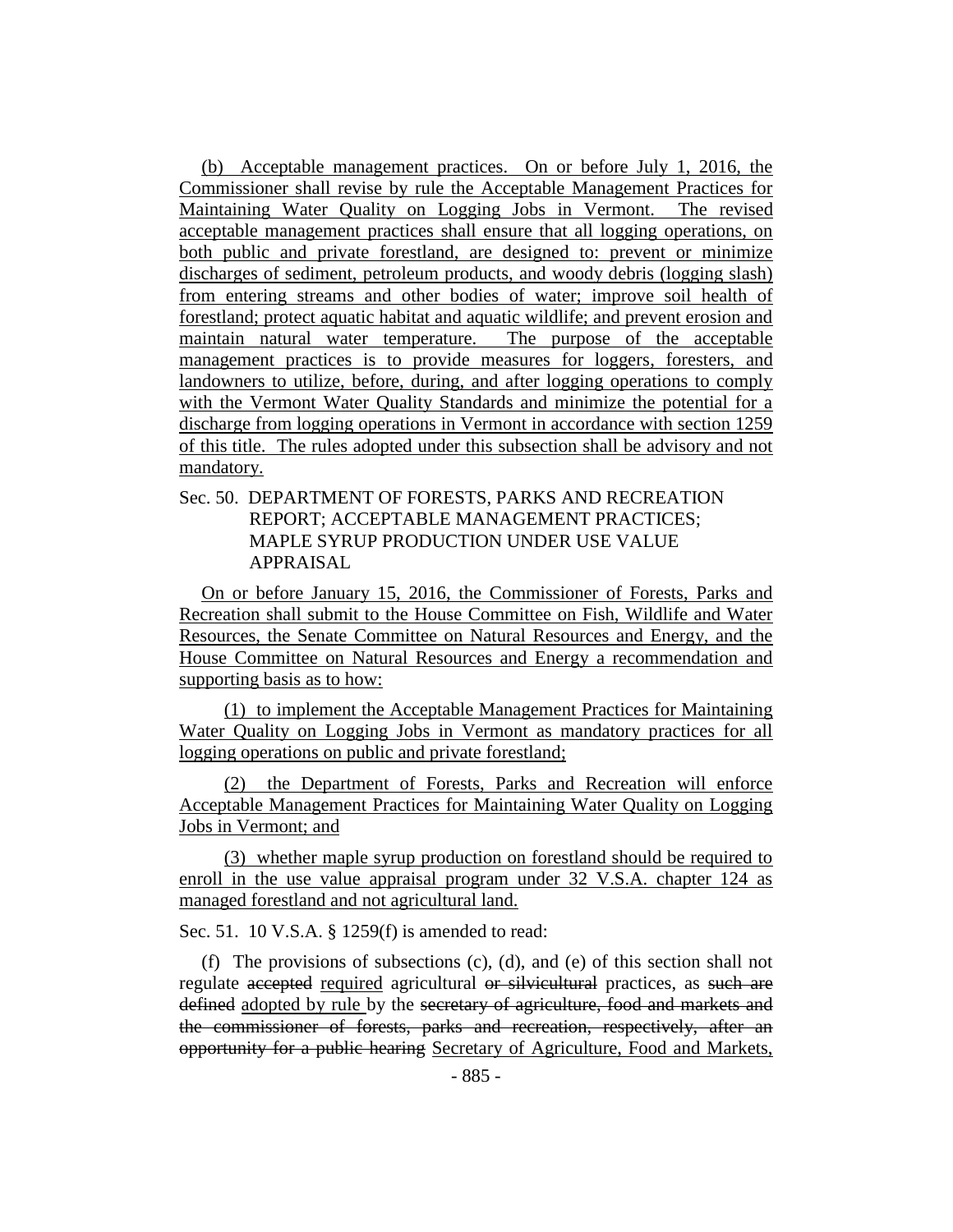or the Acceptable Management Practices for Maintaining Water Quality on Logging Jobs in Vermont, as adopted by the Commissioner of Forests, Parks and Recreation; nor shall these provisions regulate discharges from concentrated animal feeding operations that require a permit under section 1263 of this title; nor shall those provisions prohibit stormwater runoff or the discharge of nonpolluting wastes, as defined by the secretary Secretary.

Sec. 52. 24 V.S.A. § 4413(d) is amended to read:

(d) A bylaw under this chapter shall not regulate accepted required agricultural and silvicultural practices, including the construction of farm structures, as those practices are defined by the secretary of agriculture, food and markets Secretary of Agriculture, Food and Markets or the commissioner of forests, parks and recreation Acceptable Management Practices for Maintaining Water Quality on Logging Jobs in Vermont as adopted by the Commissioner of Forests, Parks and Recreation, respectively, under 10 V.S.A. §§ 1021(f) and 1259(f) § 2622 and 6 V.S.A. § 4810.

\* \* \*

\* \* \* Eligibility for Ecosystem Restoration Program Assistance \* \* \*

## Sec. 53. ECOSYSTEM RESTORATION PROGRAM; CLEAN WATER FUND; ELIGIBILITY FOR FINANCIAL ASSISTANCE

It is the policy of the State of Vermont that all municipal separate storm sewer system (MS4) communities in the State shall be eligible for grants and other financial assistance from the Agency of Natural Resources' Ecosystem Restoration Program, the Clean Water Fund, or any other State water quality financing program. A project or proposal that is the subject of an application for a grant or other assistance from the Agency of Natural Resources shall not be denied solely on the basis that the project or proposal may be construed as a regulatory requirement of the MS4 permit program.

## Sec. 54. EFFECTIVE DATES

(a) This section and Secs. 37 (Clean Water Fund) and 38 (Clean Water Fund per parcel fee) shall take effect on passage.

(b) The remainder of the bill shall take effect on July 1, 2015, except that:

(1) Sec. 3 (small farm certification) shall take effect on July 1, 2017;

(2) 6 V.S.A. § 4988(b) of Sec. 16 (custom applicator certification) shall take effect 45 days after the effective date of rules adopted under 6 V.S.A.  $§$  4988(a).

(3) In Sec. 31, the permit requirements under 10 V.S.A. § 1264(h)(2) for discharges of regulated stormwater to Lake Champlain or to a water that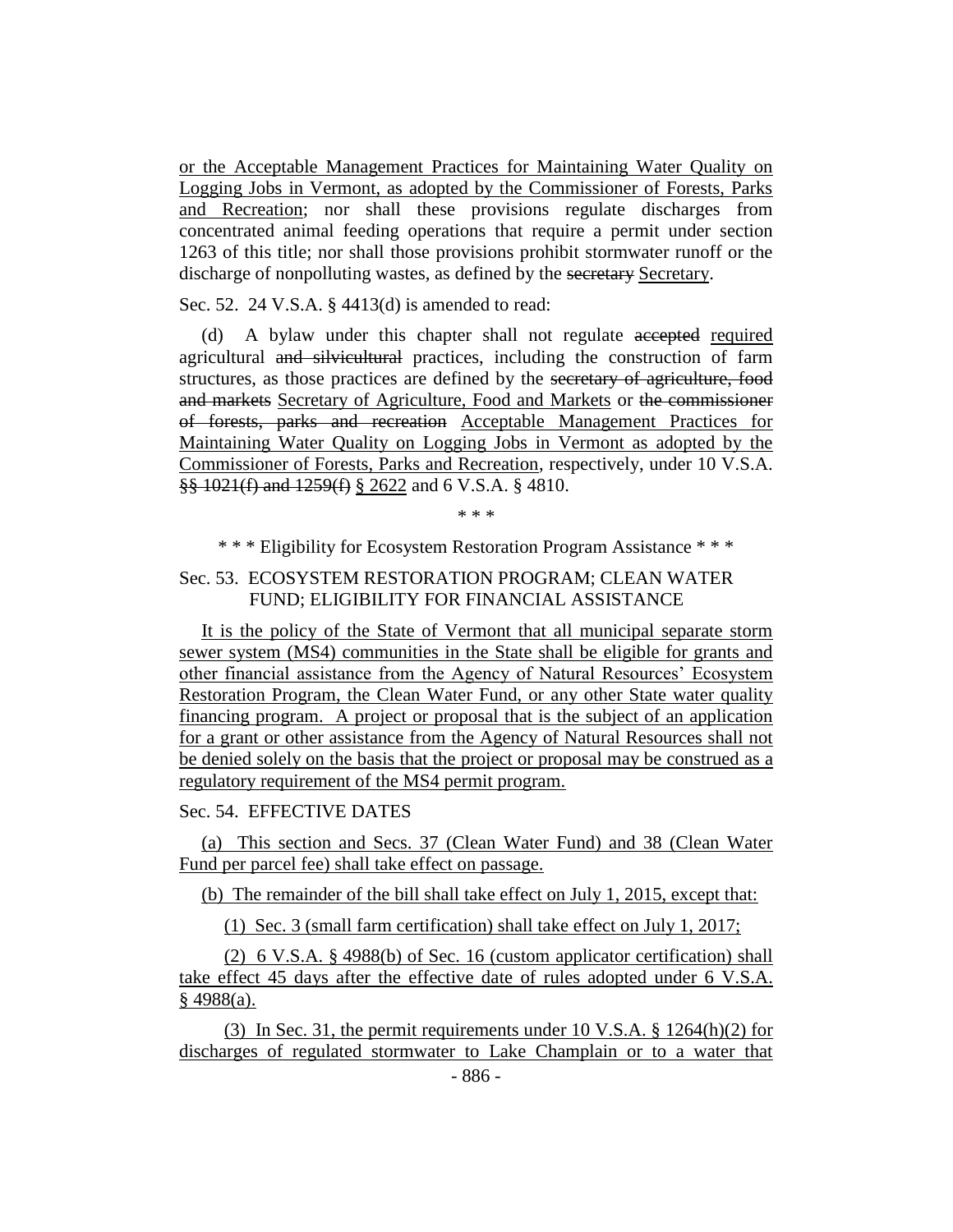contributes to the impairment of Lake Champlain shall take effect on October 1, 2015.

(Committee vote: 4-1-0)

(For House amendments, see House Journal for April 1, 2015 and April 2, 2015)

#### **House Proposal of Amendment**

### **S. 71.**

An act relating to governance of the Vermont State Colleges.

The House proposes to the Senate to amend the bill as follows:

First: In Sec. 1, in 16 V.S.A. chapter 72, by striking out § 2185 (determination of residency for tuition purposes) in its entirety and inserting in lieu thereof the following:

### § 2185. DETERMINATION OF RESIDENCY FOR TUITION PURPOSES

(a) The Board of Trustees shall adopt policies related to residency for tuition purposes, consistent with State and federal requirements.

(b) Any member of the U.S. Armed Forces of the United States on active duty who is transferred to Vermont for duty other than for the purpose of education shall, upon transfer and for the period of active duty served in Vermont, be considered a resident for in-state tuition purposes at the start of the next semester or academic period.

Second: In Sec. 1, in 16 V.S.A. § 2171, by striking out subsection (a) in its entirety and inserting in lieu thereof a new subsection (a) to read as follows:

(a) There is created as a part of the educational system of the State of Vermont a public corporation to be known as "Vermont State Colleges," which Colleges" or any other name that the Board of Trustees, established under section 2172 of this chapter, selects at a meeting duly warned for that purpose, provided that the word "Vermont" shall appear in the selected name. The Corporation shall plan, supervise, administer, and operate facilities for education at the postsecondary level supported in whole or in substantial part with State funds; however, while the Corporation shall maintain cooperative relations with the University of Vermont and State Agricultural College, nothing in this chapter shall give the corporation Corporation any responsibility for the planning, supervision, administration, or operation of the University.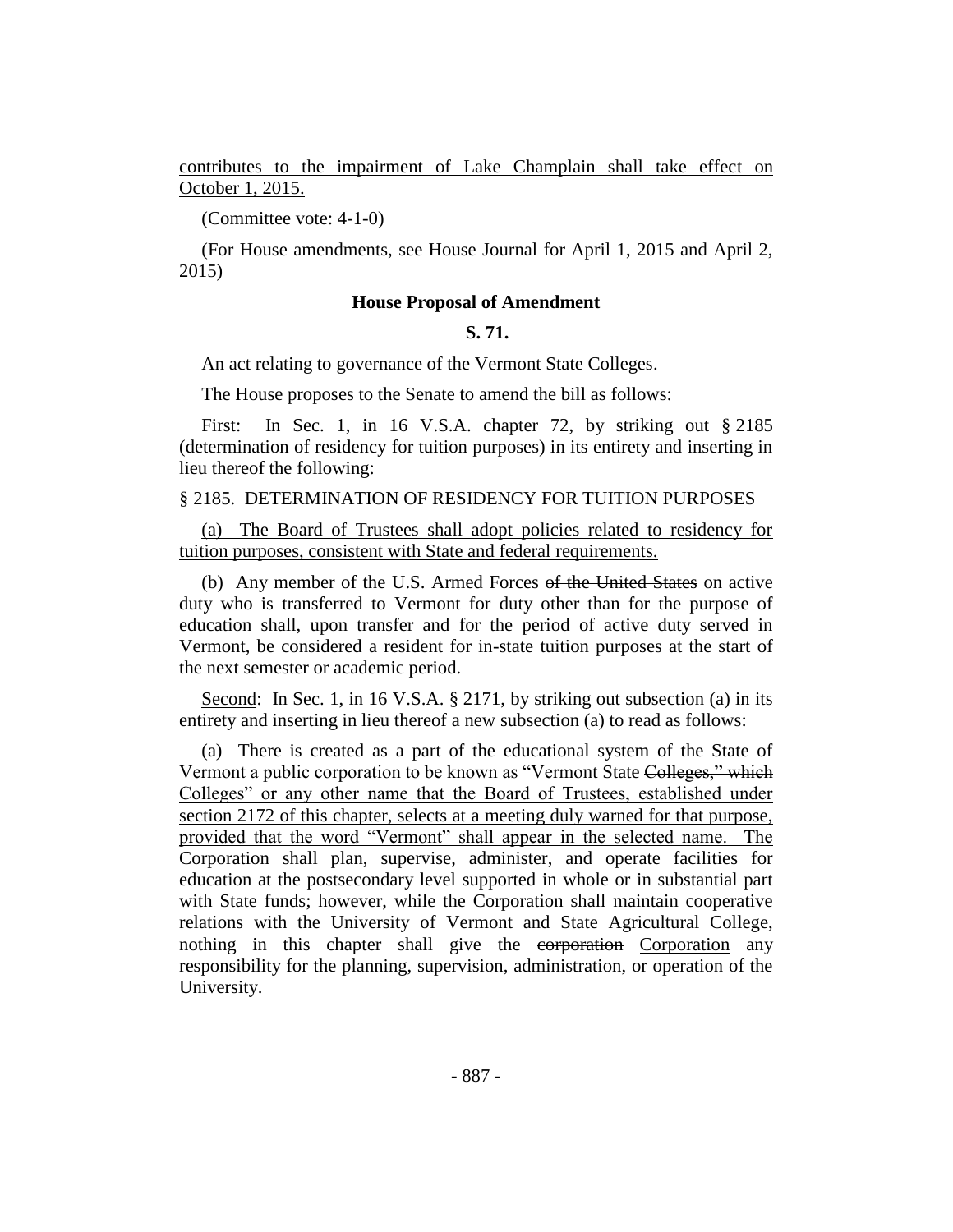Third: By adding a new section to be Sec. 2 to read as follows:

## Sec. 2. EFFECT OF AMENDMENT

In Sec. 1 of this act, 16 V.S.A.  $\S 2171(a)$  is amended by authorizing the Board of Trustees established under 16 V.S.A. § 2172 to select a different name for the Corporation presently known as "Vermont State Colleges." Notwithstanding any name that the Board of Trustees selects for the Corporation pursuant to 16 V.S.A. § 2171(a):

(1) All legal instruments executed in the name of the Vermont State Colleges or in any subsequent name selected under 16 V.S.A. § 2171(a) shall be legally binding on the Corporation.

(2) All statutory references to "Vermont State Colleges" shall mean the Corporation created under 16 V.S.A. § 2171(a).

And by renumbering the remaining sections to be numerically correct.

#### **ORDERED TO LIE**

## **S. 137.**

An act relating to penalties for selling and dispensing marijuana.

**PENDING ACTION:** Committee Bill for Second Reading

## **CONCURRENT RESOLUTIONS FOR NOTICE**

#### **Concurrent Resolutions for Notice under Joint Rule 16**

The following joint concurrent resolutions have been introduced for approval by the Senate and House and will be adopted by the Senate unless a Senator requests floor consideration before the end of the session of the next legislative day. Requests for floor consideration should be communicated to the Secretary's Office.

**H.C.R. 113-127** (For text of Resolutions, see Addendum to House Calendar for April 16, 2015)

## **CONFIRMATIONS**

The following appointments will be considered by the Senate, as a group, under suspension of the Rules, as moved by the President *pro tempore,* for confirmation together and without debate, by consent thereby given by the Senate. However, upon request of any senator, any appointment may be singled out and acted upon separately by the Senate, with consideration given to the report of the Committee to which the appointment was referred, and with full debate; and further, all appointments for the positions of Secretaries of